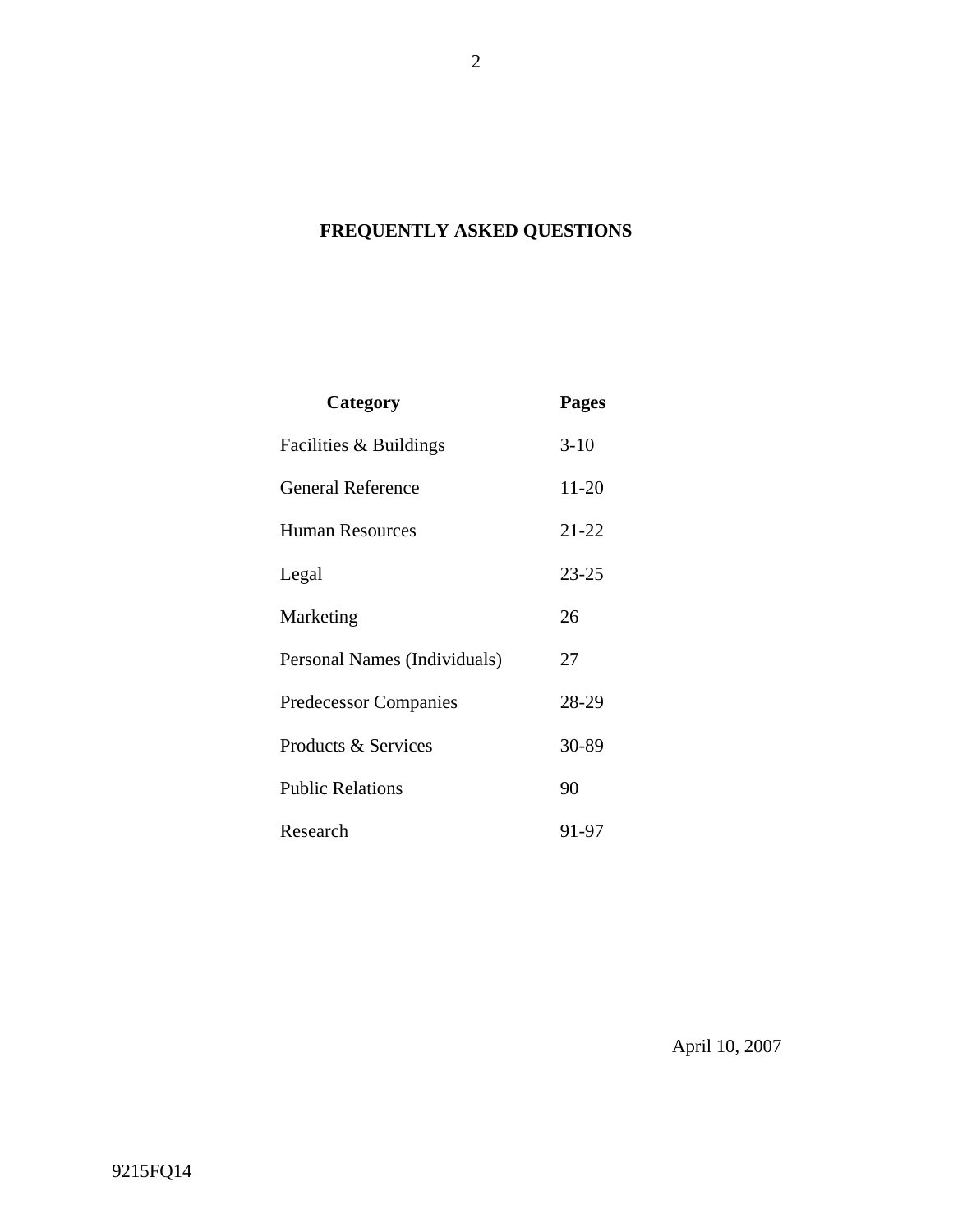# **Facilities & Buildings**

# Q. When did IBM **first open its offices** in my town?

A. While it is not possible for us to provide such information for each and every office facility throughout the world, the following listing provides the date IBM offices were established in more than 300 U.S. and international locations:

| Adelaide, Australia          | 1914              |
|------------------------------|-------------------|
| Akron, Ohio                  | 1917              |
| Albany, New York             | 1919              |
| Albuquerque, New Mexico      | 1940              |
| Alexandria, Egypt            | 1934              |
| Algiers, Algeria             | 1932              |
| Altoona, Pennsylvania        | 1915              |
| Amsterdam, Netherlands       | 1914              |
| Anchorage, Alaska            | 1947              |
| Ankara, Turkey               | 1935              |
| Asheville, North Carolina    | 1946              |
| Asuncion, Paraguay           | 1941              |
| Athens, Greece               | 1935              |
| Atlanta, Georgia             | 1914              |
| Aurora, Illinois             | 1946              |
| Austin, Texas                | 1937              |
| Baghdad, Iraq                | 1947              |
| Baltimore, Maryland          | 1915              |
| Bangor, Maine                | 1946              |
| Barcelona, Spain             | 1923              |
| Barranquilla, Colombia       | 1946              |
| Baton Rouge, Louisiana       | 1938              |
| Beaumont, Texas              | 1946              |
| Belgrade, Yugoslavia         | 1926              |
| Belo Horizonte, Brazil       | 1934              |
| Bergen, Norway               | 1946              |
| Berlin, Germany              | $1914$ (prior to) |
| Bethlehem, Pennsylvania      | 1938              |
| Beyrouth, Lebanon            | 1947              |
| Bilbao, Spain                | 1946              |
| Birmingham, Alabama          | 1919              |
| Birmingham, England          | 1930              |
| Bogota, Colombia             | 1931              |
| Boise, Idaho                 | 1948              |
| Bordeaux, France             | 1932              |
| <b>Boston, Massachusetts</b> | 1914              |
| Brantford, Ontario           | 1947              |
| Bremen, Germany              | 1938              |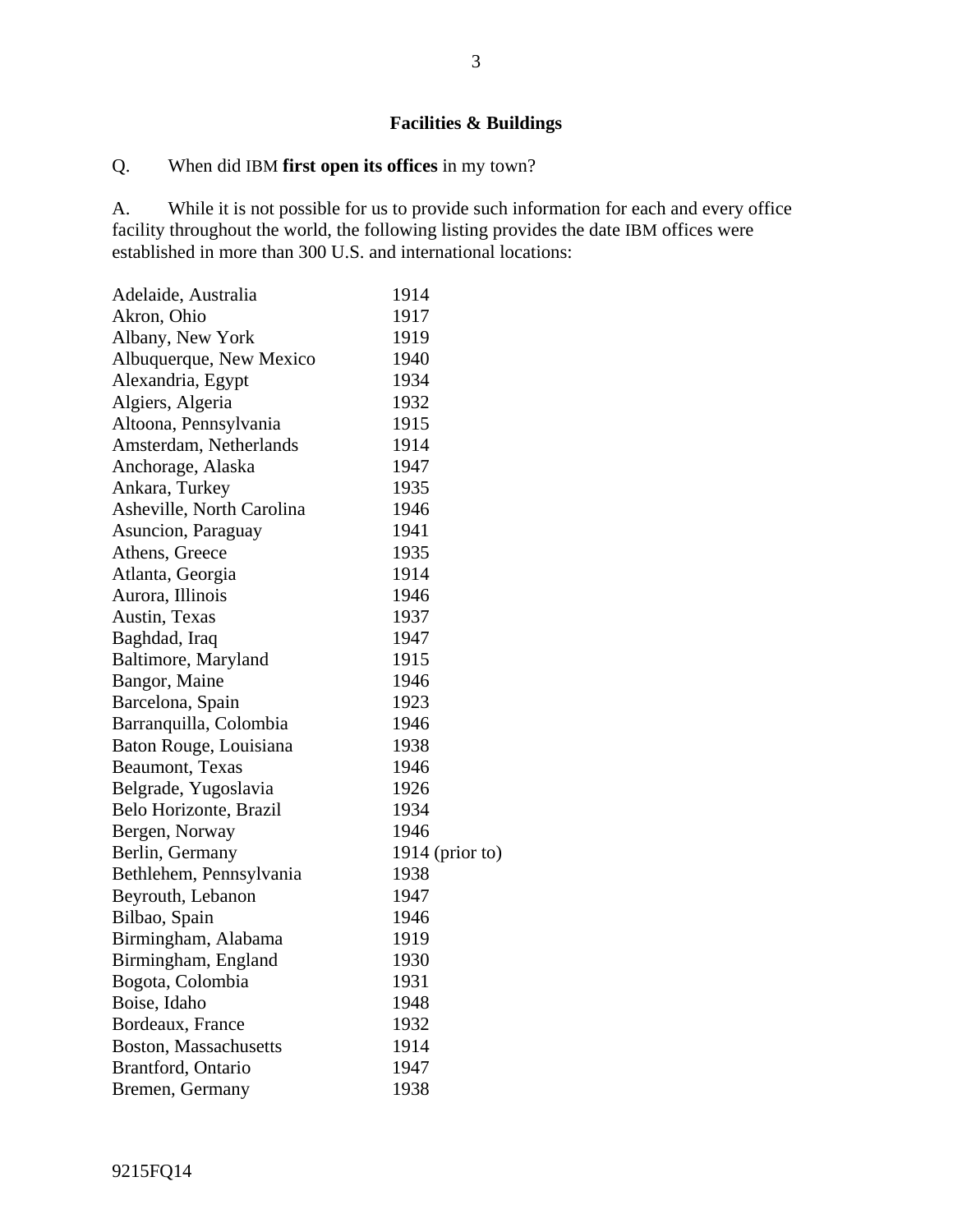| Bridgeport, Connecticut                 | 1919 |                   |
|-----------------------------------------|------|-------------------|
| Brisbane, Australia                     | 1914 |                   |
| Brooklyn, New York                      | 1915 |                   |
| Brussels, Belgium                       | 1919 |                   |
| Bucharest, Rumania                      | 1929 |                   |
| Budapest, Hungary                       |      | $1914$ (prior to) |
| Buenos Aires, Argentina                 |      | $1914$ (prior to) |
| Buffalo, New York                       | 1915 |                   |
| Butte, Montana                          | 1931 |                   |
| Cairo, Egypt                            | 1947 |                   |
| Calcutta, India                         | 1936 |                   |
| Calgary, Alberta                        | 1922 |                   |
| Canton, Ohio                            | 1921 |                   |
| Cape Town, South Africa                 | 1933 |                   |
| Caracas, Venezuela                      | 1937 |                   |
| Casablanca, Morocco                     | 1932 |                   |
| Cedar Rapids, Iowa                      | 1946 |                   |
| Charleston, South Carolina              | 1946 |                   |
| Charleston, West Virginia               | 1941 |                   |
| Charlotte, North Carolina               | 1920 |                   |
| Chatham, New Brunswick                  | 1947 |                   |
| Chattanooga, Tennessee                  | 1919 |                   |
| Cheyenne, Wyoming                       | 1946 |                   |
| Chicago, Illinois                       | 1914 |                   |
| Cincinnati, Ohio                        | 1915 |                   |
| Ciudad Trujillo, Dominican Republic1948 |      |                   |
| Cleveland, Ohio                         | 1915 |                   |
| Columbia, South Carolina                | 1934 |                   |
| Columbus, Georgia                       | 1946 |                   |
| Columbus, Ohio                          | 1917 |                   |
| Concord, New Hampshire                  | 1936 |                   |
| Copenhagen, Denmark                     | 1914 |                   |
| Corpus Christi, Texas                   | 1941 |                   |
| Dakar, West Africa                      | 1946 |                   |
| Dallas, Texas                           | 1915 |                   |
| Damascus, Syria                         | 1947 |                   |
| Dayton, Ohio                            | 1919 |                   |
| Denver, Colorado                        | 1919 |                   |
| Des Moines, Iowa                        | 1916 |                   |
| Detroit, Michigan                       | 1915 |                   |
| Dortmund-Dorstfeld, Germany             | 1938 |                   |
| Dresden, Germany                        | 1927 |                   |
| Dublin, Ireland                         | 1946 |                   |
| Duluth, Minnesota                       | 1919 |                   |
| Dusseldorf, Germany                     | 1926 |                   |
| Edmonton, Alberta                       | 1941 |                   |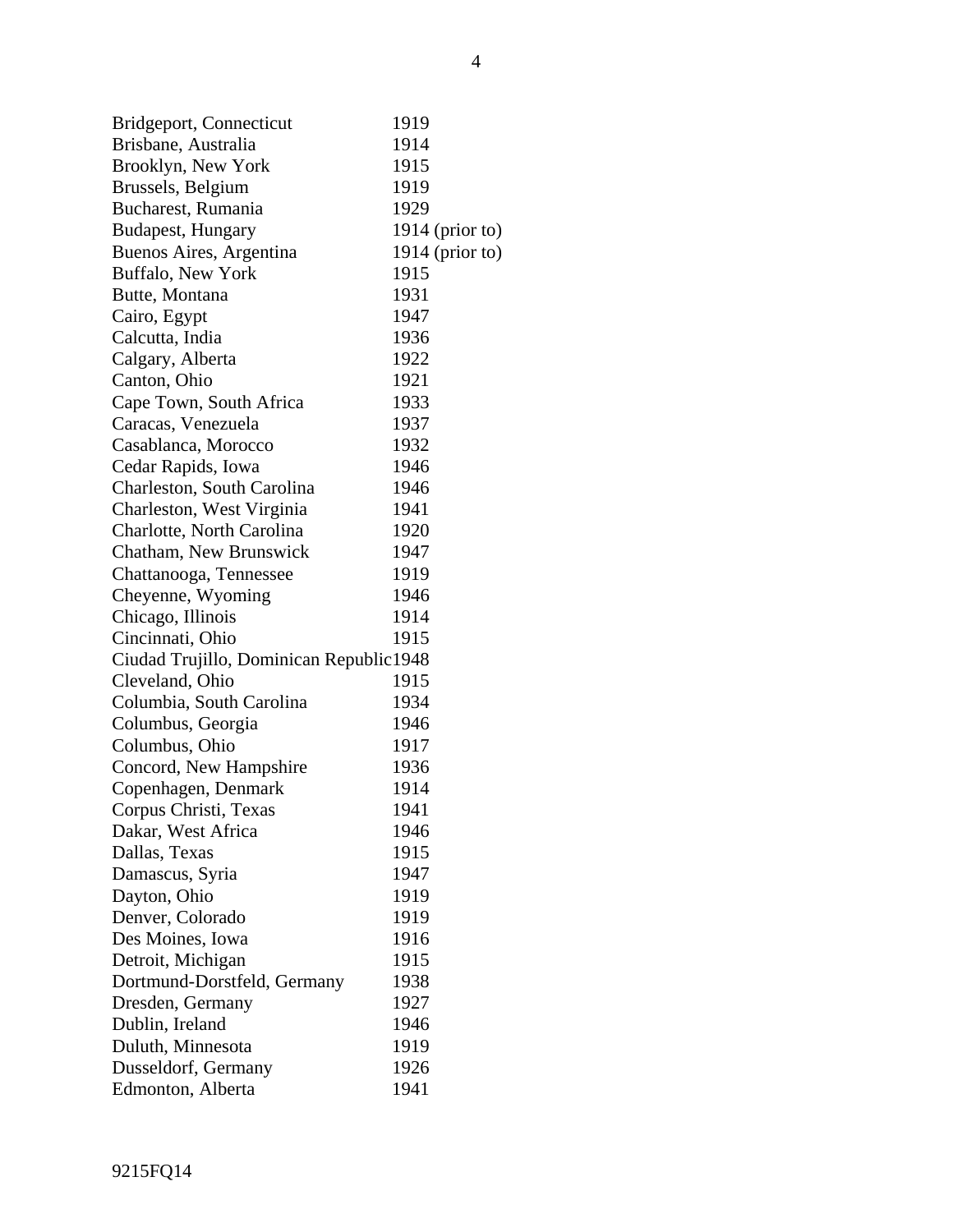| $\mathbf{E}$ l Desertion and $\mathbf{E}$ |  |  | 1010 |  |
|-------------------------------------------|--|--|------|--|

| El Paso, Texas                | 1919            |
|-------------------------------|-----------------|
| Elisabethville, Belgian Congo | 1938            |
| Elizabeth, New Jersey         | 1946            |
| Elmira, New York              | 1945            |
| Endicott, New York            | 1920            |
| Erie, Pennsylvania            | 1920            |
| Essen, Germany                | 1938            |
| Evansville, Indiana           | 1945            |
| Flint, Michigan               | 1936            |
| Florence, Italy               | 1943            |
| Fort Wayne, Indiana           | 1939            |
| Fort Worth, Texas             | 1924            |
| Fortaleza, Brazil             | 1948            |
| Frankfurt-Main, Germany       | 1938            |
| Fresno, California            | 1946            |
| Galveston, Texas              | 1946            |
| Geneva, Switzerland           | 1935            |
| Glasgow, Scotland             | 1914 (prior to) |
| Goteborg, Sweden              | 1935            |
| Grand Rapids, Michigan        | 1917            |
| Green Bay, Wisconsin          | 1946            |
| Greensboro, North Carolina    | 1920            |
| Greenville, South Carolina    | 1946            |
| Hagerstown, Maryland          | 1948            |
| Halifax, Nova Scotia          | 1919            |
| Hamburg, Germany              | 1925            |
| Hamilton, Bermuda             | 1935            |
| Hamilton, Ontario             | 1914 (prior to) |
| Hammond, Indiana              | 1946            |
| Hannover, Germany             | 1938            |
| Hanoi, French Indo-China      | 1935            |
| Harrisburg, Pennsylvania      | 1919            |
| Hartford, Connecticut         | 1915            |
| Havana, Cuba                  | 1927            |
| Helena, Montana               | 1946            |
| Helsinki, Finland             | 1923            |
| Hobart, Australia             | 1914            |
| Hong Kong                     | 1948            |
| Honolulu, Hawaii              | 1931            |
| Houston, Texas                | 1915            |
| Huntington, West Virginia     | 1919            |
| Indianapolis, Indiana         | 1915            |
| Jackson, Michigan             | 1946            |
| Jackson, Mississippi          | 1938            |
| Jacksonville, Florida         | 1919            |
| Jamestown, New York           | 1941            |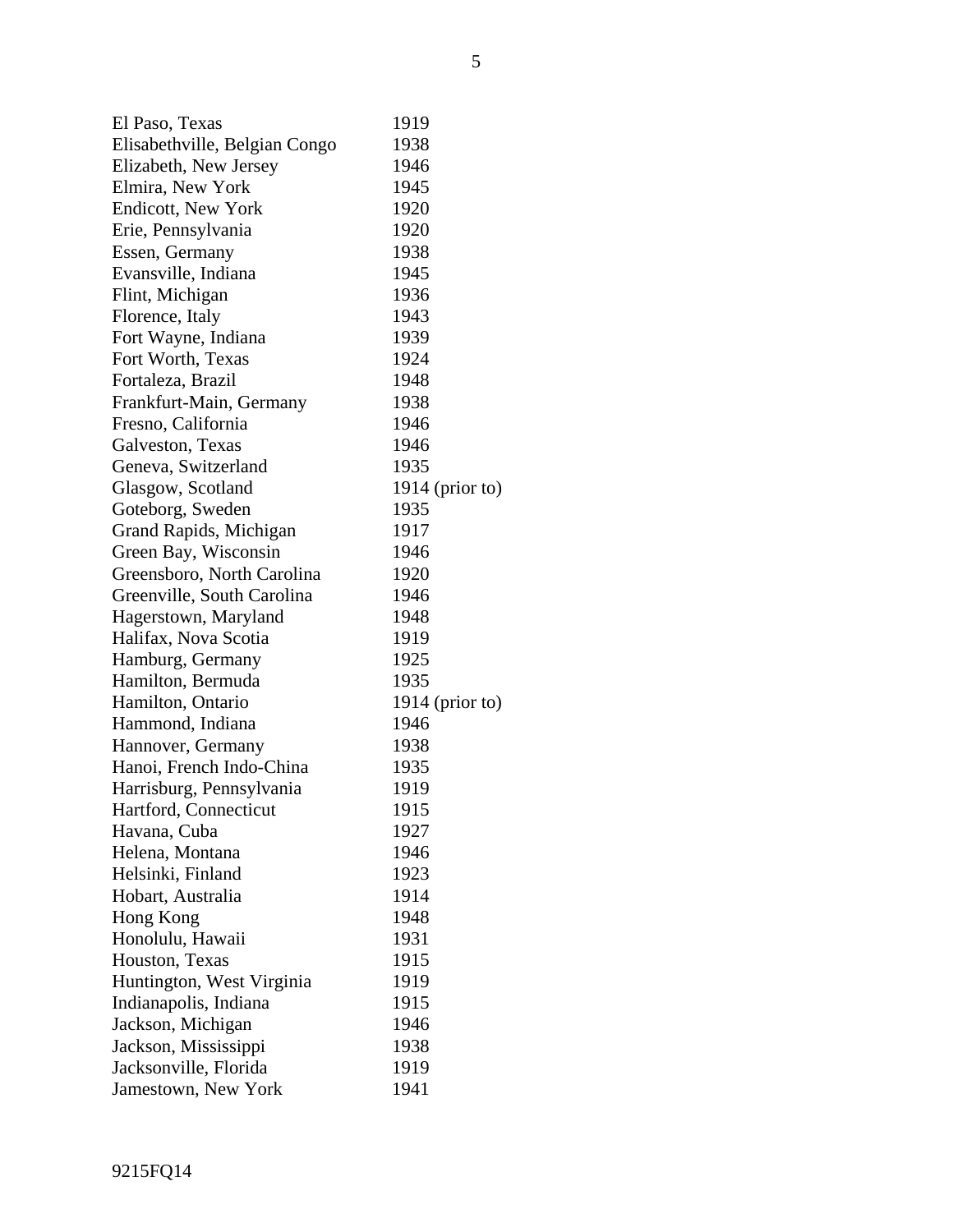| Jeddah, Saudi Arabia       | 1947            |
|----------------------------|-----------------|
| Jefferson City, Missouri   | 1939            |
| Jersey City, New Jersey    | 1939            |
| Jerusalem, Palestine       | 1947            |
| Johannesburg, South Africa | 1938            |
| Johnstown, Pennsylvania    | 1937            |
| Joplin, Missouri           | 1947            |
| Kalamazoo, Michigan        | 1940            |
| Kansas City, Missouri      | 1915            |
| Karlsruhe, Germany         | 1938            |
| Kassel, Germany            | 1941            |
| Kingsport, Tennessee       | 1946            |
| Kingston, Ontario          | 1946            |
| Kitchner, Ontario          | 1942            |
| Knoxville, Tennessee       | 1934            |
| Koln, Germany              | 1938            |
| La Paz, Bolivia            | 1941            |
| Lafayette, Indiana         | 1946            |
| Lansing, Michigan          | 1920            |
| Lille, France              | 1925            |
| Lisbon, Portugal           | 1919            |
| Long Beach, California     | 1946            |
| Los Angeles, California    | 1916            |
| Lawrence, Massachusetts    | 1939            |
| Leeds, England             | 1930            |
| Lexington, Kentucky        | 1948            |
| Liege, Belgium             | 1945            |
| Lima, Ohio                 | 1946            |
| Lima, Peru                 | 1930            |
| Lincoln, Nebraska          | 1936            |
| Little Rock, Arkansas      | 1935            |
| London, England            | 1914 (prior to) |
| London, Ontario            | 1920            |
| Louisville, Kentucky       | 1919            |
| Lubbock, Texas             | 1946            |
| Macon, Georgia             | 1919            |
| Madison, Wisconsin         | 1946            |
| Madrid, Spain              | 1916            |
| Malmoe, Sweden             | 1938            |
| Manchester, England        | 1925            |
| Manila, Philippines        | 1931            |
| Marseille, France          | 1928            |
| Medellin, Colombia         | 1940            |
| Melbourne, Australia       | 1914            |
| Memphis, Tennessee         | 1921            |
| Mexico City, Mexico        | 1927            |
|                            |                 |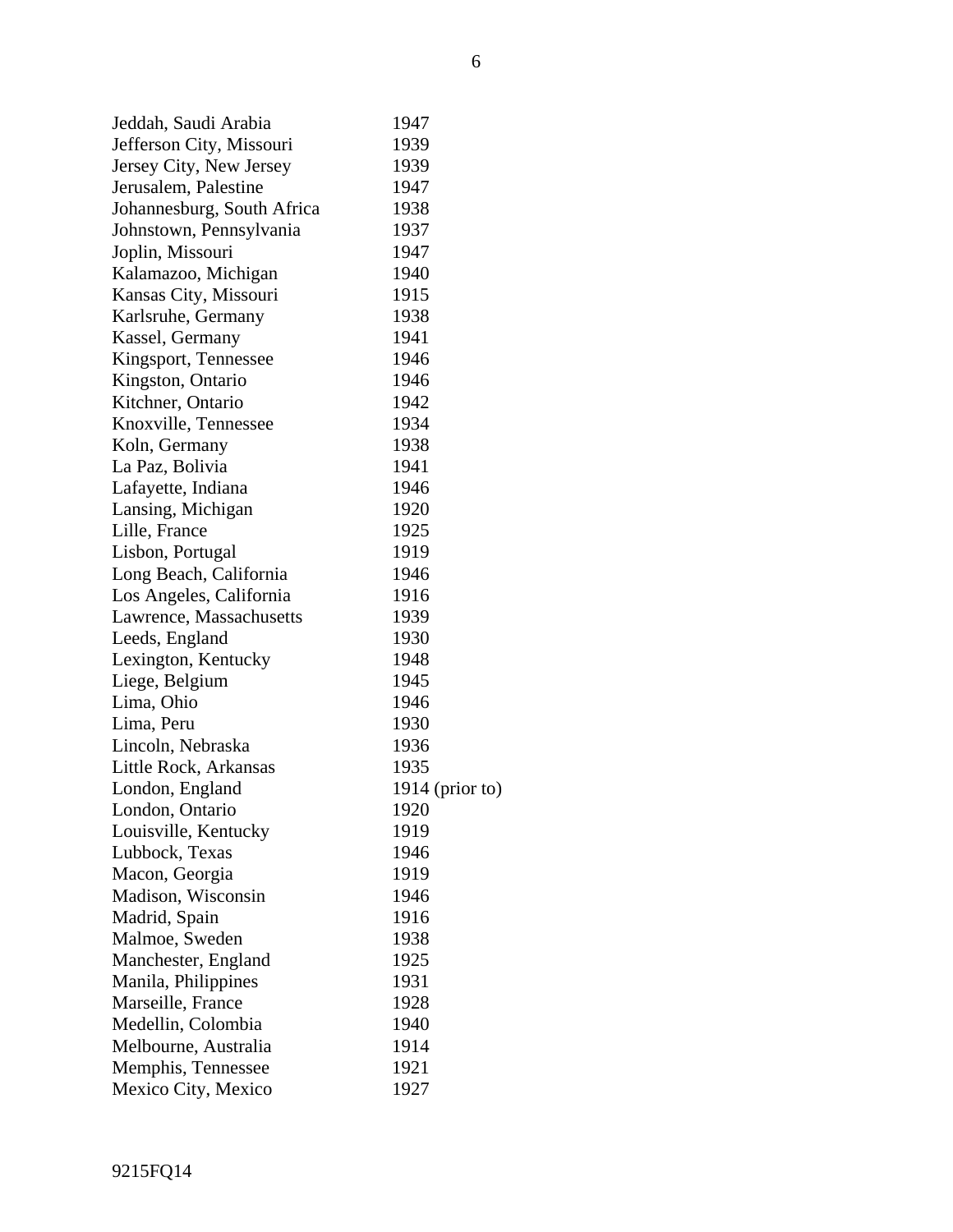| Miami, Florida             | 1940            |
|----------------------------|-----------------|
| Milan, Italy               | 1928            |
| Milwaukee, Wisconsin       | 1915            |
| Mineola, New York          | 1947            |
| Minneapolis, Minnesota     | 1915            |
| Mobile, Alabama            | 1942            |
| Moline, Illinois           | 1938            |
| Moncton, New Brunswick     | 1946            |
| Monterey, Mexico           | 1946            |
| Montevideo, Uruguay        | 1923            |
| Montgomery, Alabama        | 1939            |
| Montpelier, Vermont        | 1946            |
| Montreal, Quebec           | 1914 (prior to) |
| Mount Vernon, New York     | 1948            |
| Munich, Germany            | 1930            |
| Nancy, France              | 1937            |
| Nantes, France             | 1935            |
| Naples, Italy              | 1947            |
| Nashville, Tennessee       | 1933            |
| New Bedford, Massachusetts | 1946            |
| New Delhi, India           | 1947            |
| New Haven, Connecticut     | 1929            |
| New Orleans, Louisiana     | 1919            |
| New York, New York         | 1914            |
| Newark, New Jersey         | 1915            |
| Newcastle-on-Tyne, England | 1933            |
| Niteroi, Brazil            | 1945            |
| Norfolk, Virginia          | 1942            |
| Nurnberg, Germany          | 1935            |
| Oakland, California        | 1919            |
| Olympia, Washington        | 1939            |
| Omaha, Nebraska            | 1919            |
| Orlando, Florida           | 1946            |
| Oslo, Norway               | 1916            |
| Ottawa, Ontario            | 1919            |
| Panama City, Panama        | 1931            |
| Paris, France              | 1914 (prior to) |
| Paterson, New Jersey       | 1946            |
| Peoria, Illinois           | 1919            |
| Perth, Australia           | 1914            |
| Philadelphia, Pennsylvania | 1914            |
| Phoenix, Arizona           | 1940            |
| Pierre, South Dakota       | 1946            |
| Pittsburgh, Pennsylvania   | 1916            |
| Porto Alegre, Brazil       | 1934            |
| Poughkeepsie, New York     | 1924            |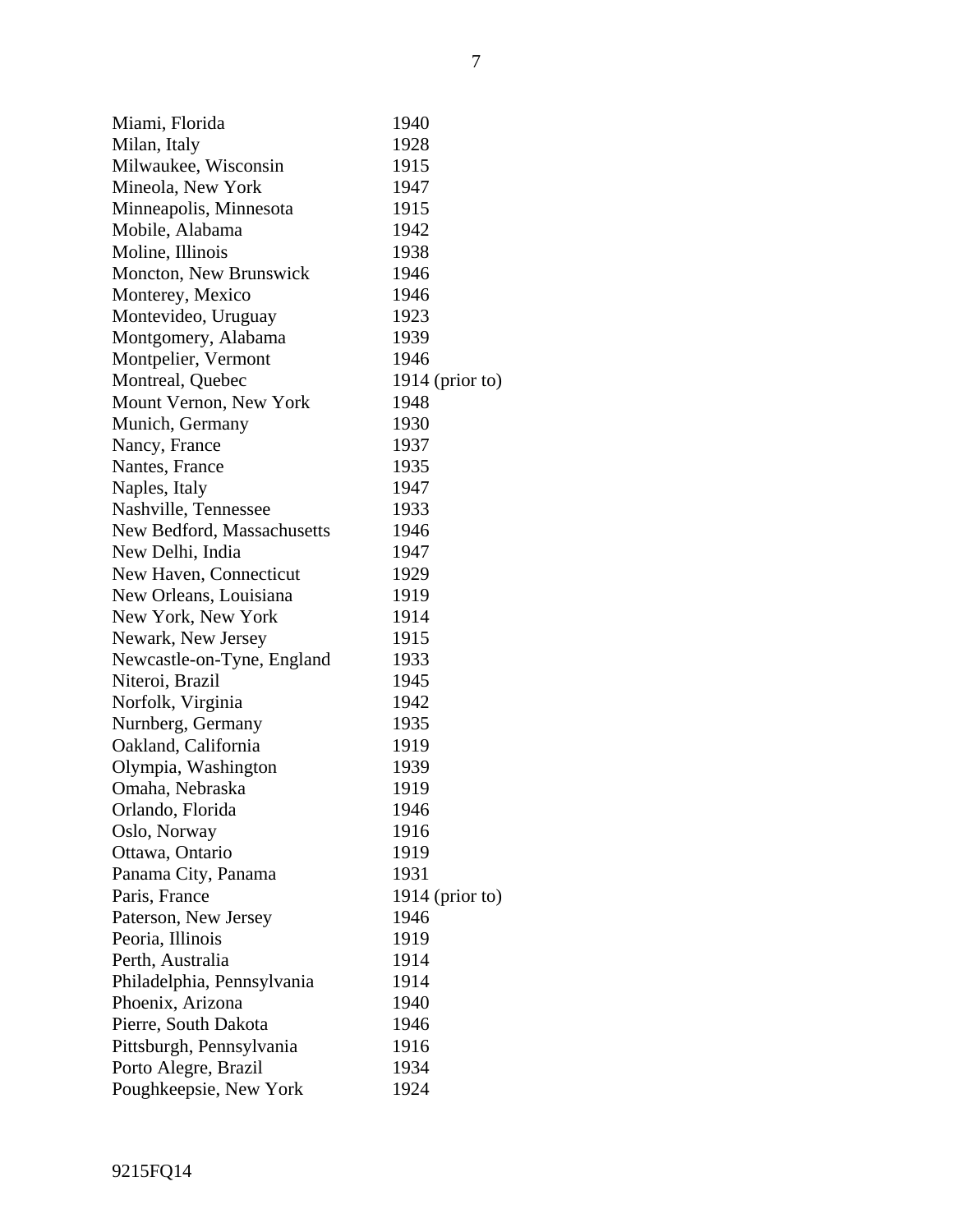| Portland, Maine            | 1919 |
|----------------------------|------|
| Portland, Oregon           | 1916 |
| Prague, Czechoslovakia     | 1925 |
| Providence, Rhode Island   | 1917 |
| Quebec City, Quebec        | 1921 |
| Quincy, Illinois           | 1946 |
| Raleigh, North Carolina    | 1938 |
| Reading, Pennsylvania      | 1921 |
| Recife, Brazil             | 1948 |
| Regina, Canada             | 1946 |
| Richmond, Virginia         | 1917 |
| Rio de Janeiro, Brazil     | 1921 |
| Riverside, California      | 1947 |
| Roanoke, Virginia          | 1921 |
| Rochester, New York        | 1915 |
| Rockford, Illinois         | 1921 |
| Rome, Italy                | 1930 |
| Saarbrucken, Germany       | 1935 |
| Sacramento, California     | 1921 |
| Saigon, French Indo-China  | 1938 |
| St. Louis, Missouri        | 1915 |
| Salem, Oregon              | 1947 |
| Salt Lake City, Utah       | 1919 |
| San Antonio, Texas         | 1921 |
| San Diego, California      | 1939 |
| San Francisco, California  | 1914 |
| San Jose, California       | 1940 |
| San Jose, Costa Rica       | 1944 |
| San Juan, Puerto Rico      | 1918 |
| Santiago, Chile            | 1924 |
| Sao Paulo, Brazil          | 1934 |
| Sao Salvador, Brazil       | 1941 |
| Savannah, Georgia          | 1919 |
| Schenectady, New York      | 1946 |
| Scranton, Pennsylvania     | 1916 |
| Seattle, Washington        | 1915 |
| Shanghai, China            | 1928 |
| Shreveport, Louisiana      | 1944 |
| Sioux City, Iowa           | 1921 |
| Sofia, Bulgaria            | 1926 |
| South Bend, Indiana        | 1917 |
| Spokane, Washington        | 1919 |
| Springfield, Illinois      | 1937 |
| Springfield, Massachusetts | 1917 |
| Springfield, Missouri      | 1946 |
| Springfield, Ohio          | 1946 |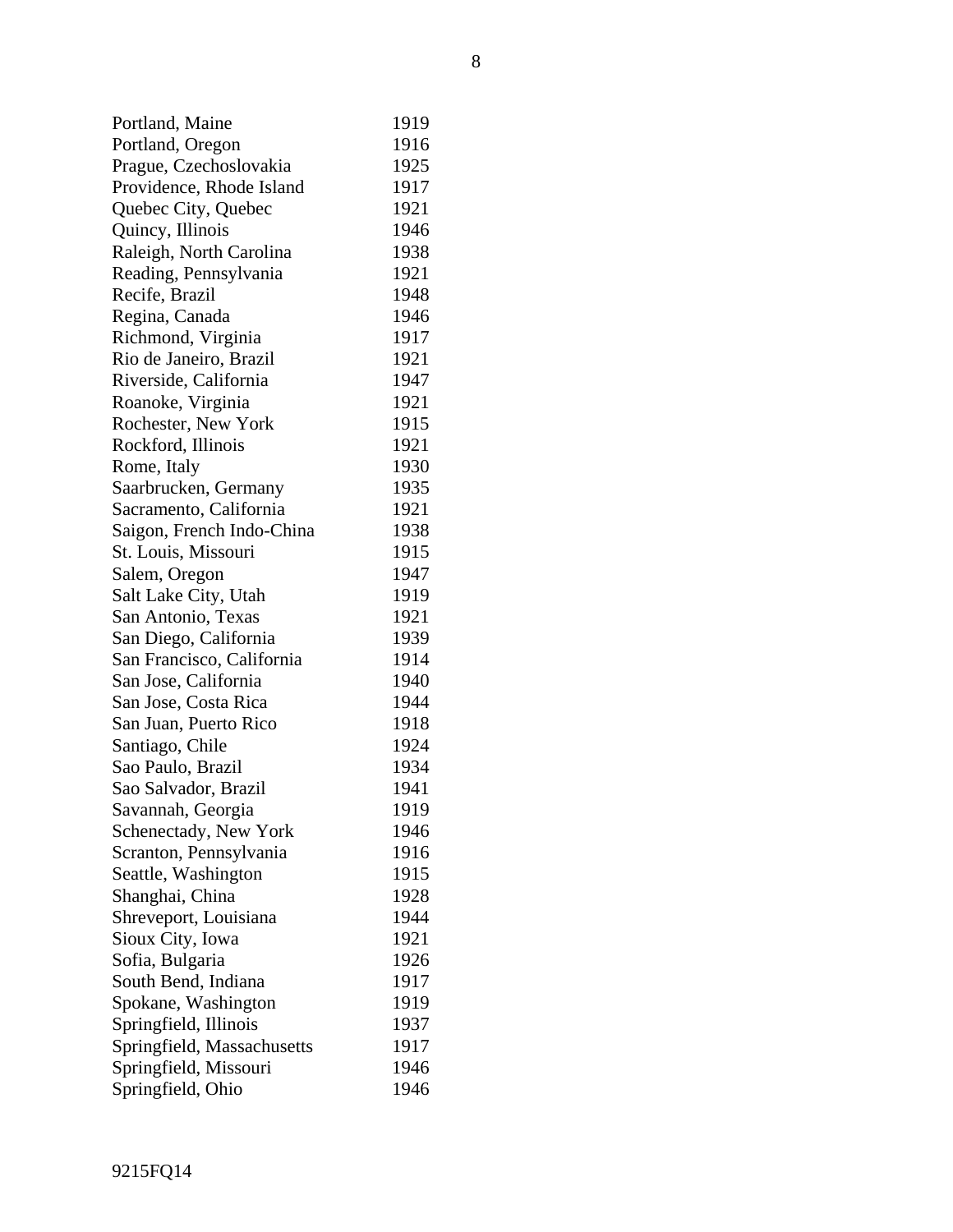| Stockholm, Sweden             | 1920              |
|-------------------------------|-------------------|
| Stockton, California          | 1946              |
| Strasbourg, France            | 1930              |
| Stuttgart, Germany            | 1926              |
| Sydney, Australia             | 1914 (prior to)   |
| Syracuse, New York            | 1916              |
| Tacoma, Washington            | 1946              |
| Tallahassee, Florida          | 1938              |
| Tampa, Florida                | 1946              |
| Teheran, Iran                 | 1947              |
| Three Rivers, Quebec          | 1947              |
| Toledo, Ohio                  | 1919              |
| Toulouse, France              | 1940              |
| Topeka, Kansas                | 1936              |
| Toronto, Ontario              | 1914 (prior to)   |
| Trenton, New Jersey           | 1934              |
| Tulsa, Oklahoma               | 1928              |
| Tunis, Tunisia                | 1946              |
| Turin, Italy                  | 1914 (prior to)   |
| Utica, New York               | 1921              |
| Vancouver, British Columbia   | $1914$ (prior to) |
| Venice, Italy                 | 1948              |
| Vienna, Austria               | $1914$ (prior to) |
| Waco, Texas                   | 1946              |
| Warren, Ohio                  | 1947              |
| Washington, D.C.              | 1915              |
| Waterbury, Connecticut        | 1935              |
| Waterloo, Iowa                | 1947              |
| Wellington, New Zealand       | 1947              |
| Wheeling, West Virginia       | 1921              |
| Wichita, Kansas               | 1924              |
| Wilmington, Delaware          | 1938              |
| Windsor, Ontario              | 1939              |
| Winnipeg, Manitoba            | 1917              |
| Winston-Salem, North Carolina | 1937              |
| Worcester, Massachusetts      | 1917              |
| York, Pennsylvania            | 1936              |
| Youngstown, Ohio              | 1919              |
| Zurich, Switzerland           | $1914$ (prior to) |

Q. In what year did IBM **open** its various **manufacturing and laboratory facilities** in the United States?

A. The following list provides the year in which certain IBM U.S. facilities first became operational:

9215FQ14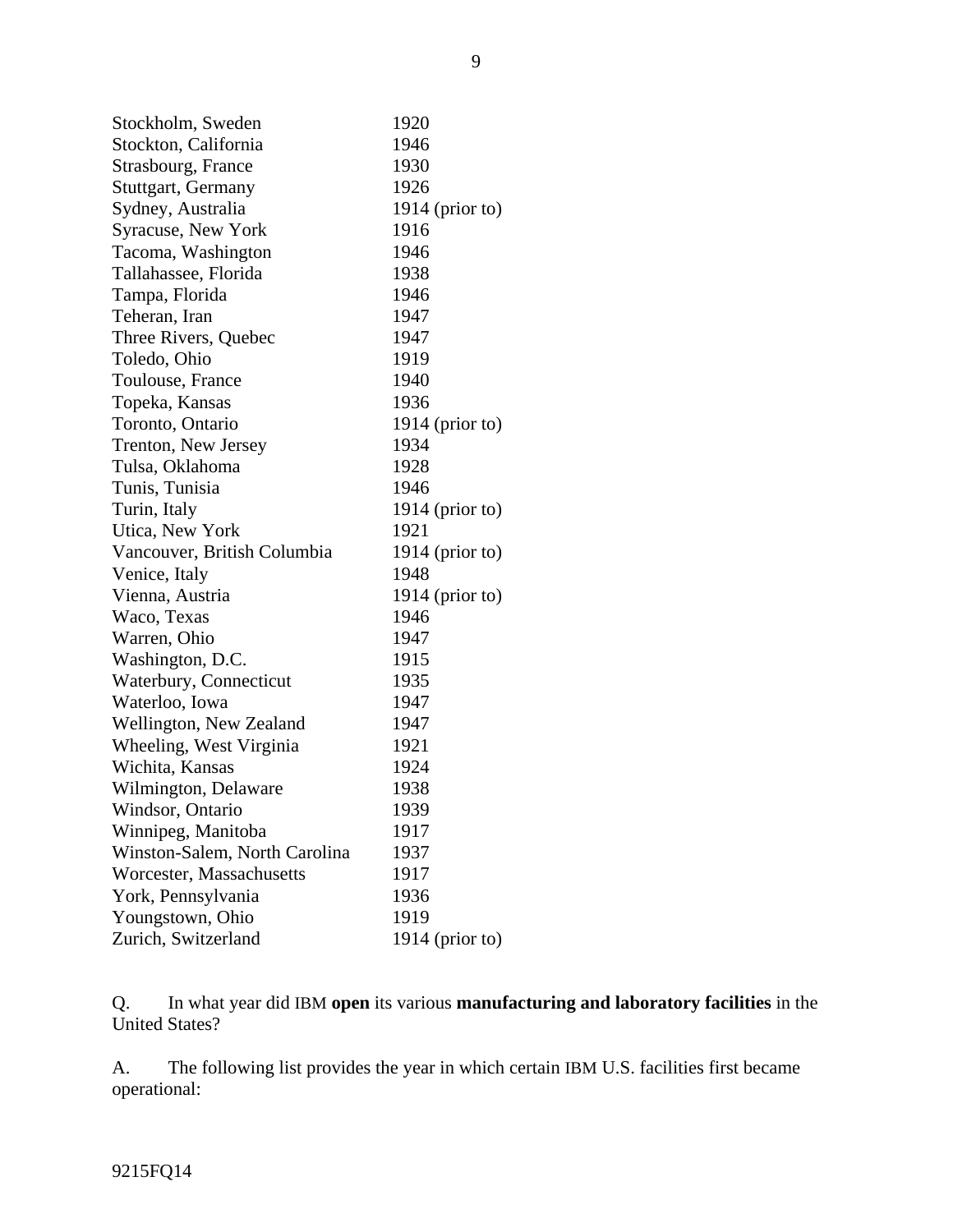| Austin (Texas) plant               | 1966                              |
|------------------------------------|-----------------------------------|
| Boca Raton (Fla.) plant            | 1967                              |
| Boulder (Colo.) plant              | 1965                              |
| Brooklyn (N.Y.) plant*             | 1968                              |
| Burlington (Vt.) plant             | 1957                              |
| Dayton (N.J.) laboratory           | 1967                              |
| Dayton (N.J.) plant                | 1958                              |
| Charlotte (N.C.) plant             | 1978                              |
| East Fishkill (N.Y.) plant         | 1963                              |
| Endicott (N.Y.) laboratory         |                                   |
| North Street                       | 1933 (dedicated in December 1934) |
| Glendale Lab                       | 1954                              |
| Endicott $(N.Y.)$ plant****        | 1906                              |
| Gaithersburg (Md.)                 | 1966                              |
| Houston (Texas) [FSD NASA support] | 1962                              |
| Kingston (N.Y.) plant              | 1956                              |
| Lexington $(Ky)$ plant             | 1956                              |
| Manassas (Va.) plant               | 1968                              |
| Menlo Park (Calif.) plant          | 1966                              |
| Owego (N.Y.) plant                 | 1957 (dedicated in 1958)          |
| Poughkeepsie (N.Y.) plant          | 1941                              |
| Raleigh (N.C.) plant               | 1965                              |
| Rochester (Minn.) plant***         | 1956                              |
| San Jose (Calif.) card plant       | 1943                              |
| Santa Teresa (Calif.) laboratory   | 1977                              |
| Tucson (Ariz.) plant**             | 1980                              |
| Yorktown (N.Y.) laboratory         | 1960 (dedicated in April 1961)    |

\* For additional information on the Brooklyn plant, visit our virtual exhibit "A Bridge To Opportunities" available at http://www-

03.ibm.com/ibm/history/exhibits/brooklyn/brooklyn\_1.html<sup>\*\*</sup> For additional information on the Tucson plant, visit our virtual exhibit "Storage And Cactus" available http://www-03.ibm.com/ibm/history/exhibits/tucson/tucson\_intro.html

\*\*\* For additional information on the Rochester plant, visit our virtual exhibit "A Harvest In The Heartland" available at http://www-03.ibm.com/ibm/history/exhibits/rochester/rochester\_intro.html

\*\*\*\* For additional information on the Endicott plant, visit our virtual exhibit "Plant Number One" available at http://www-03.ibm.com/ibm/history/exhibits/endicott/endicott\_intro.html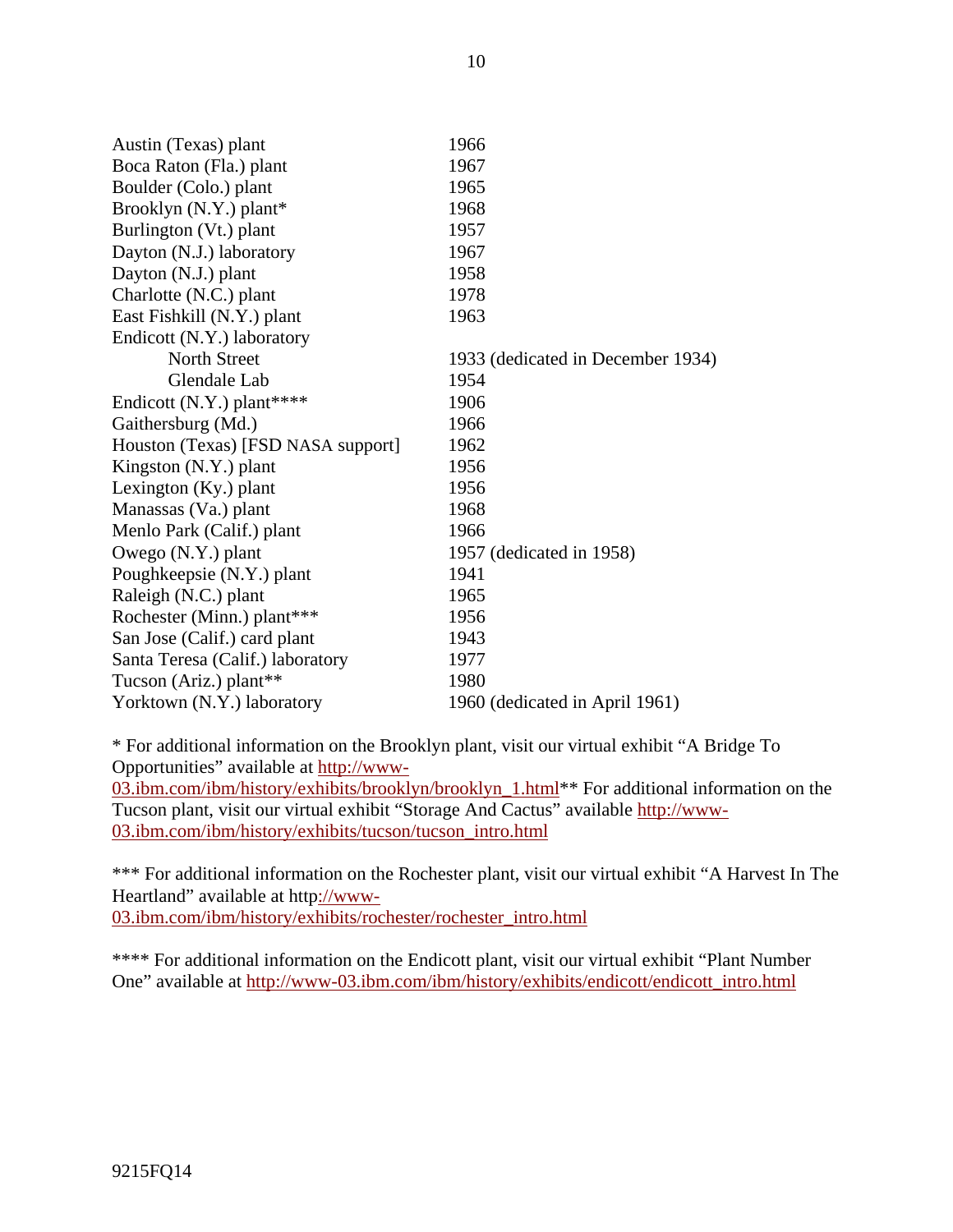# **General Reference**

Q. I have an old IBM **clock** or **typewriter**. Can you tell me how much it is worth?

A. While we appreciate your interest in one of IBM's old products, we regret that our staff is unable to provide appraisals of those products to determine their current worth. We suggest that you consult a local dealer — especially one specializing in the restoration and sale of old time pieces or office equipment — as well as classified ads for similar items. In addition, you might want to research prices on such online services as eBay. We may, however, be able to give you some general background information on the type of IBM product that you own if you send an online request to us. Our e-mail address is archive1@us.ibm.com and our Reference Desk phone number is 914/766-0612.

Q. What is the origin of IBM's "**THINK**" motto?

A. In December 1911, when future IBM Chairman Thomas J. Watson, Sr., managed the sales and advertising departments of the National Cash Register Company, he is reported to have said at a sales meeting: "The trouble with everyone of us is that we don't think enough. We don't get paid for working with our feet; we get paid for working with our heads. … Thought has been the father of every advance since time began. … 'I didn't think' has cost the world millions of dollars." And he wrote "T-H-I-N-K" with a blue crayon on the easel behind him. Almost immediately, the one-word slogan had been placed on signs in every department at NCR. And Watson brought that concept with him when he later joined the Computing-Tabulating-Recording Company (C-T-R) — the forerunner of today's IBM — as general manager in 1914.

"THINK" appeared in C-T-R in the form of a large block-letter sign, famed and placed in offices and plants, and was printed in company publications. In the early 1930s — thanks to the process of plastic lamination which facilitated large-scale production and distribution — the THINK motto began to take precedence over other slogans in IBM. It soon appeared in wood, stone and bronze, and was published in company newspapers, magazines, calendars, photographs, medallions — even *New Yorker* cartoons — and it remains today the name of IBM's employee publication.

(To hear Tom Watson discuss "Think," visit our Multimedia page available at http://www.ibm.com/ibm/history/multimedia/index.html)

## Q. What is the history of the **IBM Corporate Archives**?

A. The origins of the IBM Archives can be traced back to 1958 with the establishment of IBM's Corporate Records Retention Program. Six years later, a corporate archivist was hired to begin to pull together the company's historical records which were then spread throughout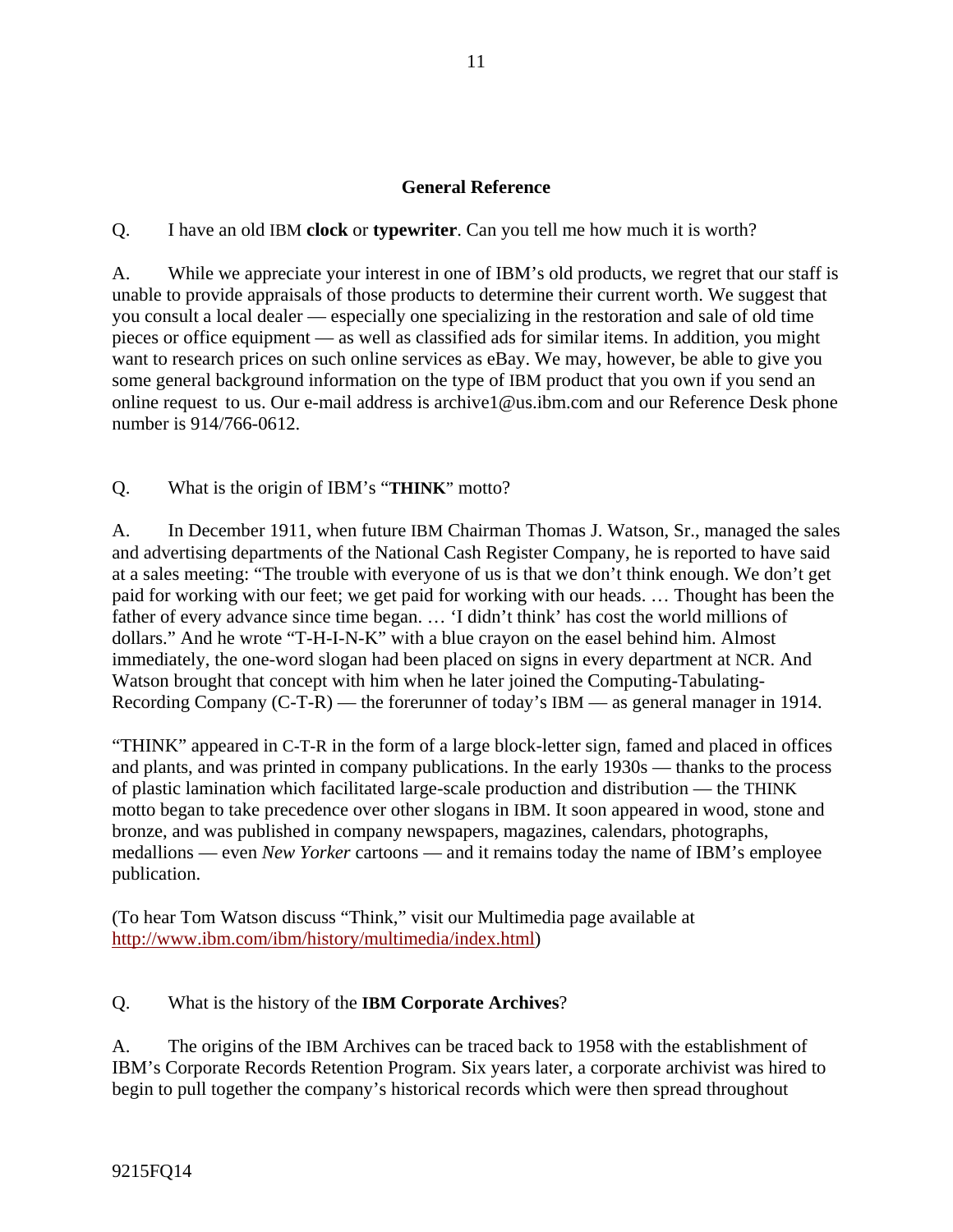IBM's far-flung facilities. (Among the more intriguing company papers that had been preserved over the years was a copy of an agreement between Herman Hollerith, inventor and general manager of the Tabulating Machine Company — a forerunner of IBM — and the Imperial Russian Government. The agreement, dated Dec. 15, 1896, was for the purchase by the Czarist government of 35 electrical tabulating machines at a price of \$1,700 each.)

In 1965, IBM's Records Center was moved from New York City to Hawthorne, N.Y., and, following that move, Archives materials were stored separately. The facility moved again in 1970 to Nyack, N.Y.

The Archives became a permanent corporate department in March 1974, and returned to Hawthorne the following year. At that time, the Archives was maintaining over 200,000 photographs, some 3,000 cans of motion picture film and 4,000 cubic feet of printed matter that traced IBM's development over the years.

In November 1979, the Corporate Archives was relocated to the IBM Management Development Center near the company's headquarters in Armonk, N.Y. In just the first five years of its formal existence, the Archives had already accumulated one of the world's finest historical collections on the punched-card era and the computer age which followed. It had preserved the office correspondence files and other business papers of Thomas J. Watson, Sr., from his early days as general manager and president of C-T-R in 1915 until his death in 1956, along with a wealth of printed and filmed material covering the origins and growth of what is now the information technology industry. These materials were then housed in more than 8,000 boxes, and included more than 4,300 phonograph records made of aluminum, glass and acetate; more than a quarter million photographs and negatives of individuals and products; more than 100,000 images on microfilm; and more than 1,000 post-1952 special events recorded on magnetic tape.

The Corporate Archives was relocated in 1994 into its current home in Somers, N.Y. It now constitutes one of the largest corporate archives in North America, with more than 10,000 shelf feet of documents and publications, 5,000 film and video titles, and an artifacts collection dating back to the 1600s.

The photographs and negatives provide visual records of executives, buildings and sites, products, Hundred Percent Clubs, Tent City meetings, education classes and other special events dating back to 1890. Product photos include early weight scales of the familiar type used in groceries and other stores, time stamps, attendance time recorders and punched-card machines. Among copies of pre-1920 company publications are *The Early Bird* and *The Tabulator*. *Business Machines*, for many years IBM's sole internal publication, is preserved in bound volumes, along with *Think* and the different editions of *The IBM News*. Also preserved in the Archives are motion pictures of special events, oral histories, technical disclosure bulletins, financial ledgers, press releases, product brochures, advertisements, patents and engineering documents.

(A sampling of the images in the Archives' collection is available online at http://www-03.ibm.com/ibm/history/exhibits/vintage/vintage\_intro.html)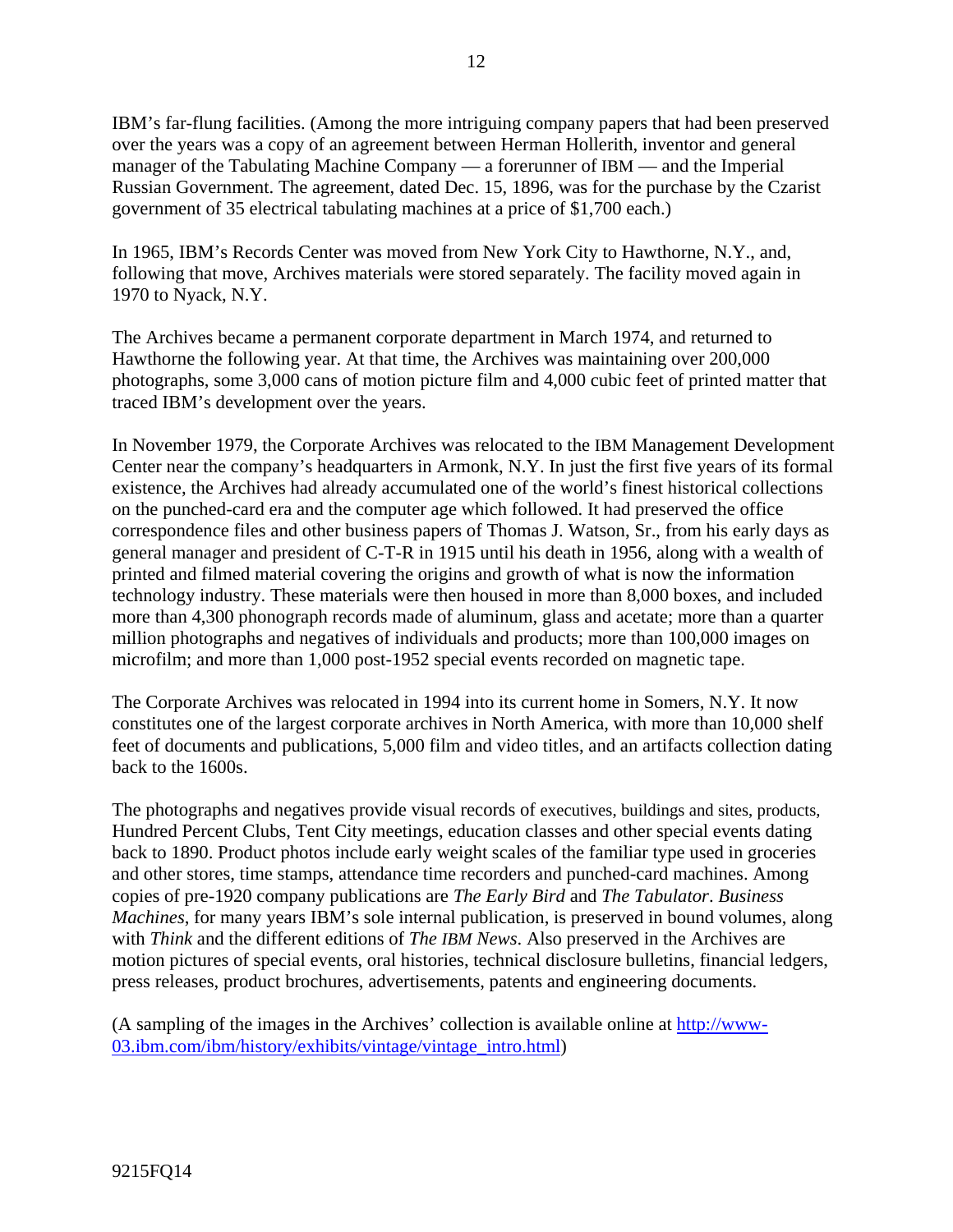Q. What were the key events and developments in the **early days of IBM**? What kind of products did it sell? Where did it operate?

A. Following the creation of the Computing-Tabulating-Recording Company (C-T-R) — the forerunner of IBM — in 1911 and the subsequent hiring of Thomas J. Watson, Sr., as its general manager in 1914, the first important development was the creation of International Business Machines Company, Ltd., of Canada on November 29, 1917, to consolidate the Canadian business of the three original C-T-R components: the Computing Scale Company of America, the International Time Recording Company and the Tabulating Machine Company. That same year, C-T-R took over the American Automatic Scale Company of Chicago, a manufacturer of automatic heavy capacity weighing devices. It was renamed the International Scale Company and later became a division of IBM for conducting its industrial scales business.

In the years following World War I, C-T-R's engineering and research staff developed new and improved mechanisms to meet the broadening needs of its customers. In 1919, for example, the company's implementation of electric synchronization for the control and regulation of complete time and programming systems began to win commercial success. In 1920, IBM introduced the lock autograph recorder, the first complete school time-control system, and launched the Electric Accounting Machine. In 1921, the company acquired the business of the Ticketograph Company of Chicago, and certain patents and other property of the Peirce Accounting Machine Company.

The growth and extension of C-T-R's activities had made the old name of the company too limited, and, on February 14, 1924, C-T-R's name was formally changed to International Business Machines Corporation. By then, the company's business had expanded both geographically and functionally.

For example, the plant of the German company was completed in 1924 and began operations, and a company was organized that same year to carry on IBM's business in France. In 1929, Compania Internacional de Maquinas Comerciales S.A. was organized as the operating company for Mexico. In 1931 the first permanent installation of the Filene-Finlay Translator was set up in the Hall of the League of Nations at Geneva.

Thomas Watson, then IBM's President, created a major division in 1932 to lead the engineering, research and development efforts for the entire IBM product line. The following year, IBM completed one of the finest modern R&D laboratories in the world at Endicott, N.Y. Similarly, the IBM Schoolhouse was also completed at Endicott in 1933 to provide education and training for company employees. That same year saw the addition of an entirely new product division the Electric Writing Machine Division — to the IBM organization

In 1934, IBM sold the retail scale business of its Dayton Scale Division to the Hobart Manufacturing Company, enabling IBM to focus on the industrial customers of its International Scale Division. Also in 1934, IBM opened a new factory in Berlin, and in 1935, established another new plant in Milan, Italy.

In 1935, IBM launched a new line of business with the introduction of the International Proof Machine. This single distribution tabulator was, in effect, 24 adding machines synchronized with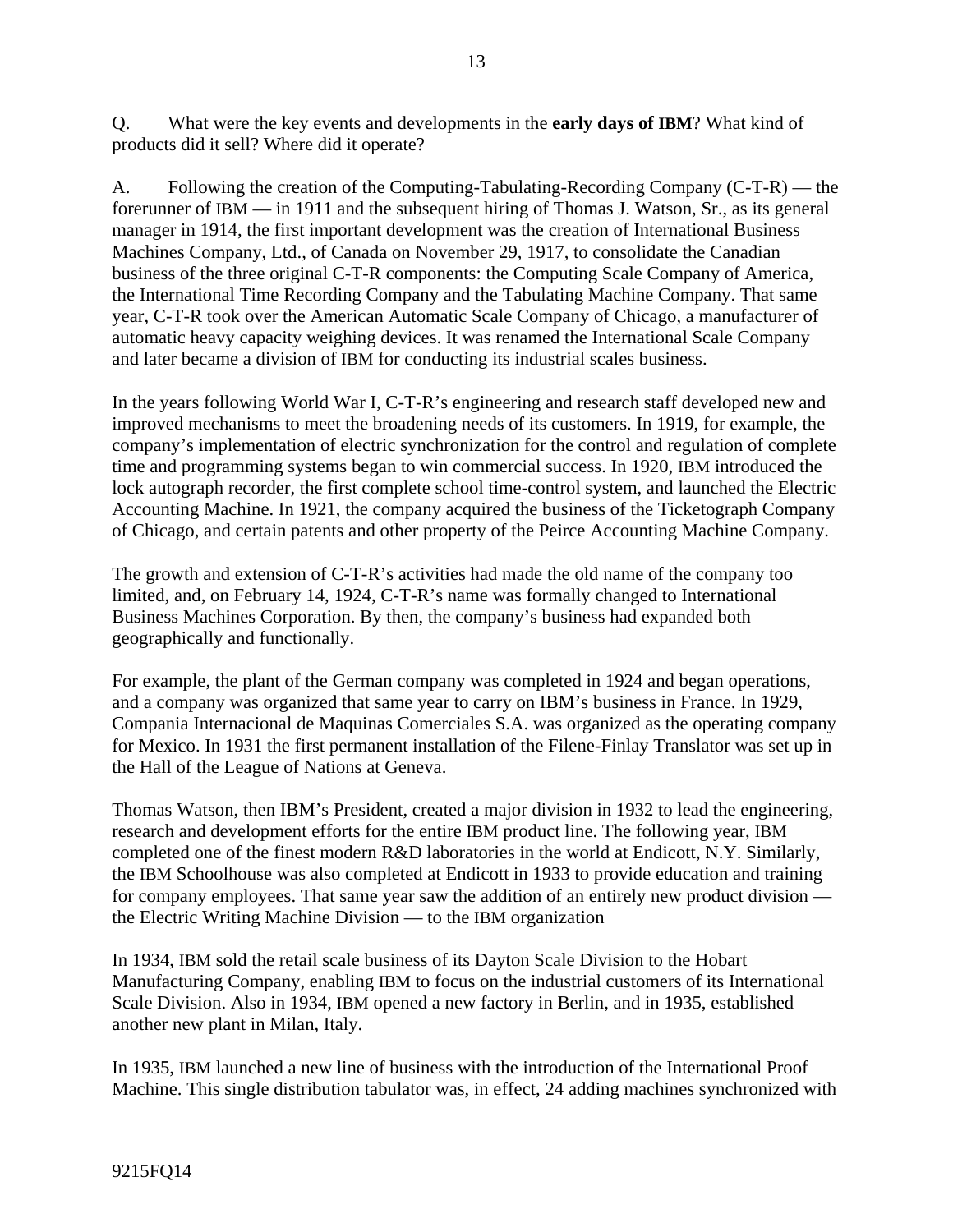a similar number of sorting receptacles and was controlled from two master keyboards. Originally designed to facilitate and control the clearing of checks in banks, the International Proof Machine later found new applications in other commercial and industrial accounting systems permitting vouchers, invoices and other commercial papers to be proved and distributed with amazing speed and accuracy.

IBM contributed to the field of education in 1937 with the announcement of the Test Scoring Machine which scored a complete examination in less time than it took to record the grade, and with far greater accuracy than a manual scorer.

Year after year, IBM produced constant improvements in electric accounting machines, including the development of automatic reproducing punches, summary card punches, multiplying punches, direct subtraction and accounting machines, and alphabetical equipment. The latter machines were capable of transcribing descriptive data in alphabetical form as well as the customary numerical total printing or detail listing.

During the little more than two decades after Thomas Watson had assumed the reins, IBM had grown from a \$4 million business to a worldwide enterprise employing some 10,000 people, with more than \$25 million in revenue. In the late-1930s, the company already owned and operated, directly or through subsidiaries, factories in ten cities in six countries (its principal plant at Endicott, N.Y.; a card-printing plant in Washington, D.C.; the Electric Writing Machine Factory at Rochester, N.Y.; and plants at Dayton, Ohio; Toronto, Canada; Hammersmith, near London, England; Berlin and Sindelfingen, Germany; Vincennes, near Paris, France; and Milan, Italy). IBM's World Headquarters Building, at 590 Madison Avenue in New York City opened on January 18, 1938, and fittingly was dedicated to "world peace through world trade." And even with all that business expansion and spreading international presence, the greatest period of IBM's growth still lie ahead.

Q. What is the origin of the term "**wild ducks**" in IBM history and culture?

A. Your question is best answered by the words of former IBM Chairman Thomas J. Watson, Jr., in his book, *A Business And Its Beliefs: The Ideas That Helped Build IBM*, published by McGraw-Hill in 1963:

 In IBM we frequently refer to our need for "wild ducks." The moral is drawn from a story by the Danish philosopher, Soren Kierkegaard. He told of a man on the coast of Zealand who liked to watch the wild ducks fly south in great flocks each fall. Out of charity, he took to putting feed for them in a nearby pond. After a while some of the ducks no longer bothered to fly south; they wintered in Denmark on what he fed them.

 In time they flew less and less. When the wild ducks returned, the others would circle up to greet them but then head back to their feeding grounds on the pond. After three or four years they grew so lazy and fat that they found difficulty in flying at all.

 Kierkegaard drew his point — you can make wild ducks tame, but you can never make tame ducks wild again. One might also add that the duck who is tamed will never go anywhere any more.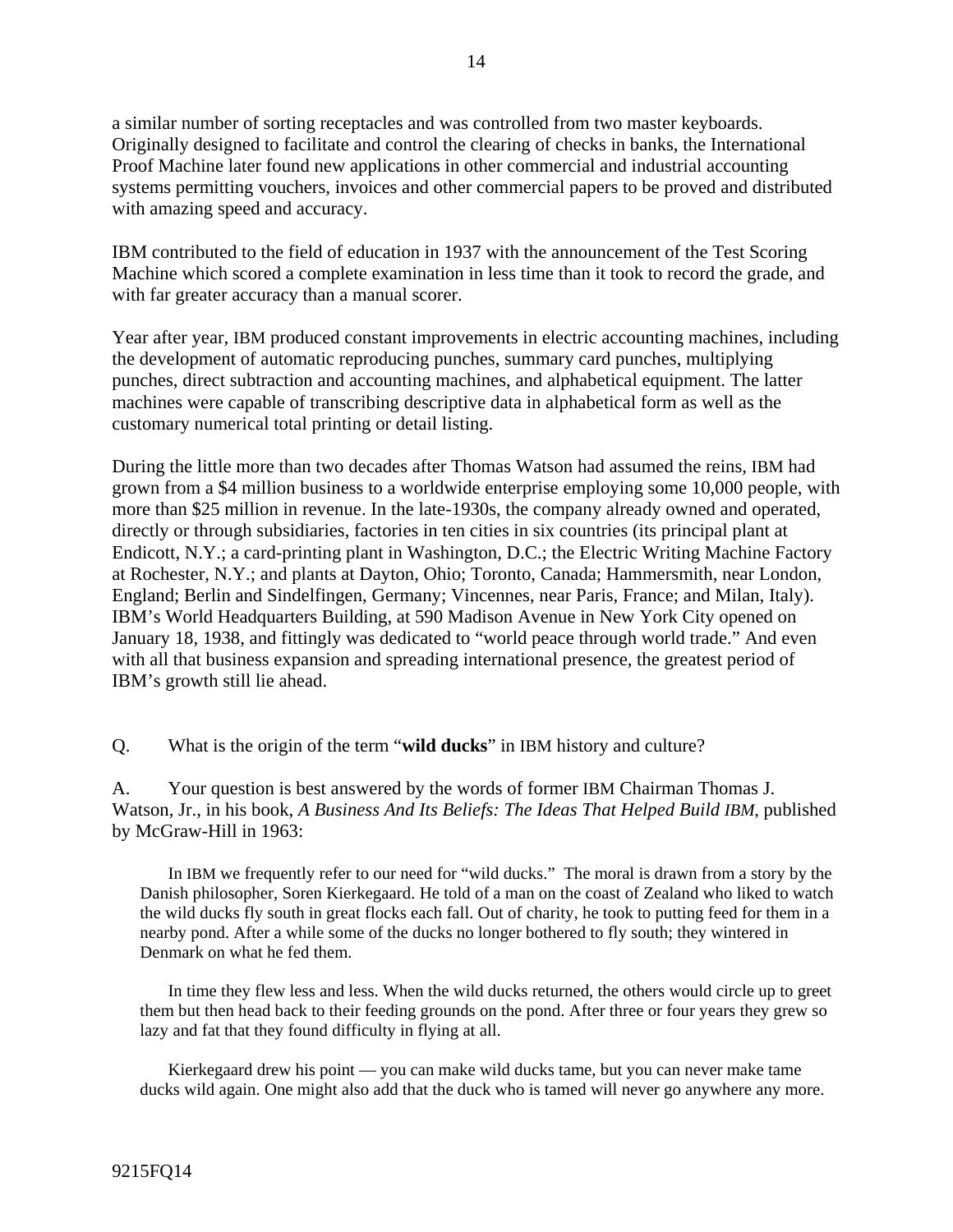We are convinced that any business needs its wild ducks. And in IBM we try not to tame them.

Q. What is IBM's **strategy**?

A. Information on that topic is posted on our Documents Desk available at http://www.ibm.com/ibm/history/documents/index.html

- Q. What were some of the **milestone's of IBM's business outside the United States**?
- A. The following is a year-by-year compilation of some key events in IBM's operations outside the United States:

 1914 – A branch of the International Time Recording Company, an IBM forerunner, is opens in France (possibly the first non-U.S. operation business other than Canada).

1915 – The Canadian business reaches about \$30,000, with a sales force of 12.

 1917 – International Business Machines Co., Ltd., is organized to conduct business in Canada. This is merely a consolidation of three subsidiaries of the three parent companies

- 1917 An office opens in Brazil.
- 1919 IBM is introduced into Europe.
- 1920 Thomas J. Watson sails for Bombay to open the first office in India.

1922 – A shipment of tabulating machines is sent to Sweden for the population census.

 1922 – CTR machines are shown to public in Brazil for the first time at the Century of Independence Fair.

- 1923 Sales posts are opened in Latin America and the Far East.
- 1924 The Sindelfingen, Germany, plant is completed.
- 1925 The Vincennes, France, plant is completed.
- 1925 The first IBM tabulating equipment installed in Argentina by the government.
- 1925 The first IBM machinery installed in Chile by the Chilean State Railways.
- 1925 IBM enters the Philippines.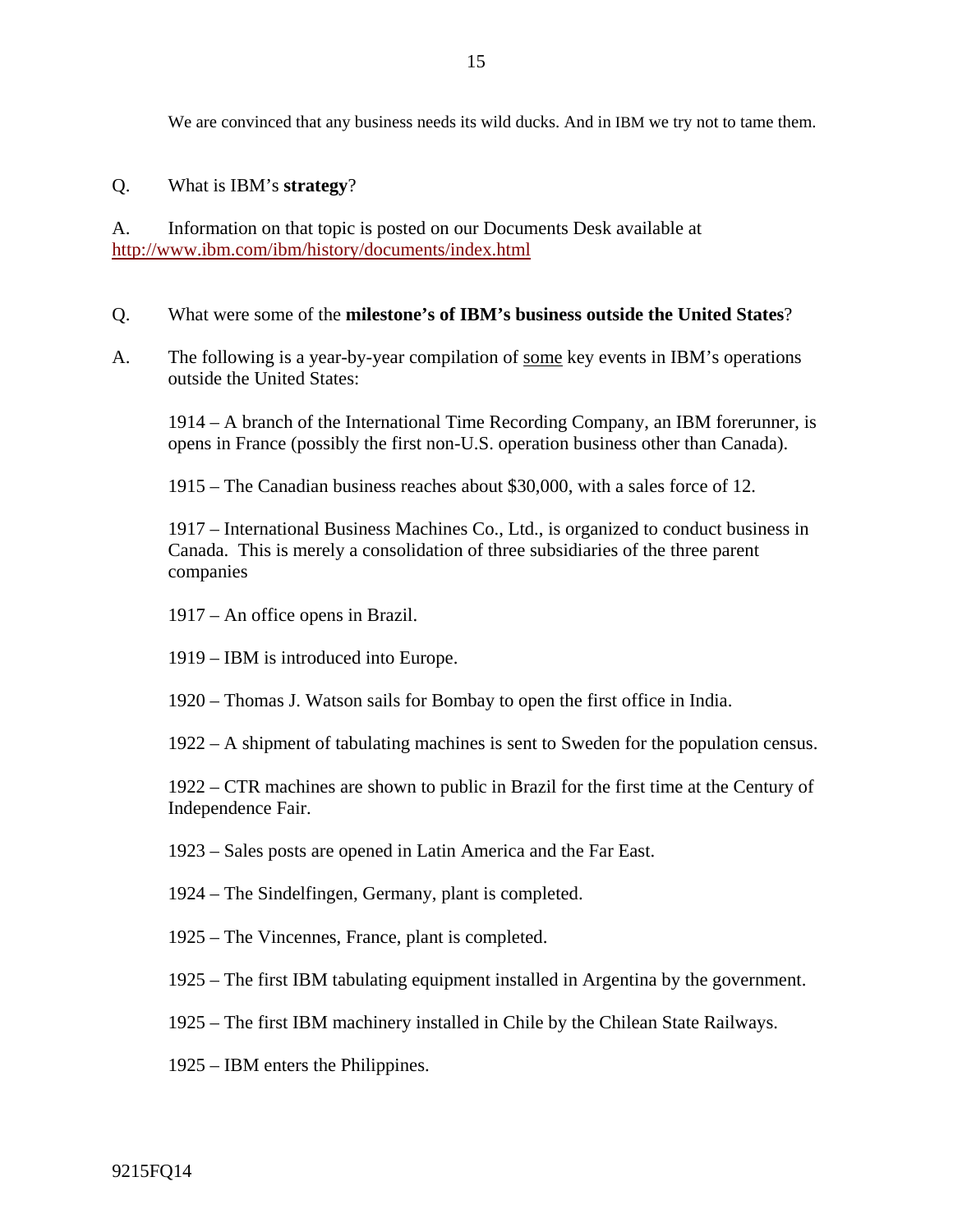1926 – The first IBM equipment in Japan is installed in Osaka at the Nippon Mutual Life Insurance Company.

1927 – The first IBM machines in Cuba are installed by the United Railroad of Havana.

 1927 – IBM begins operations in Mexico with an installation at the Mexican National Railroad.

1928 – The first IBM machines in Ecuador are sold to the Ecuadorian government.

1929 – The first IBM equipment is installed in Uruguay.

1929 – The Hammersmith (London), England, plant is completed.

 1930 – The first IBM equipment in Guatemala is installed by the International Railway of Central America

1930 – The first IBM equipment is installed in Peru.

1931 – The Filene-Finlay translation system is installed at Geneva.

1933 – A new plant is built in Berlin, Germany.

 1934 – The first IBM machines are installed in China at the Peking Union Medical College.

1935 – An IBM office is opened in Poland.

 1935 – The first IBM machines in Algiers, Algeria, are installed at Regies des Tramways.

1935 – The first IBM South American sales school is opened in Santiago, Chile.

1935 – A new plant in Milan, Italy, is completed.

 1937 – IBM vice president and general manager F. W. Nichol makes the first business call from the U.S. to China.

1938 – The first IBM machines are installed in Colombia for its census.

1938 – The government census office becomes IBM's first customer in Tunisia.

1939 – IBM machines are installed in the Moroccan census office.

1939 – The first IBM machines are installed in the Belgian Congo.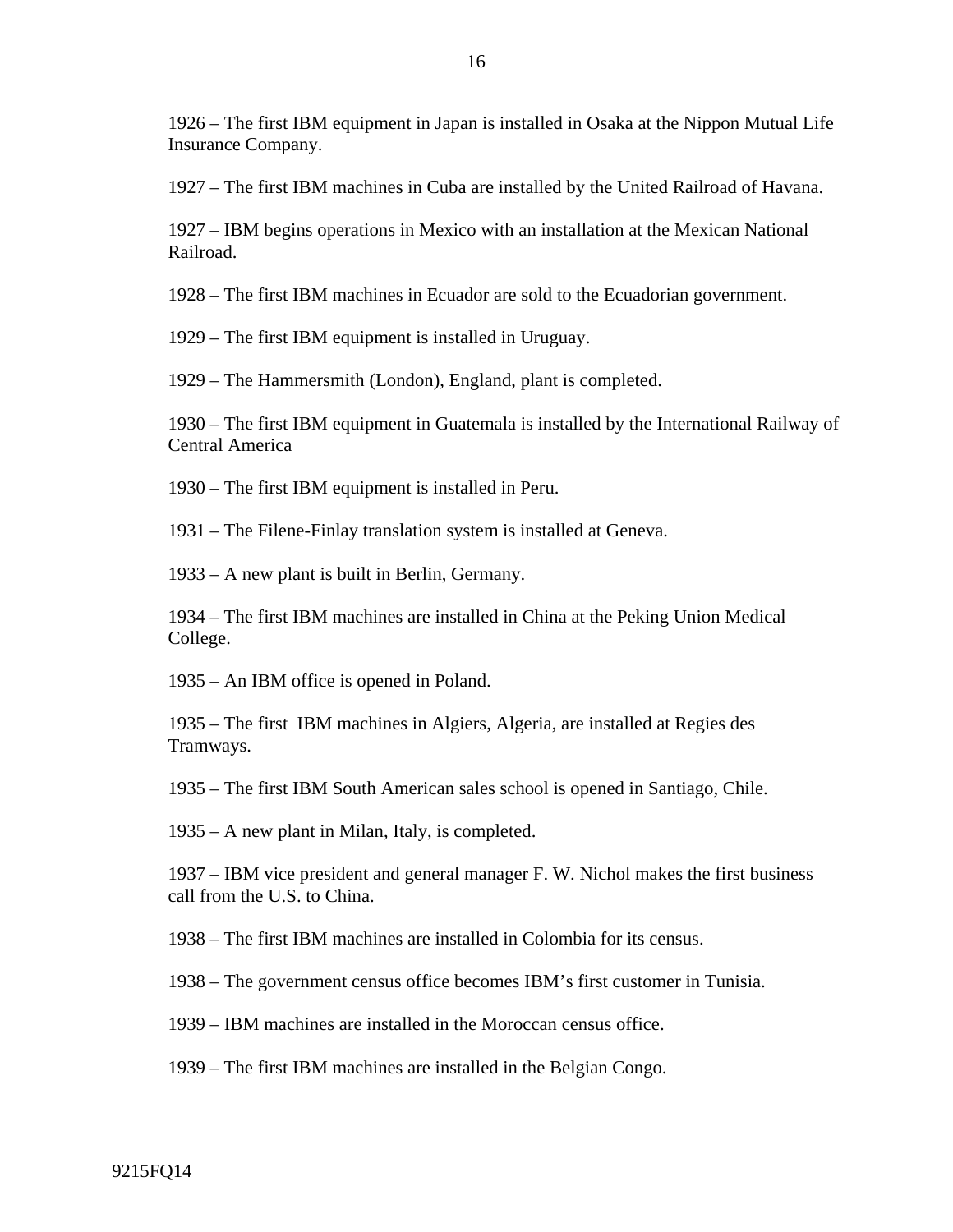1941 – The first IBM technical school in Latin America opens in Buenos Aires.

 1943 – The first IBM equipment in Panama is installed in the offices of Contraloria General.

1944 – The first IBM equipment in Costa Rica is installed in Caja del Seguro Social.

1945 – The first IBM machines are installed in El Salvador.

1946 – An IBM France office opens in Saigon, Vietnam.

 1949 – The IBM World Trade Corporation is organized as an independent but whollyowned subsidiary to handle operations outside the United States.

 1950 – The first IBM machines in Israel are installed in the office of the Accountant General.

1950 – The first Latin American Hundred Percent Club is held in Rio de Janeiro.

1950 – The first IBM machines are installed in Malagasy by the government.

- 1950 The first IBM school for Africans opens in Leopoldville, Belgian Congo.
- 1951 IBM China is confiscated by the Communist government.
- 1951 IBM machines are installed in the Ivory Coast.
- 1953 The first IBM machines are installed in Jamaica for its census.
- 1953 Harrel Mallac becomes the first user of IBM machines in Mauritius.
- 1954 The first IBM machines are installed in Singapore by Overseas Assurance.
- 1955 The first IBM installation in Angola is made by Benguela Railways.
- 1956 The first African Hundred Percent Club held in Johannesburg, South Africa.

 1959 – The World Trade Corporation dedicates Blaricum (The Netherlands) education center.

1961 – IBM Cuba confiscated by the Castro government.

#### Q In what year did IBM **begin doing business** in countries **outside the United States**?

A. The following are the years IBM began doing business in various nations around the world: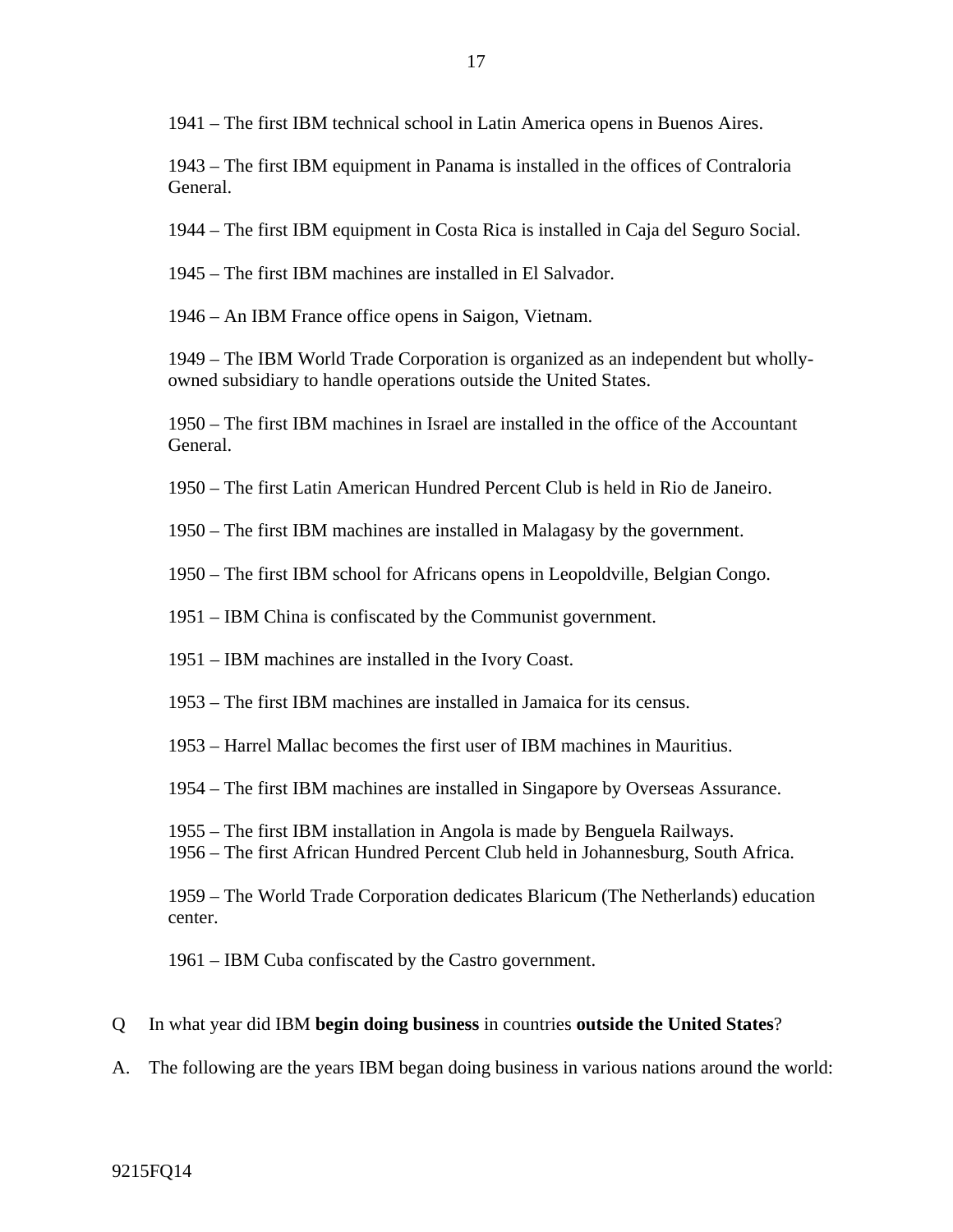| Argentina                   | 1924   |
|-----------------------------|--------|
| Australia                   | 1932 * |
|                             |        |
| Austria                     | 1928   |
| Belgium                     | 1936   |
| Bolivia                     | 1941   |
| <b>Brazil</b>               | 1939   |
| <b>Burma</b>                | 1954   |
| Canada                      | 1917   |
| Ceylon                      | 1962   |
| Chile                       | 1924   |
| Colombia                    | 1937   |
|                             | 1954   |
| Congo (Leopoldville)        |        |
| Costa Rica                  | 1944   |
| Cyprus                      | 1963   |
| Denmark                     | 1949   |
| Dominican Republic          | 1963   |
| Ecuador                     | 1937   |
| Egypt                       | 1954   |
| El Salvador                 | 1952   |
| Ethiopia                    | 1963   |
| Finland                     | 1936   |
| France                      | 1914   |
| Germany                     | 1910   |
| Ghana                       | 1960   |
| Greece                      | 1949   |
| Guatemala                   | 1944   |
| Honduras                    | 1952   |
| Hong Kong                   | 1957   |
| India                       | 1951   |
| Indonesia                   | 1937   |
| Iran                        | 1957   |
| Iraq                        | 1957   |
| Ireland                     | 1956   |
| Israel                      | 1950   |
| Italy                       | 1928** |
| Jamaica, West Indies        | 1955   |
| Japan                       | 1937   |
| Kenya                       | 1959   |
| Kuwait                      | 1963   |
| Lebanon                     | 1961   |
|                             | 1953   |
| Malaysia                    |        |
| Mexico                      | 1930   |
| Netherlands                 | 1940   |
| <b>Netherlands Antilles</b> | 1958   |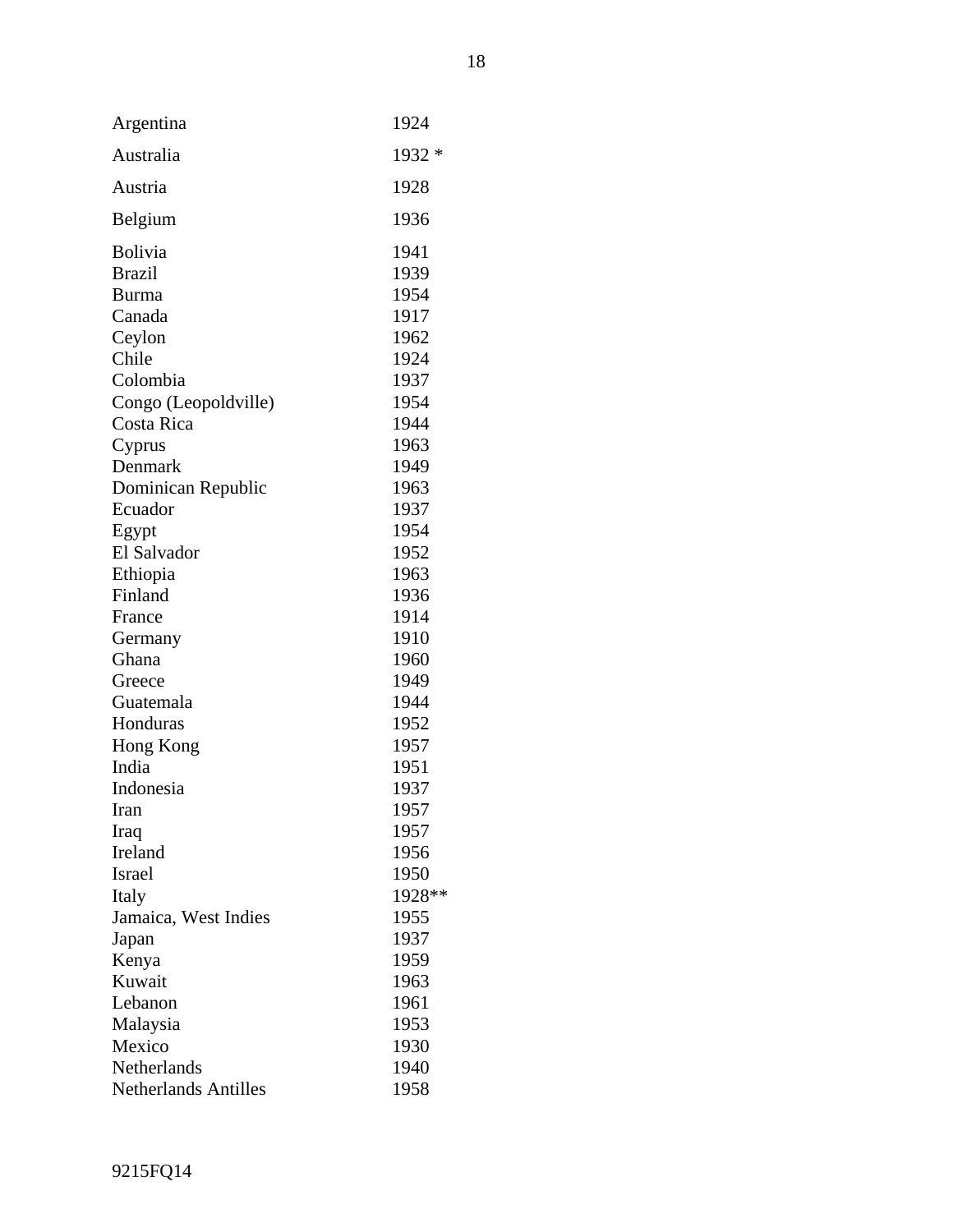| New Zealand           | 1955 |
|-----------------------|------|
| Nicaragua             | 1953 |
| Nigeria               | 1962 |
| Norway                | 1935 |
| Panama                | 1942 |
| Pakistan              | 1953 |
| Paraguay              | 1942 |
| Peru                  | 1952 |
| Philippines           | 1937 |
| Portugal              | 1938 |
| Rhodesia              | 1959 |
| Saudi Arabia          | 1950 |
| South Africa          | 1952 |
| Spain                 | 1959 |
| Surinam               | 1963 |
| Sweden                | 1928 |
| Switzerland           | 1927 |
| Taiwan                | 1957 |
| Thailand              | 1952 |
| Trinidad W.I.         | 1958 |
| Turkey                | 1938 |
| <b>United Kingdom</b> | 1912 |
| Uruguay               | 1938 |
| Venezuela             | 1938 |

\* For a detailed history of IBM's business in Australia, visit http://www-8.ibm.com/au/70years/index.html

\*\* For a detailed history of IBM's business in Italy, visit our online exhibit "IBM In Italia: A Retrospective" available at http://www-03.ibm.com/ibm/history/exhibits/italy/italy\_intro.html

Q. Where can I find a summary description of IBM and its business?

A. Such information is available on IBM Web sites at http://www.ibm.com/investor/data/irdacf.phtml and http://www-03.ibm.com/press/us/en/background.wss

Q. What can you tell me about IBM's role in environmental affairs?

A. We suggest that you visit IBM's Web site on that topic at http://www.ibm.com/ibm/environment/index.shtml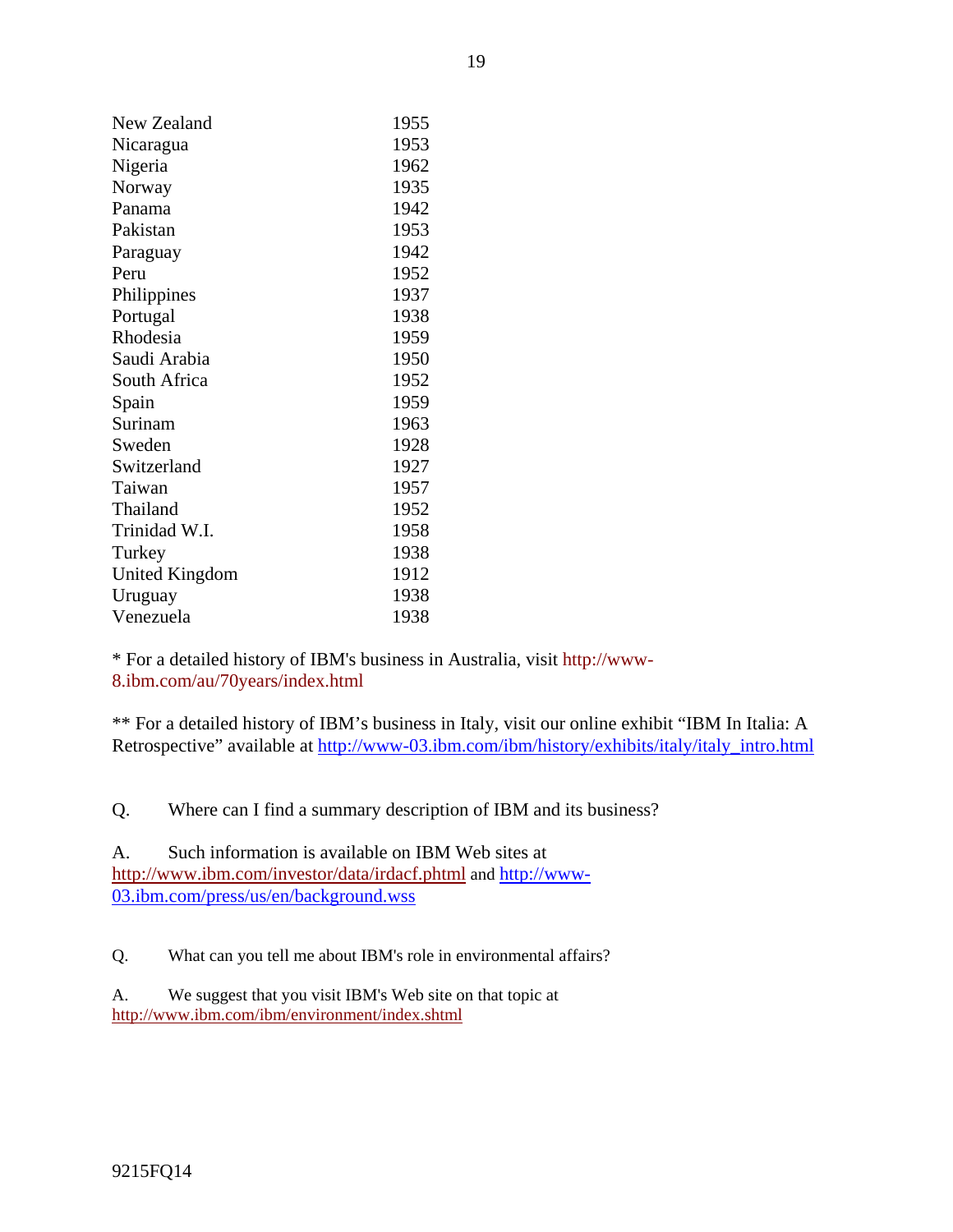Q. I would like to see a glossary of terms, phrases and abbreviations that are and have been used in IBM. Where may I find such a resource?

A. One such source is our own *Dictionary of IBM & Computing Terminology* found on our Documents Desk at http://www-1.ibm.com/ibm/history/documents/index.html.

Q. Where may I find photographs of old IBM products, facilities, advertisements and people?

A. We suggest that you visit our "Vintage Views" online exhibit at http://www-03.ibm.com/ibm/history/exhibits/vintage/vintage\_ads.html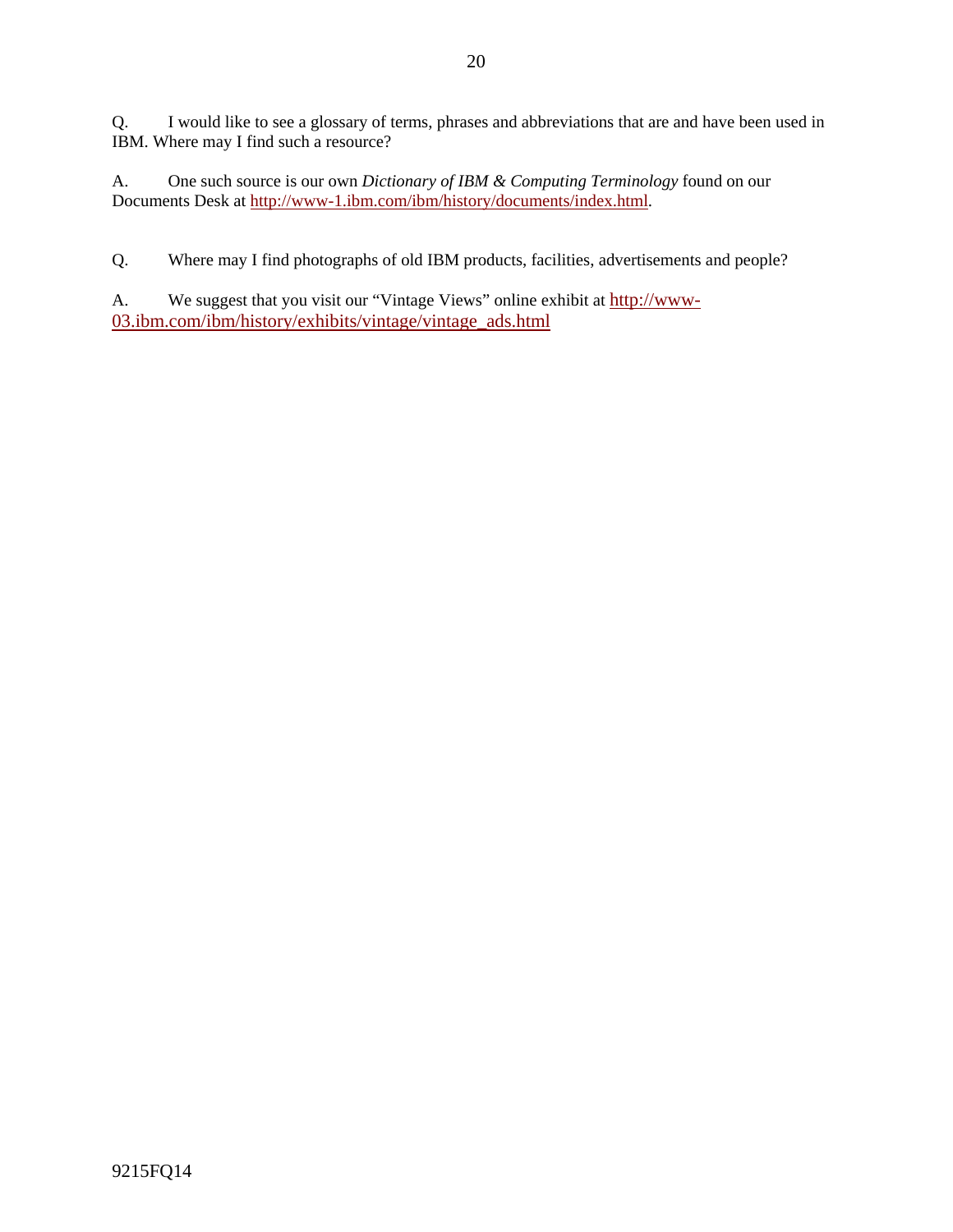# **Human Resources**

# Q. Who was IBM's **first woman senior executive**?

A. Ruth M. Leach was selected as a IBM vice president in 1943 at the age of 27, and as such was one of the first women to hold an executive position in any company and the first ever to hold a corporate office with IBM. Her association with IBM began in 1939 when she worked as a demonstrator at the company's Gallery of Science and Art at the Golden Gate International Exposition in San Francisco. At the close of the fair, she attended Systems Service Class 448, and on graduation was assigned to the Atlanta office as a systems service representative. In 1940, Leach was promoted to the post of instructor with the Department of Education at Endicott, N.Y., and in October 1941, she was elevated to the position of secretary of education for women. She subsequently was named manager of the IBM Systems Service Department and in November 1943 was elected a vice president by the Board of Directors. During her business career, Leach received widespread recognition in the press and won many honors, including selection as one of the outstanding women of the year in 1945.

Q. Could you tell me something about IBM's human resources **practices and programs**?

A. Yes, certainly. Please consult our paper on that topic posted on our Documents Desk at http://www-03.ibm.com/ibm/history/documents/index.html

Q. What can you tell me about IBM's **management principles**?

A. Information on that topic, as communicated by various senior IBM executives, is available on our Documents Desk at http://www.ibm.com/ibm/history/documents/index.html

Q. Where can I find information about IBM's commitment to **equal opportunity** and **diversity**?

A. Such information is available on IBM's Web site at http://www-3.ibm.com/employment/us/diverse/index.shtml In sum, IBM has stated that, as a matter of policy, its business activities -- such as hiring, promotion, and compensation of employees -- are conducted without regard to race, color, religion, gender, gender identity or expression, sexual orientation, national origin, genetics, disability, or age.

Q. I would like background information on IBM's current **executives**. Where may I find it?

A. Just visit IBM's Web site at http://www-03.ibm.com/press/us/en/biographies.wss In addition, we have published information about some of IBM's former executives and other employees in our online exhibit "The Builders" available at http://www-03.ibm.com/ibm/history/exhibits/builders/builders\_intro.html

9215FQ14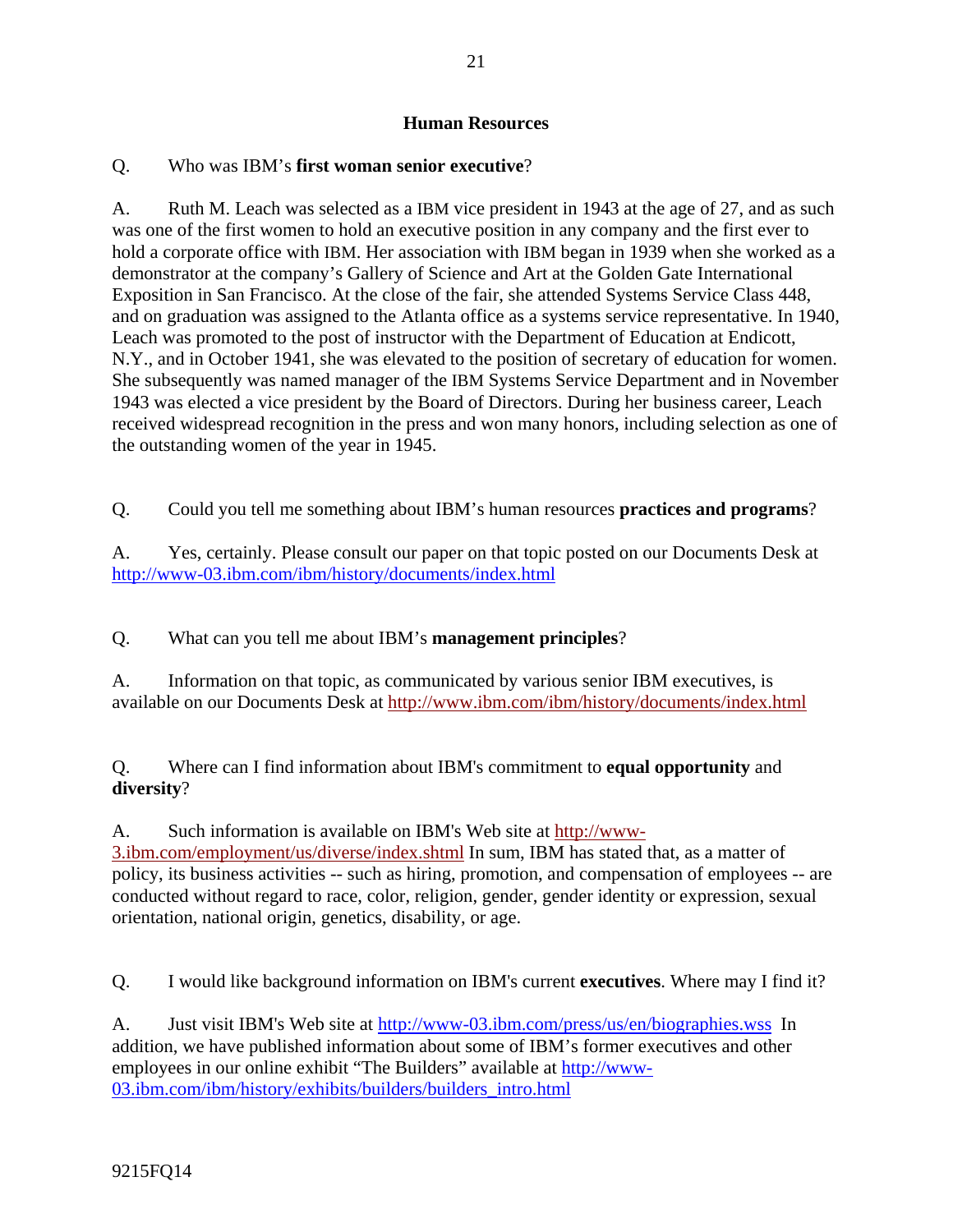Q. Where can I find information about IBM songbooks or IBM musical groups? What was the official "IBM song?" Where can I find the lyrics and **music** to "Ever Onward?"

A. Material on those specific topics -- and the history and role of music in IBM -- is provided in an online exhibit entitled "On A Happy Note" available at http://www-1.ibm.com/ibm/history/exhibits/music/music\_intro.html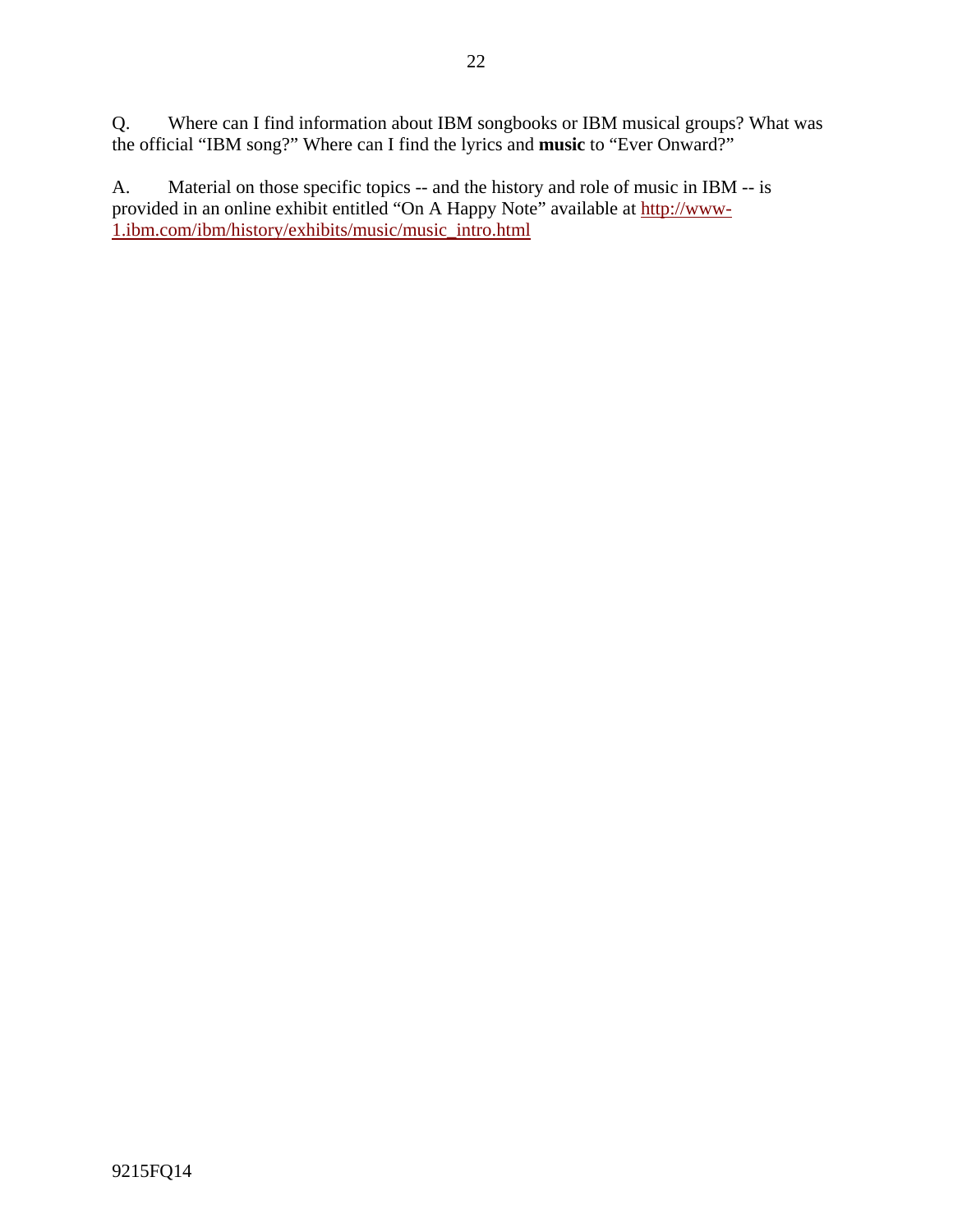Q. What can you tell me about the 1969 U.S. Department of Justice **antitrust lawsuit** against IBM?

A. The background for the case of *United States of America v. International Business Machines Corporation* was laid two years before it began. In 1967, the U.S. Justice Department started an investigation of the data processing industry. Given IBM's prominence, it was clear that the company would become a focal point. But IBM and its lawyers also believed that, once an objective evaluation had been made, the Department could not help but conclude that the industry was, in fact, competitive. IBM lawyers met voluntarily with Department officials throughout 1967 and 1968, producing some 15,000 pages of file documents. But despite evidence to the contrary, the Department devised a unique, narrow definition of the market that was to become the basis of its case — and, in IBM's view, one of its major weaknesses. The Justice Department reckoned that IBM had only a handful of competitors.

By December 1968, signals from Washington indicated that the Department did, indeed, intend to file charges against IBM. With the impending change in Administrations, time was running out, and so Attorney General Ramsey Clark filed the suit on his last day on the job.

The complaint alleging violation of Section 2 of the Sherman Act — which makes it illegal to "monopolize or to attempt to monopolize . . . trade or commerce . . ." — filled just 12 doublespaced pages. Yet, as the decade and the case ground along, it would become what former U.S. Solicitor General Robert Bork called "the Antitrust Division's Vietnam."

The suit was filed in the Federal District Court for the Southern District of New York. But for almost three years, the Government did nothing to either prosecute the case or discuss a settlement. In 1970, IBM began providing documents to the Department as part of the pretrial discovery process that enables each side involved in litigation to get the facts to try the case. But within weeks, Department lawyers cut short their review of documents. They would rely, instead, on documents from the Control Data Corporation's private antitrust action against IBM. Filed in 1968, the CDC suit was settled and never went to trial.

Finally, in January 1972, David N. Edelstein, then Chief Judge of the Court, decided to preside over the case. To expedite the lawsuit, in October 1972, IBM asked that a separate, prompt trial be held on the critical issue of market definition. The Justice Department objected and was upheld. Trial dates were set and broken. In all, six years and four months had gone by before the trial could even begin at 10:30 a.m., May 19, 1975.

The Government took three years to present its case — almost eight times what it had predicted. It called 52 witnesses, offered more than 3,200 exhibits and filled nearly 72,000 pages of transcript. Along the way, it was allowed to introduce new definitions of "relevant market," scrapping the one it had argued for almost nine years. In midstream, the market IBM allegedly tried to monopolize assumed as many as five different definitions for five different time periods. The shift in ground led to an IBM motion for a mistrial on December 20, 1977. It was denied.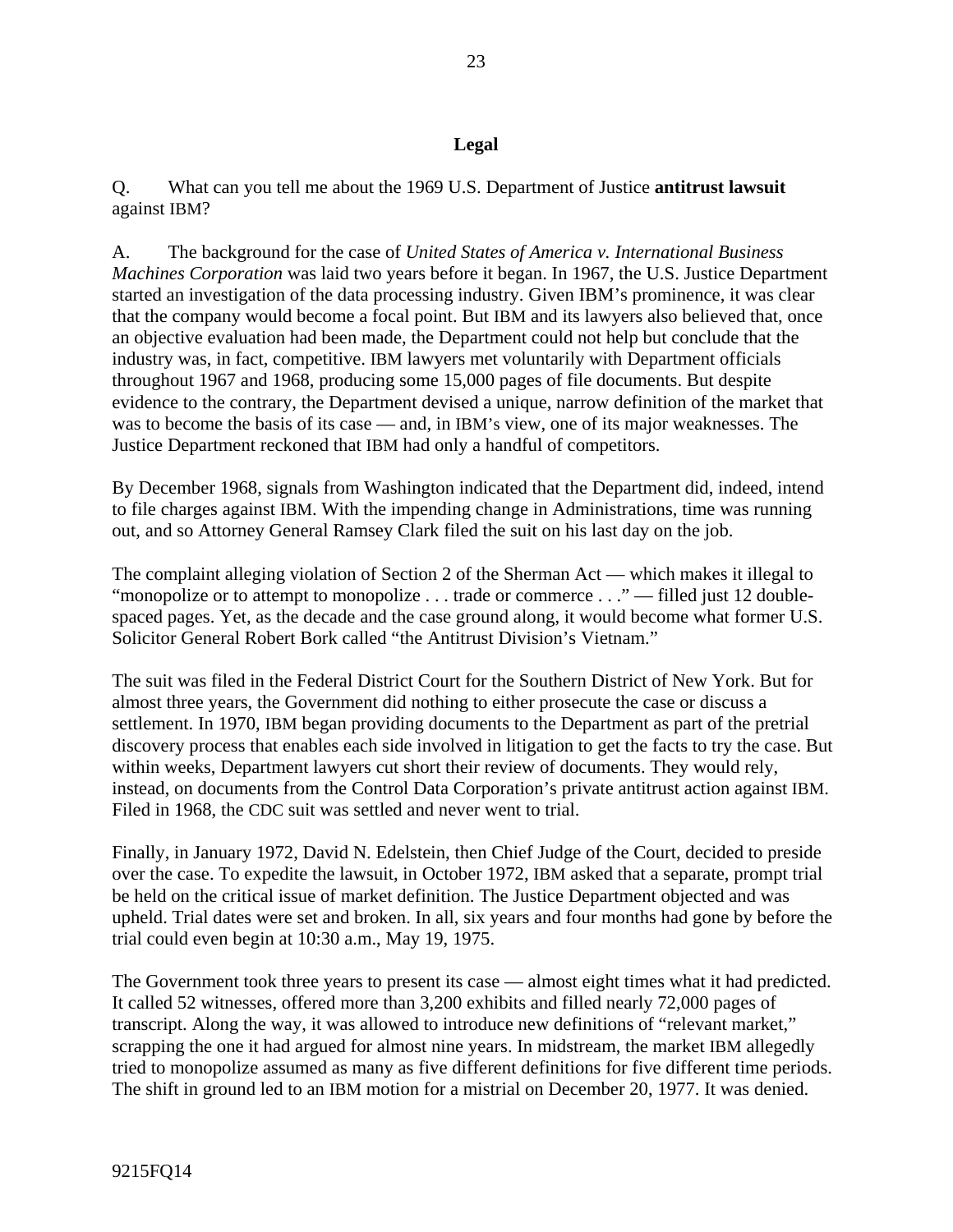Within hours after the Government rested its case on April 26, 1978, IBM had its first witness on the stand.

As might be expected, IBM Chairman Frank T. Cary was to have been a key witness. But his testimony would hold no surprises. He had already been questioned for 35 days in depositions and three days on the stand in other trials. Some 300,000 pages of documents had been produced from his files. But, with the judge's consent, Cary was subpoenaed anyway and presented with new demands. The new material now requested would have called for the production of some five billion pages of material from 2,000 locations throughout the world, entailing almost 62,00 man-years of effort at a cost to IBM of more than \$1 billion. In the end, the subpoena was withdrawn when IBM agreed that Cary's testimony would deal only with pre-1974 matters and be limited to a selection of excepts from his depositions and testimony in other trials, and he was deposed for another ten days.

Soon after Judge Edelstein had ordered IBM to comply with the subpoena, in July 1979, IBM asked the judge to remove himself from the case because of bias and prejudice against the company. Judge Edelstein refused, and in November 1979, the Court of Appeals denied an IBM petition. But the appeals panel that denied the petition also urged some kind of settlement.

Discussions to narrow the issues had begun in late 1979 but no agreement was reached before the change of Administration in January 1981. Both sides rested their cases on June 1 and were given until September 1 to submit proposed findings of fact, a customary procedure at the close of a trial.

And then, on January 8, 1982, the following stipulation was signed by Thomas D. Barr of Cravath, Swaine & Moore, for IBM, and by William F. Baxter, Assistant Attorney General, Antitrust Division, U.S. Department of Justice, for the United States of America:

*Whereas*, the Assistant Attorney General in charge of the Antitrust Division and his staff undertook a review of this case in June 1981; and

*Whereas*, that review has included a study of the trial record and a series of meetings with counsel wherein each of the issues of the case was presented in writing and orally and discussed and analyzed at length; and

*Whereas*, that review has now been completed; and

*Whereas*, plaintiff has concluded that the case is without merit and should be dismissed and has so informed the defendant

*It is hereby stipulated and agreed* that this case is dismissed without costs to either side. Thus ended — nine days short of 13 years, with more than 2,500 depositions and 66 million pages of documents — the longest antitrust trial in history. In Armonk, N.Y., IBM CEO John R. Opel greeted the dropping of the case as "wonderful news." He said that the Justice Department and many Federal courts had confirmed what "we have contended from the start: Our industry is healthy and competitive, and IBM has not violated the antitrust laws. This case has been burdensome for everyone and especially for our company. While we have never doubted its ultimate outcome, we are happy it will not have to drag on through the courts for many more years."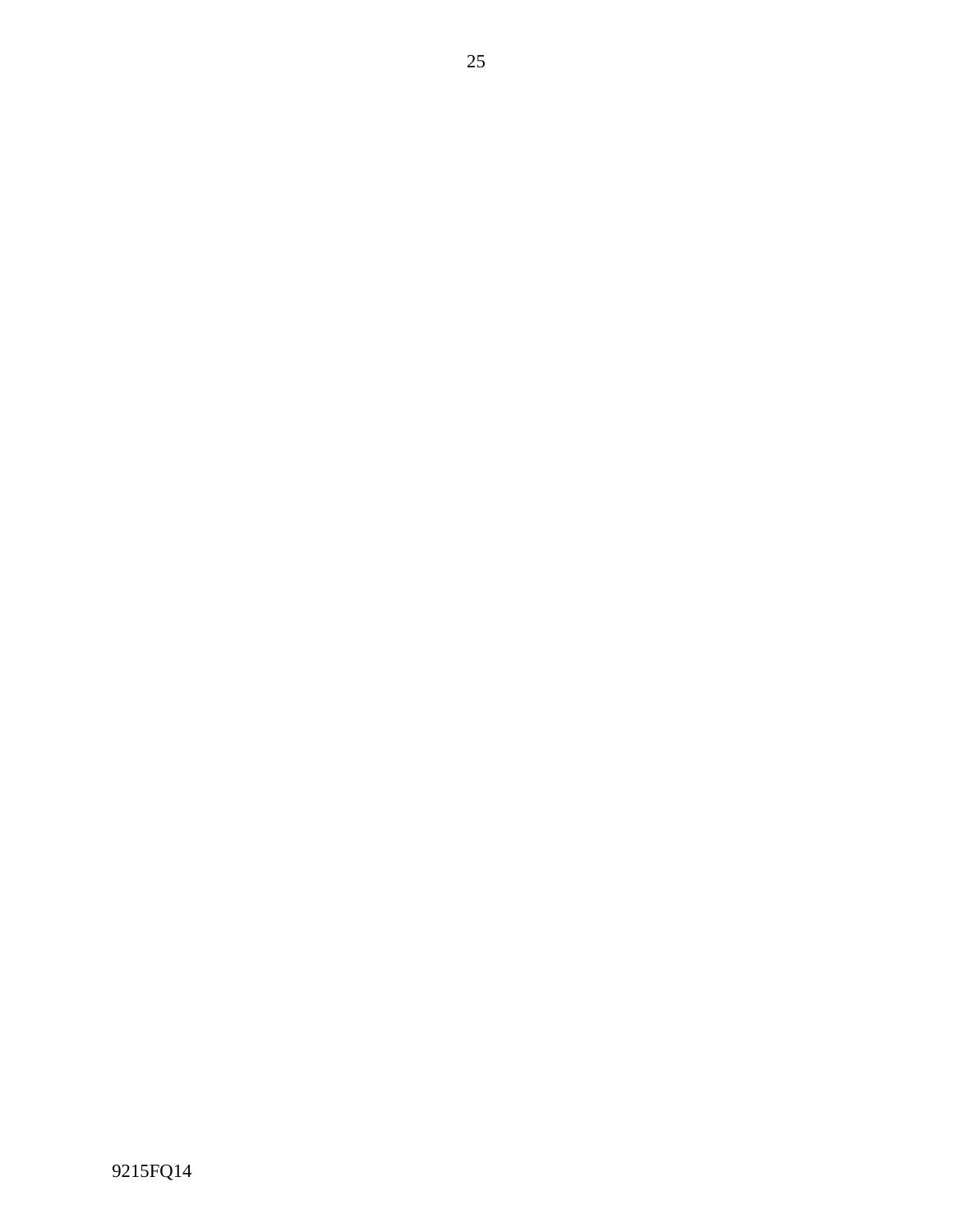# **Marketing**

Q. Did Thomas **Watson** say in the 1950s that he foresaw a market potential for **only five electronic computers**?

A. We believe the statement that you attribute to Thomas Watson is a misunderstanding of remarks made at IBM's annual stockholders meeting on April 28, 1953. In referring specifically and only to the IBM 701 Electronic Data Processing Machine -- which had been introduced the year before as the company's first production computer designed for scientific calculations -- Thomas Watson, Jr., told stockholders that "IBM had developed a paper plan for such a machine and took this paper plan across the country to some 20 concerns that we thought could use such a machine. I would like to tell you that the machine rents for between \$12,000 and \$18,000 a month, so it was not the type of thing that could be sold from place to place. But, as a result of our trip, on which we expected to get orders for five machines, we came home with orders for 18."

Q. What **logos** has IBM used over the years?

A. For illustrations and a discussion of IBM's logos, please visit our virtual exhibit "From Globes To Stripes" available at http://www-03.ibm.com/ibm/history/exhibits/logo/logo\_1.html

Q. Where can I find copies of old IBM **advertisements**?

A. Some old IBM ads may be seen in our online exhibit "Vintage Views" available at http://www-03.ibm.com/ibm/history/exhibits/vintage/vintage\_ads.html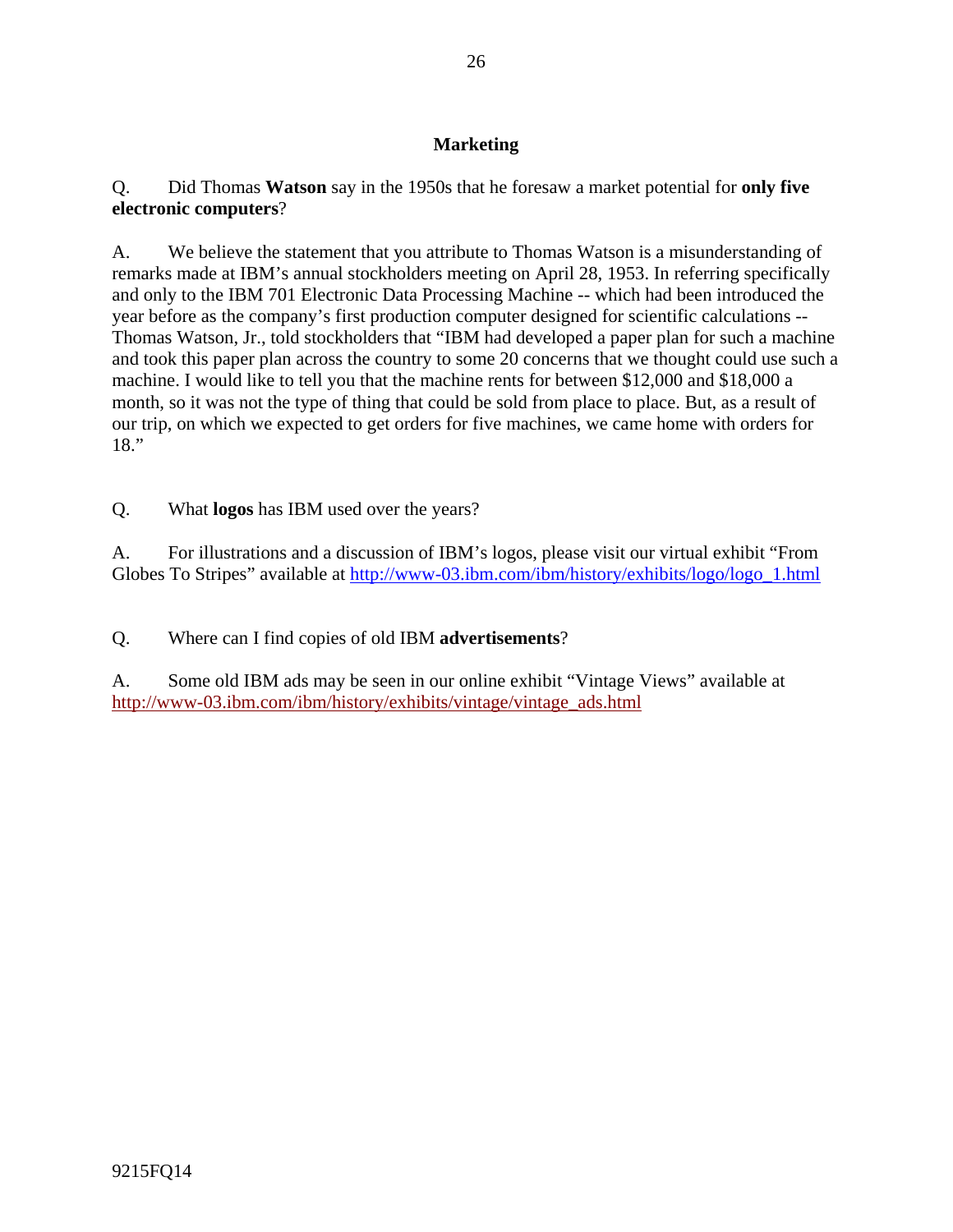### **Personal Names**

Q. Please tell me something about the people who have served as IBM's **chairman of the board**?

A. Information about IBM's chairmen of the board may be found in our online exhibit "The Lineage of Leadership" at http//www-1.ibm.com/ibm/history/exhibits/chairmen/chairmen\_1.html In addition, you can find considerable material about Thomas J. Watson, Jr., in "The Father's Son," an online exhibit available at Click here to type text for Linkhttp://www-03.ibm.com/ibm/history/exhibits/watsonjr/watsonjr\_intro.html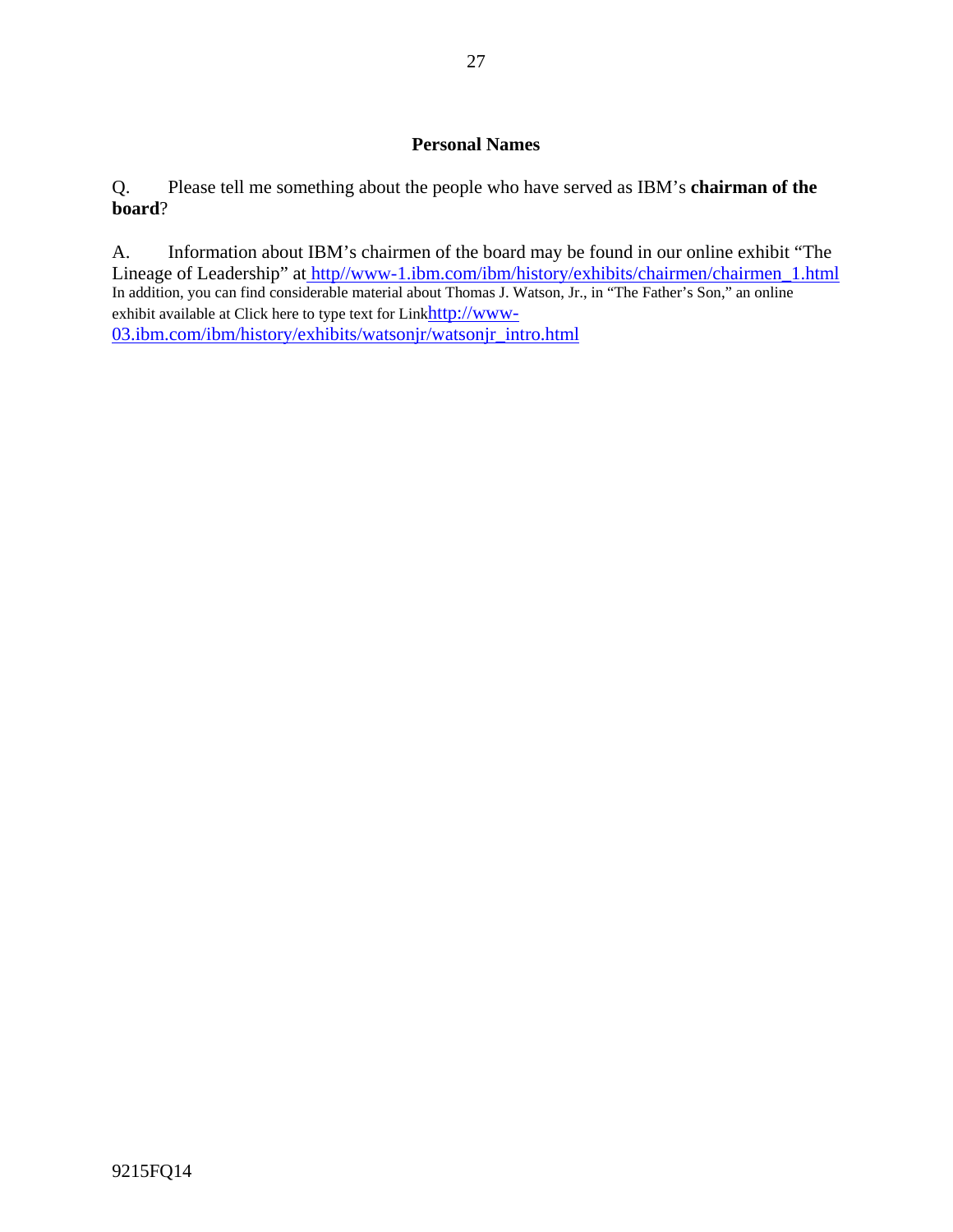#### **Predecessor Companies**

Q. **When did IBM begin**? I've heard various dates, such as 1911, 1914, 1924 — so what is the official date? When, for example, will IBM celebrate its centennial?

A. Interestingly, a case can be made for any of the five following dates on which to base IBM's anniversary:

**September 30, 1889** — The incorporation of Bundy Manufacturing Co. (time recording equipment), the first of many components that eventually became the Computing-Tabulating-Recording Company, Inc. (C-T-R), and later IBM.

**December 3, 1896** — Incorporation by Herman Hollerith of The Tabulating Machine Co. (punched card tabulating equipment), the part of C-T-R that eventually became IBM's principal line of business.

**June 16, 1911** — Incorporation of C-T-R, which had acquired Computing Scale Company of America, The Tabulating Machine Company, International Time Recording Company of New York, and the Bundy Manufacturing Company. Only the first three businesses were represented in the C-T-R name. There were also a number of other companies formed after 1889 which had been acquired by the various C-T-R units prior to 1911.

**May 4, 1914** — Thomas J. Watson, Sr., was hired as C-T-R's general manager. IBM has in the past traditionally recognized this date as its anniversary.

**February 14, 1924** — The name of C-T-R was changed to International Business Machines Corporation, a name which actually had been registered in New York since 1918. The name was first used in 1917 when International Business Machines Company, Ltd., was established in Canada.

Notwithstanding the enormous leadership role Thomas Watson, Sr., played in guiding C-T-R to success and in the evolution of that company into the International Business Machines of today, IBM recognizes 1911 as the year in which the core predecessor businesses began operating as a unified corporation, and, accordingly, IBM will celebrate its centennial in 2011.

Q. What were the **origins of IBM**?

A. The earliest roots of IBM can be traced back to a set of events that took place in the 1880-1890 period.

First, in 1885, Julius E. Pitrat of Gallipolis, Ohio, secured a patent on an entirely new device which he called a computing scale. That invention became the earliest component of what later became the International Business Machines Corporation. From it, in great part, grew the entire business of what for many years was known as the Dayton Scale Division of IBM.

While Pitrat was at work on his scale, Dr. Herman Hollerith, a distinguished statistician who had been employed by the U.S. government in the compilation of the 10th Census, was wrestling in Washington, D.C., with the problem of reducing the mountain of facts gathered by census-takers into usable form. He set out to find a way by which all the recording, tabulating and analyzing of a body of fact could be done by machinery. The system he devised was fundamentally simple. It consisted essentially of a method of recording the facts of any given situation — for example, the description of one person — by punching a definite pattern of holes in a piece of paper. While Hollerith's original plan used strips of paper, he soon found it was better to use a separate card of standard size and shape for each "unit situation." A prearranged code assigned a definite meaning to each separate position on the card. A hole punched in that position would then actuate electrically-operated mechanisms which dealt with the particular data represented by that position. Hollerith's first customer was the City of Baltimore. Other early users of Hollerith's machines were the Bureau of Vital Statistics in New Jersey and the Board of Health in New York City.

Thus, with Pitrat in Ohio and Hollerith in Washington, two building blocks of the future IBM were put in place. Meanwhile, work was going forward that would result in the third major element in IBM's early 20th century business — the accurate and efficient recording of time.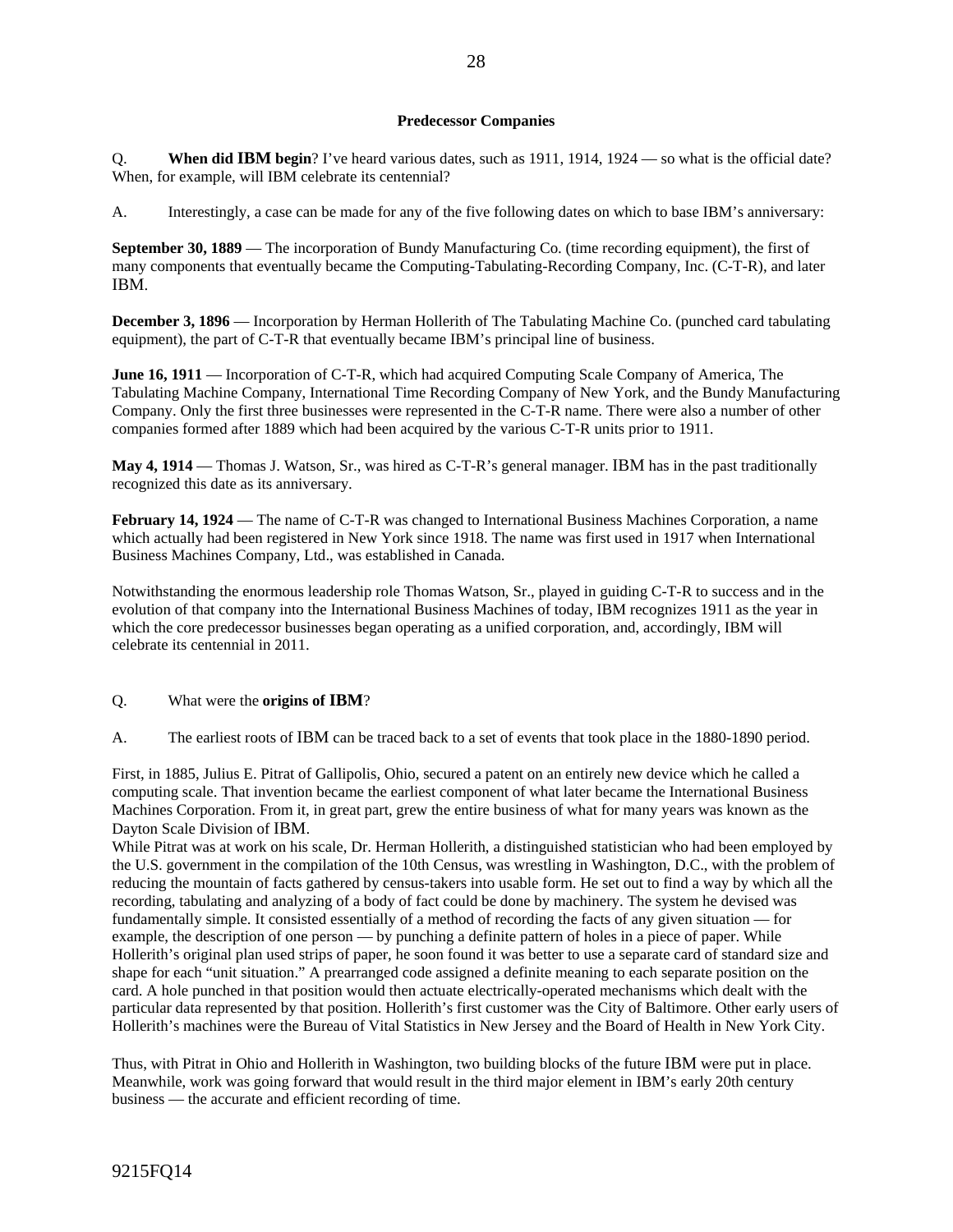In 1888, William L. Bundy, a jeweler in Auburn, N.Y., devised a mechanism by which workers were given individual keys to insert in a time-recorder as a means for logging arrivals and departures at work. That same year, Dr. Alexander Dey patented a time recorder that avoided the use of separate keys by allowing workers to swing a pointer on his machine — the Dey Time Recorder — to their own employee number, push the punch in the corresponding hole, thereby causing the time record to be printed opposite the employee number on a prepared sheet inside the machine.

Then, beginning in 1889, those early innovations and the following developments led to commercial organizations which later evolved into IBM:

**Bundy Manufacturing Company.** Incorporated in 1889 by Harlow E. Bundy, Willard Bundy, George E. Green and A. Ward Ford as the first time-recorder company in the world.

**Computing Scale Company**. Incorporated by Orange O. Ozias and Edward Canby, in Dayton, Ohio, in 1891, after acquiring the Pitrat patents and beginning to manufacture the world's first computing scales in 1889. In 1893, Samuel M. Hastings and Walter K. Mills were appointed general sales agents for the company in four Midwestern states, an appointment that led to a national sales organization.

**Tabulating Machine Company.** Incorporated by Hollerith in 1896.

**Dey Patents Company**. Incorporated at Syracuse, N.Y., in 1893. (The name was soon changed to Dey Time Register Company.)

**Willard and Frick Manufacturing Company**. Daniel M. Cooper patented the world's first card time-recorder in 1894. He and J.L. Willard and F.A. Frick formed a company to market Cooper's invention under the trade name "Rochester."

**Stimson Computing Scale Company**. Organized in Detroit in 1896 and later included in the mergers and consolidations out of which IBM was formed.

**Moneyweight Scale Company**. Organized in 1899 and also later included in the mergers and consolidations leading to the eventual formation of IBM.

**International Time Recording Company**. Organized in 1900 by George W. Fairchild to take over the properties of the Bundy Manufacturing Company and its newly acquired subsidiary, the Standard Time Stamp Company, and the Willard and Frick Manufacturing Company. In 1906, having outgrown Bundy's Binghamton, N.Y., plant, the company began work on a new factory building in Endicott, N.Y., and all operations were transferred to the new plant in August 1907. Also in 1907, International Time Recording Company purchased the Dey Time Register Company, and transferred the manufacture of dial recorders to Endicott.

**Computing-Tabulating-Recording Company**. The continued progress of the Computing Scale Company of America, the International Time Recording Company and the Tabulating Machine Company attracted the attention of Charles R. Flint, a businessman and financier. He became convinced that a merger of the three companies would result in a formidable business institution. Around 1910, he approached the three companies with merger proposals, and on June 16, 1911, C-T-R was incorporated as a holding company to assume ownership of the three parent concerns. C-T-R's board then sought an executive not previously identified with any of the component companies to weld them impartially into a single harmonious unit. Thus, in 1914, Thomas J. Watson, Sr., was hired as C-T-R's general manager, an event that led to the creation of IBM.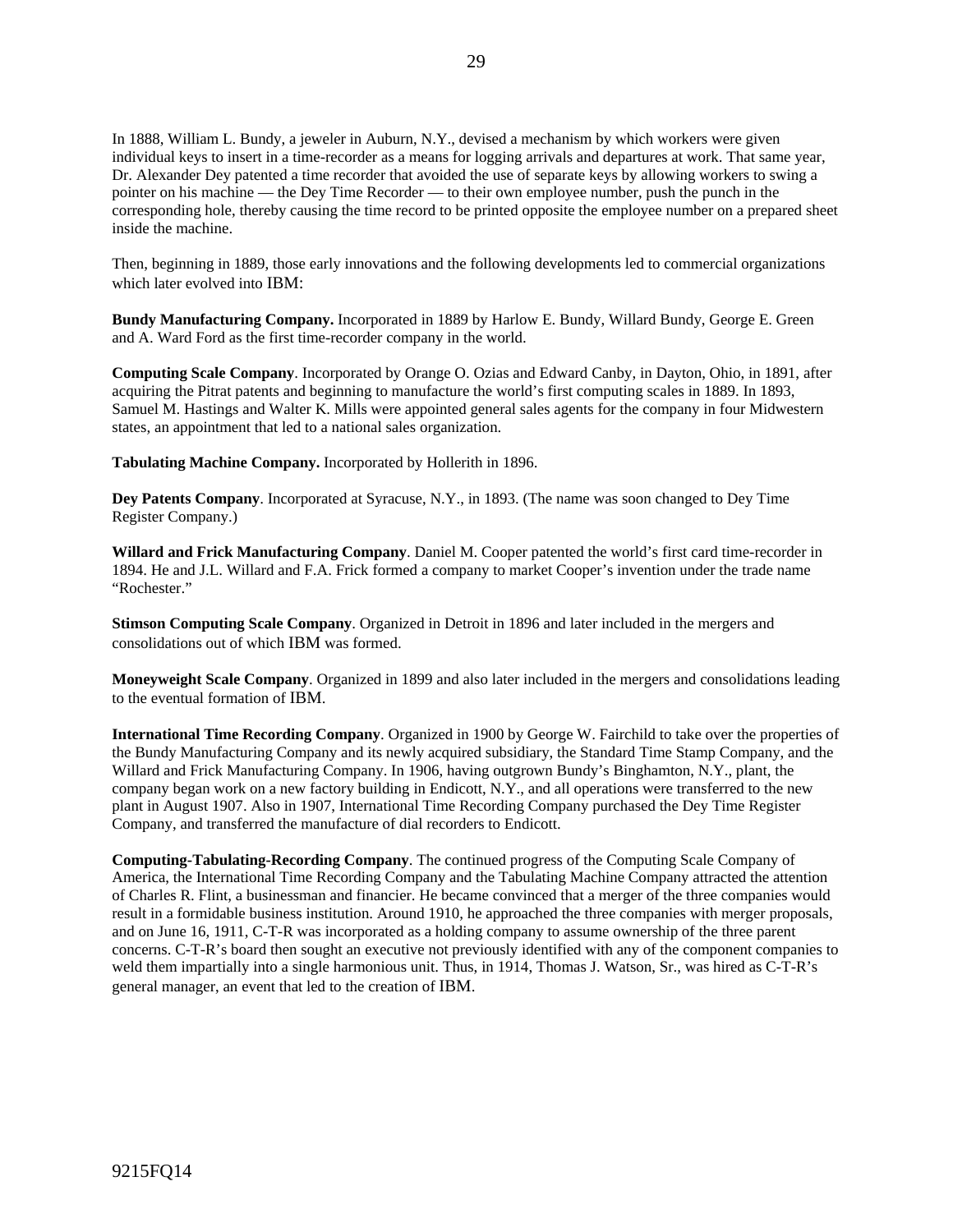#### **Products & Services**

Q. What was the Type **1**?

A. Introduced in 1921, the IBM 1 Printing Tabulator was an important milestone in IBM's history because it was the first fully automatic card controlled machine. Its features included item listing from each card, total printing, adding only at higher speed, automatic group control (which eliminated the use of stop cards), automatic counter reset and a restarting device for the card feed. The Type 1 operated at between 75 and 150 cards a minute.

#### Q. What was the **016**?

A. The development of automatic feeding and ejecting mechanisms for keypunches and duplicators helped to increase the speed of key punching and reduce operator fatigue. The IBM Type 016 Electrical Duplicating Keypunch, introduced in 1929, fed cards into the punching unit and automatically removed or ejected the cards after punching. It was withdrawn from marketing in 1960.

#### Q. What was the **029**?

A. The IBM 29 card punch was announced on October 14, 1964, the newest version of a device first developed 74 years earlier. The punch and its companion, the IBM 59 card verifier, were used to record and check information in punched cards. The cards were then read and processed by a computer or an accounting machine. The IBM 29 remained in the product catalog until May 1984.

(An image of the 029 is available online at http://www-03.ibm.com/ibm/history/exhibits/vintage/vintage\_4506VV4002.html)

#### Q. What was the IBM Type **31**?

A. Alphabetical duplicating key punches recorded alphabetic information in tabulating cards so that complete words and names, together with numerical data, could be later printed by an alphabetical accounting machine. The Type 31 Alphabetical Duplicating Punch was introduced by IBM in 1933, and it automatically ejected one card and fed another in 0.65 second. These machines were equipped with separate alphabetical and numerical keyboards. The alphabetical keyboard was similar to a conventional manual typewriter except that the shift, tab, backspace and character keys were eliminated, and a skip, release, stacker and "1" key were provided.

#### Q. What was the IBM **032**?

A. The IBM 032 Printing Punch of 1933 was the first machine to punch digits or alphabetic combinations, and print the corresponding letters across the top margin of the card.

(For a photograph of this product, see our online exhibit, "Antique Attic Volume 2" available at http://www-1.ibm.com/ibm/history/exhibits/index.html)

#### Q. What was the **040**?

A. Information about, and an image of, the IBM 040 tape controlled card punch is available online at http://www-03.ibm.com/ibm/history/exhibits/vintage/vintage\_4506VV4003.html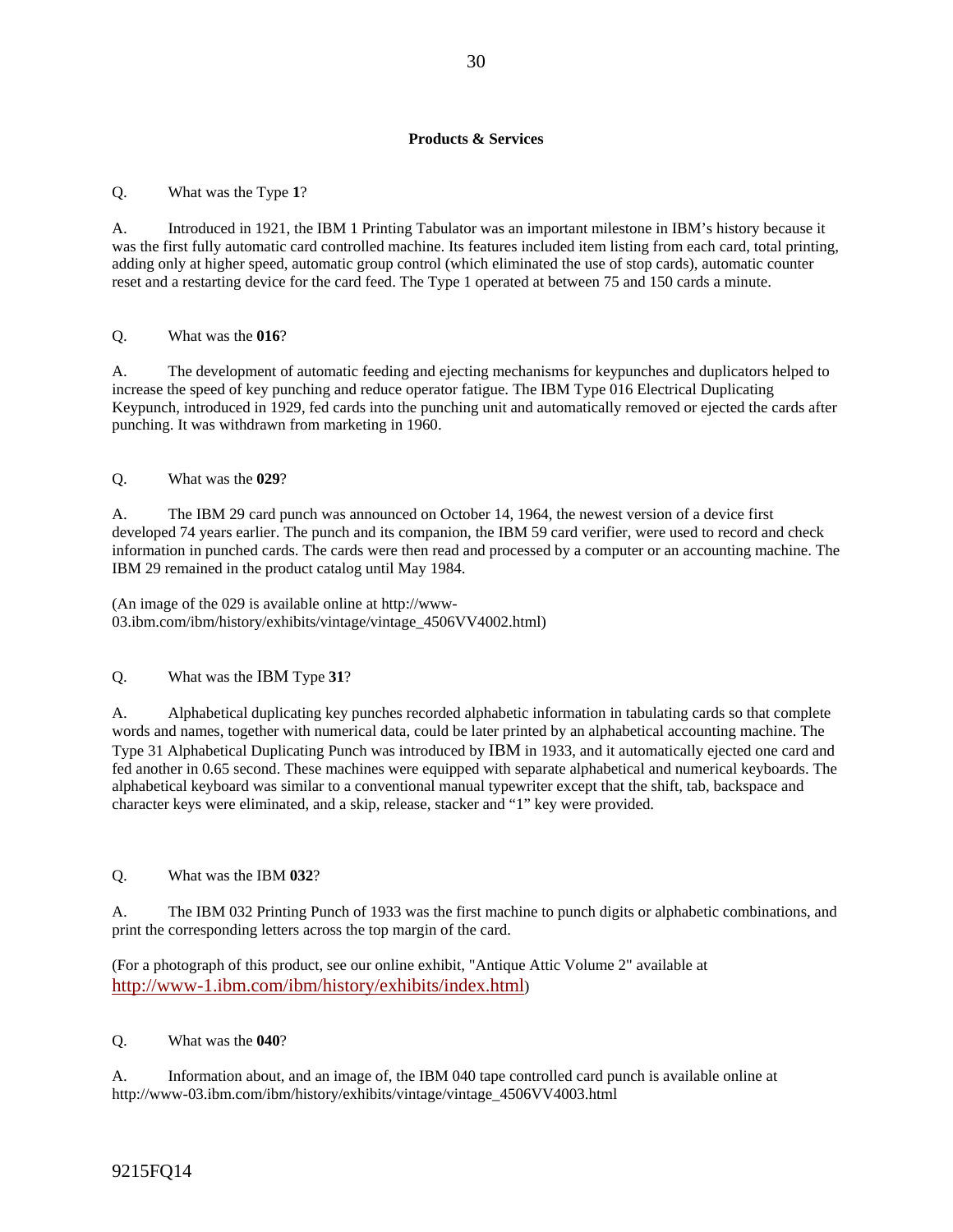#### Q. What was the IBM **46**?

A. The IBM 46 was a tape to card punch. For additional information about the IBM 46, visit our virtual exhibit "Workhorse Of Modern Industry: The IBM 650" available at http://www-1.ibm.com/ibm/history/exhibits/650/650\_intro.html

#### Q. What was the IBM **47**?

A. The IBM 47 was a tape to card punch. For additional information about the IBM 47, visit our virtual exhibit "Workhorse Of Modern Industry: The IBM 650" available at http://www-1.ibm.com/ibm/history/exhibits/650/650\_intro.html

Q. What was the IBM **63**?

A. Announced in August 1948, the Type 63 Card Controlled Tape Punch was able to read alphabetical and numerical information in IBM punched cards and perforate five-channel telegraphic tape with that data. (One roll of punched tape was the equivalent of approximately 1,500 cards.) The machine consisted of a card reading unit and a tape punching unit. The Type 63 was withdrawn from marketing in January 1972 — after nearly a quarter-century in the IBM product lineup.

Q. What was the Hollerith **070** Sorter?

A. The original Hollerith electric tabulating system did not have an adequate method for sorting cards. This became a problem in the 1900 agricultural census, so Herman Hollerith (1860-1929) developed an automatic sorter. The first one was a tabletop model with the bins arranged horizontally. Later, when his system was gaining favor commercially, Hollerith redesigned the sorter into a sturdier, vertical machine that would not take up too much space in small railroad offices. The 070 Vertical Sorting Machine of 1908 could operate at a rate of 250-270 cards a minute.

(An image of the Type 70 is available online at http://www-03.ibm.com/ibm/history/exhibits/vintage/vintage\_4506VV2170.html)

Q. What was the Type **71**?

A. Introduced in 1928, the IBM Type 71 Vertical Sorter automatically grouped cards of similar classification and at the same time arranged such classifications in a numerical sequence. It was equipped with 12 pockets, corresponding to the 12 punching positions on a card, with a capacity of 80 cards each at a speed of 150 cards a minute.

Q. What was the Type **077**?

A. Introduced in 1937, the Type 077 collator fed and compared two sets of punched cards simultaneously to match or merge them. While doing so, the collator could separate the cards which matched from those that did not, making it possible to pull or file the cards automatically. The Type 077 was withdrawn from marketing in November 1957.

(Additional information about, and an image of, the 077 is available online at http://www-03.ibm.com/ibm/history/exhibits/vintage/vintage\_4506VV4004.html)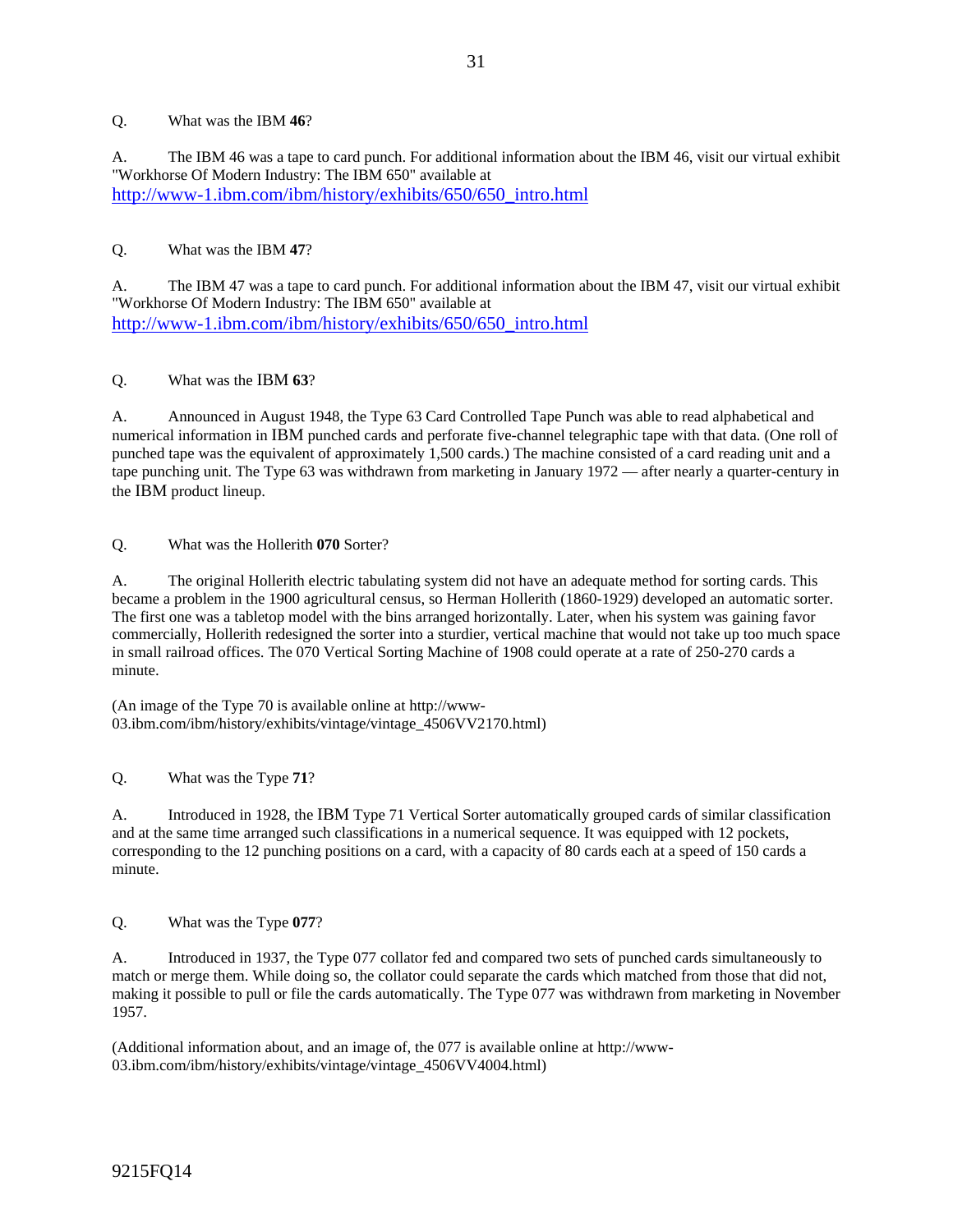Q. What was the IBM Type **80**?

A. The Type 80 Electric Punched Card Sorting Machine was the first horizontal card sorter, introduced by IBM in 1925 to operate at almost twice the speeds of the older Type 70 vertical sorter. It could process up to 450 cards a minute. This machine used a direct magnetically operated control for the chute blades which replaced a much more complex mechanical device in the older machine. The Type 80 grouped all cards of similar classification (such as "sales by products") and at the same time arranged such classifications in numerical sequence. With 10,200 units on rental at the close of 1943, the Type 80 had the largest inventory for any machine at that time. It was withdrawn from marketing in 1956.

#### Q. What was the IBM **087**?

A. IBM announced the 087 collator on November 27, 1957. It was the one of the first two products developed by the company's laboratory in Rochester, Minn., as a redesign of existing collators already built in Rochester. The 87 collator compared alphabetic, numerical, and special character data punched into cards while performing many card filing and selection operations.

(Additional information about, and an image of, this product is available at http://www-03.ibm.com/ibm/history/exhibits/rochester/rochester\_4013.html)

#### Q. What was the **090**?

A. The Type 090 Non-Printing Tabulator was one of the most successful tabulators of the early 1900s. It was the first machine to read punched-card data automatically and to simultaneously accumulate totals of multipleinteger numbers. A plug board permitted the operator to change the program of electrical circuits. The Type 090 remained in the product line until 1948.

#### Q. What was the **91**?

A. The Type 91, also known as a vertical tabulator, was announced in 1928 as a multiple adding machine for punched cards. This machine added from one to three groups of figures in a single operation at the rate of 90 cards a minute or 16,200 additions an hour. The Type 91 was withdrawn from marketing in June 1948.

Q. What was the **095**?

A. The IBM 095 Punched Card Counter was introduced in 1920 to record and calculate transactions and data. Equipped with 14 counters, the 095's flexibility made it especially adaptable for compiling statistics by large businesses and organizations.

#### Q. What was the IBM **285**?

A. IBM introduced the Type 285 electric bookkeeping and accounting machine (printing tabulator) in 1933. All machines were basically wired for installation of five counters of either adding or balance type, and they were wired for installation of seven print banks.

(An image of the 285 is available at http://www-03.ibm.com/ibm/history/exhibits/vintage/vintage\_4506VV4005.html)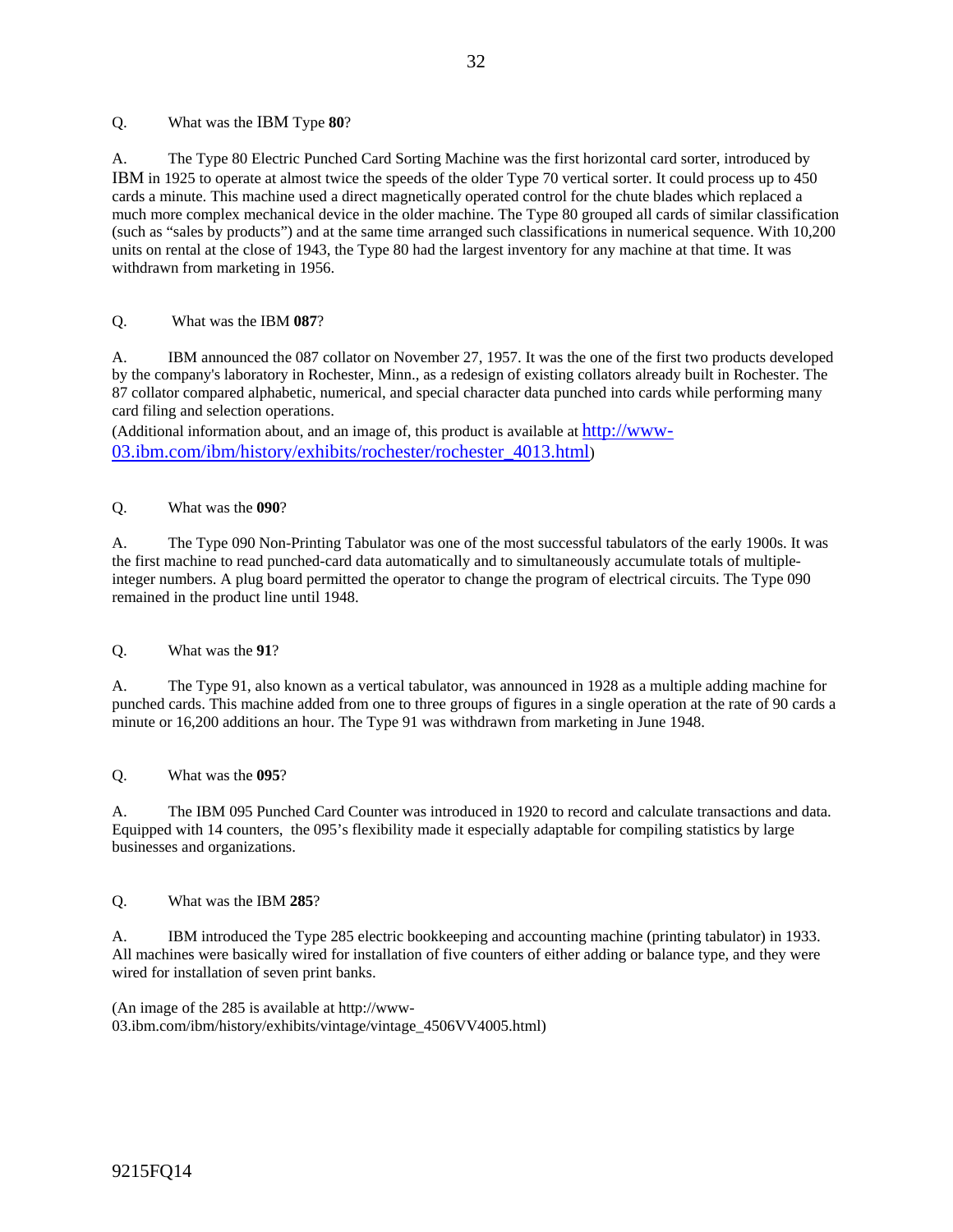Q. What was the IBM **301** (Type IV)?

A. The 301 (better known as the Type IV) Accounting Machine was the first card-controlled machine to incorporate class selection, automatic subtraction and printing of a net positive or negative balance. Dating to 1928, this machine exemplifies the transition from tabulating to accounting machines. The Type IV could list 100 cards per minute.

(For a photograph of this product, see our online exhibit, "Antique Attic Volume 2" available at http://www-1.ibm.com/ibm/history/exhibits/index.html)

#### Q. What was the IBM **305** RAMAC?

A. IBM announced the 305 Random Access Memory Accounting Machine (RAMAC) on September 13, 1956, as a "revolutionary new product to accelerate the trend toward office and plant automation." It made "continuous accounting" or "in-line data processing" possible, whereby all affected records are adjusted immediately after a transaction occurs.

The 305 system was built around a magnetic disk memory unit with a storage capacity of five million digits. Information in the form of magnetic spots was stored on both sides of 50 metal disks, arranged in a vertical stack which rotated at 1,200 revolutions a minute. An access arm moved rapidly up and down, reaching between the spinning disks to retrieve the stored data. After processing, the information obtained was reproduced by the printer unit or punched into IBM cards. RAMAC could record or recall information from magnetic disks in milliseconds and in any sequence.

The monthly rental for a basic RAMAC was \$3,200, of which \$650 was for the disk storage unit, \$1,625 for the processing unit and power supply, and \$925 for the console, printer and card punch. More than a thousand of these vacuum tube-based computers were built before production ended in 1961.

#### Q. What was the IBM **350**?

A. The IBM 350 was a disk storage unit used with the IBM 305 RAMAC (Random Access Memory Accounting) system, introduced in September 1956.

(For additional information about the 350, visit our online exhibit "Billions & Billions of Bytes: The Heritage of IBM Storage" at http://ibm.com/ibm/history/exhibits/storage/storage\_350.html)

#### Q. What was the IBM **355**?

A. The IBM 355 was a disk storage unit used with the IBM 650 Data Processing System.

(For additional information about the 355, visit our online exhibit "Billions & Billions of Bytes: The Heritage of IBM Storage" at http://ibm.com/ibm/history/exhibits/storage/storage\_355.html)

#### Q. What was the **401**?

A. The 401, introduced in 1933, was an early entry in a long series of IBM alphabetic tabulators and accounting machines. It was developed by a team headed by J. R. Peirce and incorporated significant functions and features invented by A. W. Mills, F. J. Furman and E. J. Rabenda. The 401 added at a speed of 150 cards per minute and listed alphanumerical data at 80 cards per minute.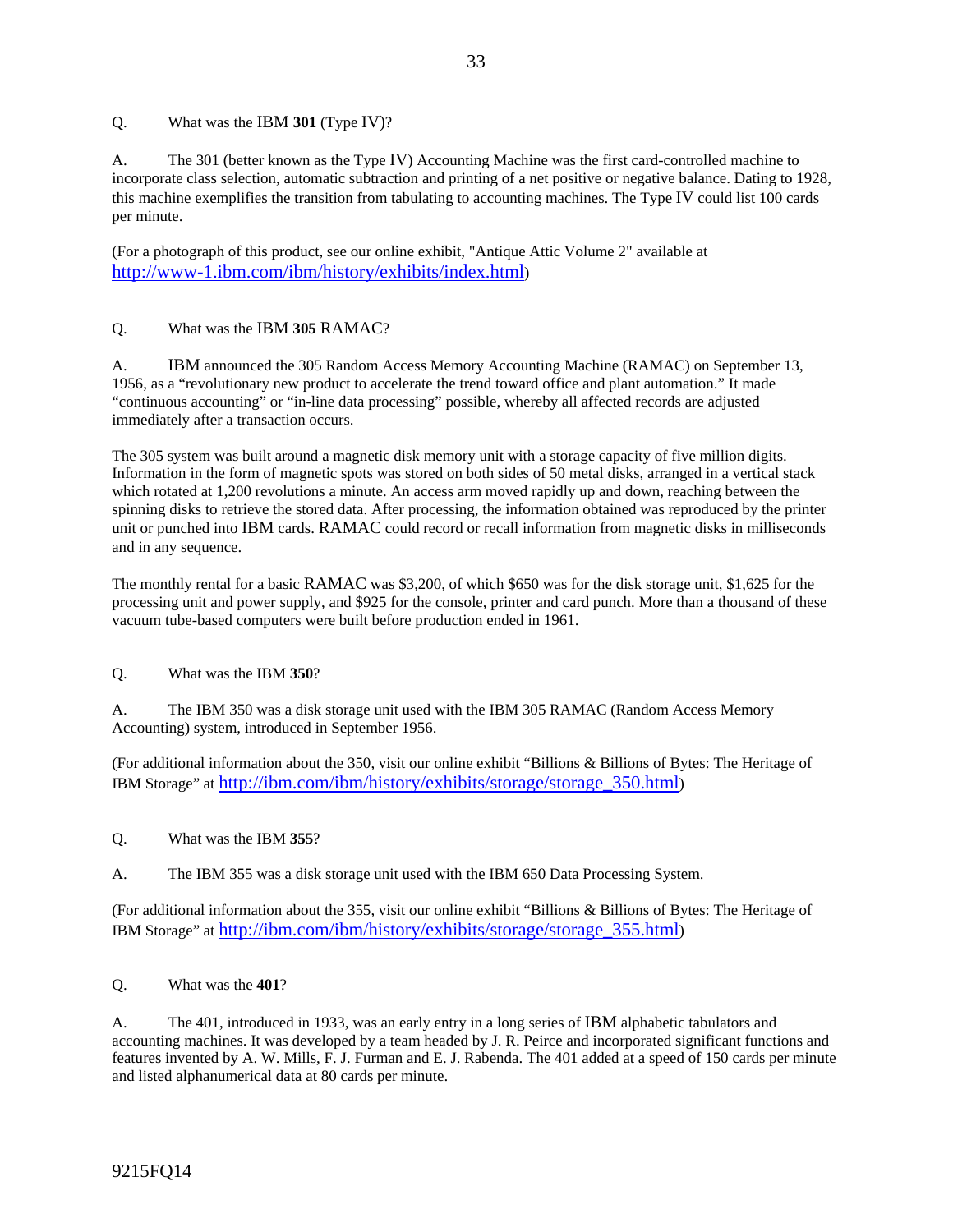Q. What was the IBM Type **405**?

A. Introduced in 1934, the 405 Alphabetical Accounting Machine was the basic bookkeeping and accounting machine marketed by IBM for many years. Important features were expanded adding capacity, greater flexibility of counter grouping, direct printing of entire alphabet, direct subtraction and printing of either debit or credit balance from any counter. Commonly called the 405 "tabulator," this machine remained the flagship of IBM's product line until after World War II.

(Additional information about, and an image of, the 405 is available online at http://www-03.ibm.com/ibm/history/exhibits/vintage/vintage\_4506VV4006.html)

### Q. What was the IBM **407**?

A. The IBM 407 was an alphabetical accounting machine that was used with the IBM 650 Data Processing System.

(For additional information about the 407, visit our virtual exhibit "Workhorse Of Modern Industry: The IBM 650" available at

http://www-1.ibm.com/ibm/history/exhibits/650/650\_intro.html)

(Other information about the 407 and an image are available online at http://www-03.ibm.com/ibm/history/exhibits/vintage/vintage\_4506VV4007.html)

#### Q. What was the **501**?

A. Brought to market in 1926, the IBM Type 501 Automatic Numbering Gang Punch automatically recorded on a series of punched cards common fixed data from a master card. This punch operated at the rate of 125 cards per minute, and was withdrawn from marketing in April 1948.

#### Q. What was the **514**?

A. The IBM 514 was a reproducing punch that was first announced in February 1949. Additional information about, and an image of, this product is available at http://www-03.ibm.com/ibm/history/exhibits/rochester/rochester\_4011.html

Q. What was the **516**?

A. Announced in 1932, the Type 516 was designed for the automatic preparation of punched cards simultaneously with the tabulating operation. This punch was connected to an IBM 285 Numerical Accounting Machine via a 6.5-foot cable but could also be disconnected and operated independently. The 516 punched approximately 10 columns per second.

Q. What was the **523**?

A. The IBM 523 gang summary punch made its debut on February 17, 1949. When attached to an IBM 400-series accounting machine, the 523 punched summary cards for various totals at the rate of 100 cards a minute. Additional information about, and an image of, this product is available at http://www-03.ibm.com/ibm/history/exhibits/vintage/vintage\_4506VV4012.html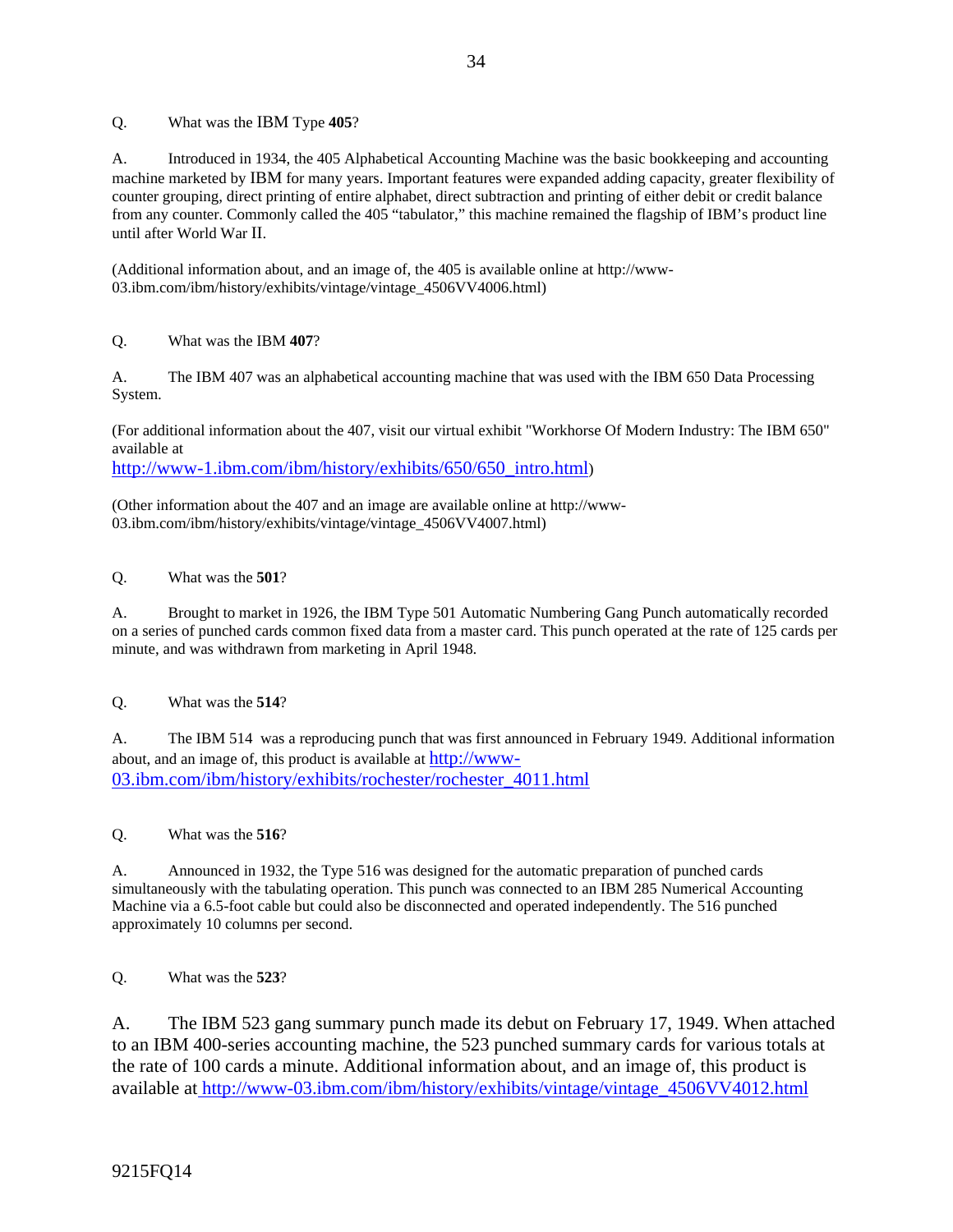- Q. What as the **533**?
- A. The IBM 533 was a card read punch used with the IBM 650 Data Processing System.

(For additional information about, and an image of, the IBM 533, visit our virtual exhibit "Workhorse Of Modern Industry: The IBM 650" available at http://www-1.ibm.com/ibm/history/exhibits/650/650\_intro.html)

- Q. What was the IBM **537**?
- A. The IBM 537 was a card read punched used with the IBM 650 Data Processing System.

(For additional information about, and an image of, the IBM 537, visit our virtual exhibit "Workhorse Of Modern Industry: The IBM 650" available at http://www-1.ibm.com/ibm/history/exhibits/650/650\_intro.html)

- Q. What was the IBM **543**?
- A. The IBM 543 was a card reader used with the IBM 650 Data Processing System.

(For additional information about the IBM 543, visit our virtual exhibit "Workhorse Of Modern Industry: The IBM 650" available at http://www-1.ibm.com/ibm/history/exhibits/650/650\_intro.html)

### Q. What was the IBM **544**?

A. The IBM 544 Card Punch was announced on January 12, 1959. It provided output speed of up to 250 punched cards per minute. An offset stacker was available as optional equipment. The 544 was withdrawn on August 18, 1969.

Q. What was the IBM **550**?

A. Introduced in 1930, the IBM 550 Automatic Interpreter was the first commercial IBM machine capable of sensing numerical data punched in cards and printing such data across the top of each card. A plugboard enabled the printed information to be placed in any sequence. The machine automatically interpreted at the rate of 75 cards a minute or 4,500 cards an hour. The feeding hopper had a capacity of 800 cards, and the stacker in which the interpreted cards were deposited had a capacity of 1,000 cards. The 550 was used in checking, filing, selection and reference applications.

(For an image of this product, see our online exhibit, "Antique Attic Volume 1" available at http://www-1.ibm.com/ibm/history/exhibits/index.html)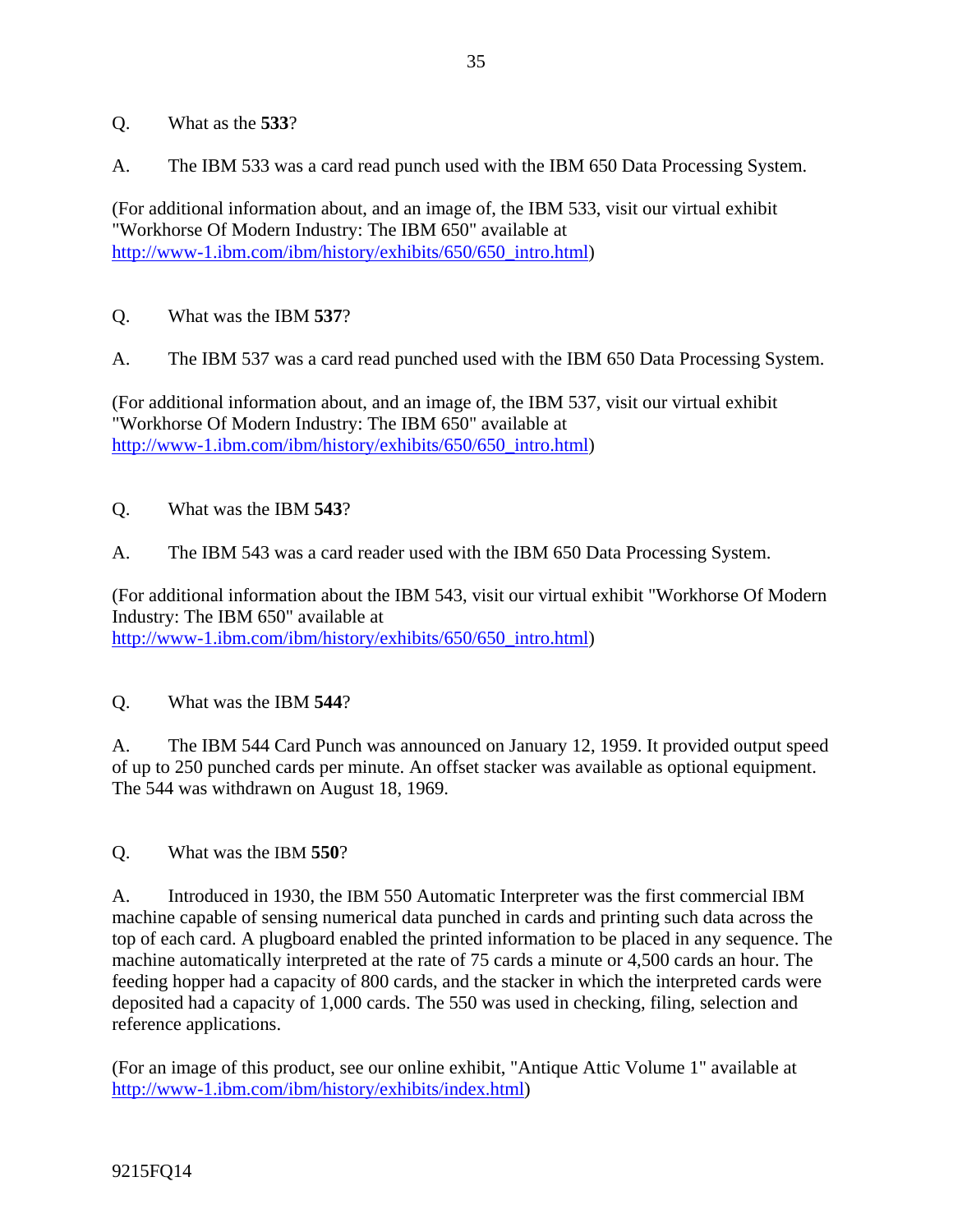Q. What was the Type **552**?

A. The Type 552 Alphabetic Interpreter was announced in 1937. It translated the holes punched in IBM cards and printed the corresponding numerical and alphabetic data across the face of the card while processing 60 cards per minute. The Type 552 was withdrawn in December 1957.

Q. What was the IBM **600**?

A. The Type 600 Automatic Multiplying Punch was announced in 1931 as the first machine that could read numbers from a card, multiply the numbers together and punch the answer in the same card. Later, features were added that permitted cross-addition, group multiplying, subtraction and class selection of items to perform complex calculations.

Q. What was the **603**?

A. Information about, and an image of, the IBM 603 electronic multiplier is available online at http://www-03.ibm.com/ibm/history/exhibits/vintage/vintage\_4506VV2193.html

### Q. What was the IBM **608**?

A. Detailed information about, and an image of, the IBM 608 calculator is available online at http://www-03.ibm.com/ibm/history/exhibits/vintage/vintage\_4506VV2214.html

### Q. What was the IBM **610**?

A. Detailed information about, and an image of, the IBM 610 Auto-Point Computer is available online at http://www-03.ibm.com/ibm/history/exhibits/vintage/vintage\_4506VV4001.html

### Q. What was the IBM **650**?

A. Announced as the IBM 650 Magnetic Drum Calculator in July 1953, the 650 became the most popular computer of the 1950s. It was operated by coded instructions stored on a magnetic drum, and was used to solve commercial or technical problems.

The basic IBM 650 consisted of two units — IBM 650 Console Unit and IBM 655 Power Unit. Some of the 650's features as described in IBM publications of the time were:

Magnetic Drum Memory — 20,000 digit (2,000 word) or 10,000 digit (1,000 word).

Stores data and instructions governing proper operation for each step in a procedure.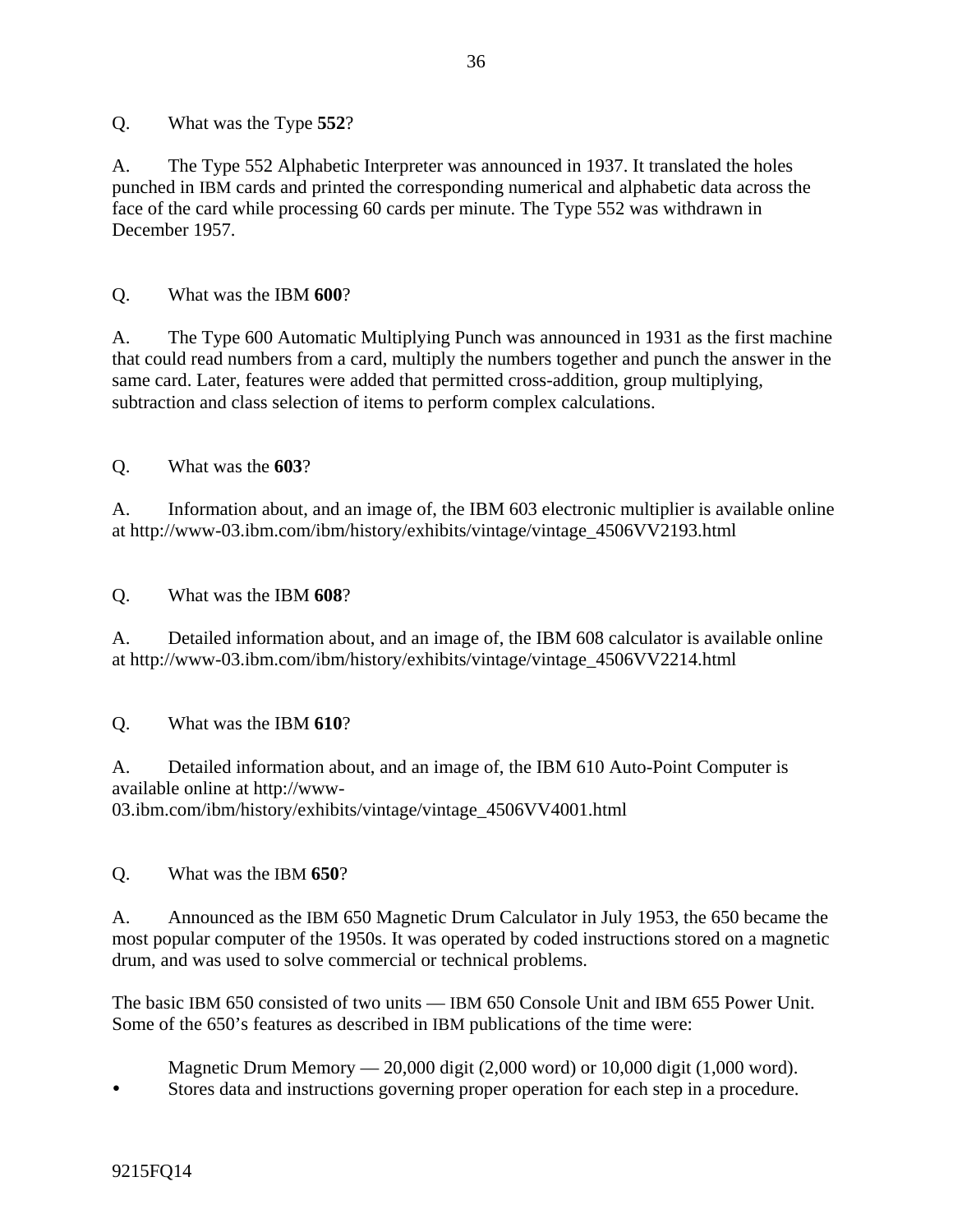- Automatic table look-up.
- Console permits visible inspection of any machine location and altering of instructions.
- Discrepancies automatically detected and indicated on a visible panel through programming.

The 650 was viewed as the foundation of a flexible and integrated "building block" data processing system. IBM machines could be added to the 650 to provide for punched card inputoutput, line printed output, magnetic tape input-output, high-speed magnetic core storage, indexing accumulators, and automatic floating-decimal arithmetic in various combinations.

By the time the last IBM 650 was manufactured in 1962, nearly 2,000 of the machines had been delivered to customers — the most of any electronic computer of that period.

(For additional information on, and images of the 650, visit our virtual exhibit "Workhorse Of Modern Industry: The IBM 650" available at http://www-1.ibm.com/ibm/history/exhibits/index.html)

- Q. What was the IBM **652**?
- A. The IBM 652 was the control unit used with the IBM 650 system.

(For additional information about, and an image of, the IBM 652, visit our virtual exhibit "Workhorse Of Modern Industry: The IBM 650" available at http://www-1.ibm.com/ibm/history/exhibits/650/650\_intro.html)

- Q. What was the IBM **653**?
- A. The 653 was announced on May 3, 1955 as an auxiliary unit for the IBM 650.

(For an image of the IBM 653, visit our virtual exhibit "Workhorse Of Modern Industry: The IBM 650" available at http://www-1.ibm.com/ibm/history/exhibits/650/650\_intro.html)

Q. What was the IBM **654**?

A. The IBM 654 Auxiliary Alphabetic Unit was announced on October 7, 1957 and was used for increased alphabetic input-output capacity with the IBM 650 Data Processing System.

- Q. What was the IBM **655**?
- A. The IBM 655 was a power unit used with the IBM 650 Data Processing System.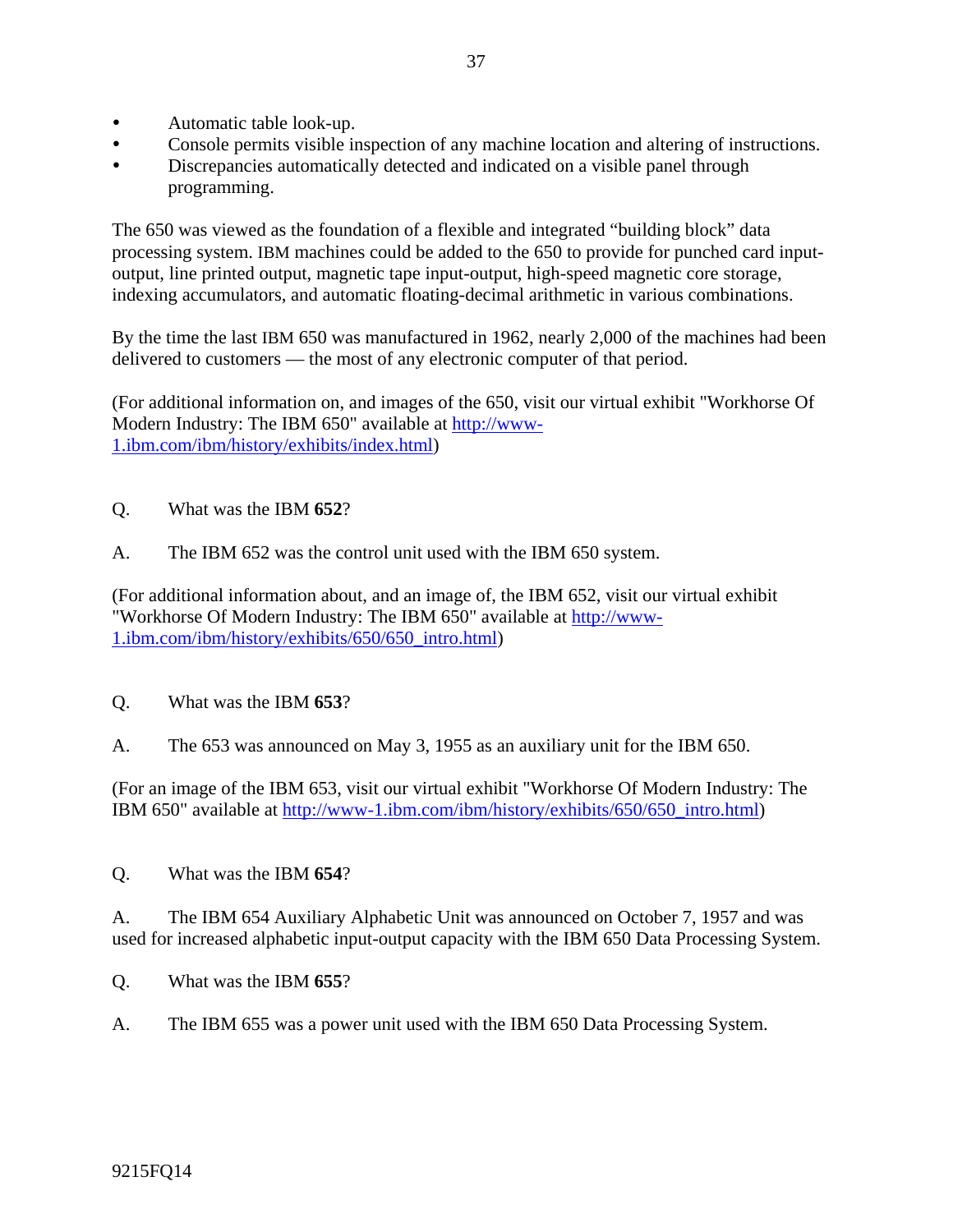(For additional information about, and an image of, the IBM 655, visit our virtual exhibit "Workhorse Of Modern Industry: The IBM 650" available at http://www-1.ibm.com/ibm/history/exhibits/650/650\_intro.html)

#### Q. What was the IBM **701**?

A. The 701 Electronic Data Processing Machines System, introduced in 1952, was IBM's first commercially available scientific computer and the first IBM machine in which programs were stored in an internal, addressable electronic memory. Using cathode ray tube (Williams tube) memory for speed and flexibility, the 701 could process more than 2,000 multiplications and divisions a second. From the 701 technology came not only the 702, 704, 705 and 709 computers but also a new orientation to the electronic stored-program computer.

The machine number 701 was also used to designate the 701 Electronic Analytical Control Unit, which was formally announced on May 21, 1952. It was the unit of the overall 701 Data Processing System in which actual calculations were performed. That activity involved 274 assemblies executing all the system's computing and control functions by means of electronic pulses emitted at speeds ranging up to one million a second.

The 701 contained the arithmetic components, the input and output control circuitry, and the stored program control circuitry. Also mounted on the 701 was the operator's panel. The arithmetic section contained the memory register, accumulator register and the multiplierquotient register. Each register had a capacity of 35 bits and sign. The accumulator register also had two extra positions called register overflow positions.

The control section decoded the stored programs and directed the machine in automatically performing its instructions. Instructions could only be entered into the control section through electrostatic storage or manually from the operator's panel. The entire machine could be manually controlled from the operator's panel through various buttons, keys, switches and signal lights. The operator could manually control the insertion of information into electrostatic storage or the various registers. The contents of the various registers could also be displayed in neon lights for the operator to observe.

The operator's panel was used primarily when beginning an operation on the 701 and when initially testing a program for a new operation.

Also included with the Analytical Control Unit were the IBM 736 Power Frame #1, 741 Power Frame #2 and the 746 Power Distribution Unit. Those three power units supplied the power for all units in the 701 system.

The functional machine cycle of the 701 was 12 microseconds; the time required to execute an instruction or a sequence of instructions was an integral multiple of this cycle or 456 microseconds were required for the execution of a multiply or divide instruction. The 701 could execute 33 different operations.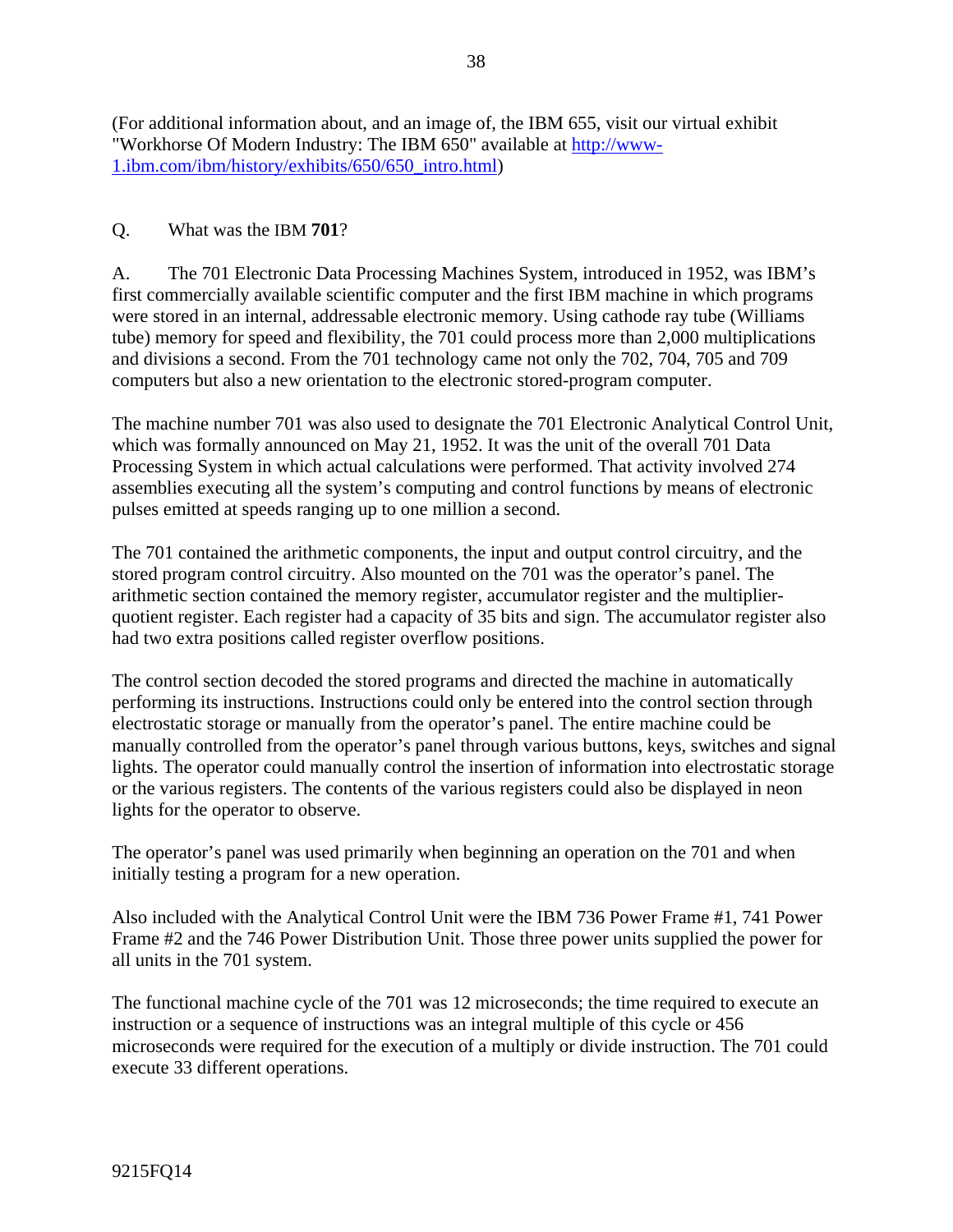In the above view of the 701, the computing and control section is open, revealing part of its intricate wiring. At the immediate right of the operator's position is the IBM 711 Punched Card Reader, where the operator inserted punched cards carrying additional data or instructions.

The monthly rental for a 701 unit was approximately \$8,100. The 701 was withdrawn from marketing on October 1, 1954.

(For additional information on the 701, visit our virtual exhibit "A Notable First" available at http://www.ibm.com/ibm/history/exhibits/index.html)

# Q. What was the IBM **702**?

A. The IBM 702 Electronic Data Processing Machine, announced in 1953 , was designed primarily for business use but could also handle scientific and engineering applications.

(A profile of the 702 is available in our online exhibit "A Cavalcade Of Mainframes" at Http://www-1.ibm.com/ibm/history/exhibits/index.html)

## Q. What was the IBM **704**?

A. The IBM 704 Electronic Data Processing Machine, introduced in 1954, was the first large-scale commercially available computer to employ fully automatic floating point arithmetic commands. It was a large-scale, electronic digital computer used for solving complex scientific, engineering and business problems. Input and output could be binary, decimal, alphabetic or special character code, such as binary coded decimal which includes decimal, alphabetic and special characters. A key feature of the 704 was FORTRAN (Automatic Formula Translation), which was an advanced program for automatically translating mathematical notation to optimum machine programs.

A contemporary IBM publication listed the following features for the 704:

- <sup>•</sup> 32,768, 8,192 or 4,096 words of high-speed magnetic core storage. (A word consists of 36 binary digits — slightly larger than a 10 decimal digit number).
- Any word is individually addressable.
- Any word in magnetic core storage can be located and transferred in 12 millionths of a second.
- Single address type stored program controls all operations.
- Internal number system is binary.
- y Executes most instructions at a rate of 40,000 per second.
- Built-in instructions provide maximum flexibility with minimum programming.
- y A parallel machine, it operates on a full word simultaneously.
- Magnetic tape input-output units permit masses of data to enter and leave the internal memory of the machine at high speed.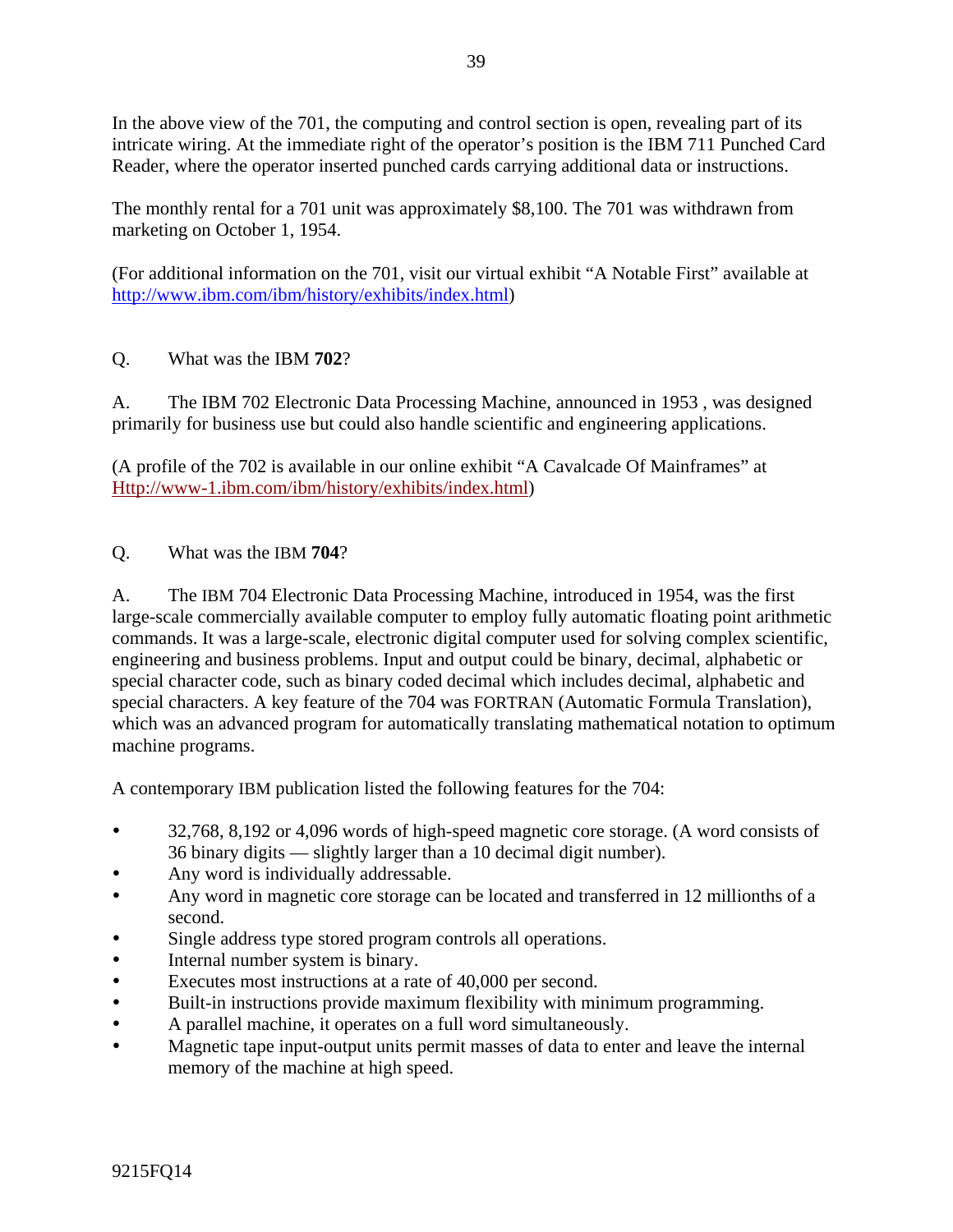Auxiliary tape-to-card, card-to-tape, and tape-to-printer operations can be performed with additional IBM equipment.

(A profile of the 704 is available in our online exhibit "A Cavalcade Of Mainframes" at http://www-1.ibm.com/ibm/history/exhibits/index.html)

# Q. What was the IBM **705**?

A. When the IBM 705 Electronic Data Processing Machine was launched in 1954, it was one of the most powerful data processing systems then available, and with the IBM 704, the first commercial machines with core memories. Developed primarily to handle business data, it could multiply numbers as large as one billion at a rate of over 400 per second.

The 705 was made up of a Central Processing Unit and various types and combinations of input and output units.

The computer's memory consisted of tiny ferrite cores strung on frameworks of wire. Some 20,000 or 40,000 alphabetic and numerical characters were stored on magnetized cores. Words, numbers or instructions were represented by the magnetic or neutral state of groups of cores, and were available for calculation in millionths of a second — the fastest electronic storage of the time. Problems which had previously required weeks or months to solve could be handled by the 705 in a matter of minutes.

In a 1954 IBM publication, the 705 was credited with the following features:

- Forty thousand or twenty thousand characters of high-speed magnetic core storage.
- Any one of the characters in magnetic core storage can be located or transferred in 17 millionths of a second.
- Any one of these characters is individually addressable.
- Magnetic tape input-output units permit masses of data to enter and leave the internal memory of the machine at high speed.
- A simultaneous read and write feature permits recording of tape during the same cycle that reading takes place.
- The flexibility of the system allows any reasonable number of input or output devices.
- Stored instructions can be modified at will. Automatic checking devices keep the operations under constant electronic scrutiny for accurac

(A profile of the 705 is available in our online exhibit "A Cavalcade Of Mainframes" at Http://www-1.ibm.com/ibm/history/exhibits/index.html)

# Q. What was the IBM **706**?

A. The IBM 706 Electrostatic Storage Unit was formally announced on May 21, 1954. Its banks of cathode ray tubes, similar in principle to television tubes, were the heart of the IBM 701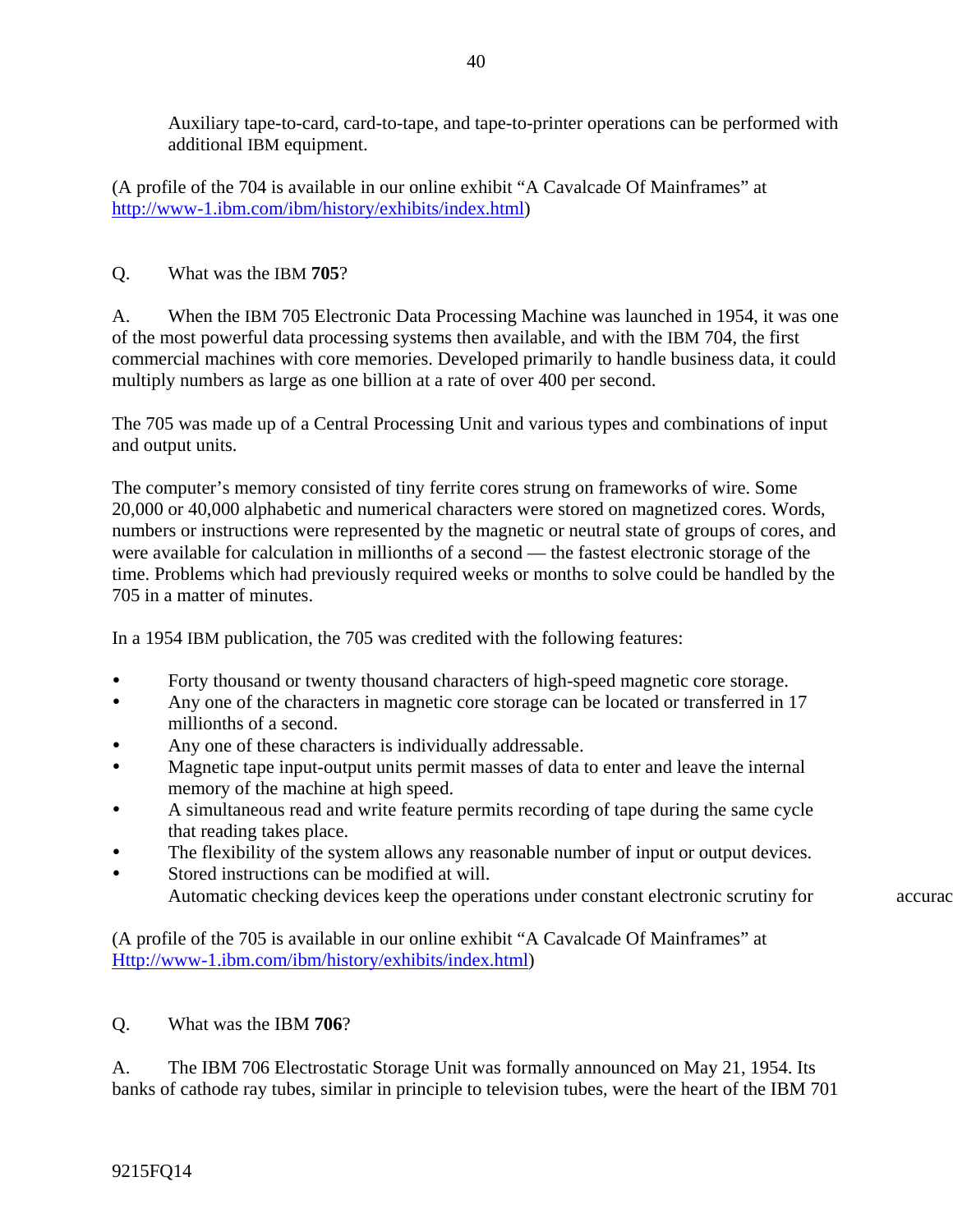Data Processing System. They gave the machine much of its tremendous speed and flexibility. The 72 cathode ray tubes in the Electrostatic Storage Unit could store 10,240 digits, any of which could be obtained for processing at other points of the machine in 12 microseconds. The Model 1 of the 706 accommodated 2,048 full words of 36 bits or 4,096 half words of 18 bits. A maximum of 4,096 full words of 36 bits or 8,192 half words were available when both the Models 1 and 2 were installed.

The principal advantages of Electrostatic Storage was the short time required to refer to information at any given location and send it to the computing unit, and the random access to any 706 location afforded the programmer.

The Model 1 had a monthly rental charge of approximately \$2,600, and the Model 2 was rented at \$3,500 a month. Customers could specify the IBM 737 Magnetic Core Storage Unit in lieu of the 706 at a monthly charge of \$6,100. The 706 was withdrawn from marketing on June 6, 1956.

Q24. What was the IBM **709**?

A24. The IBM 709 Data Processing System was introduced in January 1957, and was the first equipment of its capacity to work with equal facility on both commercial and scientific or engineering problems. Like the 704 and 705, the 709 also featured rapid access, high capacity magnetic core "memory." Another aid to the 709's high-powered operation was a new data synchronizer unit which permitted the system to read, write, and calculate simultaneously.

The 709 used instructions unlike any of those found in contemporary stored program computers. Developed to provide greater programming flexibility, they included conversion instructions which permitted the machine to rapidly perform calculations on data prepared in number systems other than the 709's basic system of binary arithmetic. That meant that all problem data could be kept in whatever form was most economical and desirable for the work at hand, rather than in a number system compatible to the computer.

Arithmetical operations were performed by the IBM 709 at "amazingly high speeds," according to the 1957 IBM announcement press release. The release also reported that:

The new system can handle up to 42,000 additions or substractions a second; multiplications or divisions are performed at speeds of up to 5,000 a second. An important contributing factor to this extraordinary calculating speed is the 709's rapid access, high capacity core storage or "memory." Up to 32,768 "words" of problem or instruction data can be held in core storage, a "word" being equal to a ten decimal digit number. This means that the equivalent of over 327,000 decimal digits can be stored in the 709's magnetic core storage. Any "word" in core storage can be located and made ready for use in only 12 millionths of a second. The magnetic core storage unit's tremendous capacity fulfills the need for completely internal high-speed handling of voluminous problem data, reference tables, and lengthy programs.

The IBM 709 was withdrawn from marketing in April 1960.

(A profile of the 709 is available in our online exhibit "A Cavalcade Of Mainframes" at http://www-1.ibm.com/ibm/history/exhibits/index.html)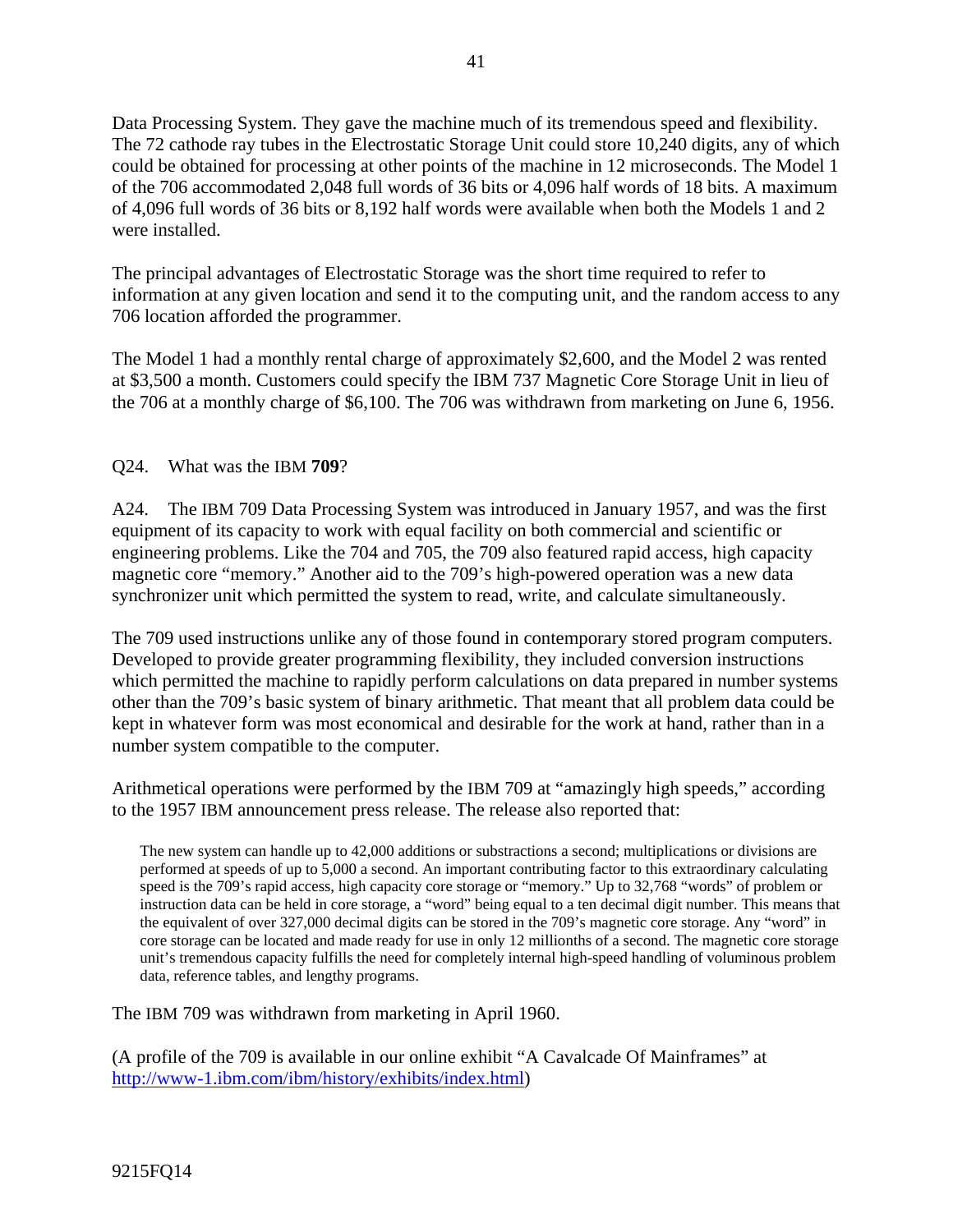#### Q. What was the IBM **711**?

A. The IBM 711 Punched Card Reader was announced May 21, 1952. Located to the immediate right of the operator's station, the card reader was used to transfer information on IBM punched cards into the IBM 701 Data Processing System. It could read 150 cards a minute. The card-feeding mechanism in the 711 was similar to that in the IBM 402 Accounting Machine and included two sets of reading brushes. Any 72 columns of the punched card could be selected through control panel wiring to read into 72 positions of Electrostatic Storage. The cards could be punched with any desirable code. Users had to provide a suitable program so that the particular code used on the card could be translated into the binary code used by the 701.

The 711, which rented for \$200 a month, was withdrawn from marketing on November 23, 1956.

Q. What was the IBM **716**?

A. The IBM 716 Alphabetic Printer, used for printing the answers from problems calculated on the 701 Data Processing System, was formally announced on May 21, 1952. It could print 150 lines of numeric, alphabetic or special characters a minute or 180 letters or numbers per second.

The 716 printed information contained in storage by means of 120 type wheels. Each wheel could be controlled to print one of 26 letters, any digit from 0 to 9, or nine special characters, such as asterisks, dollar signs and diagonals.

The monthly rental charge for the 716 was \$800 in 1955. The printer was withdrawn from marketing on July 14, 1969.

Q. What was the IBM **721**?

A. The IBM 721 Punched Card Recorder was formally announced on May 21, 1952. It was used for punching answers to problems and other data onto IBM punched cards for processing by the IBM 701 Data Processing System. Punched card input was at 600 digits per second and 100 cards a minute.

This machine could also be used as an automatic set-up gang punch when not employed in the 701 system. It rented for \$200 a month in 1955. The 721 was withdrawn from marketing on July 14, 1969.

Q. What was the IBM **726**?

A. The IBM 726 Magnetic Tape Reader/Recorder was formally announced on May 21, 1952.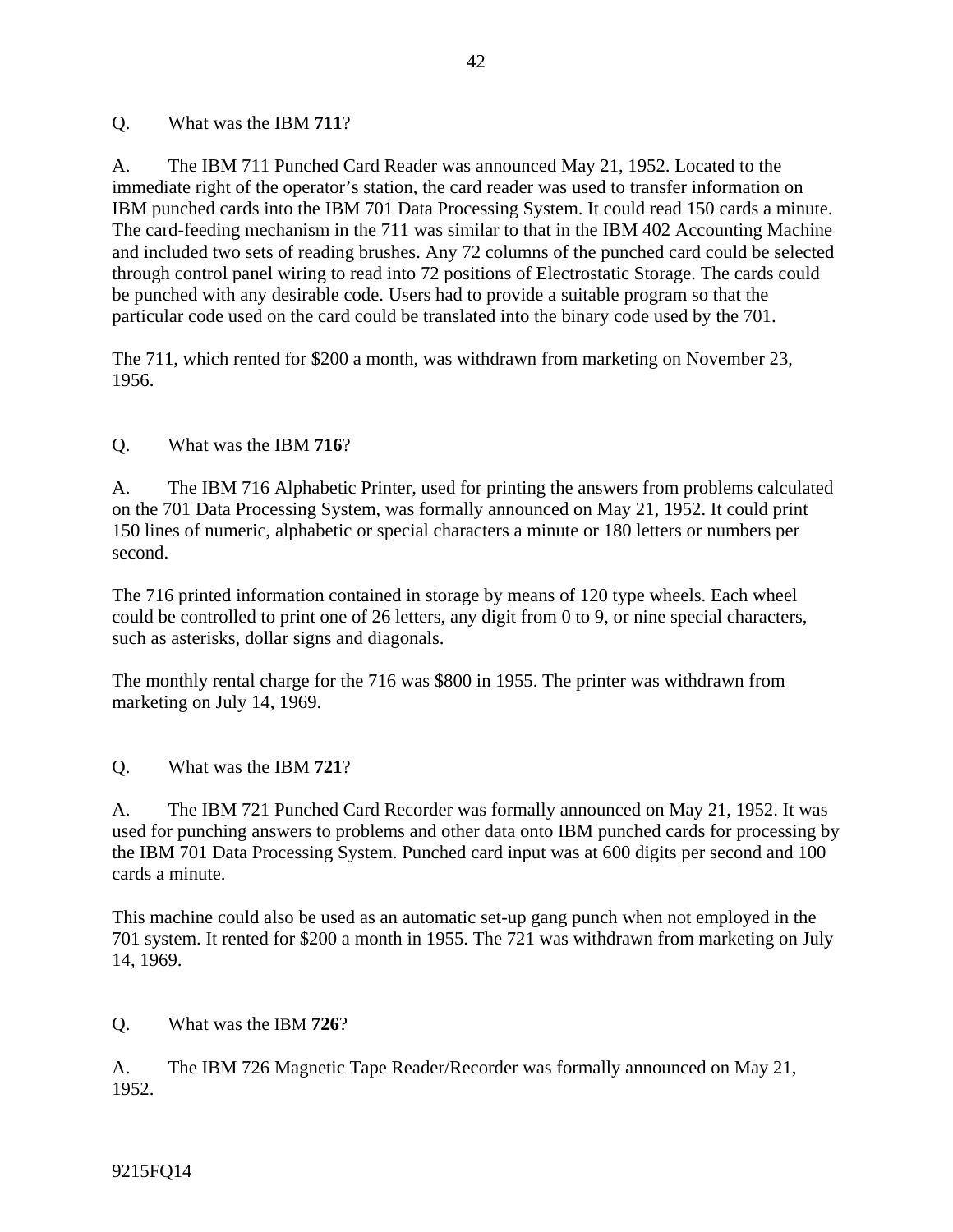Magnetic tapes used with the 701 Data Processing System provided a high-speed method of introducing and recording greater masses of data than were possible through either cathode ray tube or drum storage. The magnetic tape could read or write at a rate of 12,500 digits a second and had a capacity in excess of 2 million digits a tape. It was used as an output unit to provide large-capacity storage for programs and data or as a high-speed input unit for information previously recorded on a reel of magnetic tape.

The tape used by the 726 was an oxide-coated, non-metallic tape, approximately a half-inch wide. Information was recorded on the tape in six channels that ran parallel to the length of the tape. A seventh channel on the tape served to check the reading and writing of the other six channels by an odd-number redundancy check. The tape density was 100 bits per linear inch. Tapes could be interchanged between different 726 units. Two 1,200-foot and two 200-foot reels of magnetic tape were furnished as standard.

Reading and recording data on magnetic tapes was intermittent, making high-speed starting and stopping an essential capability of the reader/recorder. Through a unique control system developed for the 726, a tape reached full speed in 1/100th of a second, or before moving half an inch.

The 726 could handle two reels of tape simultaneously, and there were two 726 units in the 701 system. It rented for \$850 a month.

## Q. What was the IBM **727**?

A. The IBM 727 Magnetic Tape Unit was announced on September 25, 1953. It provided intermediate speed, large capacity storage for programs and data with the IBM 701 Data Processing System, and it was also used as a high-speed input unit for information previously recorded on magnetic tape.

Selector circuits in the IBM 701 could control from one to five 727 units. When more than five 727 units were to be operated with the 701 system, additional circuits had to be ordered, which could then be field installed. Recording density was 200 bits per linear inch. Tape could be read in a forward direction or back-spaced at a rate of 75 inches per second. Tape could be rewound at an average rate of 500 inches per second. The reading or writing rate was 15,000 characters a second.

For transferring data from punched cards to magnetic tape, an IBM 714 Card Reader and an IBM 759 Card Reader Control Unit were connected to the 727. The speed of recording was 250 cards a minute. For transferring data from tape to cards, an IBM 722 Card Reader and an IBM 758 Card Punch Control Unit were connected to the IBM 727. Records of 80 characters or less could be punched at a speed of 100 cards per minute. For transferring data from tape to print, an IBM 717 Printer and IBM 757 Printer Control Unit were connected to the 727. Information could be printed at a speed of 150 lines a minute.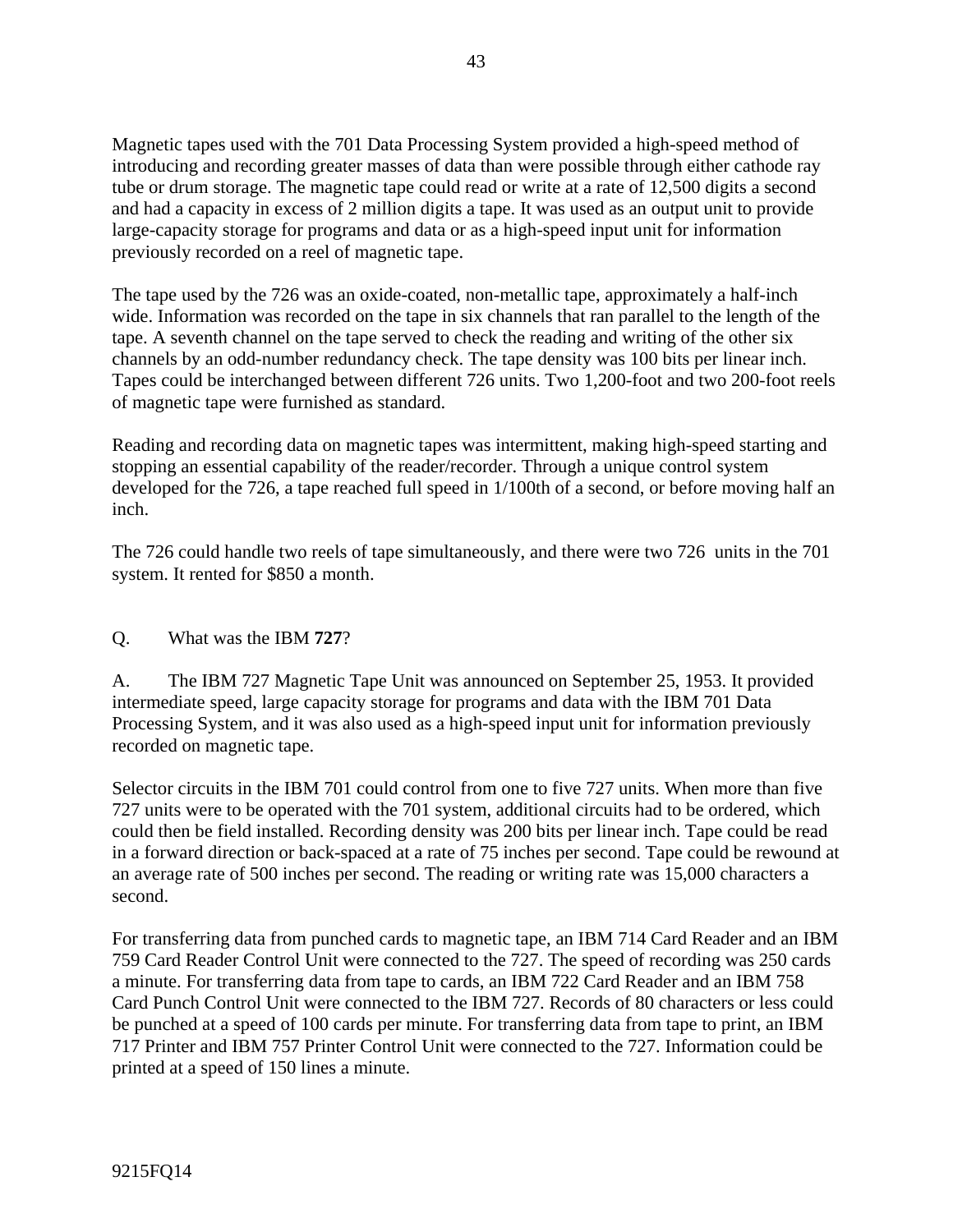The 727 was also used with the IBM 650 Data Processing System and was employed as a tape unit with the IBM 705 Data Processing System, which was introduced on October 1, 1954. Renting for \$550 a month, the 727 was withdrawn from marketing on May 12, 1971.

(For additional information about, and an image of, the IBM 727 in the former role, visit our virtual exhibit "Workhorse Of Modern Industry: The IBM 650" available at http://www-1.ibm.com/ibm/history/exhibits/650/650\_intro.html)

# Q. What was the IBM **729** II?

A. Brought to market in September 1958, the 729 II Magnetic Tape Unit combined compact storage facilities and high-speed input/output operations for the IBM 1410 Data Processing System. Up to 20 tape units could be attached to the 1410. The 729 II had a read-write speed of 15,000 or 41,667 characters per second, a recording density of 200 or 556 characters to the inch, and a high-speed rewind capability of 1.2 minutes per 2,400 foot reel. When recorded information was no longer needed, the tape could be used to record and store new data; the write operation automatically erased old information. The 729 II was withdrawn from marketing in December 1971.

## Q. What was the IBM **731**?

A. The IBM 731 Magnetic Drum Reader/Recorder was formally announced on May 21, 1952. It was the intermediate storage device of the 701 Data Processing System because it offered greater capacity than the cathode ray tubes in the IBM 706 Electrostatic Storage Unit but it had a slower access speed.

Each of the two drums in the Magnetic Drum Reader and Recorder stored 40,960 digits, for a total capacity of 81,920 digits. The reading and writing heads, approximately 1/1,000th of an inch from each drum surface, read and wrote data while the drum spun at 29,29 revolutions a minute. The average time for transmitting one word was 1.28 milliseconds. The average random access time was 50 milliseconds. Each digit, recorded as a small magnetized spot on the face of the drum, could be recalled in an average of 40/1,000th of a second. Characters could be retained indefinitely in this unit as turning off the power had no effect on the contents.

The 731, which rented for \$1,400 a month, was withdrawn from marketing on October 10, 1954.

## Q. What was the IBM **737**?

A. The IBM 737 Magnetic Core Storage Unit was formally announced on October 1, 1954. Users of the IBM 701 Data Processing System could specify the 737 in lieu of the IBM 706 Electrostatic Storage Unit to gain the advantage of magnetic core storage, viz., the elimination of regeneration time and the reduction of processing time in many applications. For example, the 737 reduced the time needed to perform additions, including access, from 60 microseconds to 36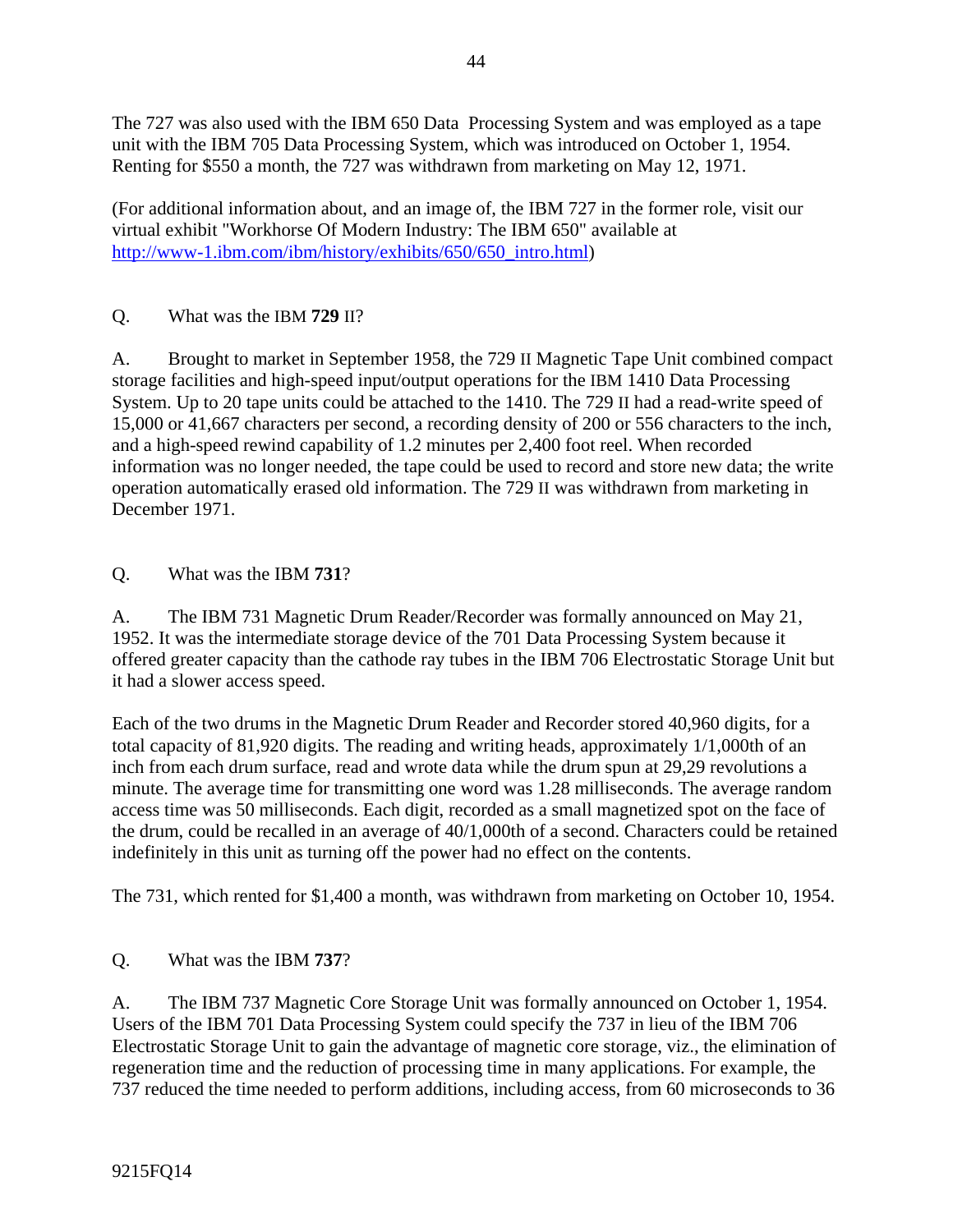microseconds. This faster processing speed was especially beneficial in problems involving large amounts of logic.

The unit was available with one capacity of 4,096 36-bit words. When the 737 replaced the IBM 706, the system's 701 Electronic Analytical Control Unit had to be altered. Customers could rent a 737 for a fee of \$6,100 a month.

The IBM 737 Magnetic Core Storage Unit also could be used with the IBM 704 and IBM 709 Data Processing Systems.

#### Q. What was the IBM **740**?

A. The IBM 740 Cathode Ray Tube Output Recorder, which was formally announced on October 12, 1954, was an electronic device attached to the IBM 701 Data Processing System. It provided output which recorded data points on the faces of a pair of television-like tubes at the rate of 8,000 per second. The larger tube, used for visual display and inspection, was a 21-inch tube. The smaller tube, used in conjunction with a camera, was a 7-inch tube. A customerfurnished camera was controlled by the 701 and automatically photographed information directed by the program.

The 740 allowed decision making and possible intervention by the operator as the computation progressed. The device provided scientists and engineers with greater speed and accuracy in designing many types of equipment. For example, the shape of a cam could be computed and the shape, together with successive positions of the cam, could be displayed on the 740 at electronic speeds, inspected and then photographed for a permanent record. By using appropriate programming techniques, the 740 also could be used to display alphabetic characters, geometric shapes, engineering symbols and graphs. Traffic schedules or machine shop loadings, for example, could be shown on the 740, giving the operator the opportunity to monitor and incorporate data to facilitate the solution.

The recording unit had an accuracy of 0.1 percent and the display unit had a 3.0 percent accuracy. (0.1 percent means that if a point with the same coordinates were to be displayed twice, the successive spots would differ in position by not more than 0.1 percent of full scale.) The time consumed in displaying a particular point was approximately 125 microseconds. The recording unit had a persistence of several microseconds and the display unit had a persistence of approximately 20 seconds.

Renting for \$2,850 a month, the IBM 740 also was used with the IBM 704 and IBM 709 Data Processing Systems.

#### Q. What was the IBM **753**?

A. The IBM 753 Magnetic Tape Control Unit was announced October 1, 1954. Used with both the IBM 701 and IBM 704 Data Processing Systems, the 753 provided power and control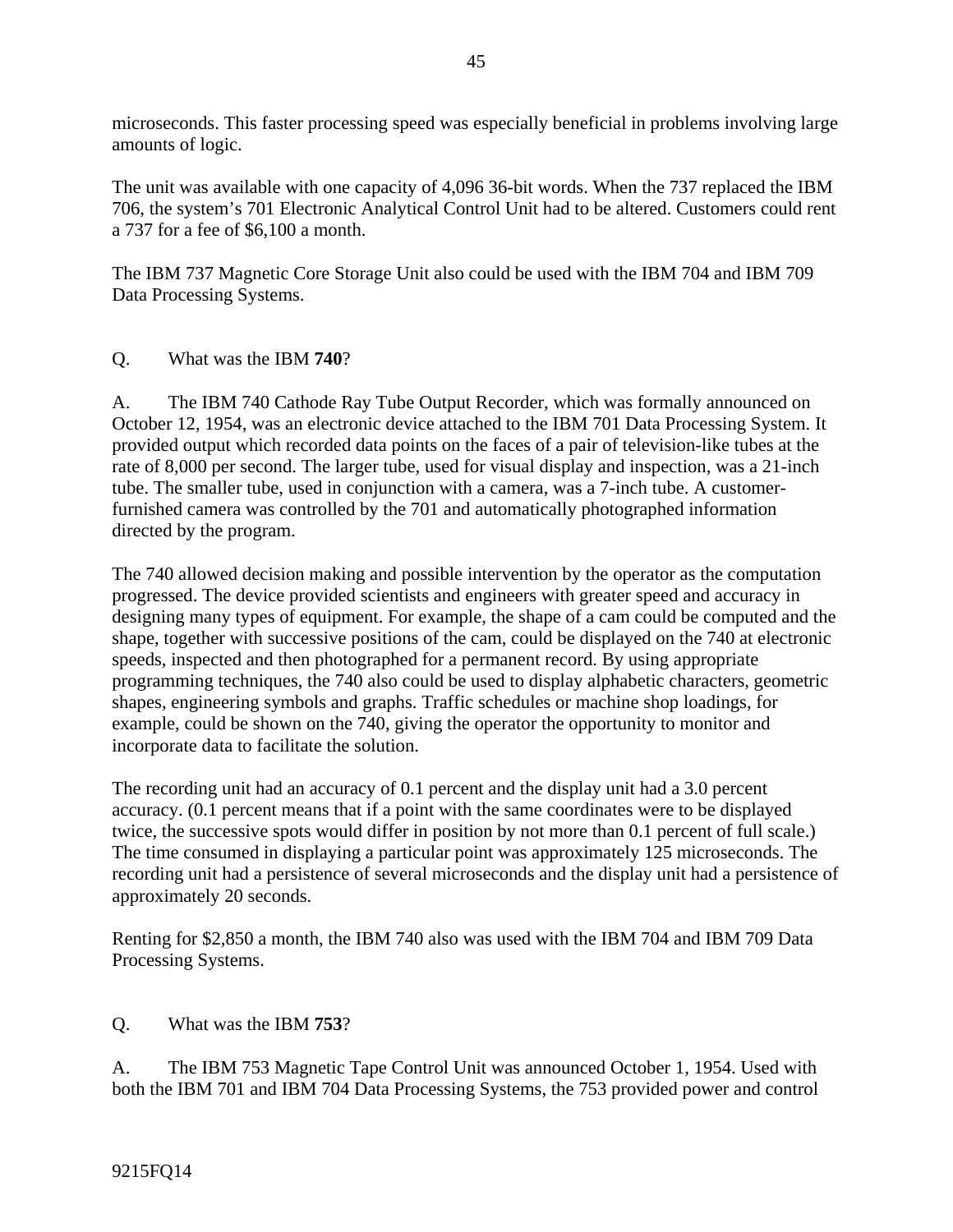circuitry for IBM 727 magnetic tape units attached to the 701. Up to ten 727 units could be connected to the 753. The monthly rental charge for a 753 was \$2,500.

# Q. What was the IBM **803**?

A. Debuting in July 1949, the IBM 803 Proof Machine was used to sort, list, prove and endorse checks, sales tickets, vouchers and other business documents in a single operation. Containing 32 sorting receptacles, the 803 had a number of compartment adding tapes. A control tape recorded all transactions in the original sequence, with sub and final totals of distributions. The ten-key electrified adding machine keyboard simplified the 803's operation. The machine also had signal lights to indicate the near depletion of the tape supply and other operating conditions. The 803 Proof Machine was withdrawn in December 1981 after more 30 years in the product catalogue.

(An image of the 803 is available online at http://www-03.ibm.com/ibm/history/exhibits/vintage/vintage\_4506VV2199.html)

Q. What was the IBM **805**?

A. IBM announced the 805 in 1938 as a further refinement of a device invented by R. B. Johnson (later an IBM Fellow). Tests to be scored by the 805 were answered by marking spaces in pencil on separate answer sheets, which were dropped into the machine for processing. Test scores could be recorded at 800-to-1,000 sheets per hour. The 805 was withdrawn from marketing in January 1963.

(For additional information on the 805, visit our virtual exhibit "They Also Served" available at http://www.ibm.com/ibm/history/exhibits/index.html)

# Q. What was the IBM **838**?

A. The 838 was an inquiry station used with the IBM 650 Data Processing System.

(For additional information about, and an image of, the IBM 838, visit our virtual exhibit "Workhorse Of Modern Industry: The IBM 650" available at http://www-1.ibm.com/ibm/history/exhibits/650/650\_intro.html)

Q. What was the IBM **1013**?

A. Announced in October 1961, the 1013 Card Transmission Terminal transmitted data from punched cards at speeds up to 300 characters per second (cps) and punched received data into cards at a rate of 160 cps. When transmitting, data in the punched cards was photosensed and entered into buffer storage. Once there and under the control of the 1013's stored program, data

9215FQ14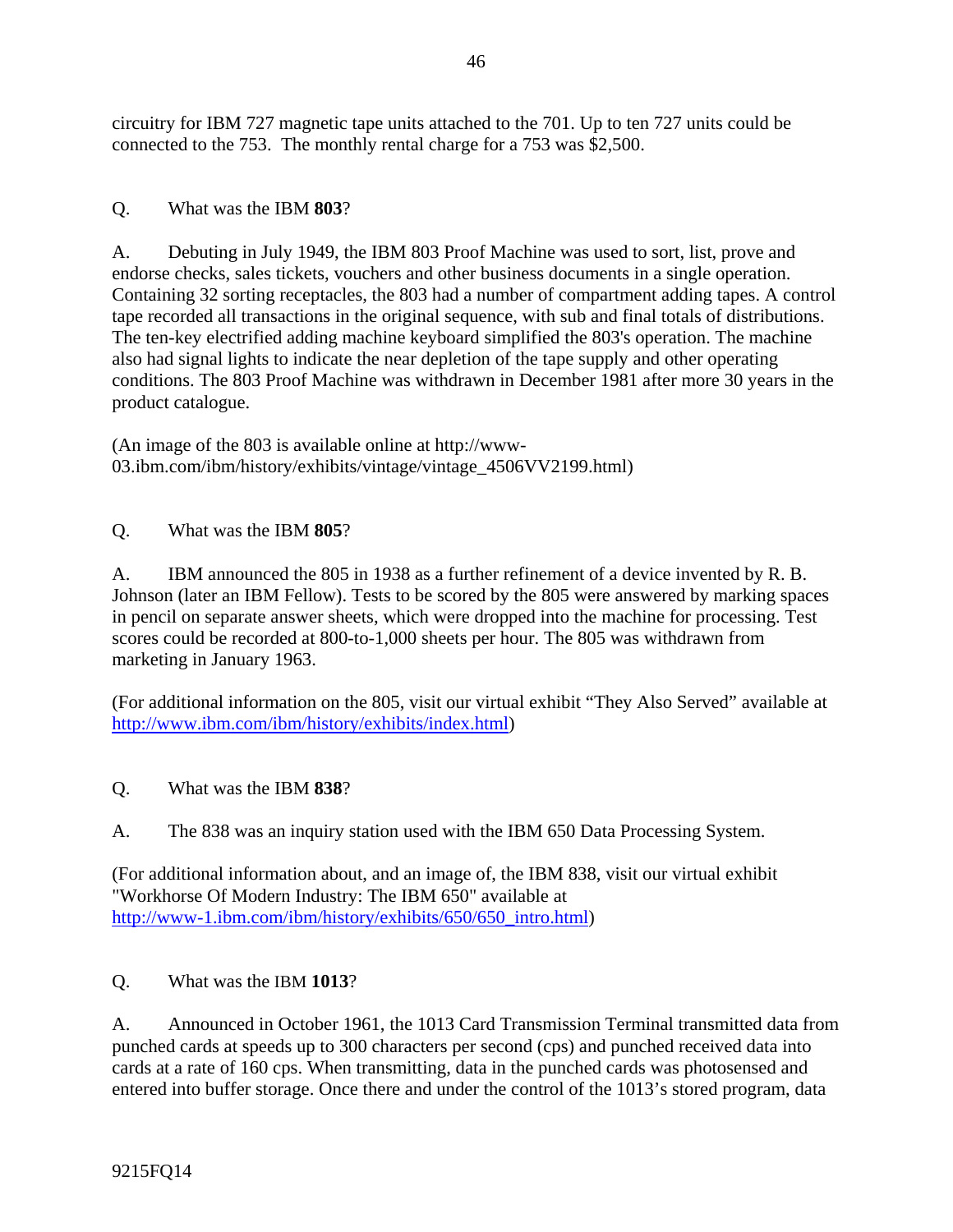could be added, deleted or sequentially stored for transmission. In addition, the 1013 automatically detected errors and retransmitted corrected data. It was withdrawn from marketing in January 1977.

## Q. What was the IBM **1050**?

A. The 1050 Data Communications System was a multipurpose, station or office-oriented data communication terminal system that was announced in March 1963 specifically for important data record keeping and transmission functions. It operated over established communication lines to provide rapid, dependable communications between remote locations and a central data processing site. The 1050 system consisted of the 1051 control unit, 1052 printer-keyboard, 1053 printer, 1054 paper tape reader, 1055 paper tape punch and 1056 card reader. These various components were withdrawn from marketing between February 1974 and June 1978.

## Q. What was the IBM **1130**?

A. The IBM 1130 Computing System was announced in February 1965 as the "lowest-priced stored program computer ever marketed by IBM." Capable of performing 120,000 additions a second, the system was offered for lease for as little as \$695 a month and for sale at \$32,280. The 1130 used microelectronic circuits employing IBM's Solid Logic Technology similar to those used by the IBM System/360. It was manufactured in San Jose, Calif., and Greenock, Scotland.

(For additional information about the IBM 1130, visit our virtual exhibit devoted to that product at http://www-03.ibm.com/ibm/history/exhibits/1130/1130\_intro.html)

## Q. What was the IBM **1301**?

A. The 1301 Disk Storage Unit was announced in June 1961 with an ability to monitor as many as 280 million characters of information in a single system by making use of comb-like arms flying on layers of air. Compared with the innovative IBM RAMAC, the 1301 provided a thirteen fold increase in storage density and three times faster average access to information. The 1301 could be linked to any of five intermediate-to-large solid-state IBM computers (1410, 7070, 7074, 7080 and 7090) or shared by any two of them. One unit could store between 50 million and 56 million characters of information, depending on the computer to which it was connected. Up to five 1301s could be used in a single system. The 1301 was withdrawn from marketing in October 1970.

(For additional information about the 1301, visit our online exhibit "Billions & Billions of Bytes: The Heritage of IBM Storage" at http://ibm.com/ibm/history/exhibits/storage/storage\_1301.html)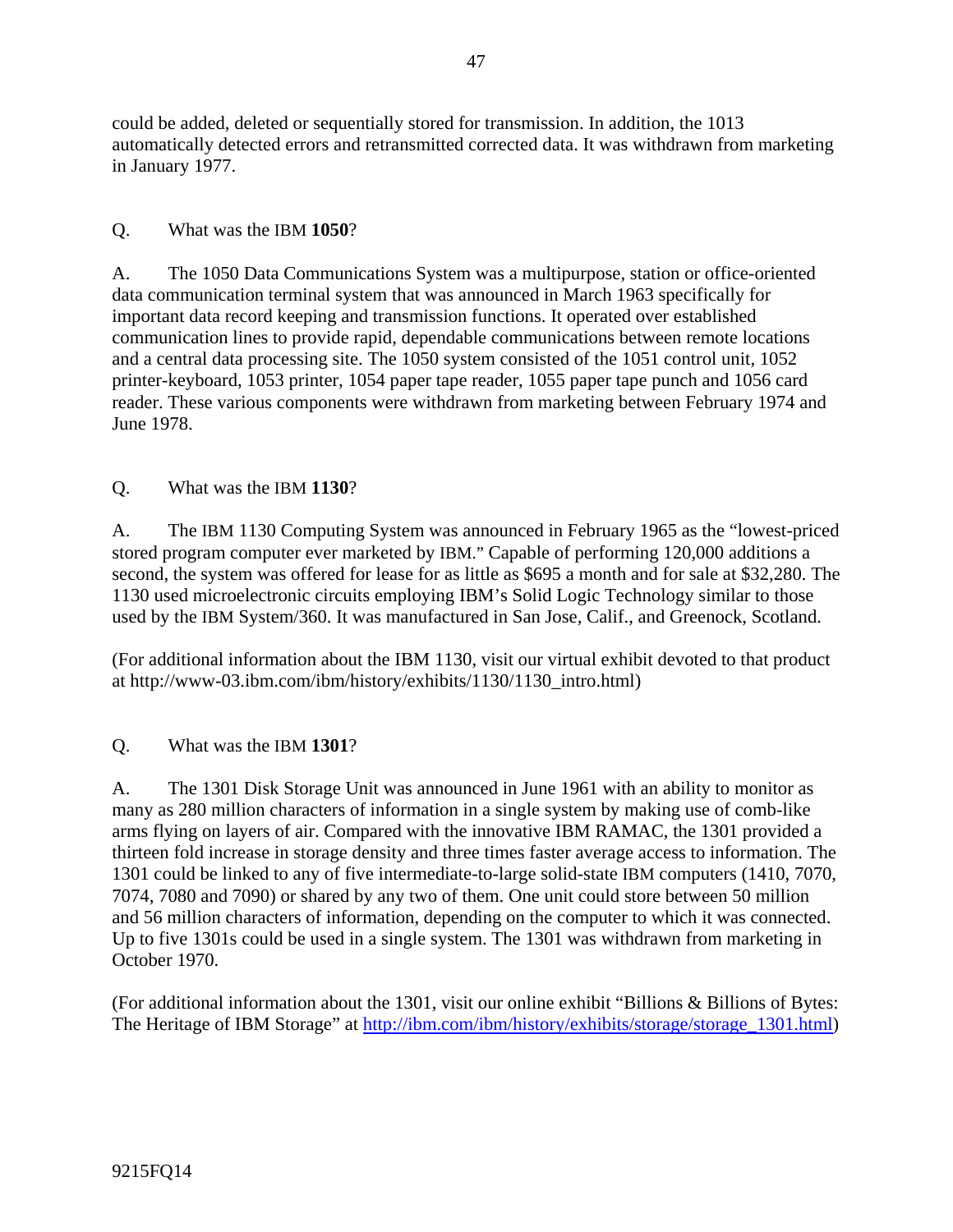Q. What was the IBM **1302**?

A. The IBM 1302 disk storage unit was an improved version of the IBM 1301, with four times the storage capacity.

(For additional information about the 1302, visit our online exhibit "Billions & Billions of Bytes: The Heritage of IBM Storage" at http://ibm.com/ibm/history/exhibits/storage/storage\_1302.html)

## Q. What was the IBM **1311**?

A. The IBM 1311 disk storage drive provided storage for 2 million characters and it furnished twice the recording density of the 1301.

(For additional information about the 1311, visit our online exhibit "Billions & Billions of Bytes: The Heritage of IBM Storage" at http://ibm.com/ibm/history/exhibits/storage/storage\_1311.html)

Q. What was the IBM **1401**?

A. The all-transistorized 1401 Data Processing System placed such features as high-speed card punching and reading, magnetic tape input and output, high-speed printing, stored program and arithmetic and logical ability in the hands of smaller businesses that had previously been limited to using conventional punched card equipment.

Announced in October 1959, the 1401 was equipped with ferrite-core memories having capacities of 1,400, 2,000 or 4,000 characters. The system could be configured to use punchedcards and magnetic tape, and could be used either as a stand-alone computer or as a peripheral system for larger computers. The 1401 processing unit could perform 193,300 additions of eightdigit numbers in one minute.

The monthly rental for a 1401 was \$2,500 and up, depending on the configuration. By the end of 1961, the number of 1401s installed in the United States alone had reached 2,000 — representing about one out every four electronic stored-program computers installed by all manufacturers at that time. The number of installed 1401s peaked at more than 10,000 in the mid-1960s, and the system was withdrawn from marketing in February 1971.

(A profile of the 1401 is available in our online exhibit "A Cavalcade Of Mainframes" at http://www-1.ibm.com/ibm/history/exhibits/index.html.)

## Q. What was the IBM **1402**?

A. The 1402 Card Read-Punch could read card information into the IBM 1401 processing unit punch cards and separate them into radial stackers. The cards could be easily removed while the machine was running. Maximum speeds for the 1402 were 250 cards per minute for punching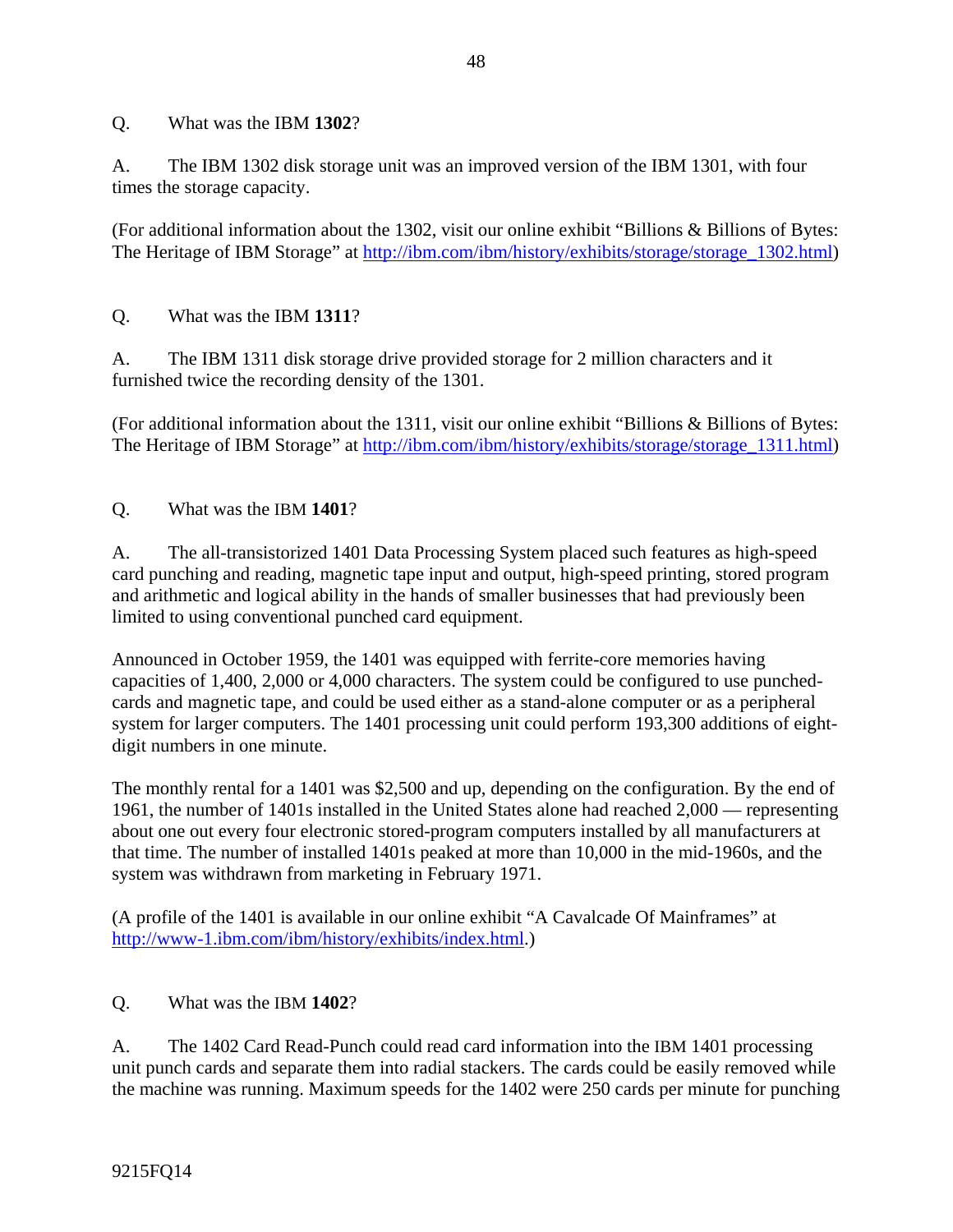and 800 cards per minute for reading. Announced in October 1959, the 1402 was withdrawn from marketing in February 1971.

#### Q. What was the IBM **1403**?

A. When introduced in October 1959, the 1403 Printer was a completely new development providing maximum throughput of forms and documents in printing data from punched cards and magnetic tape. The printer incorporated a swiftly moving horizontal chain (similar in appearance to a bicycle chain) of engraved type faces, operated by 132 electronically-timed hammers spaced along the printing line. The impact of a hammer pressed the paper and ink ribbon against a type character, causing it to print. The chain principle achieved perfect alignment of the printed line and greatly reduced the number of sets of type characters needed. The 1403 printer could produce over 230 two-line documents, such as checks, per minute or the equivalent of a printing speed of 4,800 lines per minute. The 1403 was withdrawn from marketing in February 1971.

#### Q. What was the IBM **1405**?

A. The 1405 Disk Storage Unit was introduced in October 1960. To improve on IBM's RAMAC technology, the 1405 engineers doubled two parameters — tracks per inch and bits per inch of track — to deliver a fourfold increase in capacity. The 1405 storage units were available in 25 and 50 disk models, with 10 million and 20 million characters each, respectively.

The 1405 was used in Walnut, an information retrieval system that was developed for the U.S. Central Intelligence Agency and delivered in late 1962. Walnut was the first mechanized system that could feasibly store and search millions of pages of documents. The 1405 withdrawn from marketing in June 1970.

(For additional information about the 1405, visit our online exhibit "Billions & Billions of Bytes: The Heritage of IBM Storage" at http://ibm.com/ibm/history/exhibits/storage/storage\_1405.html)

## Q. What was the IBM **1410**?

A. The IBM 1410 Data Processing System was announced in September 1960, and could process data using punched cards, magnetic tape or magnetic disks.

(A profile of the 1410 is available in our online exhibit "A Cavalcade Of Mainframes" at http://www-1.ibm.com/ibm/history/exhibits/index.html)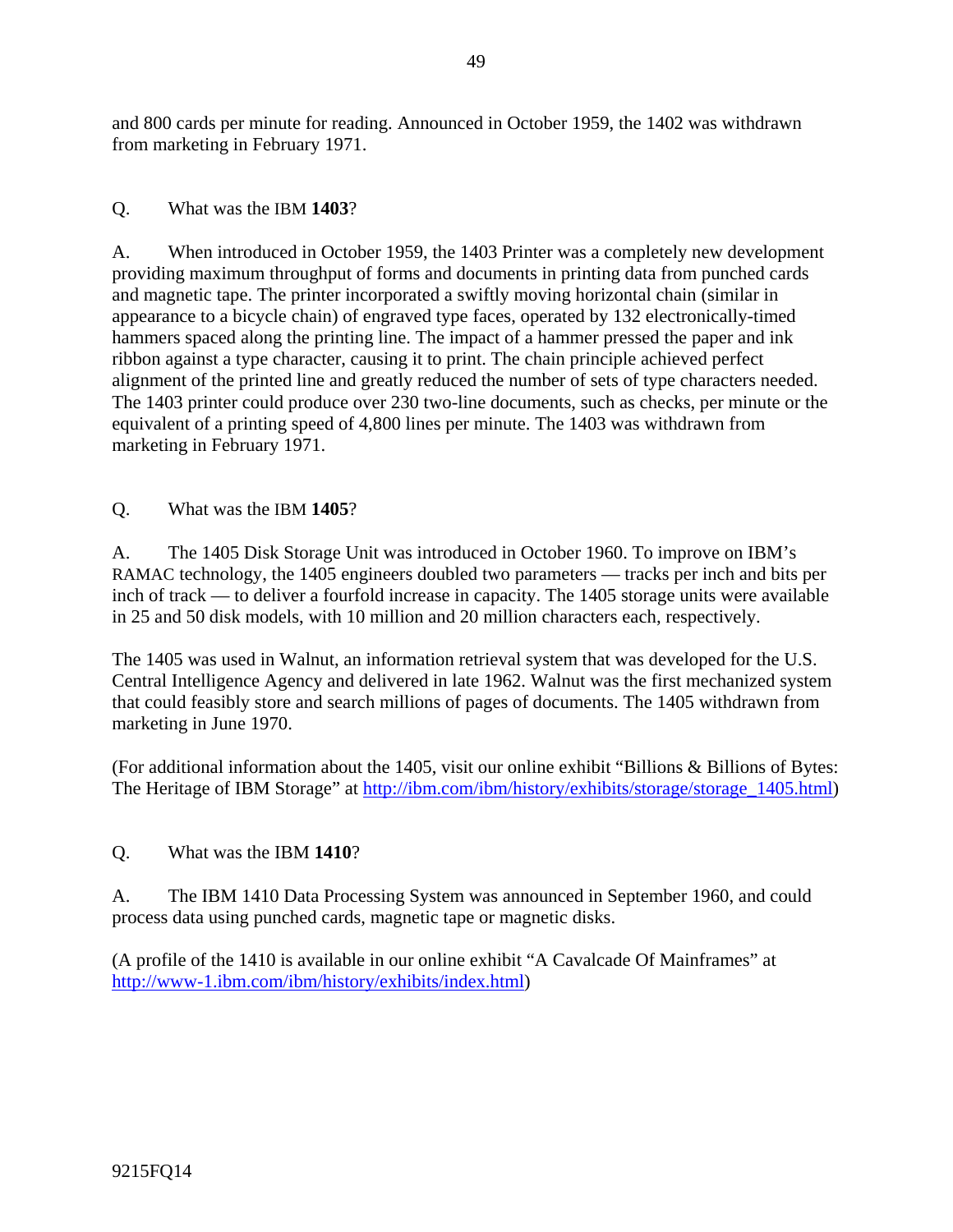#### Q. What was the IBM **1440**?

A. Introduced by IBM in October 1962 as "one of the most important new products we have ever developed," the 1440 Data Processing System was a low-cost compact electronic computer designed specifically for small and medium-size business firms. It incorporated a major achievement in the data storage technology of the time — disk storage devices designed with interchangeable packs, each containing six magnetic memory disks for a combined storage capacity of nearly three million characters of information.

Besides the data packs, the 1440 contained the following other technological improvements: a card read-punch that used the solar cell principle to read information from punched cards directly into the central processing unit with increased accuracy and reliability; a printer equipped with five interchangeable type bars for greater versatility; a console that contained the operating keys, dials and switches that permitted operator control over the system; and a central processing unit that had a core storage cycle of 11.1 millionths of a second.

The basic system, using the interchangeable disk packs, rented for about \$2,600 monthly. The 1440 was withdrawn from marketing in February 1971.

## Q. What was the IBM **1620**?

A. The IBM 1620 was a general purpose, stored program data processing system for small businesses, research and engineering departments of large companies, and schools requiring solutions to complex problems in the areas of engineering, research and management science. It was announced in October 1959 and withdrawn in November 1970.

(A profile of the 1620 is available in our online exhibit "A Cavalcade Of Mainframes" at http://www-1.ibm.com/ibm/history/exhibits/index.html)

## Q. What was the IBM **1710**?

A. IBM's first multi-purpose industrial control system -- the IBM 1710 -- was introduced in March 1961 and was designed for a wide variety of uses which called for the frequent sampling and interpretation of data in the processing and manufacturing industries. Those uses included quality control, industrial process study and process optimization. Additional information about, and an image of, this product is available at http://www-03.ibm.com/ibm/history/exhibits/vintage/vintage\_4506VV4021.html

#### Q. What was the **1800**?

A. When the IBM Data Processing Division introduced the company's 1800 data acquisition and control system on November 30, 1964, it described it as "a computer that can monitor an assembly line, control a steel-making process or analyze the precise status of a missile during test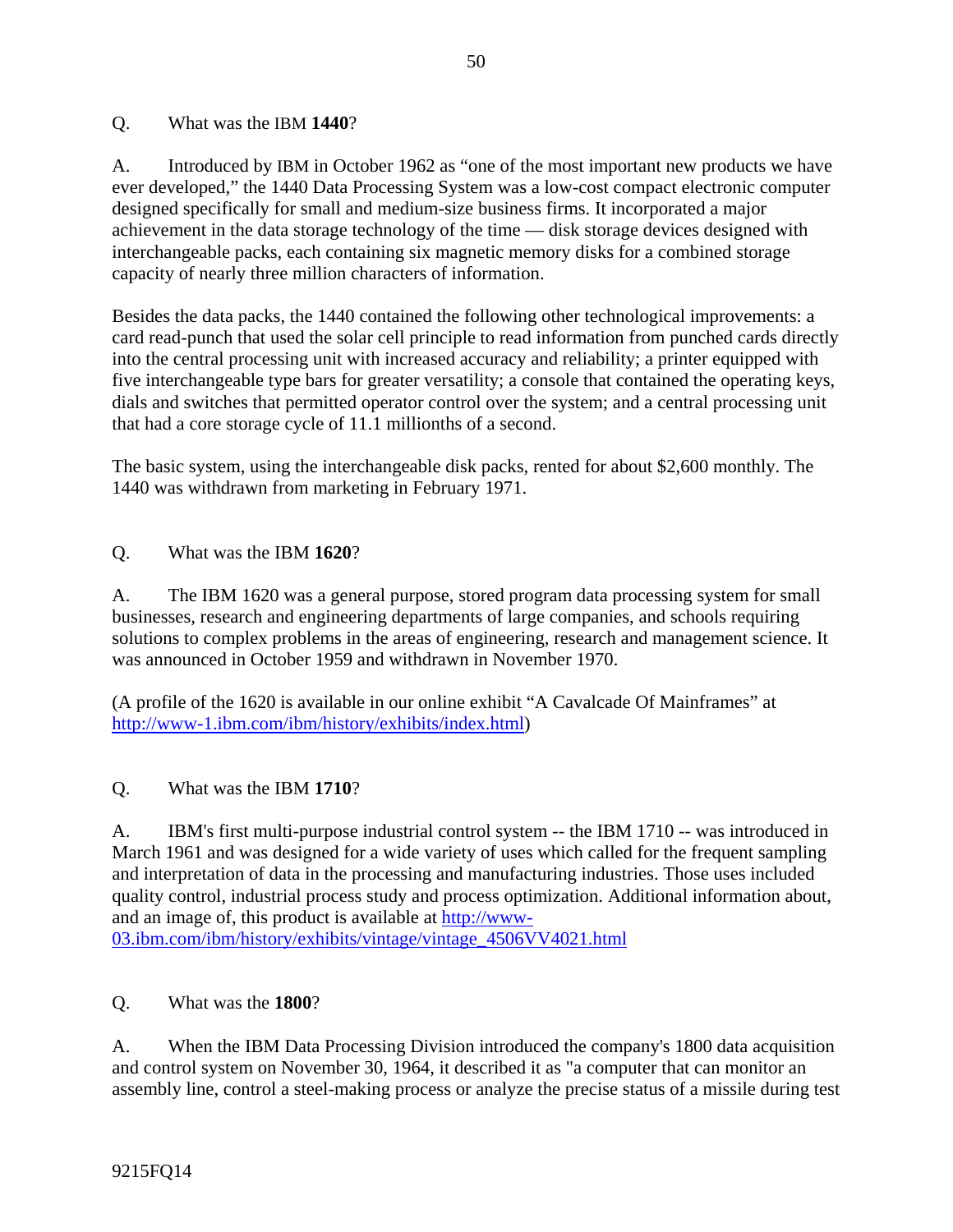firing." Contributing to the system's versatility were a new disk storage cartridge (containing 512,000 words of information on a single magnetic disk) and pluggable packages of circuitry which enabled the 1800 to monitor hundreds of variables of a production process. Additional information about, and an image of, this product is available at http://www-03.ibm.com/ibm/history/exhibits/vintage/vintage\_4506VV4022.html

# Q. What was the IBM **2305**?

A. The IBM 2305 fixed head storage provided large-scale IBM computer systems of the 1970s with fast, continuous access to medium-sized quantities of information.

(For additional information about the 2305, visit our online exhibit "Billions & Billions of Bytes: The Heritage of IBM Storage" at http://ibm.com/ibm/history/exhibits/storage/storage\_2305.html)

Q. What was the **2314**?

A. Announced one year after the System/360 in April 1965, the IBM 2314 direct access storage facility provided eight disk drives and a spare along with a control unit together in one facility.

(For additional information about the 2314, visit our online exhibit "Billions & Billions of Bytes: The Heritage of IBM Storage" at http://ibm.com/ibm/history/exhibits/storage/storage\_2314.html)

## Q. What was the IBM **2321**?

A. Known as the MARS file through much of its seven-year development, the IBM 2321 data cell drive was a random access device that could store up to 400 million alphanumeric characters or up to 800 million decimal digits.

(For additional information about the 2321, visit our online exhibit "Billions & Billions of Bytes: The Heritage of IBM Storage" at http://ibm.com/ibm/history/exhibits/storage/storage\_2321.html)

Q. What was the IBM **2361**?

A The IBM 2361 Core Storage Unit was introduced in April 1964 and built by IBM's Poughkeepsie, N.Y., manufacturing facilities with 16 times the capacity of any previous IBM memory. In each 2361, almost 20 million ferrite cores — tiny doughnut-shaped objects, each about the size of a pinhead — were strung in two-wire networks and packaged, with associated circuitry, into a cabinet only five by 2 ½ feet and less than six feet tall. The 2361's design provided for storage of 524,000 36-bit words and a total cycle time of eight microseconds in each memory. The 2361 was the first IBM memory to use two-wire core storage to increase storage capacity, improve performance and reduce unit size.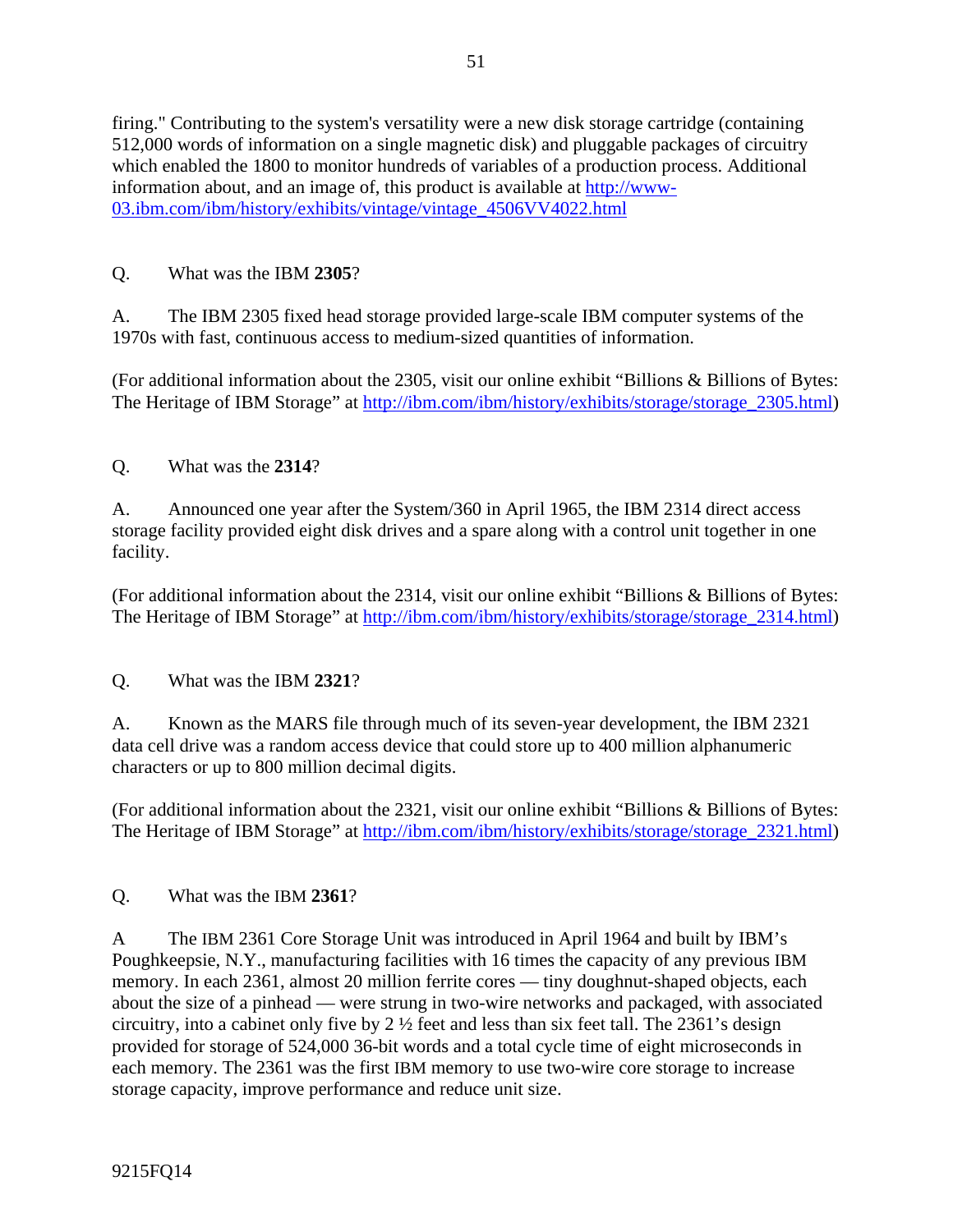Cores were woven into each juncture of a screen-like mesh of wire to form a plane resembling a small window screen. Memory circuits were associated with core planes in the 2361 and included some 3,500 Solid Logic Technology modules and 35,000 high-current silicon diodes. Major feats in fabricating the 2361 included soldering and testing 180,000 connections, and welding and testing another 180,000 connections.

The 2361 was withdrawn from marketing in April 1965.

## Q. What was the IBM **2401**?

A. The IBM 2401 was a magnetic tape unit, designed initially for use with the IBM System/360.

(For additional information about the 2401, visit our online exhibit "Billions & Billions of Bytes: The Heritage of IBM Storage" at http://ibm.com/ibm/history/exhibits/storage/storage\_2401.html)

Q. What was the IBM **2420**?

A. IBM announced the 2420 in January 1968 as the fastest self-threading magnetic tape unit using standard computer tape.

(For additional information about the 2420, visit our online exhibit "Billions & Billions of Bytes: The Heritage of IBM Storage" at http://ibm.com/ibm/history/exhibits/storage/storage\_2420.html)

Q. What was the IBM **3031**?

A. The IBM 3031 processor complex was announced in October 1977 to extend improved levels of performance to users of intermediate and large computers.

(A profile of the 3031 is available in our online exhibit "A Cavalcade Of Mainframes" at http://www-1.ibm.com/ibm/history/exhibits/index.html)

Q. What was the IBM **3032**?

A. Introduced in October 1977, the 3032 processor complex was designed for users who wanted to expand their data processing capability but did not require the capacity or performance of IBM's top-of-the-line 3033 processor (see below).

(A profile of the 3032 is available in our online exhibit "A Cavalcade Of Mainframes" at http://www-1.ibm.com/ibm/history/exhibits/index.html)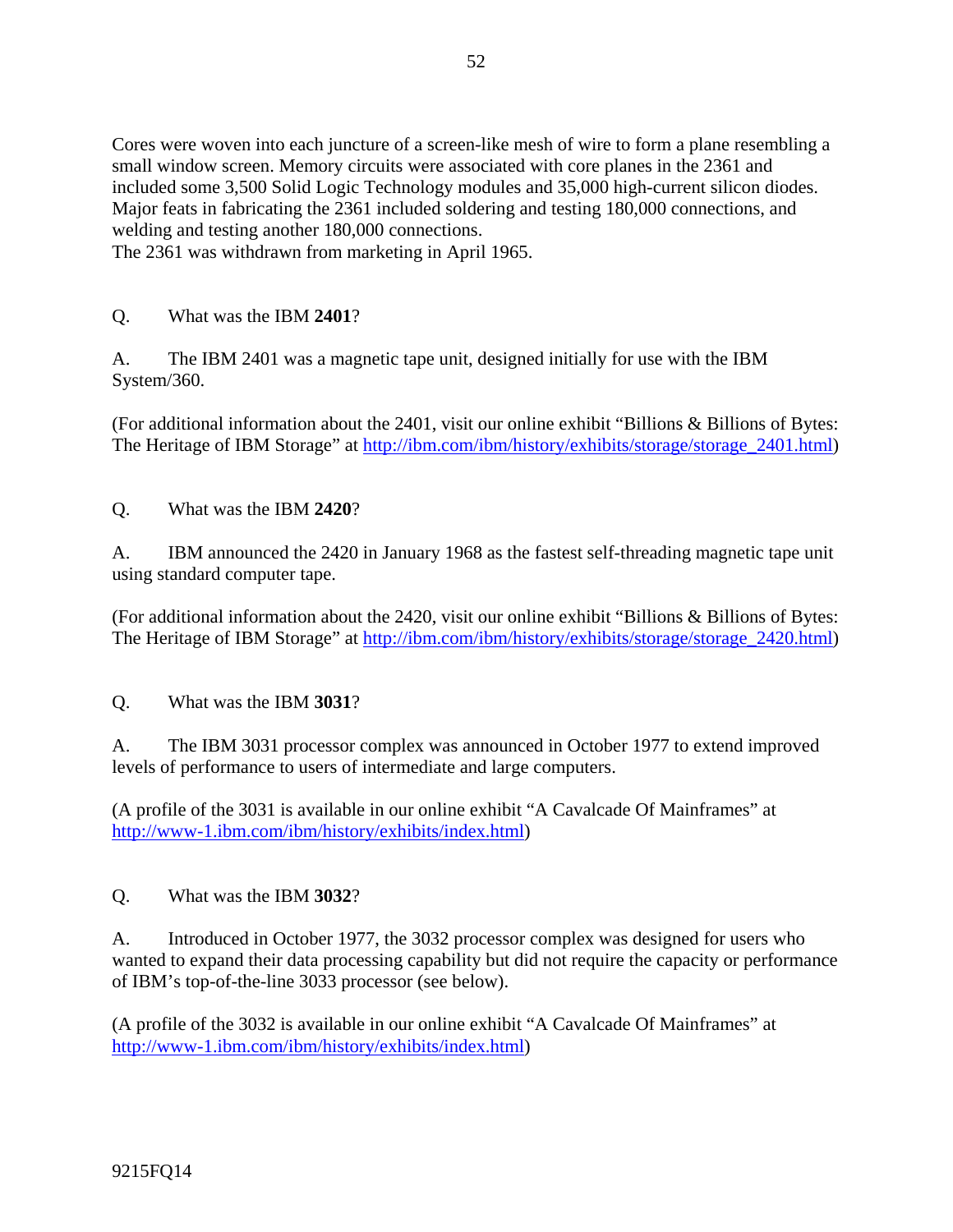#### Q. What was the IBM **3033**?

A. Designed as a successor to the System/370 Model 168, the 3033 Processor was announced in May 1977. It was half the size, consumed half the power, required half the cooling and was nearly twice as fast as the 168. IBM manufactured the 3033 in Poughkeepsie and Kingston, N.Y.; Montpellier, France; and Yasu, Japan. The 3033 was withdrawn in February 1985.

(For detailed information about, and photographs of, this key product, visit our online exhibit, "'The Big One': IBM's 3033" at http://www-1.ibm.com/ibm/history/exhibits/index.html)

#### Q. What was the IBM **3081**?

A. The IBM 3081 Processor Complex joined the IBM product line in November 1980. It offered 16, 24 or 32 million characters of main storage and had 16 or 24 integrated channels. The 3081 used a new "dyadic" design in which two processors, each with its own assigned set of channels, shared main processor storage and operated under a single control program. It had a maximum aggregate data transfer rate of 72 million characters per second and could attach to most direct access storage devices used with other large IBM processors. An IBM 3081 Processor Complex, which included a processor, processor controller, power unit, coolant distribution unit, systems and operator's consoles, with 16 channels and 16 million characters of main storage, could be purchased at time of announcement for \$4,046,240, while a 24 channel, 32 million character IBM 3081 Processor Complex could be purchased for \$4.6 million. Other models of the 3081 were introduced in October 1981, September 1982, March 1983 and February 1984. All models were withdrawn from marketing in August 1987.

(A profile of the 3081 is available in our online exhibit "A Cavalcade Of Mainframes" at http://www-1.ibm.com/ibm/history/exhibits/index.html)

#### Q. What was the IBM **3083**?

A. The IBM 3083 processor complex was introduced in March 1982 as a cost-effective solution for users who required the power and performance of a medium to large data processing system, and was initially available in seven models.

(A profile of the 3083 is available in our online exhibit "A Cavalcade Of Mainframes" at http://www-1.ibm.com/ibm/history/exhibits/index.html)

## Q. What was the IBM **3084**?

A. When it was rolled out in September 1982, the 3084 processor complex was the most powerful computer in the IBM catalogue.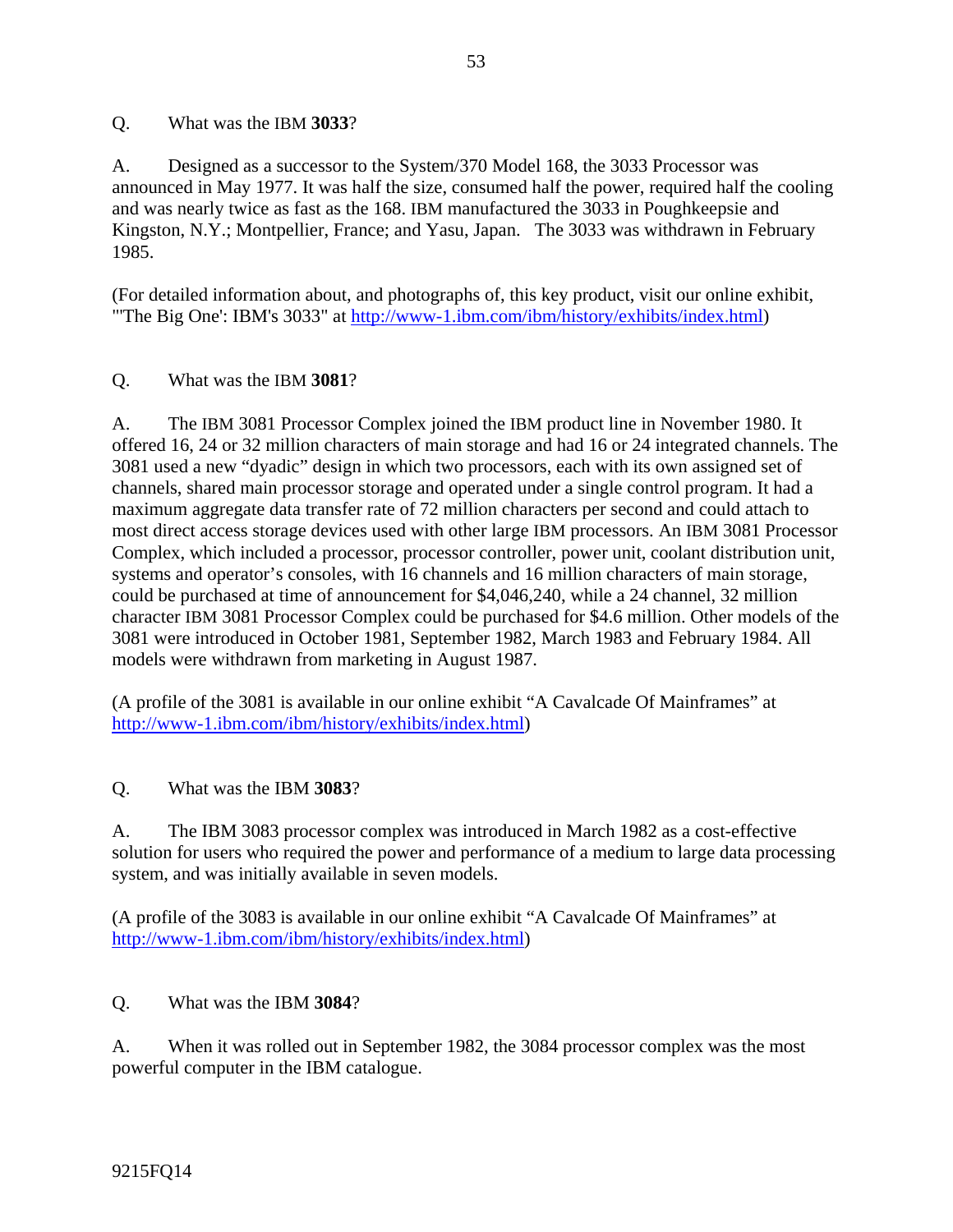(A profile of the 3084 is available in our online exhibit "A Cavalcade Of Mainframes" at http://www-1.ibm.com/ibm/history/exhibits/index.html)

## Q. What was the IBM **3090**?

A. The most powerful IBM computer of its time, the 3090 high-end processor of the IBM 308X computer series incorporated one-million-bit memory chips, Thermal Conduction Modules to provide the shortest average chip-to-chip communication time of any large general purpose computer, and the industry's most advanced operating systems. Announced in February 1985, the Model 200 (entry-level with two central processors) and Model 400 (with four central processors) IBM 3090 had 64 and 128 megabytes of central storage, respectively. At the time of announcement, the purchase price of a Model 200 was \$5 million, and the machine was available in November 1985. The Model 400 was available only as a field upgrade from the Model 200 at a cost of \$4.3 million beginning in the second quarter of 1987. A later six-processor IBM 3090 Model 600E, using vector processors, could perform computations up to 14 times faster than the earlier four-processor IBM 3084.

(A profile of the 3090 is available in our online exhibit "A Cavalcade Of Mainframes" at http://www-1.ibm.com/ibm/history/exhibits/index.html)

## Q. What was the IBM **3270**?

A. The 3270 Information Display System was announced by IBM in May 1971. Developed at IBM's facility in Kingston, N.Y., the 3270 system brought new simplicity to the gathering and communication of information. It could be attached to a System/370 or System/360 Model 25 or larger. The 3270 system was withdrawn from marketing in October 1977.

Q. What was the IBM **3284**?

A. Introduced in May 1971, the 3284 Hard Copy Printer was a cost-reduced printer that used the no-work wire matrix print head. A sprocket feed similar to that of a typewriter was used for paper feed along with a solenoid/ratchet mechanism. The 3284 ran at 40 characters per second. It was withdrawn from marketing in August 1982.

Q. What was the IBM **3310**?

A. The IBM 3310 direct access storage was a compact, economically priced, highperformance direct access storage device for use with the IBM 4331 processor.

(For additional information about the 3310, visit our online exhibit "Billions & Billions of Bytes: The Heritage of IBM Storage" at http://ibm.com/ibm/history/exhibits/storage/storage\_3310.html)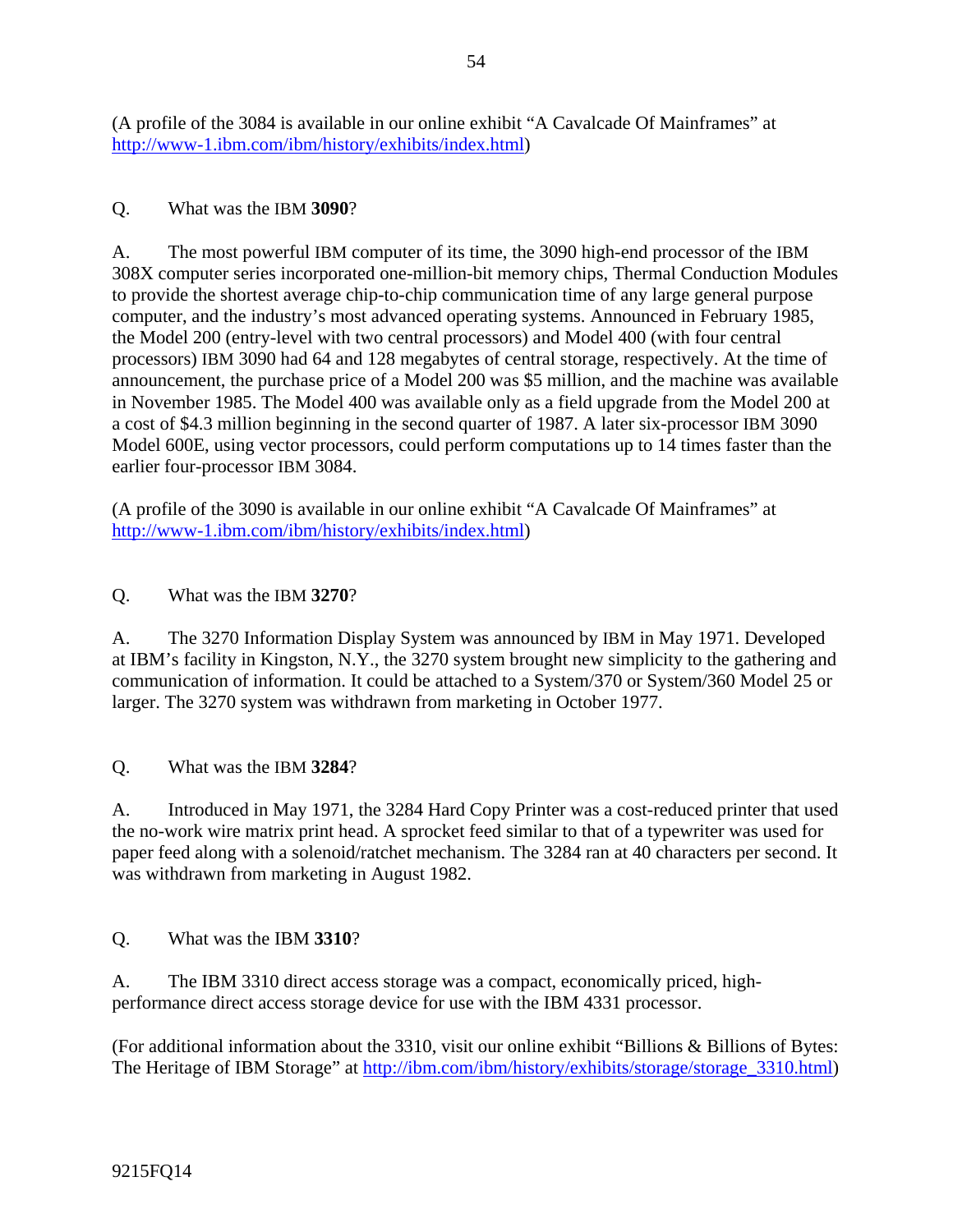Q. What was the IBM **3330**?

A. The IBM 3330 was a high-performance, high-capacity direct access storage subsystem for use with all IBM System/370 models as well as the IBM System/360 Model 195.

(For additional information about the 3330, visit our online exhibit "Billions & Billions of Bytes: The Heritage of IBM Storage" at http://ibm.com/ibm/history/exhibits/storage/storage\_3330.html)

## Q. What was the IBM **3340**?

A. The IBM 3340 -- sometimes known as "Winchester" -- was a direct access storage facility introduced in March 1973 with advanced disk technology.

(For additional information about the 3340, visit our online exhibit "Billions & Billions of Bytes: The Heritage of IBM Storage" at http://ibm.com/ibm/history/exhibits/storage/storage\_3340.html)

Q. What was the IBM **3350**?

A. Known during its development as "Madrid," the IBM 3350 was introduced in 1975 and extended the Winchester technology found in the 3340.

(For additional information about the 3350, visit our online exhibit "Billions & Billions of Bytes: The Heritage of IBM Storage" at http://ibm.com/ibm/history/exhibits/storage/storage\_3350.html)

Q. What was the **3370**?

A. The IBM 3370 direct access storage device of 1979 introduced thin-film head technology to large disk files.

(For additional information about the 3370, visit our online exhibit "Billions & Billions of Bytes: The Heritage of IBM Storage" at http://ibm.com/ibm/history/exhibits/storage/storage\_3370.html)

Q. What was the IBM **3380**?

A. Originally announced in June 1980, the IBM 3380 Direct Access Storage was available in six models. Each unit could store up to 2.52 billion bytes and had an average seek time of 16 milliseconds and a data transfer rate of 3.0 megabytes per second. The 3380 used advanced film head technology, higher density and new controller logic to achieve greater reliability and improved environmental characteristics (less floor space, electrical power and heat dissipation than any previous IBM disk storage product on an equal capacity basis). Some models of the 3380 were withdrawn in October 1981 and May 1986, and newer models were announced in September 1987.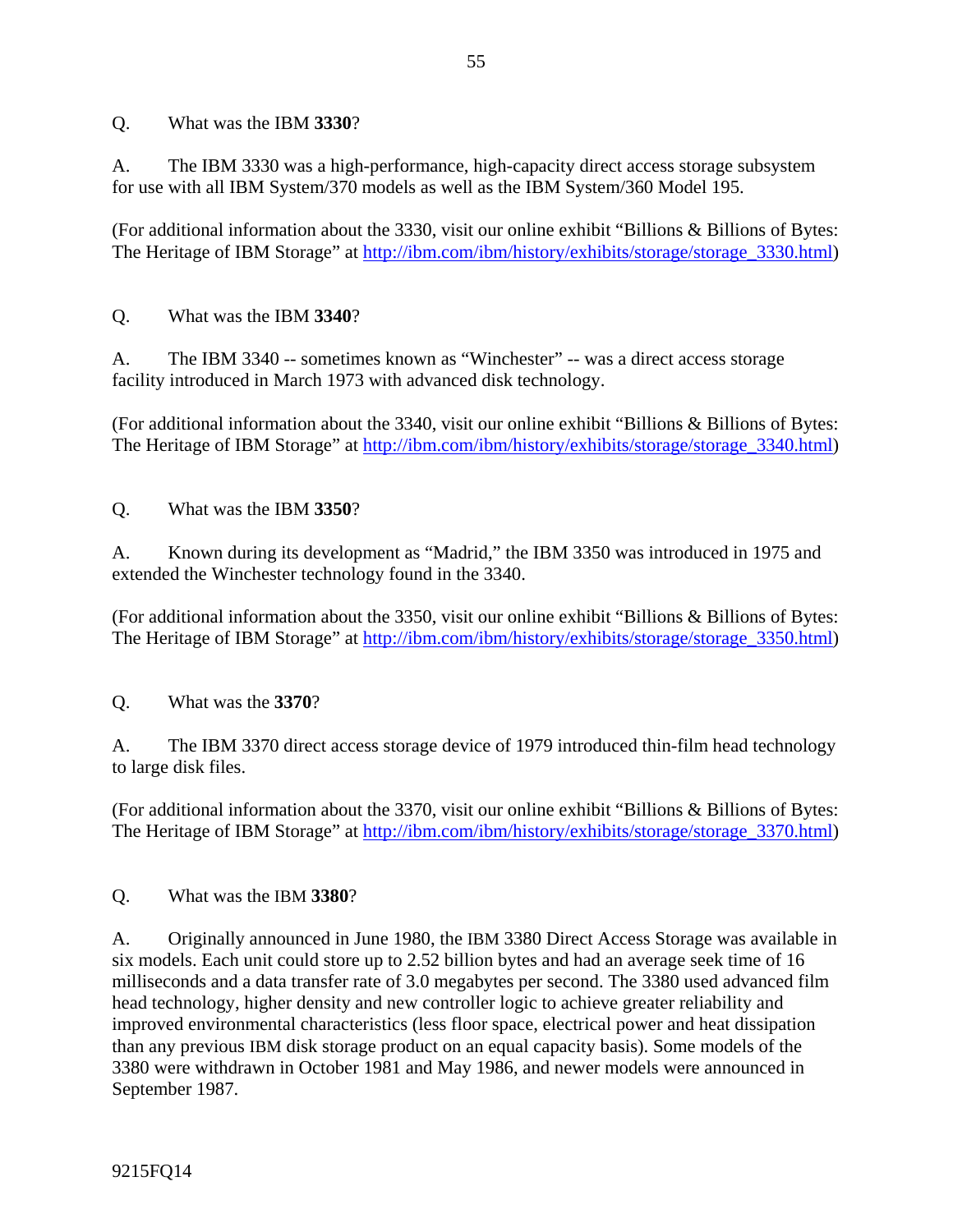(For additional information about the 3380, visit our online exhibit "Billions & Billions of Bytes: The Heritage of IBM Storage" at http://ibm.com/ibm/history/exhibits/storage/storage\_3380.html)

## Q. What was the **3390**?

A. The IBM 3390 direct access storage device was rolled out in November 1989, offered up to 22.7 billion bytes of storage and allowed customers to store more data in a single DASD than ever before.

(For additional information about the 3390, visit our online exhibit "Billions & Billions of Bytes: The Heritage of IBM Storage" at http://ibm.com/ibm/history/exhibits/storage/storage\_3390.html)

#### Q. What was the **3410**?

A. The IBM 3410 magnetic tape subsystem of 1971 was used not only with the IBM System/360 and System/370 mainframes but also extended tape storage capability to the small IBM System/3 for the first time.

(For additional information about the 3410, visit our online exhibit "Billions & Billions of Bytes: The Heritage of IBM Storage" at http://ibm.com/ibm/history/exhibits/storage/storage\_3410.html)

#### Q. What was the **3420**?

A. Introduced in 1970, the IBM 3420 magnetic tape drive incorporated a number of technological innovations. To improve the operation of tape and move some of its control function out of the central processing unit, some instructions were moved to the tape drive.

(For additional information about the 3420, visit our online exhibit "Billions & Billions of Bytes: The Heritage of IBM Storage" at http://ibm.com/ibm/history/exhibits/storage/storage\_3420.html)

#### Q. What was the **3430**?

A. The IBM 3430 magnetic tape subsystem was a dual density, 50-inch-per-second tape drive attachable to a number of host processors in the 1980s.

(For additional information about the 3430, visit our online exhibit "Billions & Billions of Bytes: The Heritage of IBM Storage" at http://ibm.com/ibm/history/exhibits/storage/storage\_3430.html)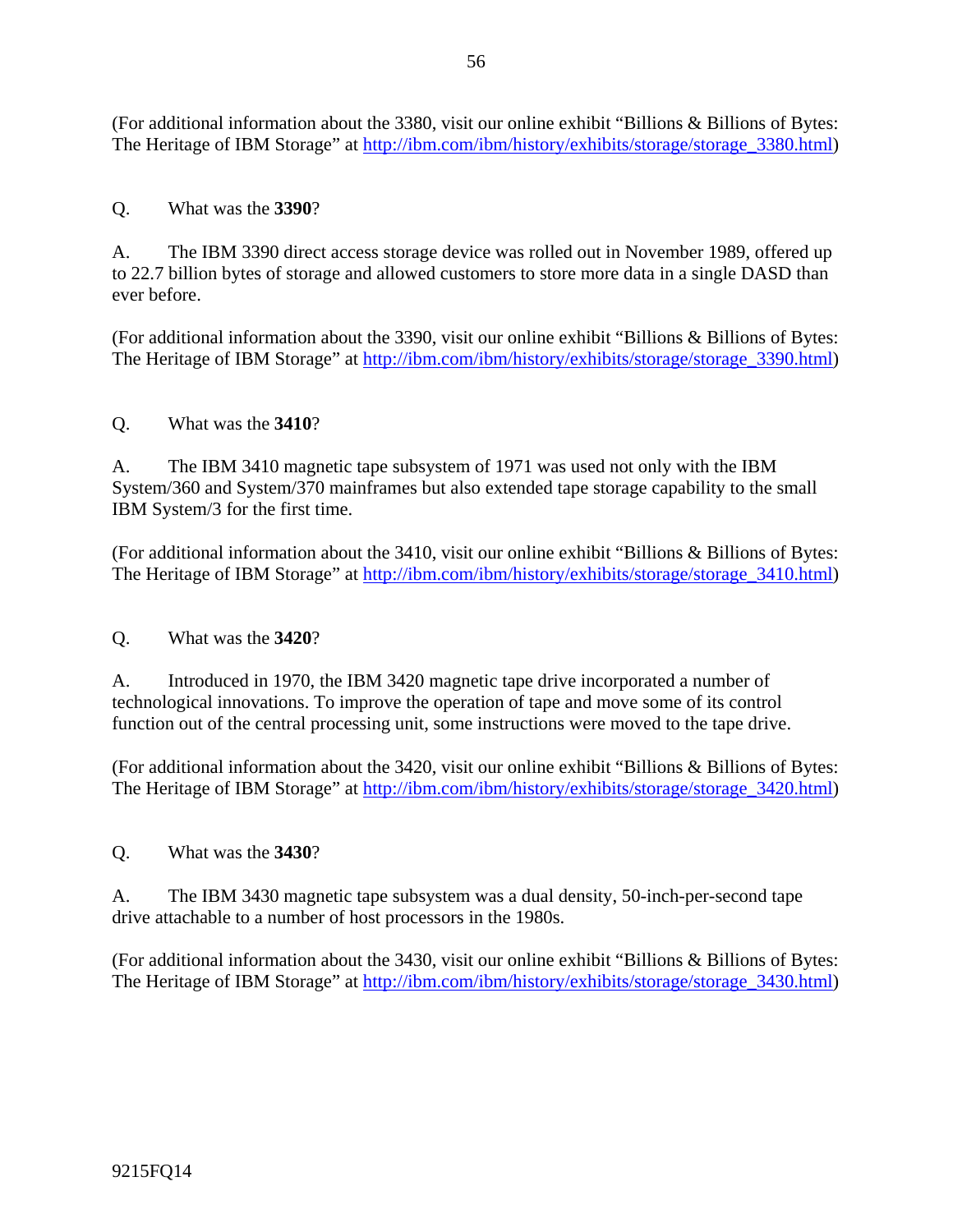Q. What was the IBM **3480**?

A. The 3480 magnetic tape subsystem of 1984 was a major milestone in IBM storage, using rectangular tape cartridges to replace the traditional round tape reels.

(For additional information about the 3480, visit our online exhibit "Billions & Billions of Bytes: The Heritage of IBM Storage" at http://ibm.com/ibm/history/exhibits/storage/storage\_3480.html)

## Q. What was the IBM **3490E**?

A. In the early 1990s, IBM extended the capabilities of its 3480 product family by launching the 36-track 3490E magnetic tape subsystem enhanced capability drive and a new extendedlength chromium dioxide tape.

(For additional information about the 3490E, visit our online exhibit "Billions & Billions of Bytes: The Heritage of IBM Storage" at http://ibm.com/ibm/history/exhibits/storage/storage\_3490.html)

## Q. What is the Magstar MP **3570**?

A. The IBM Magstar MP (Multi-Purpose) 3570 tape subsystem, with its 5 gigabyte cartridge, was the first small-form-factor, midpoint-load device.

(For additional information about the 3570, visit our online exhibit "Billions & Billions of Bytes: The Heritage of IBM Storage" at http://ibm.com/ibm/history/exhibits/storage/storage\_3570.html)

Q. What was the IBM **3705**?

A. To reduce the load placed on host computers by network communications, IBM announced the 3705 Communications Controller in March 1972. It could coordinate transmission between a computer and remote terminals on up to 352 telephone lines — twice the capacity of any previous IBM control unit. Equipped with its own small processor and memory capacity of up to 240K, it could be programmed to emulate prior transmission control devices and to perform many of the line management and data conversion tasks formerly handled by System/360 host computers. It operated with all models of the System/370, and almost all the terminal devices offered by IBM could be linked to the 3705. The 3705 was withdrawn from marketing in December 1985.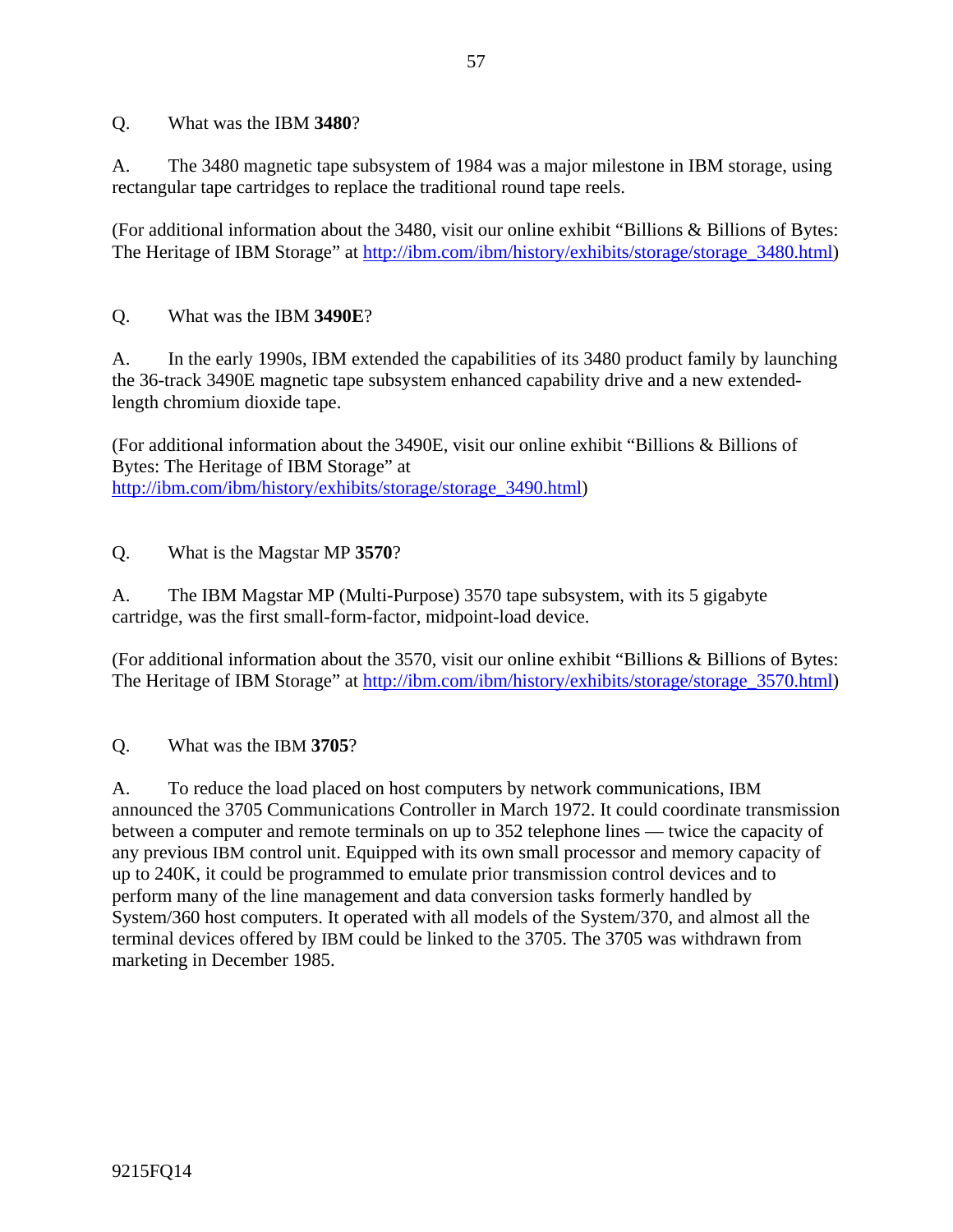## Q. What was the IBM **3740**?

A. IBM introduced the 3740 data entry system on January 22, 1973. Additional information about, and an image of, this product is available at http://www-03.ibm.com/ibm/history/exhibits/rochester/rochester\_4016.html

#### Q. What was the IBM **3850**?

A. The "honeycomb" cell structure of the IBM 3850 Mass Storage System, introduced in 1974, stored small cartridges containing spools of magnetic tape. Each spool could store 50 million characters of information, and up to 472 billion characters could be economically filed in one 3850 system for online computer use.

(For additional information about the 3850, visit our online exhibit "Billions & Billions of Bytes: The Heritage of IBM Storage" at http://ibm.com/ibm/history/exhibits/storage/storage\_3850.html)

Q. What was the IBM **3890**?

A. Announced in 1973, the 3890 Document Processor was designed to help banks to process and distribute more checks faster and with fewer errors. It could read and sort a minimum of 2,400 six-inch documents per minute, and could print a batch and identification number on each document to improve item control. Equipped with its own control and program storage, the 3890 could be linked directly to virtual storage models of IBM System/370 or used independently for fine sorting operations.

#### Q. What was the IBM **4331**?

A. The IBM 4331 processing system was announced in January 1979 featuring large-scale technology to provide new and intermediate system users with significantly improved price/performance. It was available in two models: one with 500,000 and the other with one million characters of processor storage.

(A profile of the 4331 is available in our online exhibit "A Cavalcade Of Mainframes" at http://www-1.ibm.com/ibm/history/exhibits/index.html)

Q. What was the IBM **4341**?

A. Introduced in January 1979, the 4341 Processor provided high system performance for commercial, engineering, scientific and academic users of intermediate size System/370s and large System/360s. It was available in two model groups. Model Group 1 had an internal performance rate up to 3.2 times faster than the System/370 Model 138 and up to four times the processor storage capacity of the 138. Model Group 2 had an internal performance rate up to 1.8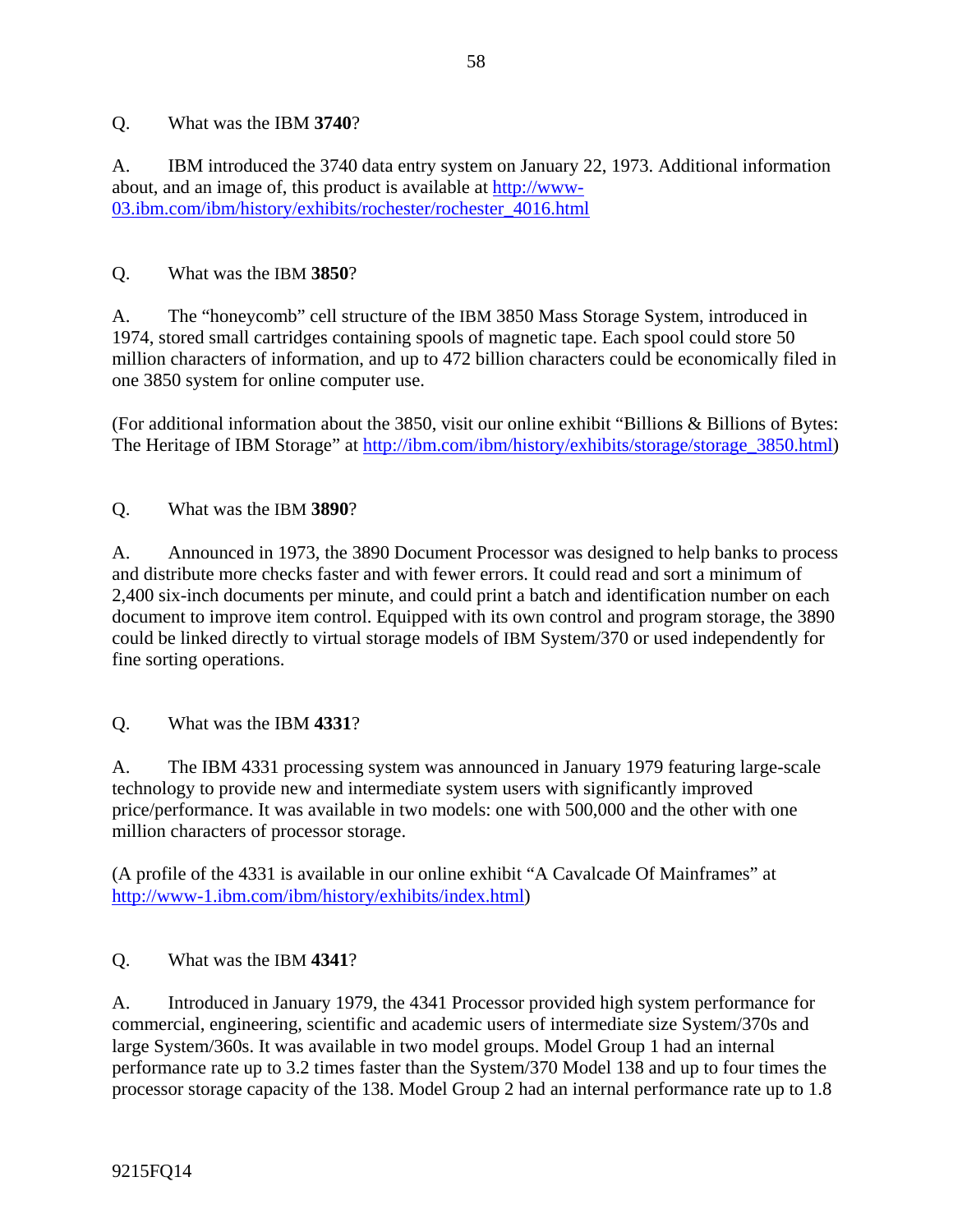times that of Model Group 1 and a processor storage capacity up to two times that of Model Group 1. The 4341 was withdrawn from marketing in February 1986.

(A profile of the 4341 is available in our online exhibit "A Cavalcade Of Mainframes" at http://www-1.ibm.com/ibm/history/exhibits/index.html)

# Q. What was the **4361**?

A. The 4361 processor was announced in September 1983 and was a virtual storage system with System/370 compatibility featuring Very Large Scale Integration technology. It was designed for minimum physical space requirements.

(A profile of the 4361 is available in our online exhibit "A Cavalcade Of Mainframes" at http://www-1.ibm.com/ibm/history/exhibits/index.html)

Q. What was the IBM **4381**?

A. Boasting of state-of-the-art technology, IBM launched the 4381 processor in September 1983 to reenforce the company's commitment to professional, engineering and scientific users. Available in Model Groups 1 and 2, the 4381 was developed in IBM's Endicott, N.Y., facility and manufactured in Endicott; Vallencia, Spain and Sumare, Brazil. The 4381 bridged the gap in the 1980s between IBM's intermediate 4300 processors and the larger 308X processors. Among its technology advances were high-density, 64-millimeter-square modules that contained a maximum of 36 Large Scale Integration chips each, achieving up to 25,000 circuits per module. Users could obtain up to 16 megabytes of memory with the 4381, and up to 12 input/output channels. The 4381 was withdrawn from marketing in February 1986.

(A profile of the 4381 is available in our online exhibit "A Cavalcade Of Mainframes" at http://www-1.ibm.com/ibm/history/exhibits/index.html)

Q. What was the Style **5011**?

A. The Style 5011 was a ¼ horsepower electric coffee mill manufactured in the 1920s and early 1930s IBM's Dayton Scale Company — formerly, the Computing Scale Company of America and later, an IBM division — and was priced at about \$135.

Q. What was the IBM **5100**?

A. Weighing approximately 50 pounds, the 5100 Portable Computer was announced in September 1975 to put computer capabilities at the fingertips of engineers, analysts, statisticians, and other problem-solvers. Available in 12 models providing 16K, 32K, 48K or 64K positions of main storage, the 5100 sold for between \$8,975 and \$19,975. A late-1960's computer with the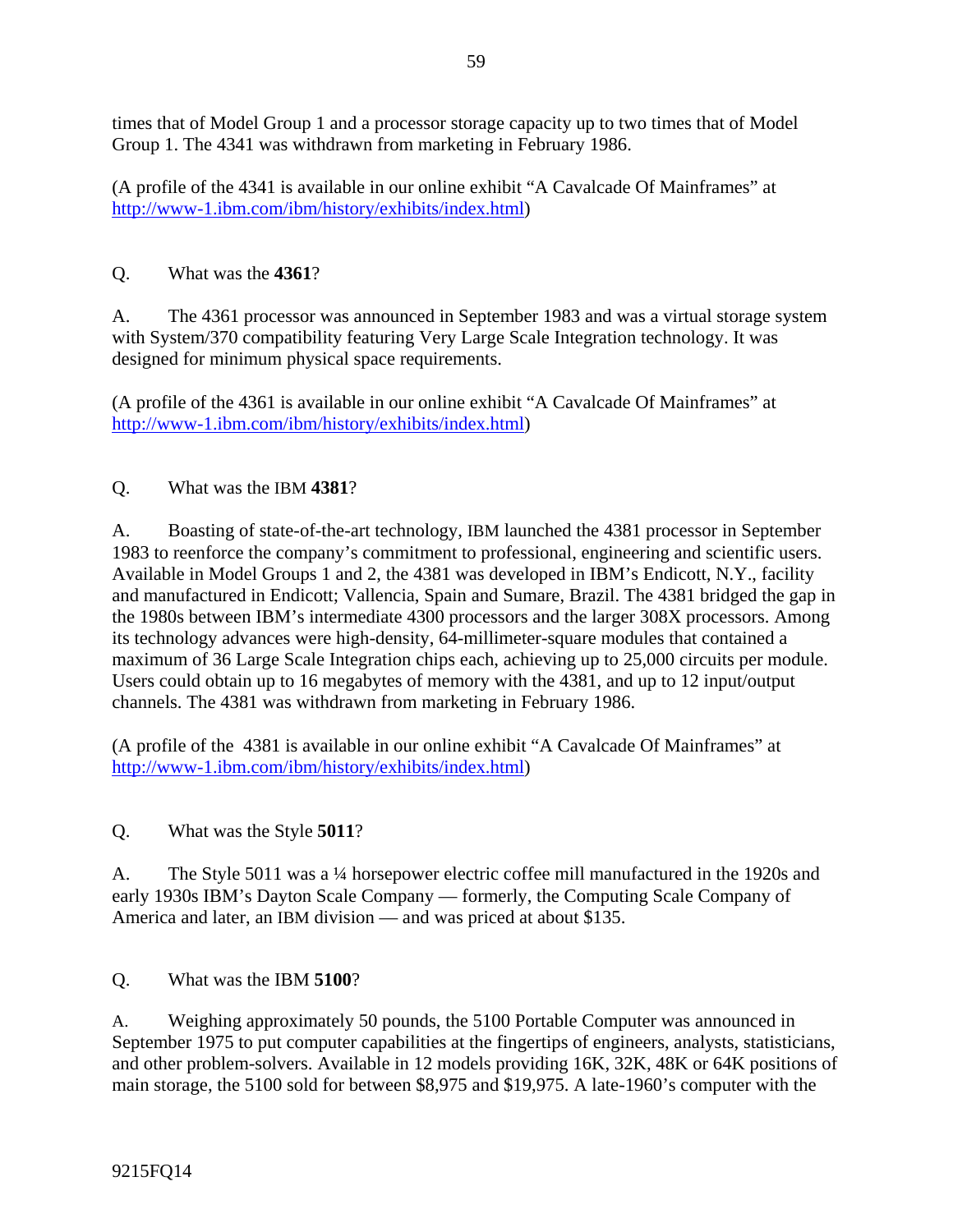equivalent capacity and performance of the 5100, would have been nearly as large as two desks and would have weighed about half a ton. The 5100 was withdrawn in March 1982.

(For additional information on the 5100, visit our virtual exhibit "Before The Beginning" available at http://www.ibm.com/ibm/history/exhibits/index.html)

# Q. What was the **5110**?

A. For information on the 5110, visit our virtual exhibit "Before The Beginning" available at http://www.ibm.com/ibm/history/exhibits/index.html)

Q. What was the Style **5117**?

A. The Style 5117 was a ½ horsepower meat chopper offered by IBM's Dayton Scale Division in the late-1920s.

## Q. What was the **5120**?

A. For information on the 5120, visit our virtual exhibit "Before The Beginning" available at http://www.ibm.com/ibm/history/exhibits/index.html

Q. What was the **5520**?

A. For information on the 5520, visit our virtual exhibit "Before The Beginning" available at http://www.ibm.com/ibm/history/exhibits/index.html

Q. What was the IBM **6670**?

A. IBM's Office Products Division introduced the 6670 Information Distributor in February 1979 as a versatile office information distributor that printed with a laser and received and transmitted documents electronically over ordinary telephone lines. The 6670 also linked word processing and data processing, printing computer-based information in typewriter-like quality originals using customized formats. It could print multiple sets of documents at speeds of up to 1,800 characters per second and could also function as a high-quality copier. The 6670 was withdrawn from marketing in August 1986.

Q. What was the IBM **7030**?

A. The IBM 7030 Data Processing System — or "Stretch" computer — was delivered in April 1961, offering a performance that was 200 times faster than the IBM 701, 40 times faster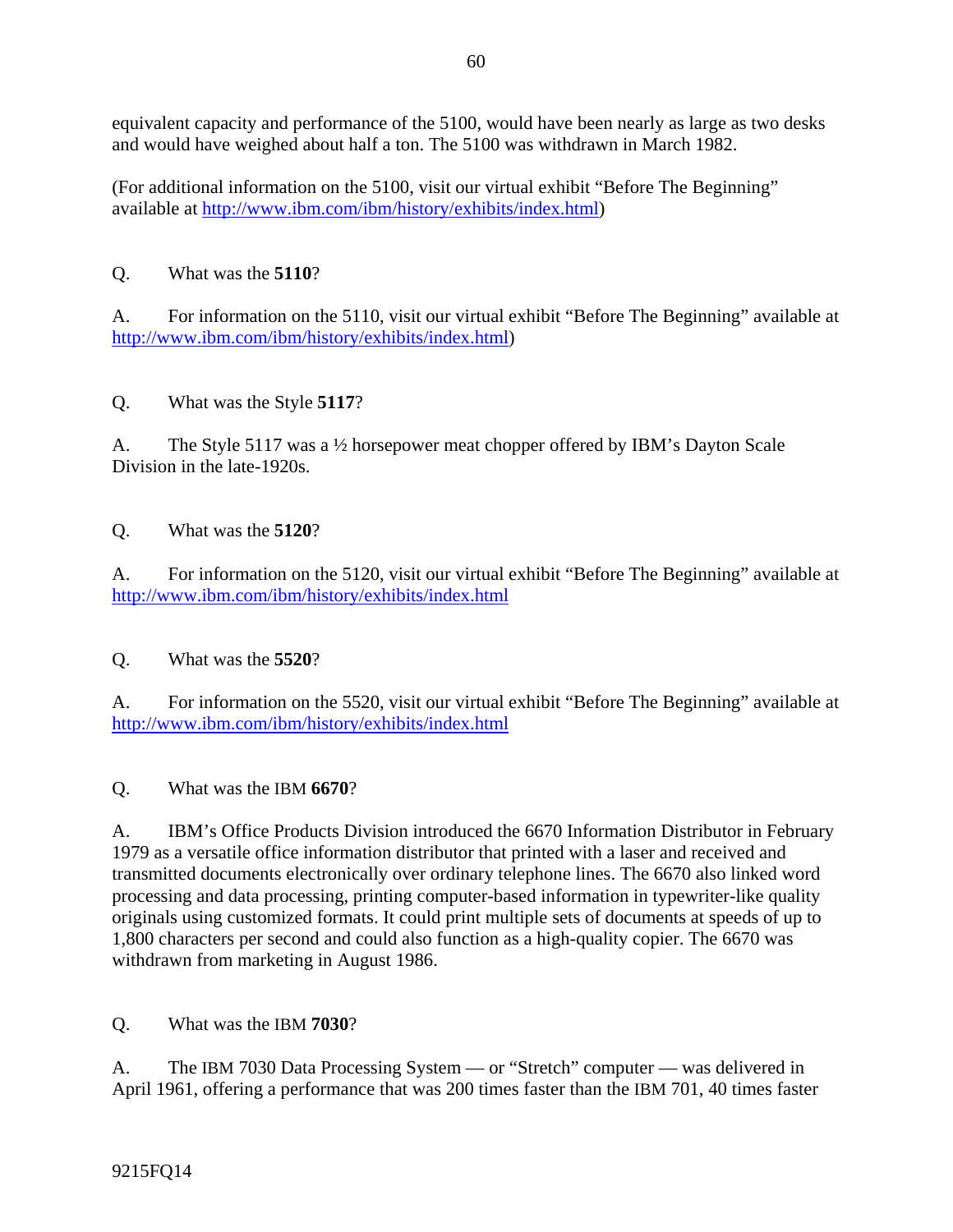than the IBM 709 and seven times faster than the IBM 7090. Although the 7030 was the industry's fastest computer in 1961, its performance was far less than originally predicted. IBM cut its price from \$13.5 million to \$7.8 million and offered the 7030 to only eight customers.

(A profile of the 7030 is available in our online exhibit "A Cavalcade Of Mainframes" at http://www-1.ibm.com/ibm/history/exhibits/index.html)

## Q. What was the IBM **7090**?

A. The fully transistorized IBM 7090 Data Processing System, announced in January 1959, was at the time of its introduction the most powerful data processing system to be marketed commercially by IBM. The system had computing speeds up to five times faster than those of its predecessor, the IBM 709. That increase in performance was made possible by the use of thousands of ultra-fast transistors within the central processing unit of the computer.

Among the scientific applications for which the 7090 was suited were the design of missiles, rockets, jet engines, supersonic aircraft and nuclear reactors. In addition, the system was able to handle such commercial applications as inventory control, production control, payrolls and general accounting.

Capabilities of the 7090 computer system included performing 210,000 additions or subtractions a second. More than 32,000 10-digit numbers could be stored in its magnetic core storage. Any of these problem or instruction numbers could be located and made ready for use in 2.4 millionths of a second.

The 7090 could simultaneously read and write at the rate of 3 million units of information a second. The ability to read, write and compute at the same time was provided by the system's new Data Multiplexor. Each channel could have a total of ten magnetic tape units, a card reader, a card punch and a printer. A maximum 7090 system could include 80 magnetic tape units, eight card readers, eight printers and eight card punches.

General purpose programs (sets of instructions) developed for the IBM 709 could be used on the 7090, as were hundreds of programs developed for the IBM 704 computer. The means of input and output (entering problems and receiving solutions) was compatible with all contemporary IBM systems, *i.e*., people familiar with the 709 would require a minimum of retraining to gain a technical knowledge of the 7090.

The use of long-life transistors provided increased reliability, decreased maintenance and a greatly stepped up operating speed of logical circuitry. Other advantages included compactness and a substantial reduction in power consumption and installation costs. The IBM 7090 was withdrawn from marketing in July 1969.

(A profile of the 7090 is available in our online exhibit "A Cavalcade Of Mainframes" at http://www-1.ibm.com/ibm/history/exhibits/index.html)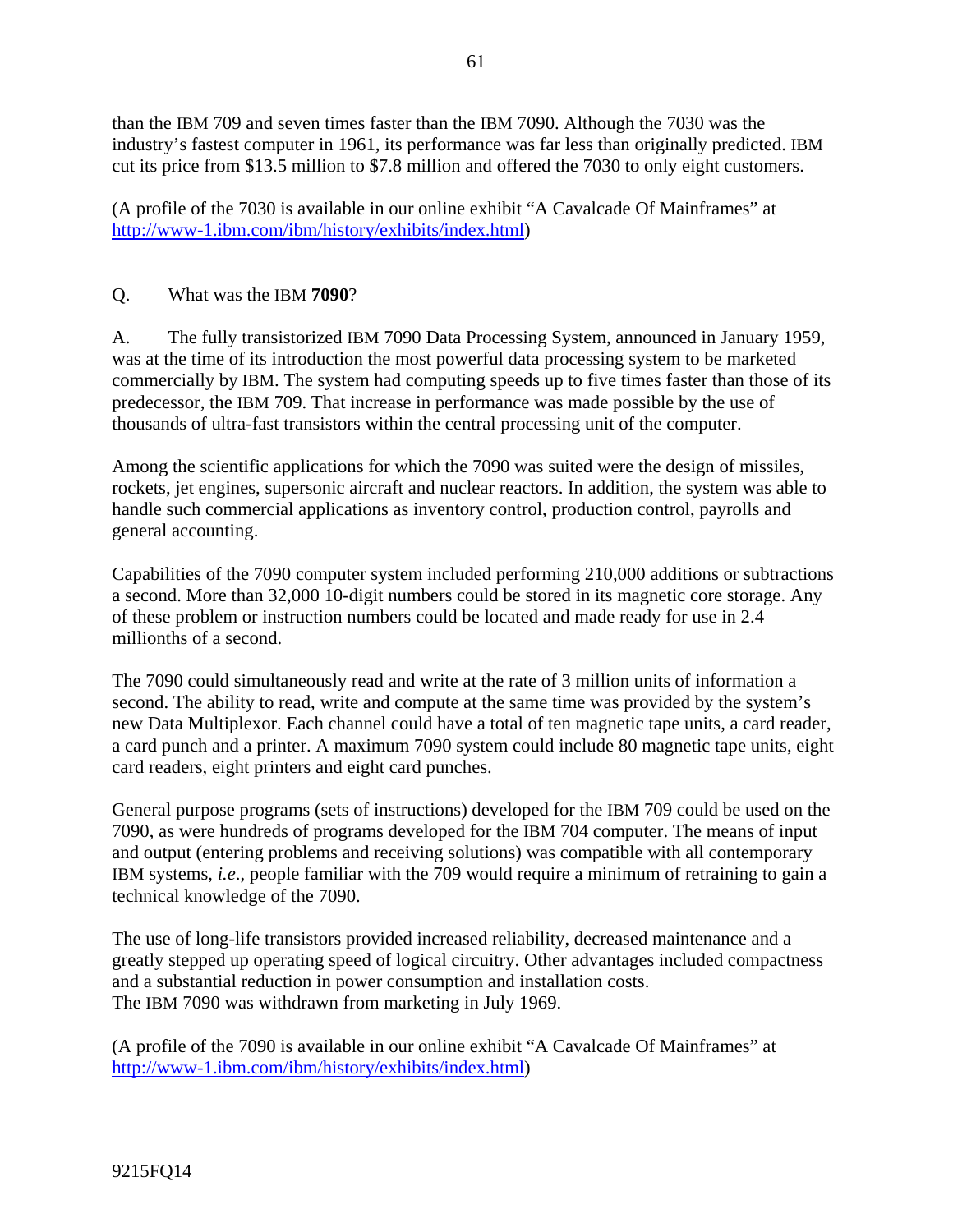Q. What was the IBM **7094**?

A. Announced in January 1962, the IBM 7094 Data Processing System was built at the company's Poughkeepsie, N.Y., plant. The system was designed for large-scale computing and to process complex scientific information at ultra high speed.

With a memory reference speed of two microseconds (millionth of a second), the 7094 could in one second perform 500,000 logical decisions, 250,000 additions or subtractions, 100,000 multiplications or 62,500 divisions. The 7094 internally performed mathematical computations 1.4 to 2.4 times faster than the IBM 7090, depending on the technique used to solve problems. High-speed data tapes enabled the 7094 to accept and record data at speeds of up to 170,000 characters a second.

A typical 7094 sold for \$3,134,500. IBM provided customers with a complete package of 7090/7094 programs, including FORTRAN, COBOL, input-output control system and sorting, without charge.

The 7094 was withdrawn from marketing in 1969.

(A profile of the 7094 is available in our online exhibit "A Cavalcade Of Mainframes" at http://www-1.ibm.com/ibm/history/exhibits/index.html)

Q. What was the IBM **7340**?

A. The IBM 7340 Hypertape Drive of 1971 offered the highest data rate then available in the industry: 170,000 characters per second at a tape speed of 112.5 inches per second.

(For additional information about the 7340, visit our online exhibit "Billions & Billions of Bytes: The Heritage of IBM Storage" at http://ibm.com/ibm/history/exhibits/storage/storage\_7340.html)

- Q. What was the IBM **7535, 7540** and **7565**?
- A. They were robotic manufacturing systems.

(For information on these devices and other similar products, visit our virtual exhibit "IBM Robotics" available at

http://www.ibm.com/ibm/history/exhibits/index.html)

## Q. What is the **Aberdeen Relay Calculator**?

A. For information about, and an image of, IBM's Aberdeen Relay Calculator, visit our virtual exhibit "They Also Served: An Album Of IBM Special Products (Vol. 2)" available at http://www-1.ibm.com/ibm/history/exhibits/index.html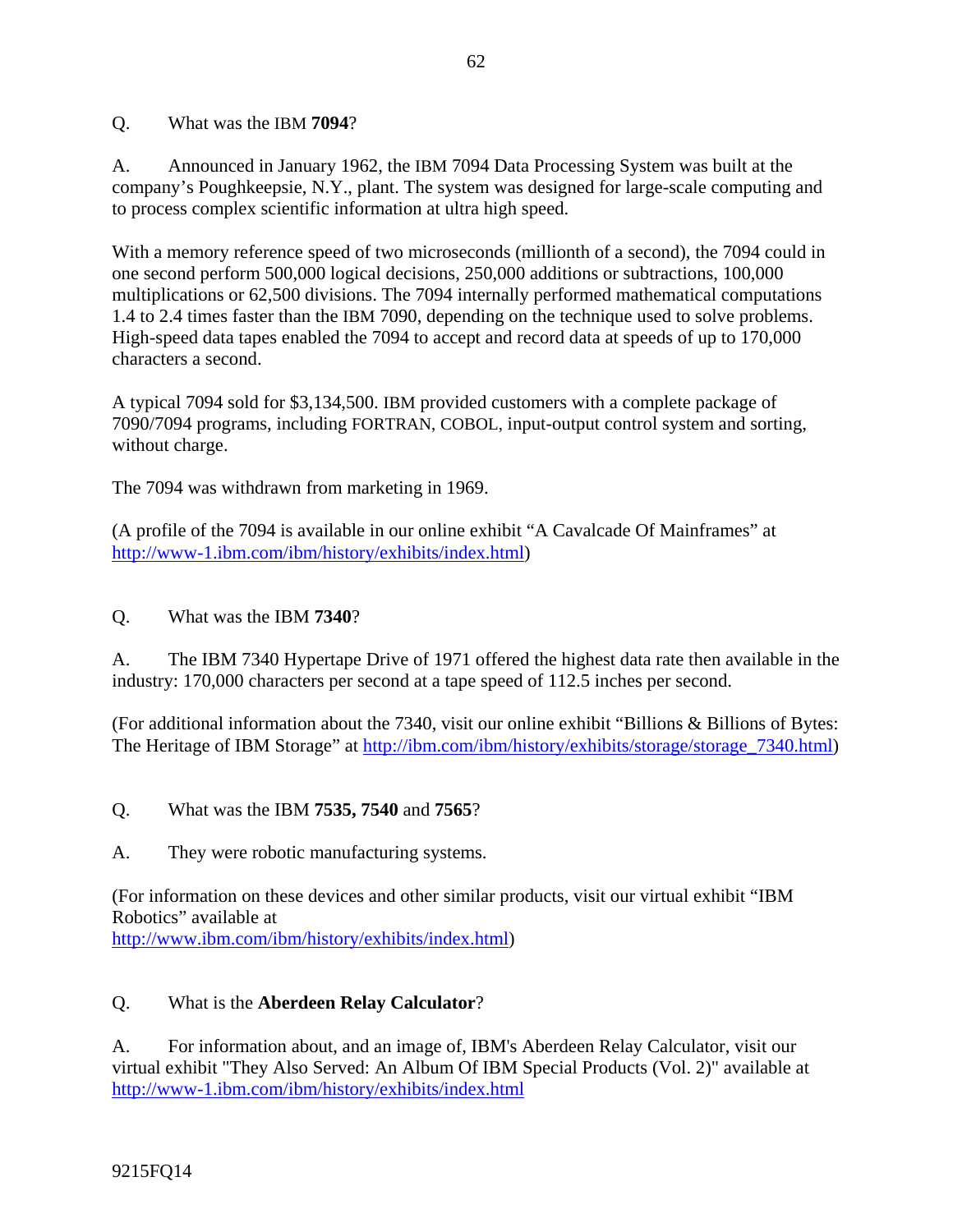#### Q. What is the IBM **AS/400**?

A. When the Application System/400 (AS/400) was introduced in June 1988, it was the largest worldwide product announcement in IBM history. More than 100,000 customers, IBM business partners, consultants, analysts, vendors, reporters and IBM branch people in more than 140 locations were linked to the main product unveiling in New York City. Rolled out that day were six AS/400 models and more than 1,000 software packages. The AS/400 family at announcement offered a 10-fold performance range from the smallest to the largest model in the number of commercial transactions it could process per hour — up to 45,000 in IBM benchmark tests.

Among the product's attributes cited by IBM at the time of its introduction were the AS/400's integrated, state-of-the-art system; reliability; largest application library of any multi-user system in the industry; most productive system for developing applications in the industry; improved ease of use for both new and experienced users; unsurpassed connectivity with IBM systems, such as the System/370, System/36 and System/38; extremely fast processing (twice that of the high-end System/38 and five times that of the high-end System/36); adherence to IBM's Systems Application Architecture; ability to provide a total office solution; electronic customer support and online education. The AS/400 today remains one of IBM's most popular products — with more than 650,000 systems shipped around the world.

(For additional information on the AS/400 and its history, see our paper on this topic posted on our Documents Desk at http://www.ibm.com/ibm/history/documents/index.html)

(For an image of the AS/400, visit http://www-03.ibm.com/ibm/history/exhibits/vintage/vintage\_4506VV1004.html

Q. What was the Automatic Sequence Controlled Calculator (**ASCC**)?

A. The Automatic Sequence Controlled Calculator (Harvard Mark I) was the first operating machine that could execute long computations automatically. A project conceived by Harvard University's Dr. Howard Aiken, the Mark I was built by IBM engineers in Endicott, N.Y.

A steel frame 51 feet long and eight feet high held the calculator, which consisted of an interlocking panel of small gears, counters, switches and control circuits, all only a few inches in depth. The ASCC used 500 miles of wire with three million connections, 3,500 multipole relays with 35,000 contacts, 2,225 counters, 1,464 tenpole switches and tiers of 72 adding machines, each with 23 significant numbers. It was the industry's largest electromechanical calculator.

(For additional information on the ASCC, visit the virtual exhibit on this machine at http://www.ibm.com/ibm/history/exhibits/index.html)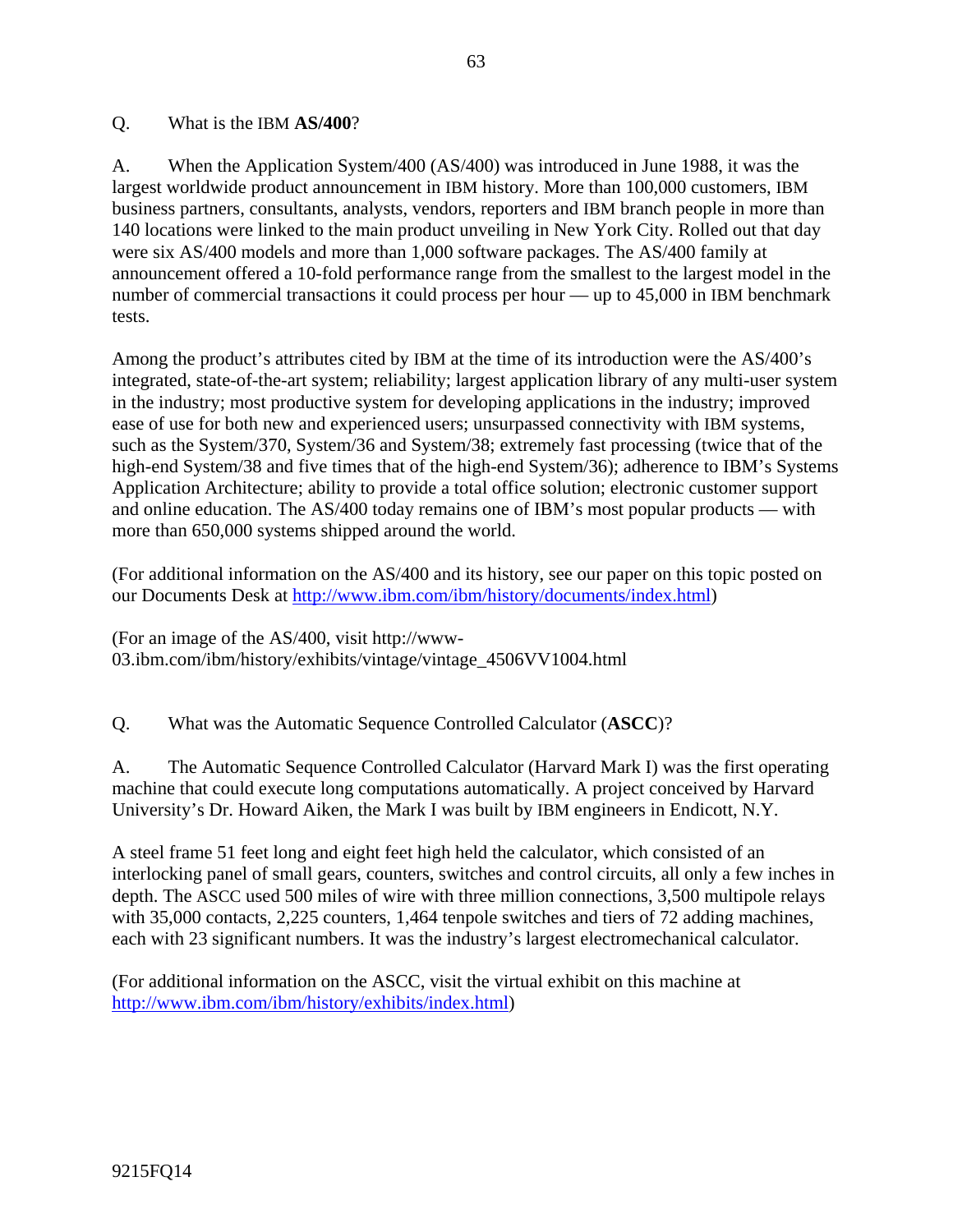# Q. What was the **Card-Programmed Electronic Calculator**?

A. The IBM Card-Programmed Electronic Calculator was announced in May 1949 as a versatile general purpose computer designed to perform any predetermined sequence of arithmetical operations coded on standard 80-column punched cards. It was also capable of selecting and following one of several sequences of instructions as a result of operations already performed, and it could store instructions for self-programmed operation.

The Calculator consisted of a Type 605 Electronic Calculating Punch and a Type 412 or 418 Accounting Machine. A Type 941 Auxiliary Storage Unit was available as an optional feature.

All units comprising the Calculator were interconnected by flexible cables. If desired, the Type 412 or 418, with or without the Type 941, could be operated independently of the other machines. The Type 605 could be used as a Calculating Punch and the punch unit (Type 527) could be operated as an independent gang punch.

Customer deliveries of the CPC began in late 1949, at which time more than 20 had been ordered by government agencies and laboratories and aircraft manufacturers. Nearly 700 CPC systems were delivered during the first-half of the 1950s.

(Additional information about, and an image of, the CPC is available online at http://www-03.ibm.com/ibm/history/exhibits/vintage/vintage\_4506VV2198.html)

## Q. What were the **Dayton meat choppers**?

A. Information about, and an image of, the meat choppers is available online at http://www-03.ibm.com/ibm/history/exhibits/vintage/vintage\_4506VV2154.html

Q. What was the International Daily **Dial** Attendance **Recorder**?

A. Manufactured by IBM's International Time Recording Co. division in the 1930s, the daily attendance recorder came in three sizes — for 50, 100 and 150 employees — and with either a single or double drum. The double drum models had a capacity for two daily sheets which automatically positioned themselves for the current day's records. When one sheet was used, a new one moved into place and a new sheet could be substituted for the completed record at any time during the day. The single drum dial recorder required that the sheets be replaced after working time or before starting time in the morning.

(For extensive information on, and images of, IBM dial recorders -- along with many other clocks -- see our online "Clock Corner" available at http://www-1.ibm.com/ibm/history/exhibits/cc/cc\_intro.html)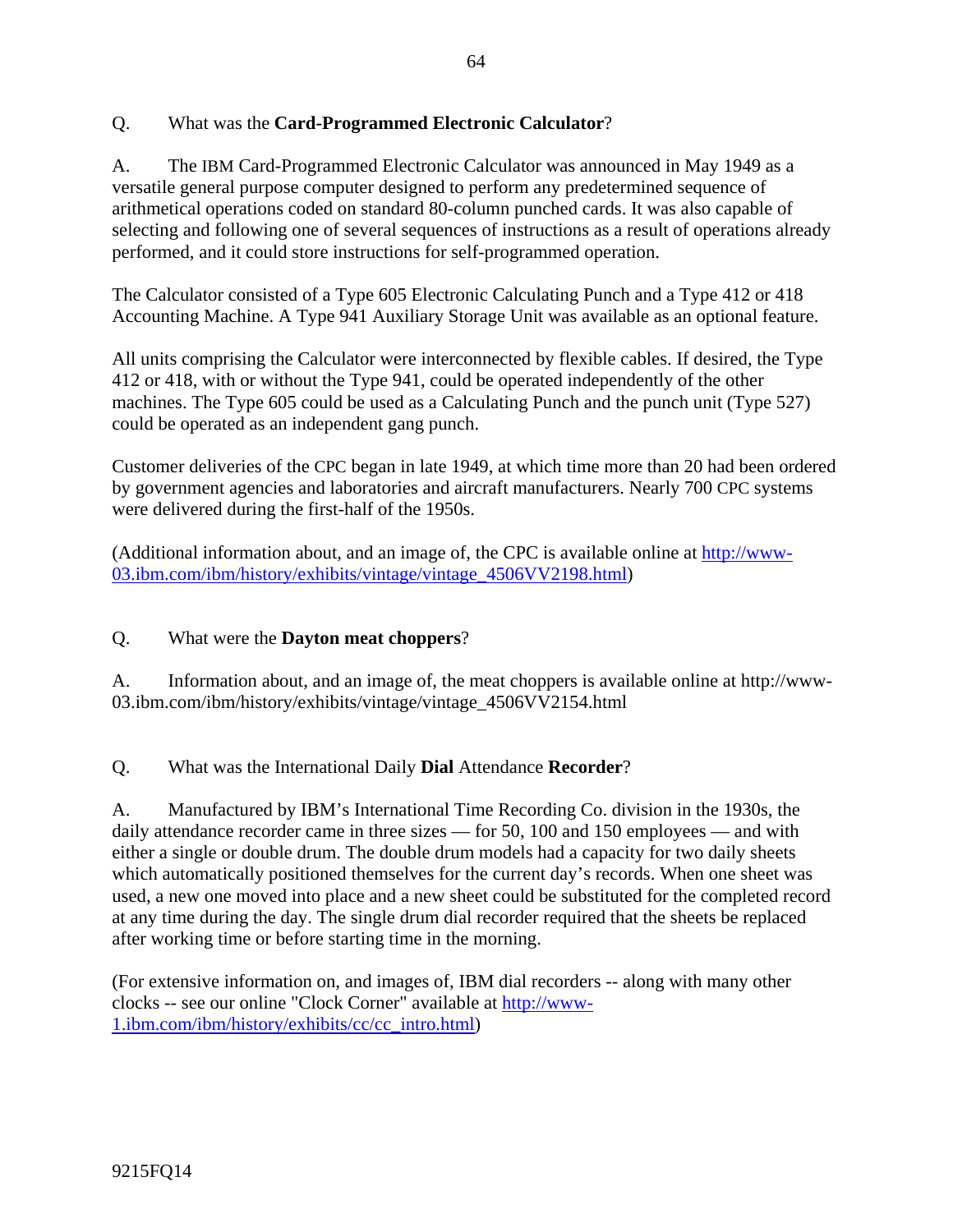#### Q. What was the IBM **Displaywriter** System?

A. The IBM Displaywriter System was introduced in June 1980 to help users produce high quality documents while keying text at a productive, rough draft speed. Operators could automatically indent text, justify right margins, center, underscore and perform block commands. Documents could be stored and recalled for later review or revision. The system could check the spelling of approximately 50,000 common words and up to 500 technical terms or industryunique words. The basic IBM Displaywriter consisted of a display station, that included a keyboard, along with a printer and a single diskette unit with a capacity of approximately 284,000 characters of information. With the growing acceptance of the IBM Personal Computer and its follow-ons, all models of the Displaywriter were withdrawn from marketing in April 1986.

(For additional information on the Displaywriter, visit our virtual exhibit "Before The Beginning" available at http://www.ibm.com/ibm/history/exhibits/index.html)

## Q. What was the IBM **Enterprise System/9000**?

A. When the System/390 line was introduced in September 1990 as IBM's most comprehensive announcement of products, features and functions in more than a quarter century, it included the IBM Enterprise System/9000 family of 18 new processors. One measure of the announcement's breadth was that a total of 23 different IBM manufacturing and development sites around the world were involved in the roll-out. The new processor family provided significant price-performance gains and flexible growth options spanning a 100-fold performance range increase from the smallest (model 120) to the most powerful (model 900 sixway multiprocessor). The ES/9000s exploited new technologies, such as high-speed fiber optic channels with IBM's new ESCON architecture, ultra-dense circuits and circuit packaging that provided higher performance, extended supercomputing capabilities and twice the processor memory previously available.

Basic purchase prices for the air-cooled processors of ES/9000 ranged from approximately \$70,500 to \$3.12 million. Basic purchase prices for the water-cooled models ranged from \$2.45 million to \$22.8 million.

(A profile of the ES/9000 is available in our online exhibit "A Cavalcade Of Mainframes" at http://www-1.ibm.com/ibm/history/exhibits/index.html)

## Q. What is the IBM **eServer zSeries 800**?

A. Information about this product is available on IBM's Internet site at http://www-1.ibm.com/servers/eserver/zseries/800.html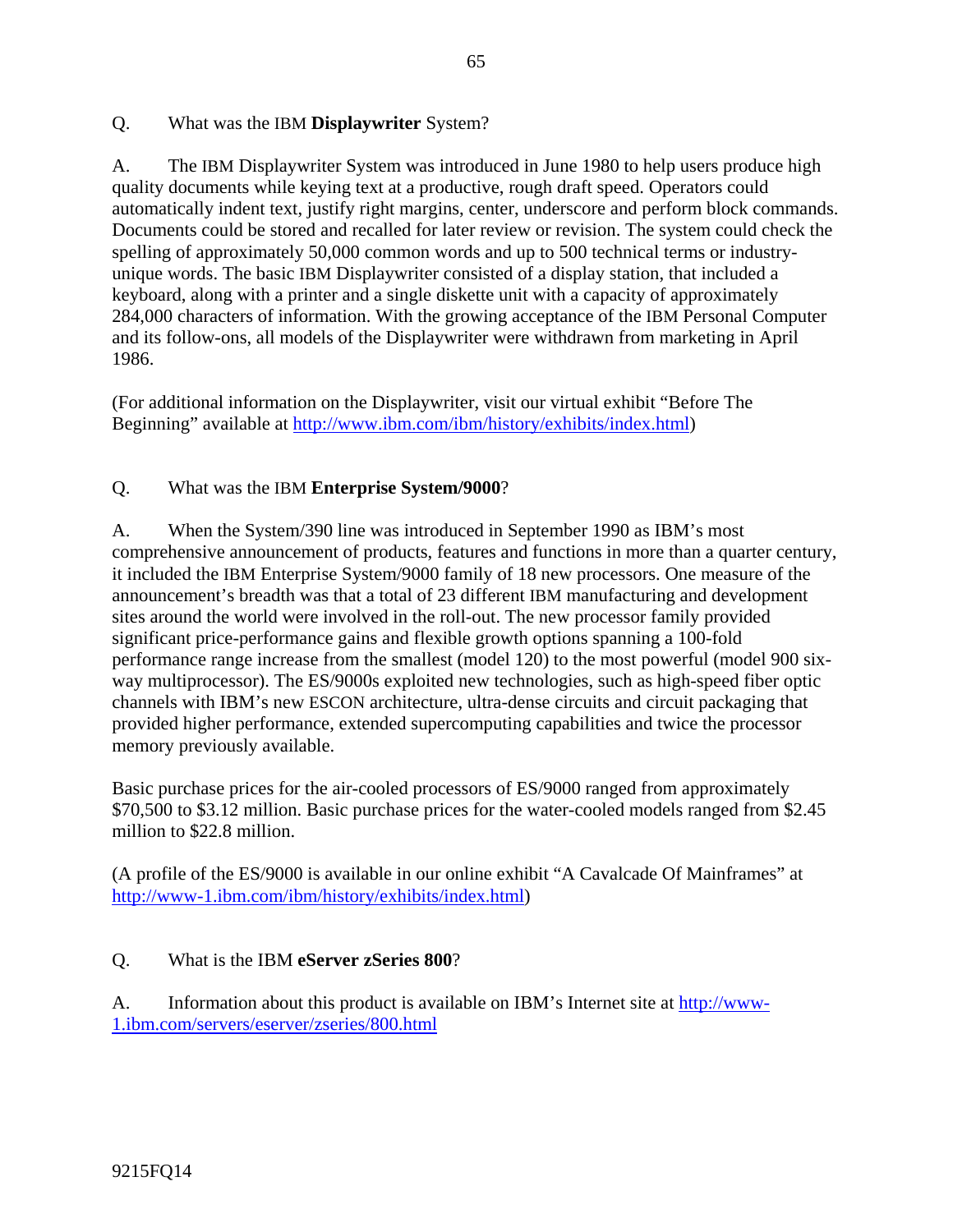# Q. What is the IBM **eServer zSeries 900**?

A. Information about this product is available on IBM's Internet site at http://www-1.ibm.com/servers/eserverzseries/900.html

# Q. What is the IBM **eServer zSeries990**?

A. Information about this product is available on IBM's Internet site at http://www-1.ibm.com/servers/eserver/zseries/990.html

Q. Could you tell me about the origins and history of **IBM Global Services**?

A. Yes, certainly. Please see the detailed history posted on our Documents Desk at http://www.ibm.com/ibm/history/documents/index.html

Q. What was the International Ornamental Floor ("**Grandfather**") Type Master **Clock**?

A. A master clock was the controlling center of IBM's Self-Regulating Electric Time System, and it was the source of accurate time — up to within 10 seconds a month of correct time — for the various secondary time pieces, such as indicating clocks, attendance and job cost recorders, distributed throughout the system. The "Grandfather" style clocks, either No. 21 (spring-driven) or No. 31 (weight-driven), beat 60 times a minute, possessed self-winding movements and came finished in either red or brown mahogany. The clocks were marketed in the 1930s by the International Time Recording Company, an IBM division.

# Q. Did IBM ever market a **hydrogen peroxide analyzer**?

A. Yes, in the early 1980s.

(For information about, and an image of, IBM's EC/250 hydrogen peroxide analyzer, visit our virtual exhibit "They Also Served: An Album Of IBM Special Products (Vol. 2)" available at http://www-1.ibm.com/ibm/history/exhibits/index.html)

## Q. What was the IBM **Lectern**?

A. For information about, and an image of, IBM's lectern product, visit our virtual exhibit "They Also Served: An Album Of IBM Special Products (Vol. 2)" available at http://www-1.ibm.com/ibm/history/exhibits/index.html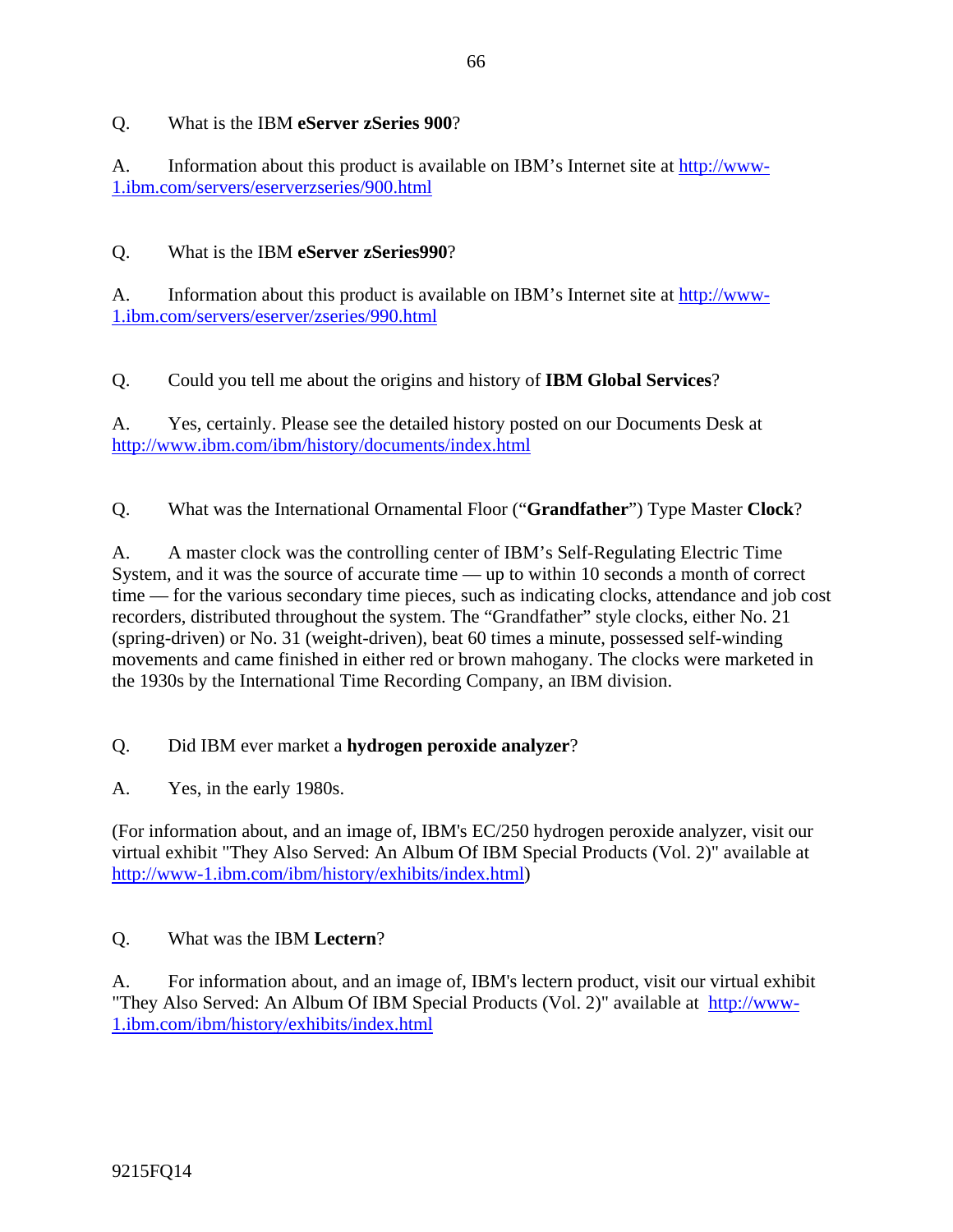Q. What are some of the milestones in the history of **magnetic recording**?

A. Some of the key developments and events are:

**1898** Danish inventor and engineer Valdemar Poulsen unveils the first magnetic recording device, the Telegraphone, as the first telephone answering machine. On Dec. 1, Poulsen applies for the patent.

**1900** Austrian Emperor Franz Joseph's voice is recorded on the Telegraphone at the Paris International Exhibition.

**1903** The American Telegraphone Co. is formed to manufacture the Telegraphone.

**1935** AEG announces the development of the Magnetophon, an audio recording device. The same year, the German radio authority begins to use this device for broadcasting.

**1940s** Bing Crosby funds work to dramatically advance audio recording technology. This helps to revolutionize, first, commercial radio, and later, the television industry.

**1947** Rangertone, Inc., of New Jersey, introduces a professional tape recorder.

**1948** Ampex begins delivery of audio tape recorders. **1950** The first catalog of recorded music on tape appears in the United States.

**1951** Mincom, a division of 3M Co., demonstrates television recording, followed by RCA in 1953*.*

**1952** IBM announces its first tape drive, the 726 magnetic tape reader/recorder, used with the IBM 701 electronic data processing machine.

**1956** IBM is the first company to ship a computer hard drive, RAMAC 305. It stores *5* MB, is the size of two large refrigerators and costs \$10,000 per megabyte.

**1956** The first successful TV recorder is built by Ampex. The first taped TV broadcast takes place on November 30, and features Douglas Edwards reporting the news on CBS-TV.

**1963** The Philips compact audio cassette is introduced. This becomes the most successful audio magnetic recording product.

**1965** Ford and Mercury, in conjunction with Motorola and RCA-Victor records, introduces "Stereo-8" or "eight-track" format tape players as an option in certain luxury cars.

**1966** IBM introduces the first disk drive with a wound-coil ferrite recording head.

**1971** IBM introduces the first flexible "floppy" disk drive.

**1973** IBM announces the first modem-day fixed Winchester hard drive, the 3340.

**1975** Sony introduces the Betamax home video system.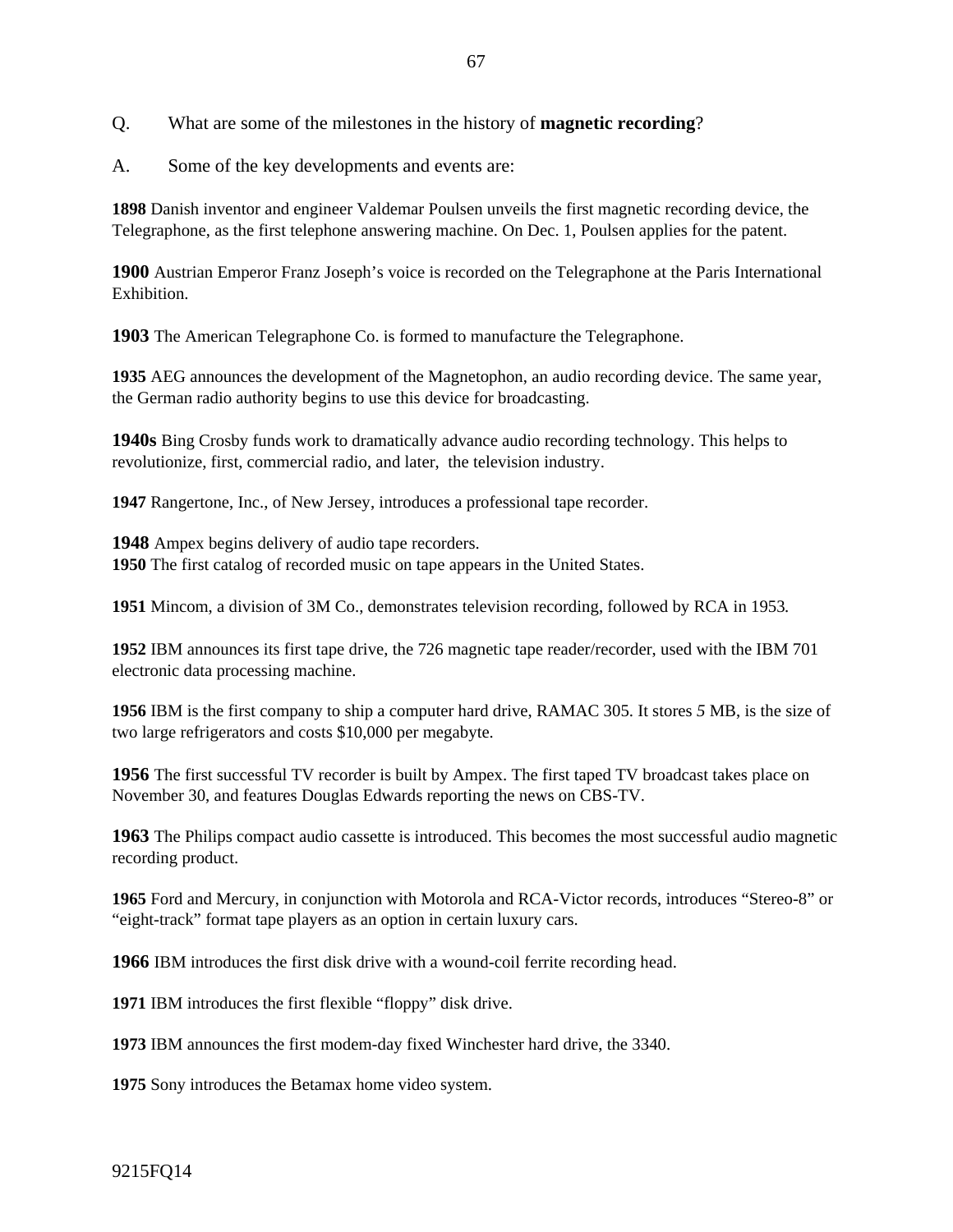**1976** Panasonic and JVC introduces a competitor to Betamax, the VHS system.

**1978** Sony introduces the first digital recorders for studios.

**1980s** Eight-track tapes are discontinued.

**1984** The thin-film magnetoresistive (MR) recording head is first used in a storage device in an IBM tape drive.

**1991** IBM introduces the first hard disk drive with MR recording heads.

**1996** IBM is first to achieve one billion bits per square inch of storage on a hard drive platter.

**1996** IBM launches its first OEM magnetoresistive (MR) head business unit.

**1997** IBM introduces the first hard drive with giant magnetoresistive (GMR) heads, the most advanced recording head.

**1998** Desktop PC hard drives average 4 cents per megabyte (MB), down from \$10,000 per megabyte in 1956 when the first hard drive product was introduced.

**1998** IBM introduces the world's highest capacity hard drives for notebook and desktop PCs at 14 gigabytes (GB) and 25 GB, respectively. The 25 GB drive has 5,000 times the capacity of the first hard drive product, introduced by IBM in 1956*.*

**1998** IBM announces the microdrive -- the world's smallest and lightest hard drive -- revolutionizing the handheld PC, digital camera and other industries.

**1998** IBM introduces the fastest hard drive (10,020 RPM) shipping for video streaming, for use with servers.

#### Q. What was the **PC Convertible**?

A. The IBM PC Convertible (IBM 5140) of 1986 featured the latest in surface mount technology, which permitted electronic components to be mounted onto circuit boards, allowing more components to be placed in a smaller area. Weighing less than 13 pounds, the 5140 combined full computing power with portability and compatibility with other IBM Personal Computers.

(For a photograph of this product see our online exhibit "Antique Attic Volume 1" available at http://www-1.ibm.com/ibm/history/exhibits/index.html**)**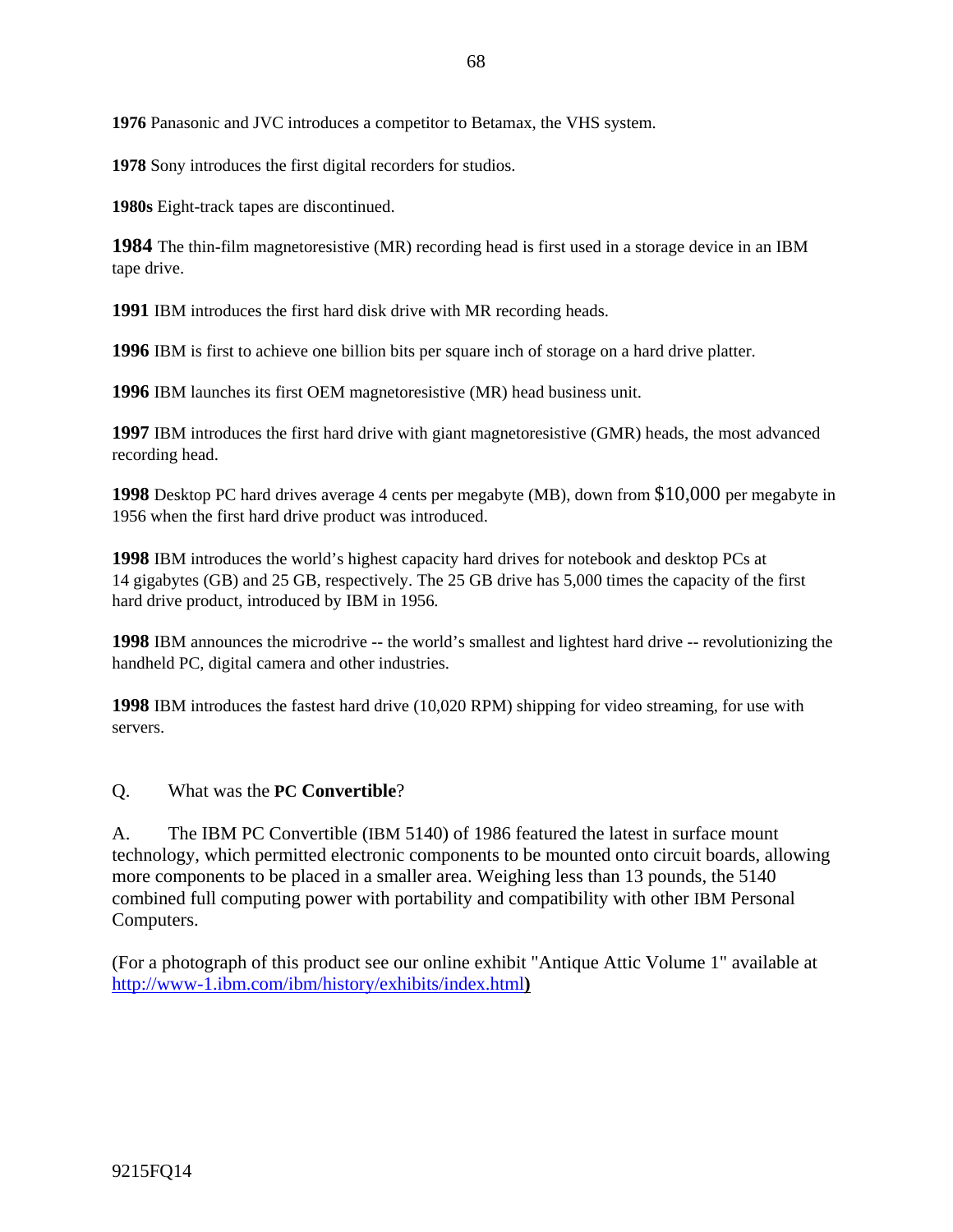# Q. Where can I find information about IBM's first **Personal Computer**?

A. There is considerable information about the first IBM Personal Computer -- and the first 10 years of IBM's PC business -- in our online exhibit "At The Beginning" available at http://www-03.ibm.com/ibm/history/exhibits/pc25/pc25\_intro.html

# Q. What was the IBM **Personal System/1**?

A. The IBM Personal System/1 was a compact, easy-to-use computer primarily for use in the home. Its developers wanted a computer that would be easy enough for the novice to use and powerful enough for the more advanced user, flexible enough to meet the needs of every family member, a snap to set up, and priced economically (ranging from \$999 to 1,999). Additional information about, and an image of, this product is available at http://www-03.ibm.com/ibm/history/exhibits/vintage/vintage\_4506VV4023.html

# Q. What is the IBM **Personal System/2**?

A. Introduced in April 1987 by IBM's Entry Systems Division, the Personal System/2 family of PCs originally featured four systems — Models 30, 50, 60 and 80 — in a range of eight configurations providing customers with a variety of performance, memory and storage options. The Model 30 was an Intel 8-megahertz system, with either two 720K diskette drives or one 720K diskette drive and a 20-megabyte fixed disk drive. At the high end of the family, the Model 80 was a floor-standing machine running at 16 megahertz, containing one megabyte of memory and featuring a 44 megabyte fixed disk drive. A second 44 MB fixed disk drive could be added. Prices ranged from \$1,695 for the Model 30 with two diskette drives to \$10,995 for the Model 80 with two fixed disk drives.

Q. What is the background and history of the **punched** computer **cards** long associated with IBM?

A. For many years, the punched card was so much an accepted part of business life that it had been taken for granted. But the ubiquitous punched card had quite an early history, going back nearly three centuries to when Basile Bouchon, an obscure French engineer, decided to improve the method of weaving. In 1725, Bouchon devised a means for controlling the action of weaving looms by using holes punched into a roll of paper. As needles were pressed against the coded paper, some came through the holes and others were held back. The loom's action as controlled by these selected needles formed the pattern of the fabric. Three years later, Bouchon and a master silk weaver, M. Falcon, substituted a series of rectangular perforated cards for the roll of perforated paper, becoming the first to use punched cards to store information and control a machine.

Their developments were the foundation for the growth and popularity of the punched card. Later, Joseph Marie Jacquard perfected the punched card loom. His idea was expanded by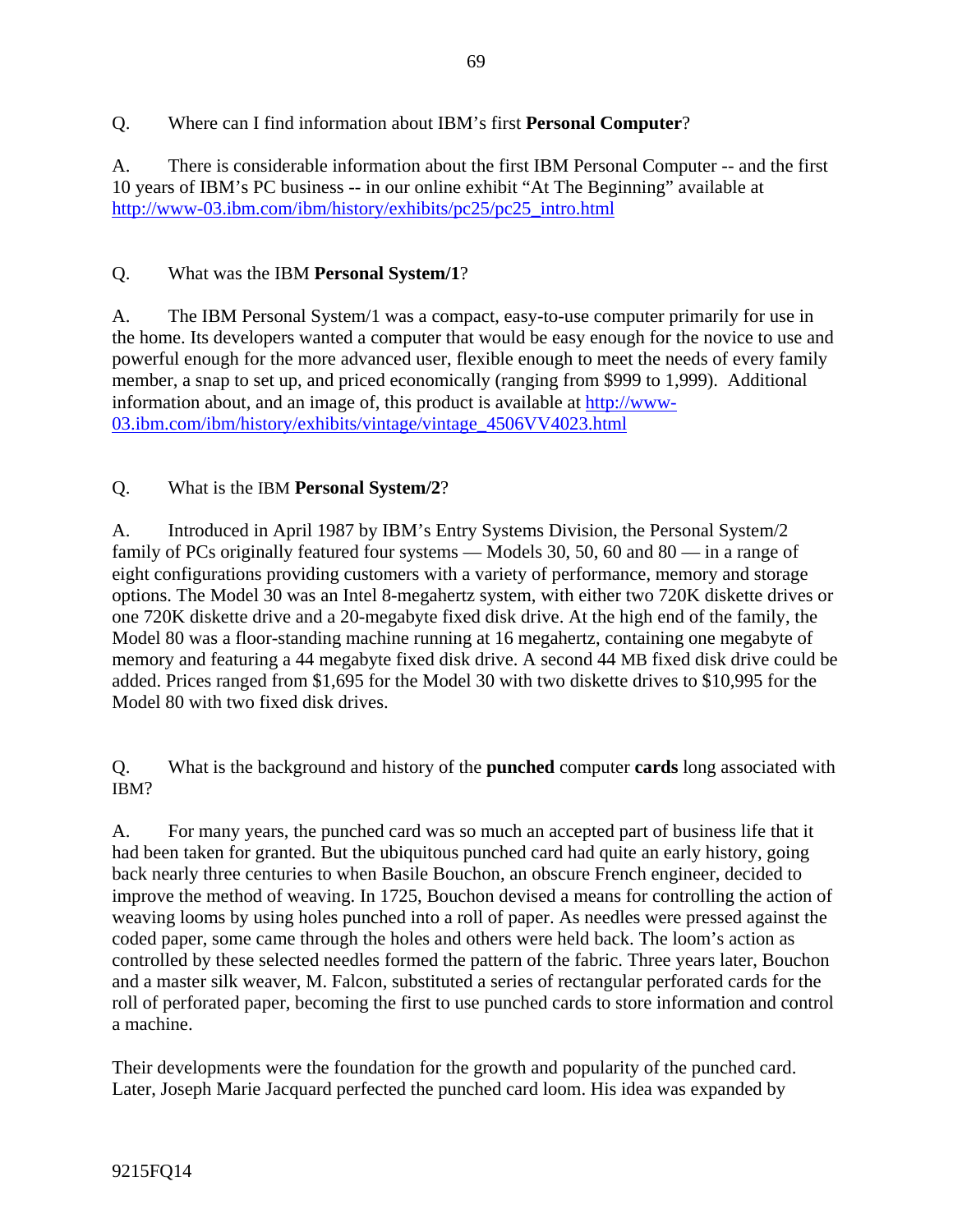Charles Babbage, who was the first to think of using cards to control an "analytical engine." And finally it was Herman Hollerith, a statistician in the U.S. Census Department, who built on those earlier ideas and developed a punched card system for tabulating records, thereby becoming responsible for one of the most common methods of business communication in the 20th century.

The first application for Hollerith's punched card theory was in Baltimore where he persuaded authorities to let him tally the city's 1887 vital statistics. The first application on a large scale was in handling the population tabulations of the 1890 U.S. census. The 1890 cards were blank except for an identification number running down the right side. Hollerith divided the card into 240 separate positions or spots. Holes punched into these spots would indicate a person's age, education, income and so on. There was one card for each person counted. The early census card was six and 5/8 inches by three and ¼ inches in size and had 20 columns. Electromechanical sensing devices could automatically "read" where the holes were punched in each card and process the information. The 1890 census (of 63 million people) was tabulated in one-third the time it took for the 1880 count (of 50 million people), and \$5 million in costs were saved.

Initial punched cards were usually a short card with 34 columns of information on a card with 45 columns, which was the same length and width as the "modern" data processing card. With the 1928 introduction of the 80-column card — each with 12 punching places and measuring seven and 3/8 inches by three and ¼ inches — storage capacity was nearly doubled.

One of the earliest commercial uses for these cards was in the compilation and analysis of freight statistics for a leading railroad. Later, the IBM card was modified to permit recording of data directly upon the card itself instead of punching a card from some other original document. After the U.S. Social Security Act was passed in the 1930s, millions of punched cards were processed in "the largest accounting operation of all time." By the 1970s, over one million cards were used each minute of each work day. Some businesses used more than 70 million of the general purpose cards each year.

IBM card production was carried out at the company's plant in Endicott, N.Y. and plants devoted solely to the production of IBM cards were located in Washington, D.C.; San Jose, Calif.; and Greencastle, Ind. The cards were manufactured from specially prepared high-grade paper stock. Every care was taken to produce a paper strong in wearing quality and free from foreign particles which might act as conductors of electricity. Other tests included temperature and humidity control, tearing strength, folding endurance and porosity to ensure high printing quality of the paper. The card layout was designed by the IBM sales representative in cooperation with the customer.

## Q. What was the IBM **Port-A-Punch**?

A. For information about, and an image of, IBM's Port-A-Punch, visit our virtual exhibit "They Also Served: An Album Of IBM Special Products (Vol. 2)" available at http://www-1.ibm.com/ibm/history/exhibits/index.html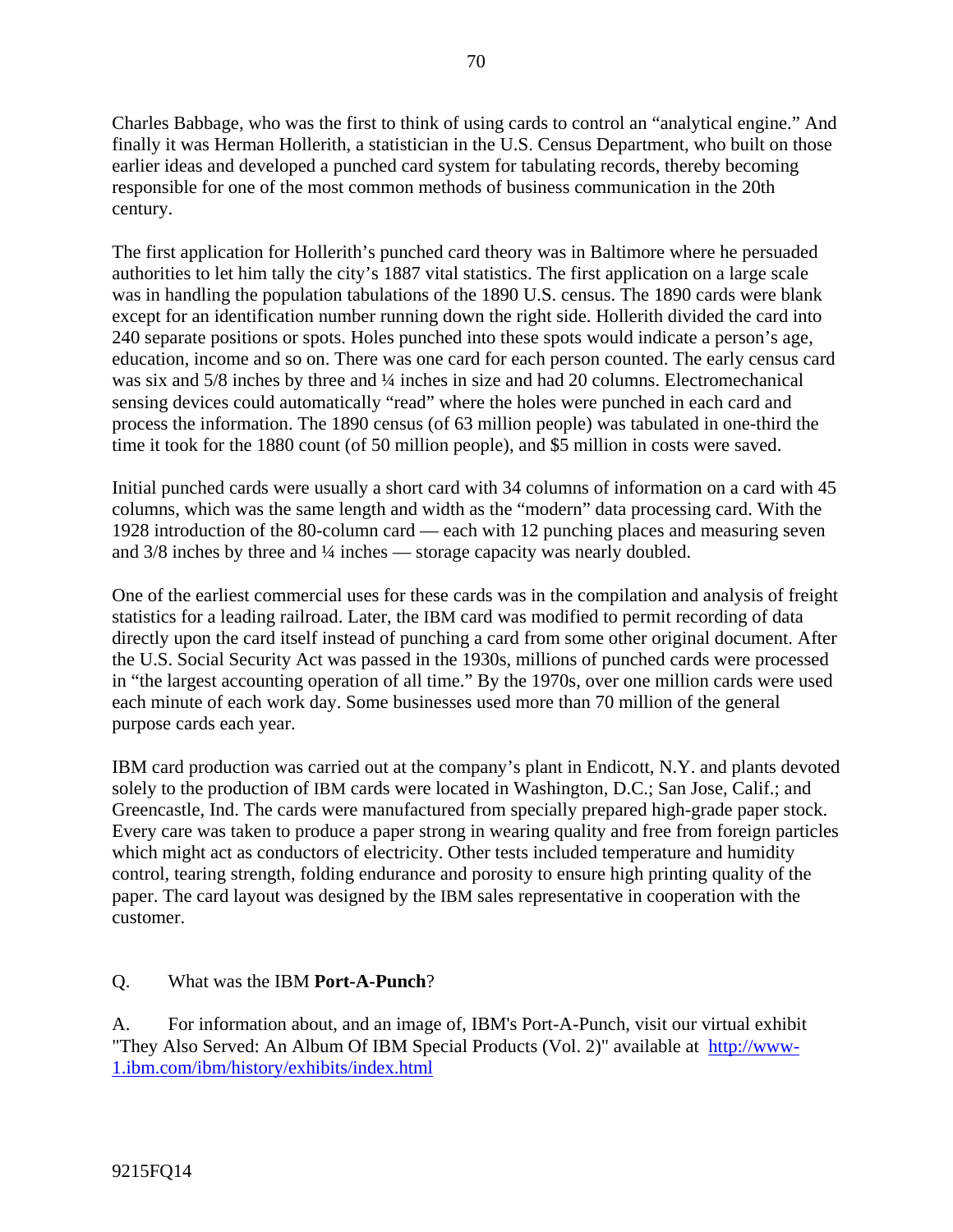#### Q. What was the IBM **Relay Calculator**?

A. For information about, and an image of, IBM's "Aberdeen Relay Calculator, visit our virtual exhibit "They Also Served: An Album Of IBM Special Products (Vol. 2)" available at http://www-1.ibm.com/ibm/history/exhibits/index.html

- Q. What were some of the key events in the IBM relationship with **ROLM** Corporation?
- A. Some of the key events and milestones in IBM-ROLM relationship are as follows:

#### **1983**

IBM acquires a minority interest in ROLM Corporation, and plans are announced for IBM-ROLM cooperative product development.

#### **1984**

IBM and ROLM Corporation announce a merger agreement making ROLM a wholly-owned subsidiary of IBM.

#### **1985**

ROLM Credit Corporation, previously a subsidiary of ROLM Corporation, becomes a subsidiary of IBM Credit Corporation.

IBM says it will adopt the ROLM PhoneMail system for voice messaging in the United States and Canada.

NASA awards ROLM Corporation a contract to install a business communications system to serve the Johnson Space Center near Houston, Texas.

IBM completes its divestiture of the ROLM Corporation's Mil-Spec Computer Division, which is acquired by the Loral Corporation.

#### **1986**

IBM announces the ROLMBridge 5250 Link Protocol Converter, to provide a low-cost way to connect certain workstations and other devices to System/36 and System/38 computers; and Phone Mail/VM Host Link, to enable IBM PROFS and messaging system users to receive notification of waiting PhoneMail voice messages on their computer screens.

#### **1987**

ROLM Corporation's domestic direct sales, operations and service divisions are combined with the IBM Information Systems Group (ISG) telecommunications marketing and support staffs to form a new telecommunications marketing and service organization within ISG.

At the end of the year, IBM announces that ROLM Corporation, a wholly-owned subsidiary since 1984, will become the ROLM Systems Division (RSD) of IBM, effective December 31. RSD will maintain its headquarters in Santa Clara, Calif.; its manufacturing and development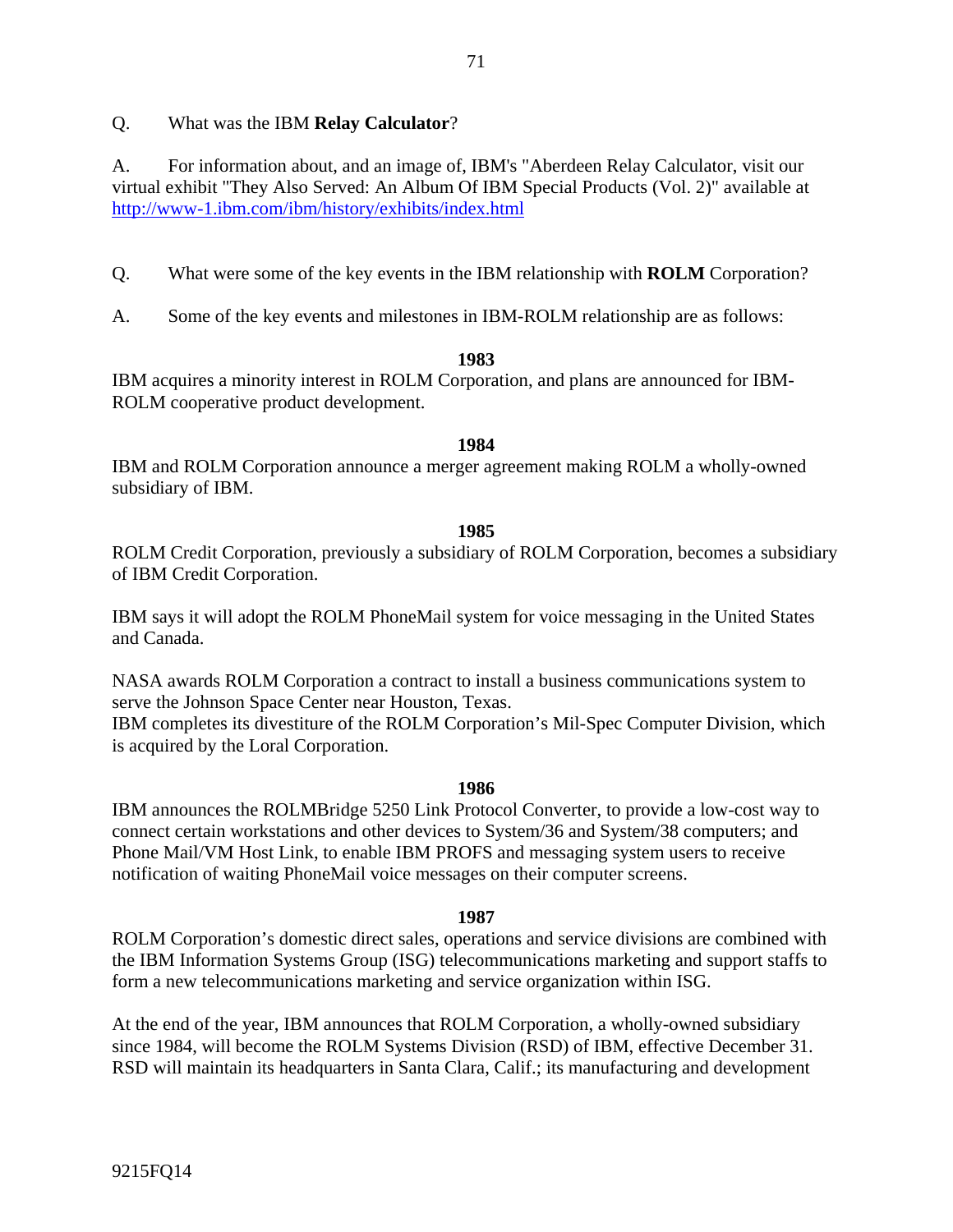facilities at Santa Clara, Austin, Texas, and Colorado Springs, Colo.; and its development facility at Boca Raton, Fla.

#### **1988**

IBM announces that the ROLM Systems Division and the Communications Products Division are to be integrated into the structure of the Communications Systems line of business. IBM and Siemens announce plans in December for a series of joint activities in telecommunications products for private networks, including establishing a marketing and services company, ROLM, jointly owned by IBM and Siemens; establishing ROLM Systems Inc., a wholly-owned development and manufacturing subsidiary of Siemens; continued marketing by IBM of the 9750 Business Communications System and other ROLM products in Canada, Japan, Hong Kong and other countries; and joint design of advanced voice/data telecommunications applications. ROLM Systems Inc. is to include IBM's ROLM development and manufacturing operations in Santa Clara, Calif. and Austin, Texas. IBM's manufacturing and development facility in Colorado Springs, which provides circuit cards for ROLM Systems products, will be phased out in 1989.

#### **1989**

IBM completes the sale of ROLM manufacturing and development activities to Siemens AG. A newly-formed company jointly owned by IBM and Siemens will market and service Siemens telephones, telephone switching systems and other telecommunications products in the United States.

#### **1992**

Siemens AG of Germany acquires IBM's 50 percent interest in ROLM Company, making Siemens the sole owner of the telecommunications marketing and services venture.

Q. What is the IBM RISC/6000 (or **RS/6000**)?

A. The RISC System/6000 (RS/6000) family, announced in February 1990, demonstrated huge leaps in technology in the quarter century following the debut of the System/360. Initially available in a series of nine high-performance workstations and servers, even the most powerful model (POWERserver 540) sat beside a desk rather than fill a large room as did the 360. The 540 processed 41 million instructions per second, making it five to 50 times more powerful than the most powerful of the early System/360 models. Its electronic logic circuitry had up to 800,000 transistors per silicon chip (compared with but one transistor per chip on the first 360). Its maximum memory size of 256 megabytes was 256 times more than was offered on the largest of the early 360 line and its internal disk storage capacity of 2.5 gigabytes was 25 times the capacity of the 24-inch diameter, 25-disk module of the IBM 2302 Disk Storage announced with the System/360 in April 1964.

The RS/6000 family achieved its premium performance with three major technical advances: a new superscalar processor capable of executing multiple instructions in a single cycle; the industry's most advanced Reduced Instruction Set Computer (RISC) — pioneered by IBM —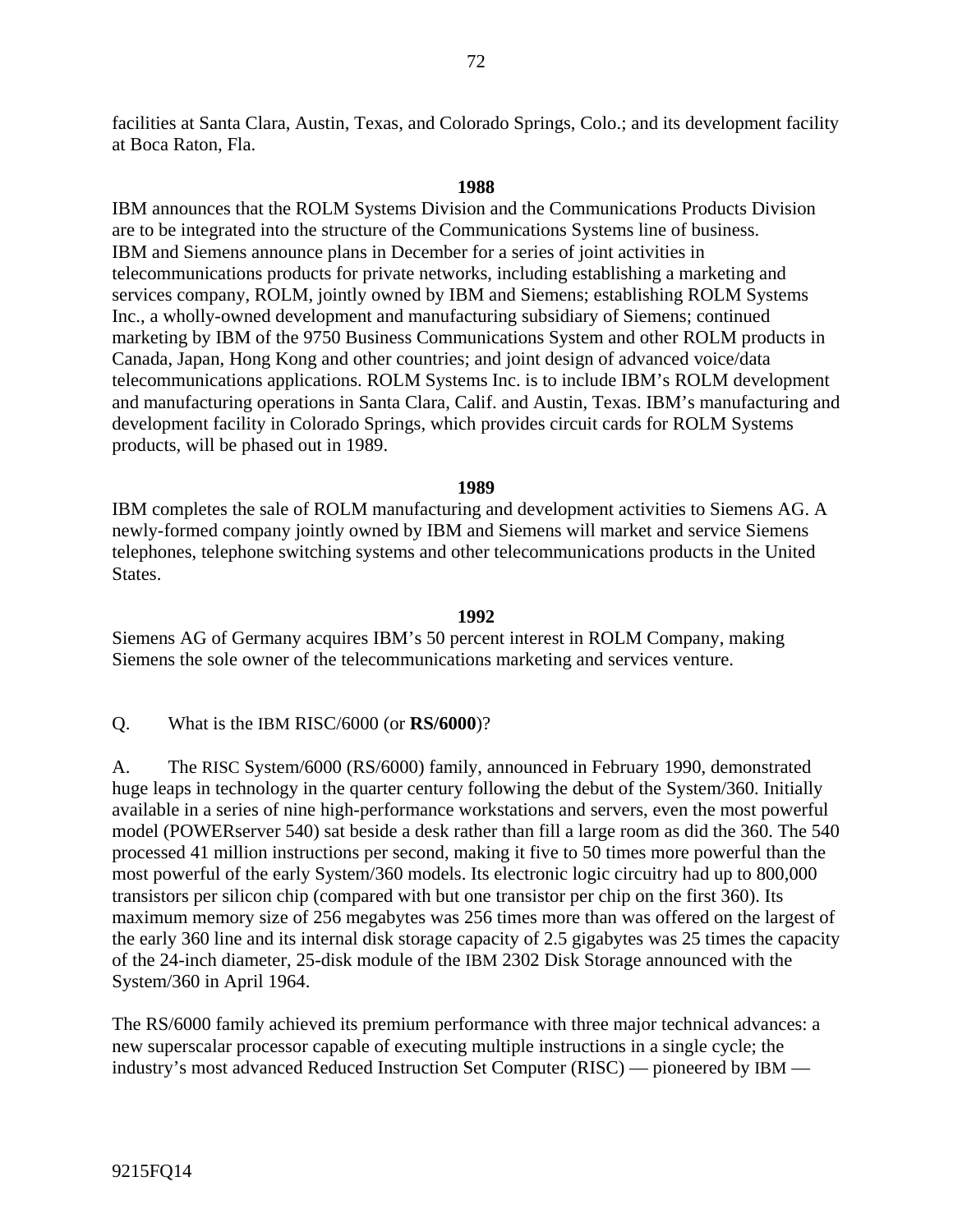floating-point processor for numeric-intensive applications, such as quantitative analysis; and optimized 3-D graphics capabilities for complex applications, such as visualization and mapping.

(For additional information about the RS/6000, see the detailed history posted on our Documents Desk at http://www.ibm.com/ibm/history/documents/index.html)

Q. What is the IBM **RS/6000 SP** (or SP)?

A. IBM announced the next generation of its RISC-based high performance parallel computer — the Scalable POWERparallel Systems SP2 — in April 1994. The SP2 represented a new breed of information system which combined the numeric-intensive processing capabilities of scientific and technical computers with the storage and analysis strengths of commercial systems. Based on IBM's RISC System/6000 microprocessor technology and running AIX/6000, IBM's UNIX operating system, the SP2 could scale from four to 128 nodes, and offer significant flexibility in configuring the systems by combining nodes within a frame. Using a POWER2 processor and other options, a customer could obtain twice the processing power of the then current system, eight times greater memory and four times greater bandwidth. A 128-node system had a peak performance of 34 gigaFLOPS (equal to billions of calculations per second), 256 gigabytes (GB) of internal memory and 1,024 GB of internal disk storage.

(For additional information about the RS/6000 SP, see the detailed history posted on our Documents Desk at http://www.ibm.com/ibm/history/documents/index.html)

(For an image of the SP, visit http://www-03.ibm.com/ibm/history/exhibits/vintage/vintage\_4506VV1002.html

Q. What was the **SAGE** computer?

A. Built by IBM in the 1950s, the Semi-Automatic Ground Environment (SAGE) computers were used in an early U.S. air defense system. When fully deployed in 1963, the system consisted of 27 centers throughout North America, each with a duplexed AN/FSQ-7 computer system containing over 50,000 vacuum tubes, weighing 250 tons and occupying an acre of floor space. SAGE was the first large computer network to provide man-machine interaction in "real time."

(To see a photograph of the SAGE magnetic core array, visit our online exhibit "Antique Attic Volume 1" available at http://www-1.ibm.com/ibm/history/exhibits/index.html)

# Q. What is the **Scanistor**?

A. For information about, and an image of, IBM's Scanistor, visit our virtual exhibit "They Also Served: An Album Of IBM Special Products (Vol. 2)" available at http://www-1.ibm.com/ibm/history/exhibits/index.html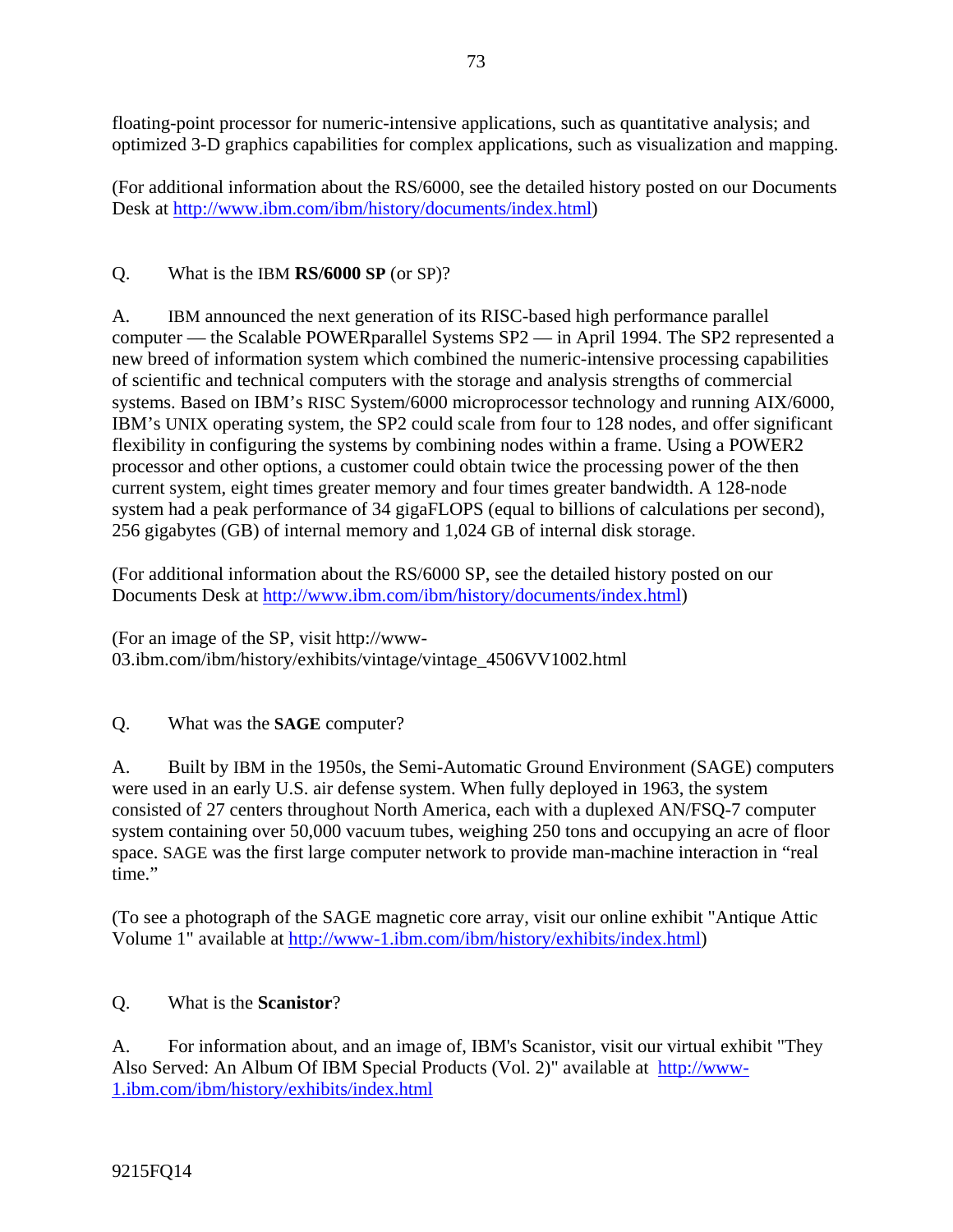#### Q. What was the IBM **Series/1**?

A IBM introduced the new Series/1 computer in November 1976 for experienced data processing users, *i.e*., primarily for customers with programming capabilities and a need for multiple systems. It was a general purpose system that offered both communications and sensorbased capabilities, and it enabled users to attach a large number and variety of input and output units, including custom-built devices for special applications.

The Series/1 consisted of 19-inch rack-mountable data processing units. It initially was available with two processors: a Model 3, ranging in memory size from 16K to 64K, and a Model 5, ranging from 16K to 128K. In addition to the processors, the Series/1 also offered at announcement a fixed disk storage unit containing 9.3 million bytes of storable space; a diskette unit able to store either up to 250,000 or up to 500,000 bytes on one- or two-sided diskettes, respectively; a matrix printer which provided 120 character per second bi-directional capability; a display station; a sensor Input/Output unit; an I/O expansion unit to attach additional devices; various communications features; and OEM attachment features. Various processors and peripherals of the Series/1 were withdrawn from marketing between 1983 and 1987.

An image of the Series/1 is available at http://www-03.ibm.com/ibm/history/exhibits/vintage/vintage\_4506VV4024.html

### Q. What was the **SSEC**?

A. The IBM Selective Sequence Electronic Calculator (SSEC), dedicated in 1948 by Thomas J. Watson, Sr., at IBM's headquarters at 590 Madison Avenue in New York City, was the first operating computer to combine electronic computation with stored instructions. The SSEC combined the speed of electronic circuits with a storage capacity of 400,000 digits. It had more than 12,000 vacuum tubes and 21,000 electromechanical relays. Data which had to be retrieved quickly were held in electronic circuits while the remainder were stored in relays and as holes in continuous card stock tapes.

(To see a photograph of the SSEC's control desk, visit our online exhibit "Antique Attic Volume 1" available at http://www-1.ibm.com/ibm/history/exhibits/index.html)

### Q. What was the IBM **Selectric**?

A. Unveiled in 1961, the revolutionary Selectric typewriter eliminated the need for conventional typebars and movable carriages by using an innovative typing element on a headand-rocker assembly, which, in turn, was mounted on a small carrier to move from left to right while typing.

(For a photograph of this product, see our online exhibit, "Antique Attic Volume 2" available at http://www-1.ibm.com/ibm/history/exhibits/index.html)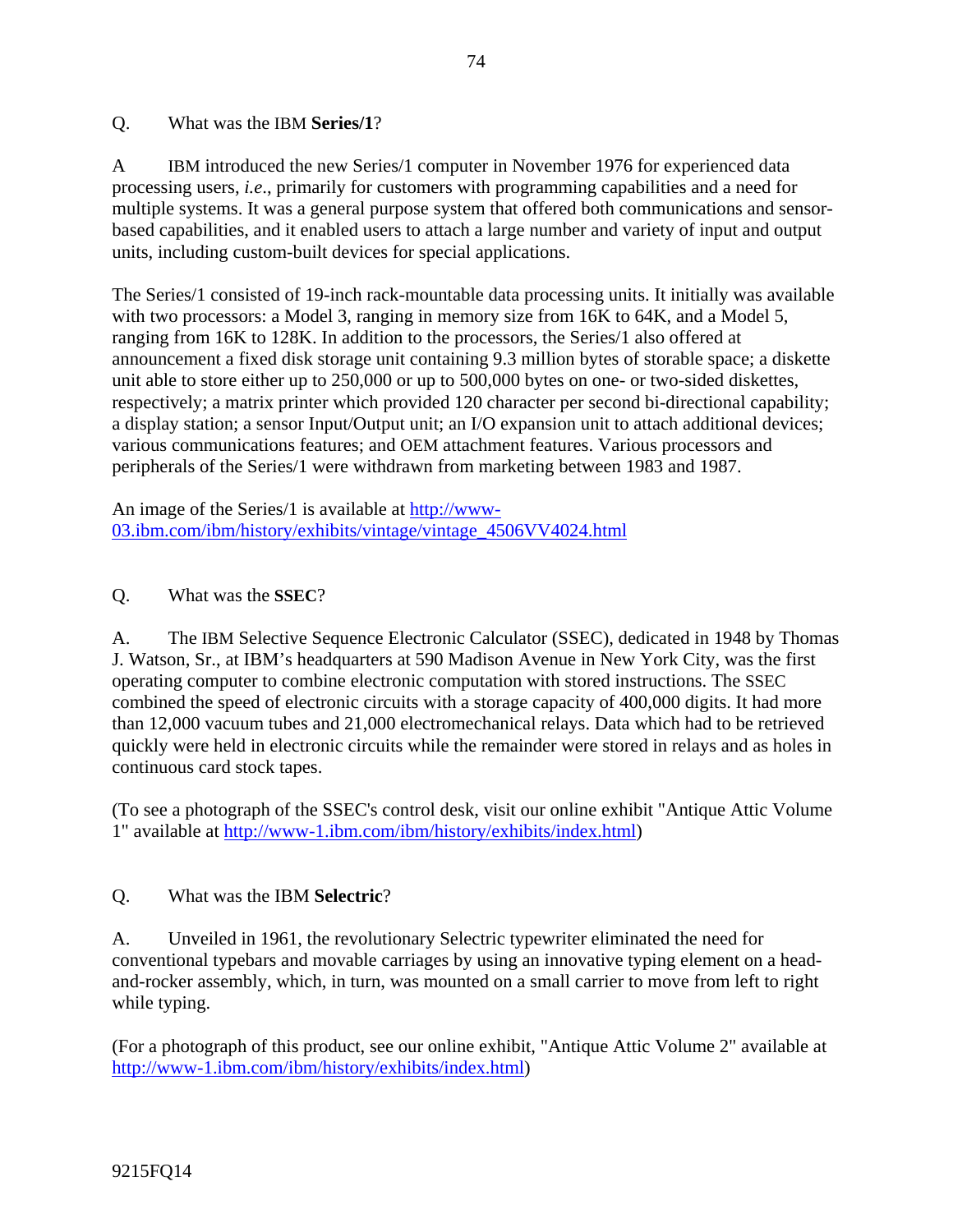### Q. What was the **System/3**?

A. IBM introduced its System/3 computer (IBM 5410) on July 30, 1969 to meet the computing needs of small businesses. Additional information about, and an image of, this product is available at http://www-

03.ibm.com/ibm/history/exhibits/rochester/rochester\_4008.html

### Q. What was the **System/7**?

A. For information on the IBM System/7, visit our virtual exhibit "The Sentinel" available at http://www-03.ibm.com/ibm/history/exhibits/system7/system7\_intro.html

## Q. What was the **System/23**?

A. For information on the System/23, visit our virtual exhibit "Before The Beginning" available at http://www.ibm.com/ibm/history/exhibits/index.html

### Q. What was the **System/32**?

A. Debuting on January 7, 1975, the IBM System/32 was designed specifically to meet the needs of small businesses. It is the first system to incorporate hardware and comprehensive application software. The System/32 was supported by Industry Application Programs for the construction, wholesale paper and office products, wholesale food, hospital, and membership organizations and association industries. Additional information about, and an image of, this product is available at http://www-

03.ibm.com/ibm/history/exhibits/rochester/rochester\_4017.html

# Q. What was the **System/34**?

A. IBM's General Systems Division announced the System/34 in April 1977 as a low-cost approach to distributive data processing for businesses of all sizes. Centered on the IBM 5340 system unit, the System/34 used as many as eight workstations to provide timely access to current data and offered seven attachments, including the IBM 5251 Display Station. The System/34 was withdrawn in February 1985.

(An image of the IBM System/34 is available online at http://www-03.ibm.com/ibm/history/exhibits/vintage/vintage\_4506VV2236.html)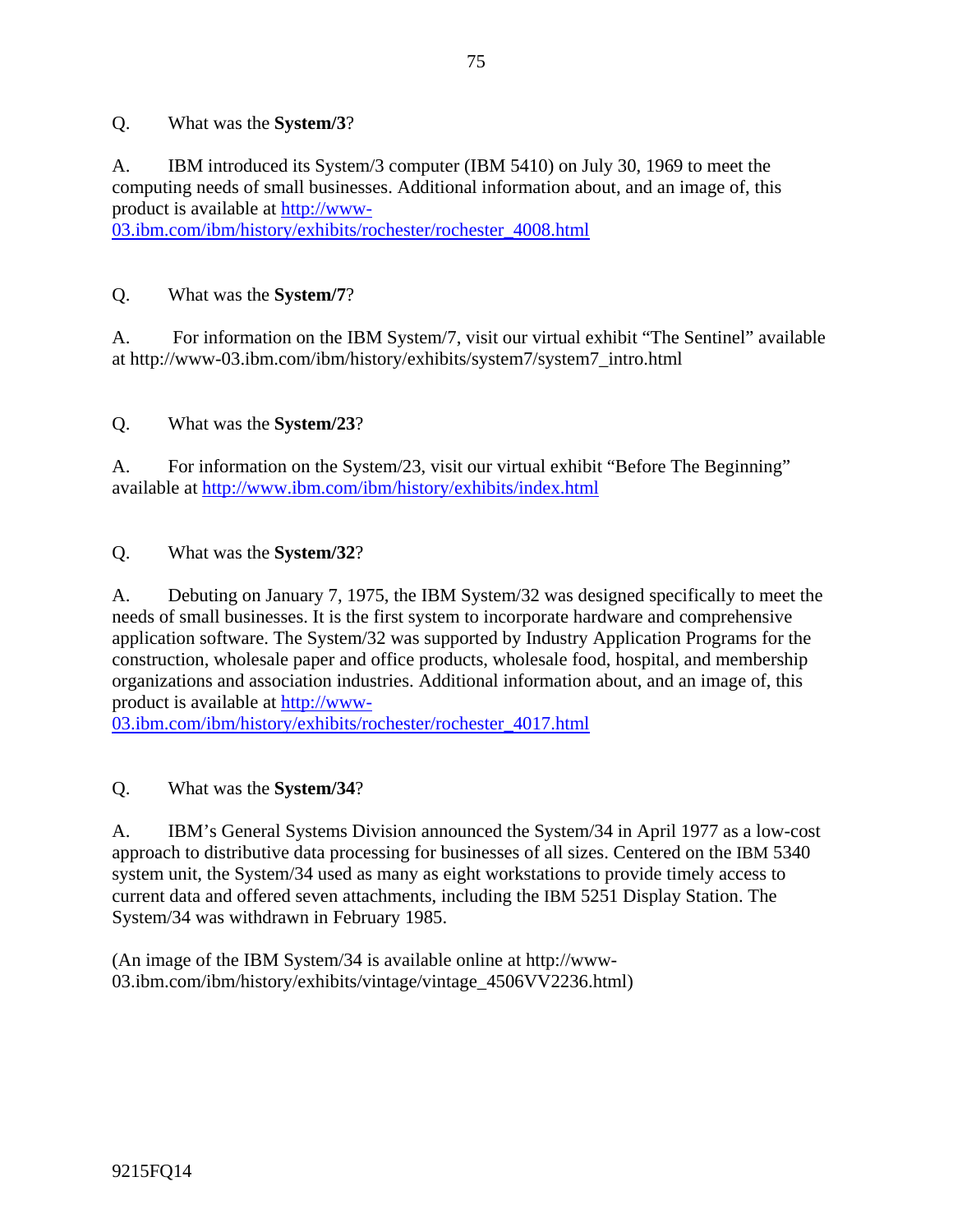#### Q. What is the IBM **System/36**?

A. When making its May 1983 debut, the System/36 was one of the easiest-to-use general purpose computers ever introduced by IBM. It combined data processing, business color graphics and office management functions in a low-cost computer for first-time and experienced users. The System/36 5360 system unit offered 128,000 to 512,000 characters of main storage and 30 million to 400 million characters of internal disk storage — up to twice the maximum main storage provided by the earlier System/34. Specialized industry terminals which could be used with the System/36 included the IBM 3600 and 4700 finance communication systems, the IBM 5260 retail system, the IBM 5230 data collection system and the IBM 1255 magnetic character reader.

Purchase prices for typical System/36 configurations ranged from \$34,000 for a basic system (with 128K characters of main memory, 30 million characters of disk storage, two displays, one printer and the operating system) to \$176,000 for a large system (with 512K characters of memory, 400 million characters of disk storage, 26 displays, three printers, a tape drive, the operating system plus languages and utilities). Some models of the System/36 were withdrawn from marketing in September 1986.

(An image of the System/36 is available online at http://www-03.ibm.com/ibm/history/exhibits/rochester/rochester\_4018.html)

#### Q. What is the IBM **System/38?**

A. Under development since 1973 in IBM's General Systems Division laboratory in Rochester, Minn., the System/38 midrange computer was rolled out in October 1978 with many advanced features. These include a single-level store, object-oriented addressing and a high-level machine interface to the user. The System/38 had been designed to facilitate terminal-oriented, transaction-driven operations and to improve programmer productivity.

The basic system included a central processing unit with main storage ranging between 524,288 and 1.572 million positions, 64.5 to 387.1 million positions of disk storage, a console keyboard/display, a diskette magazine drive and work station controllers for up to 40 directly attached IBM 5250 Information Display System devices. Depending on processor model, main storage cycle times were 600 or 1,100 billionths of a second. The purchase price for a complete System/38 at announcement was \$91,780. Deliveries of the product began in August 1979, and some models of the System/38 were withdrawn from marketing between March 1982 and June 1986.

(An image of the System/38 is available at http://www-03.ibm.com/ibm/history/exhibits/rochester/rochester\_4009.html)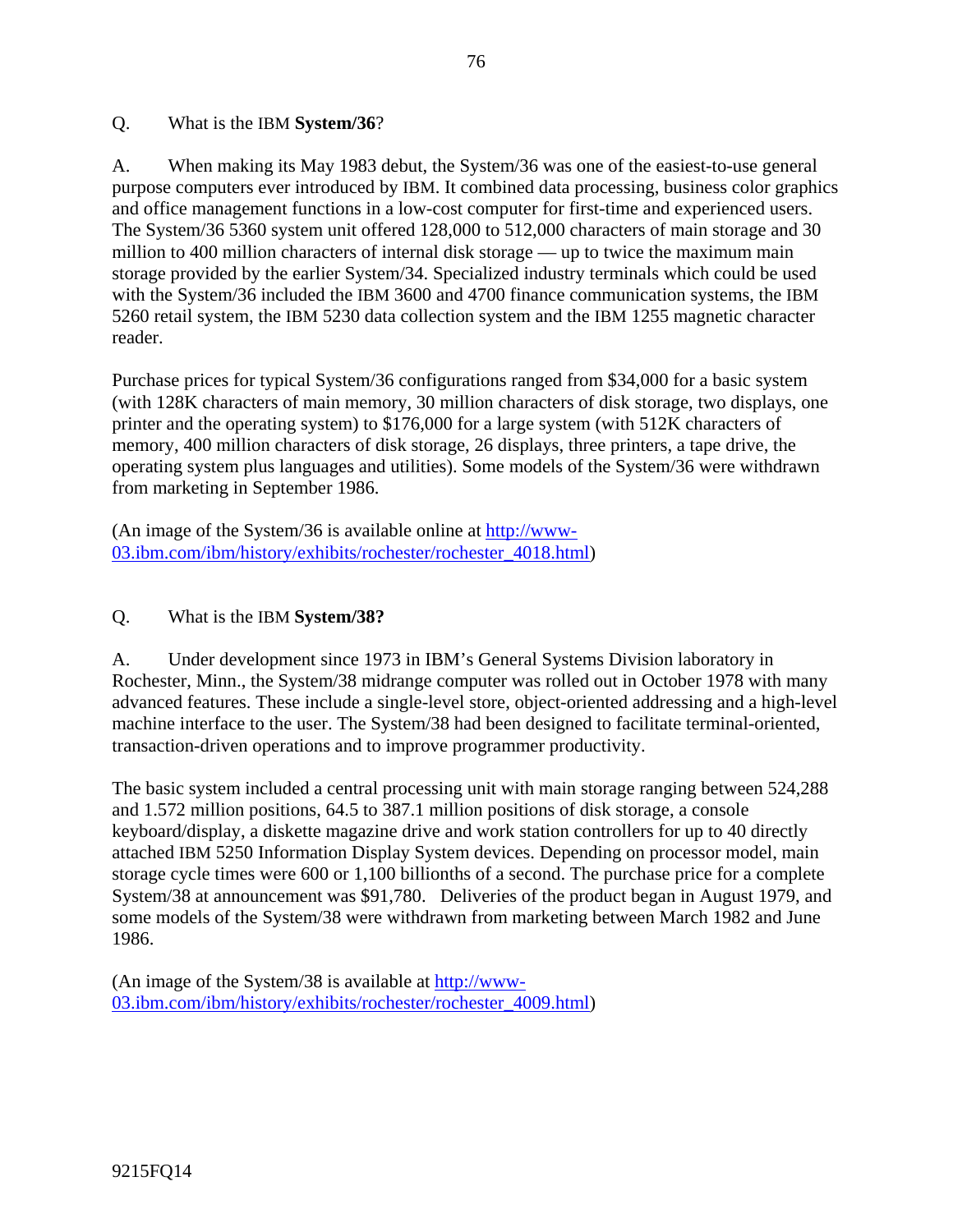Q. What is the significance of the **System/360** and how does it relate to some other early IBM computers?

A. The introduction of the IBM System/360 in 1964 marked the birth of a new generation of computers. It represented the culmination of a succession of technological advances and the evolution of the computer from cumbersome electrical relay and vacuum tube machines, through solid state systems with diodes and transistors, to the microelectronics computer circuits used in the IBM System/360.

Generally speaking, vacuum tube machines operated at speeds of thousandths of a second and transistorized solid state machines at millionths of a second. System/360 reached operating speeds measured in billionths of a second.

In the 1950s, computers found their greatest acceptance in such routine accounting applications as payroll and billing. Ten years later, these extremely versatile machines were being used to simulate inventories mathematically, to help set type for magazines and newspapers, to control oil refinery processes, to maintain quality control in automobile assembly, to run machine tools that made other tools, to test rocket engines and to track astronauts in space.

The first general purpose automatic digital computer built by IBM dates back to 1944. It was an electromechanical machine developed in conjunction with Harvard University and was known as the Automatic Sequence Controlled Calculator. It performed additions in one-third of a second and multiplications in six seconds.

In 1948, IBM introduced the Selective Sequence Electronic Calculator which contained 21,400 electrical relays and 12,500 vacuum tubes enabling it to do thousands of calculations in seconds.

The Korean War sped the development of large-scale computers. In 1952, IBM announced its first fully electronic data processing system, the IBM 701. The four years between the Selective Sequence Electronic Calculator and the 701 produced great advances in information technology. The 701 was only one-quarter the size of the SSEC and 25 times faster.

During the next few years, even faster and more versatile vacuum tube machines were developed. The IBM 650 was among the best known, with nearly 2,000 units produced. Along with the improvement in vacuum tube machines came the introduction of the IBM RAMAC 305 in 1956. This system utilized a vertical stack of 50 aluminum disks coated with iron oxide. It permitted information to be magnetically coded on these revolving disks and entered and retrieved from the storage file on a completely random basis. Prior to this development, information had to be "batched" or sorted into sequence before processing. RAMAC, and developments which evolved from it, greatly increased the scope of data processing.

By the mid-1950s, transistors had begun to replace vacuum tubes in computers. In 1958, IBM announced the 7070 which incorporated solid-state technology offering several advantages over vacuum tube machines. Solid-state devices, such as the transistor, were generally smaller, more reliable and generated less heat than comparable vacuum tube components.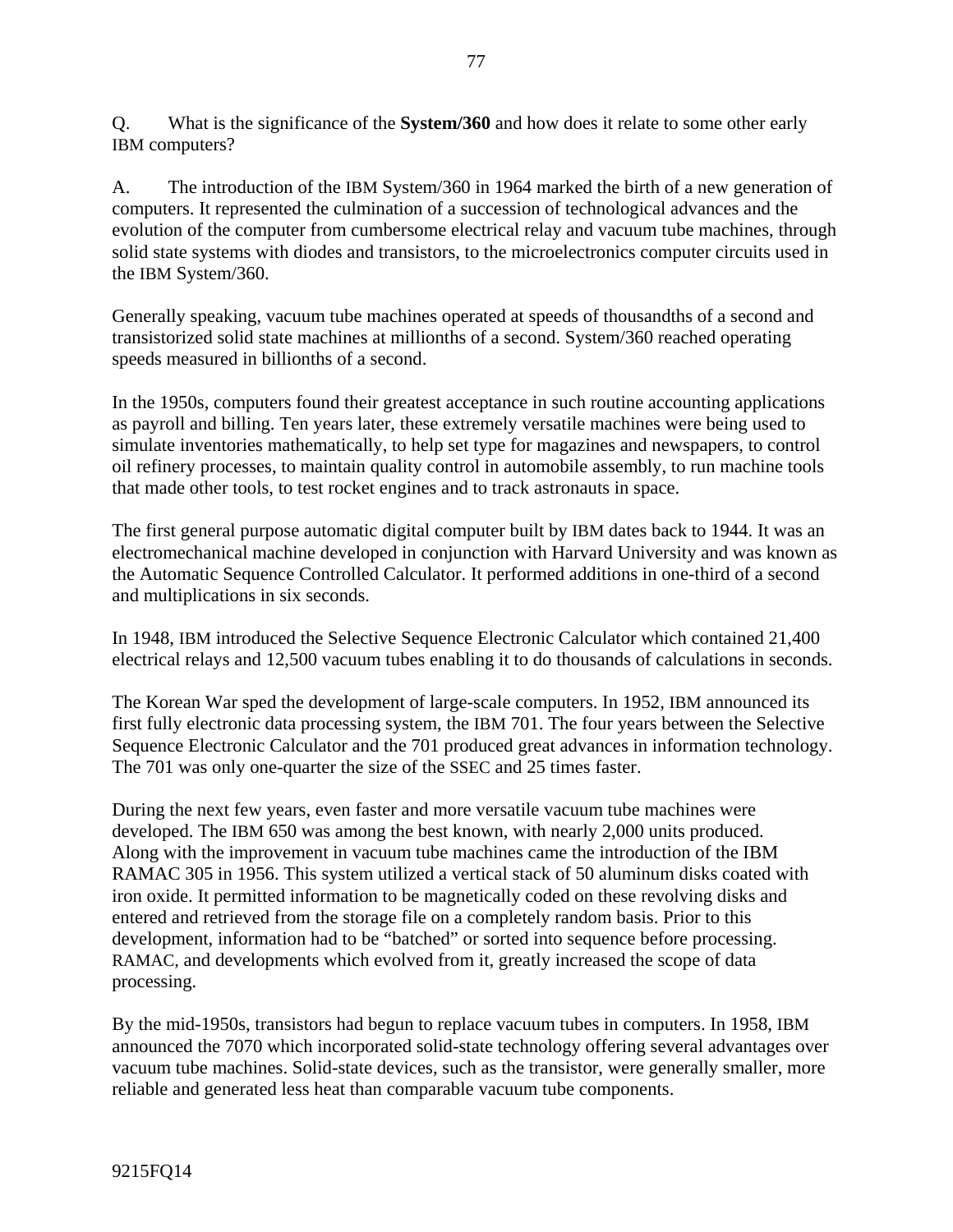In 1959, IBM introduced two of its most important computers. These were the 1401, widely used for business applications, and the 1620, a small scientific and engineering computer used for such diverse applications as automatic typesetting, highway design and bridge building. The following year saw the introduction of the large-scale 7000 series, the 1410 and STRETCH, the most powerful scientific computer designed up to that time.

These were the years when the range of systems greatly increased. Much smaller and much larger systems became available. The compact, low-cost 1440, a machine designed for small and medium-sized business, was introduced in 1962. At the other end of the scale, IBM made available the 7094, a powerful system widely used in the aerospace industry for such jobs as simulation of rocket engines and for scientific computing in research laboratories around the world.

The usefulness of computers was greatly expanded by the introduction of IBM data transmission terminals enabling far-flung locations to communicate with a central computer to enter or retrieve information. This ability to communicate with the computer meant that information stored in the system could be automatically updated as transactions occurred and made available upon request to headquarters management as well as field personnel. IBM "Tele-processing" terminals were used, for example, by airlines to provide instant passenger reservation service, banks to update customer files, insurance companies to speed claims processing, factories to report production status and assure quality control, and retailers to speed ordering from wholesalers.

Yet, with all the advances in computer technology, programming and applications in the late-1950s and early-1960s, there were still obstacles to overcome in making maximum use of electronic data processing capabilities.

To provide an expandable system that would serve every data processing need, IBM redesigned its entire product line. The result was the new generation System/360, combining new electronic techniques with advanced computer concepts.

System/360 represented the first basic reorganization of the electronic computer by IBM since the development of the 701 in 1952. More than any other computer development, it tied together the "loose ends" of electronic data processing and offered users a total system capability at a price they could afford.

Specifically, the new system enabled companies to integrate all of their data processing applications into a single management information system. Virtually unlimited storage and instant retrieval capabilities provided management with up-to-the-minute decision-making information.

System/360 included in its central processors 19 combinations of graduated speed and memory capacity. Incorporated with these were more than 40 types of peripheral equipment. Built-in communications capability made the system available to remote locations, regardless of distance.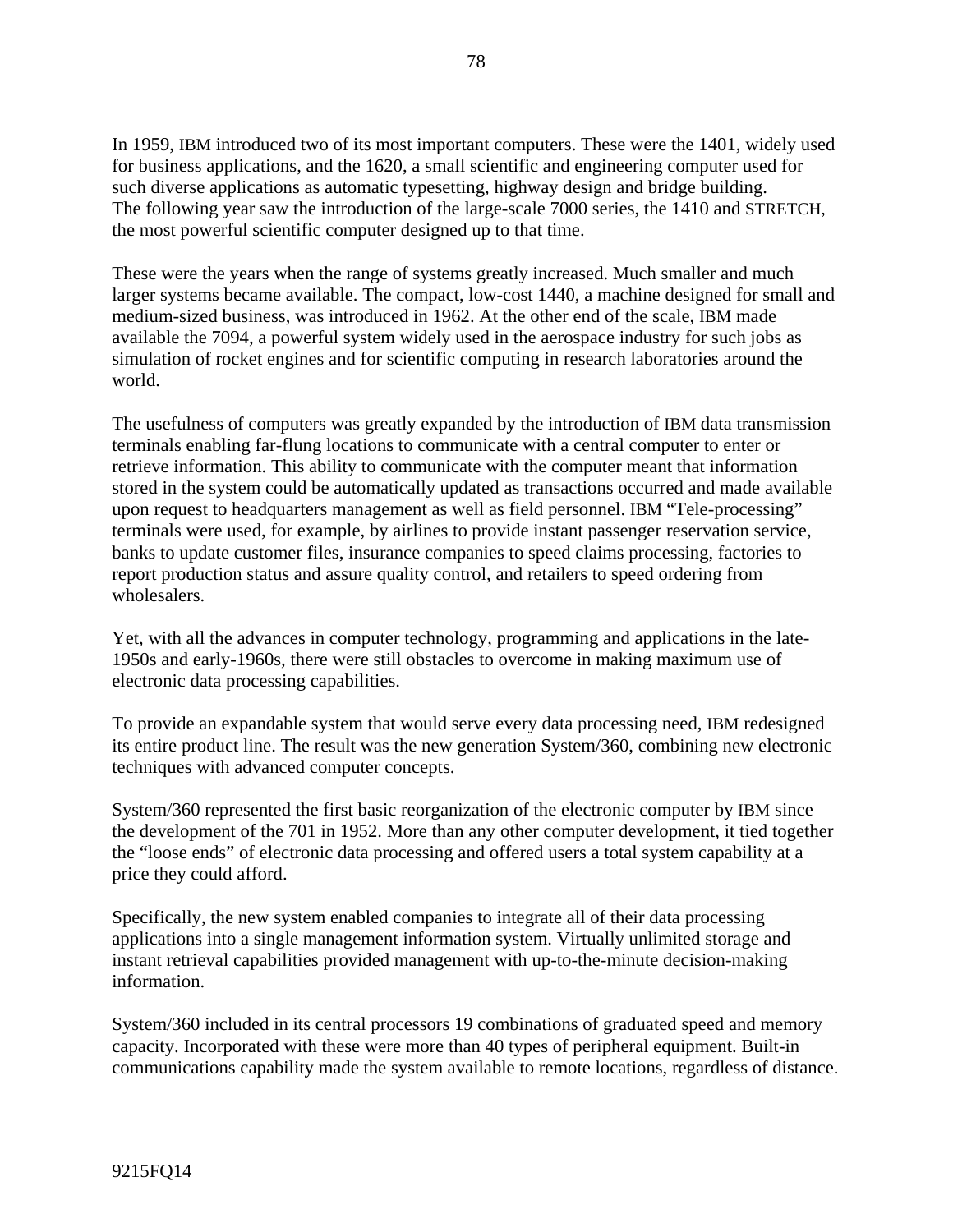Until the advent of the System/360, unlimited storage had been expensive and costly. A certain amount of reprogramming had been necessary to use added core units providing additional memory. With System/360, limited storage capacity was no longer an obstacle to the maximum use of a computer. System/360 processors provided a central memory capacity of from 8,000 to 524,000 characters. Additional low-cost storage of up to eight million characters was available with any of the larger configurations.

With System/360, it was no longer necessary to match a user's problem to a specific piece of equipment because of differences in machine design and problem-solving capacity. System/360's units could be combined in an almost infinite variety of ways so that the system was literally tailored to a customer's job.

The built-in communications capability of System/360 allowed the user to greatly increase the scope of computer usefulness. Up to 248 data transmission terminals could communicate with the computer simultaneously — even when it was busy on a batch processing job.

The System/360 also ended the distinction between commercial and scientific computers. Each System/360 processing unit had the ability to process work through small binary, decimal or floating point arithmetic centers. This meant that the same System/360 configuration could handle commercial work, scientific work or a combination of the two, with equal effectiveness.

The launch of the IBM System/360 was a significant event in the history of computing. For IBM, it was a staggering undertaking. The company spent three-quarters of a billion dollars just on engineering, and invested another \$4.5 billion on factories, equipment and the rental machines themselves. IBM hired more than 60,000 new employees and opened five major new plants. Thomas J. Watson, Jr., called it "the biggest privately financed commercial project ever undertaken." The timing of the launch, when not all of the new machines had yet gone through rigorous testing, was, said Mr. Watson, "the biggest, riskiest decision I ever made." And when he unveiled the new System/360 on April 7, 1964, he presented it as "the most important product announcement in company history."

(See also http://www-03.ibm.com/servers/eserver/zseries/timeline/1960s.html)

### Q. What was the IBM **System/360 Model 22**?

A. The IBM System/360 Model 22 was announced in April 1971 as a general purpose computer that combined intermediate-scale data processing capability with small-system economy.

(A profile of the Model 22 is available in our online exhibit "A Cavalcade Of Mainframes" at http://www-1.ibm.com/ibm/history/exhibits/index.html)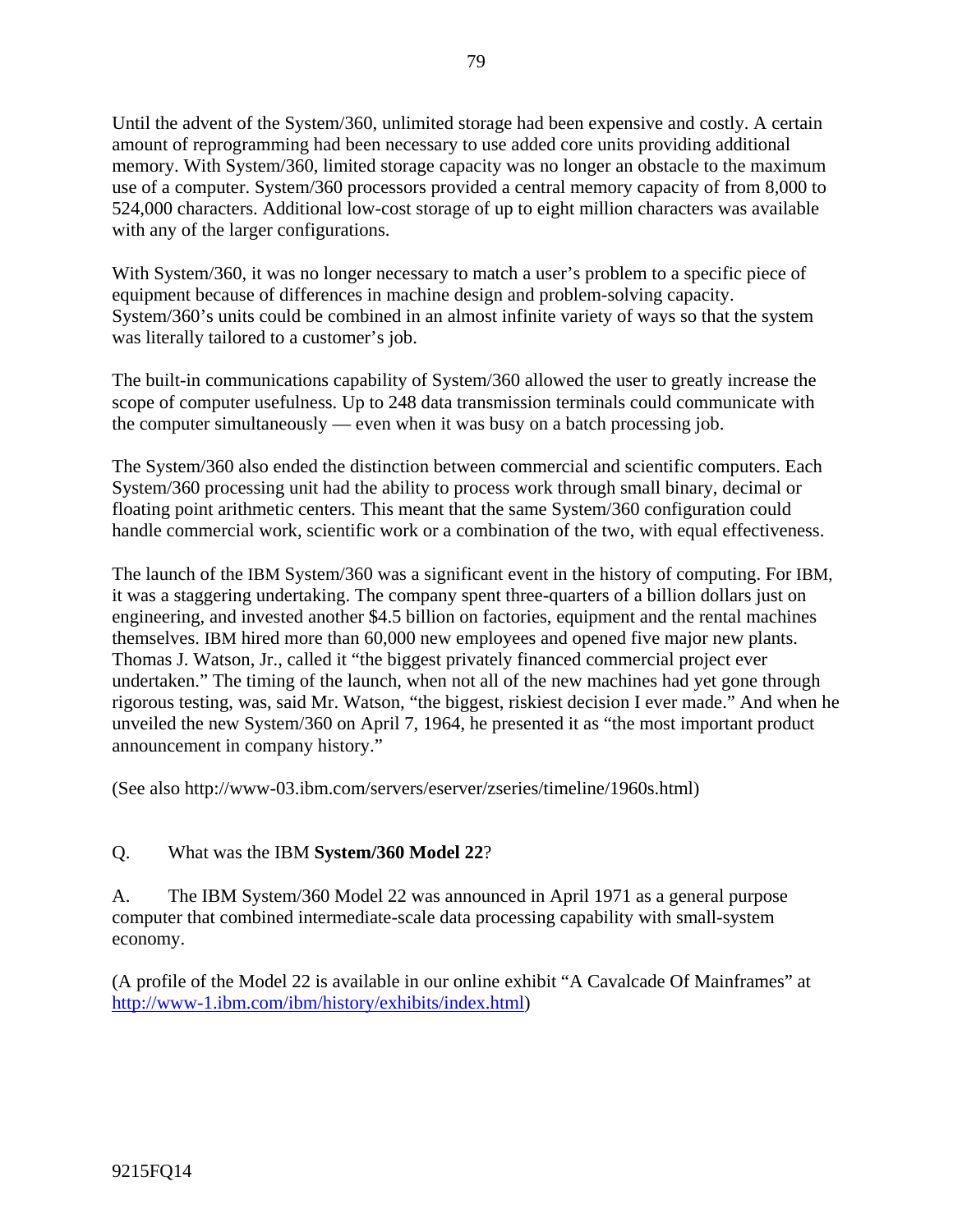### Q. What was the IBM **System/360 Model 25**?

A. Launched in January 1968, the IBM System/360 Model 25 was a versatile data processing system for users of small and medium sized computers. It could operate as an IBM 1401, 1440 or 1460 computer.

(A profile of the Model 25 is available in our online exhibit "A Cavalcade Of Mainframes" at http://www-1.ibm.com/ibm/history/exhibits/index.html)

## Q. What was the IBM **System/360 Model 30**?

A. Smallest of the System/360 configurations announced in April 1964, the Model 30 could serve as a stand-alone system, a communications system or the satellite processor of a larger system.

(A profile of the Model 30 is available in our online exhibit "A Cavalcade Of Mainframes" at http://www-1.ibm.com/ibm/history/exhibits/index.html)

### Q. What was the IBM **System/360 Model 40**?

A. Thomas J. Watson, Jr., said of the System/360 when it as introduced in April 1964 that it was "the most significant product announcement in IBM history." The word "system" was chosen to signify that the new product line was an interchangeable family of processors and peripherals with programming compatibility between all models. The Model 40 had a maximum memory of 256K, a cycle time of 2.5 microseconds and it transferred 16 bits per cycle. It was withdrawn from marketing in October 1977.

(A profile of the Model 40 is available in our online exhibit "A Cavalcade Of Mainframes" at http://www-1.ibm.com/ibm/history/exhibits/index.html)

### Q. What was the IBM **System/360 Model 44**?

A. Announced in August 1965, the Model 44 was used for scientific computing.

(A profile of the Model 44 is available in our online exhibit "A Cavalcade Of Mainframes" at http://www-1.ibm.com/ibm/history/exhibits/index.html)

### Q. What was the IBM **System/360 Model 50**?

A. The IBM System/360 Model 50 debuted in April 1964 as the most powerful 360 unit in the medium price range with communication facilities.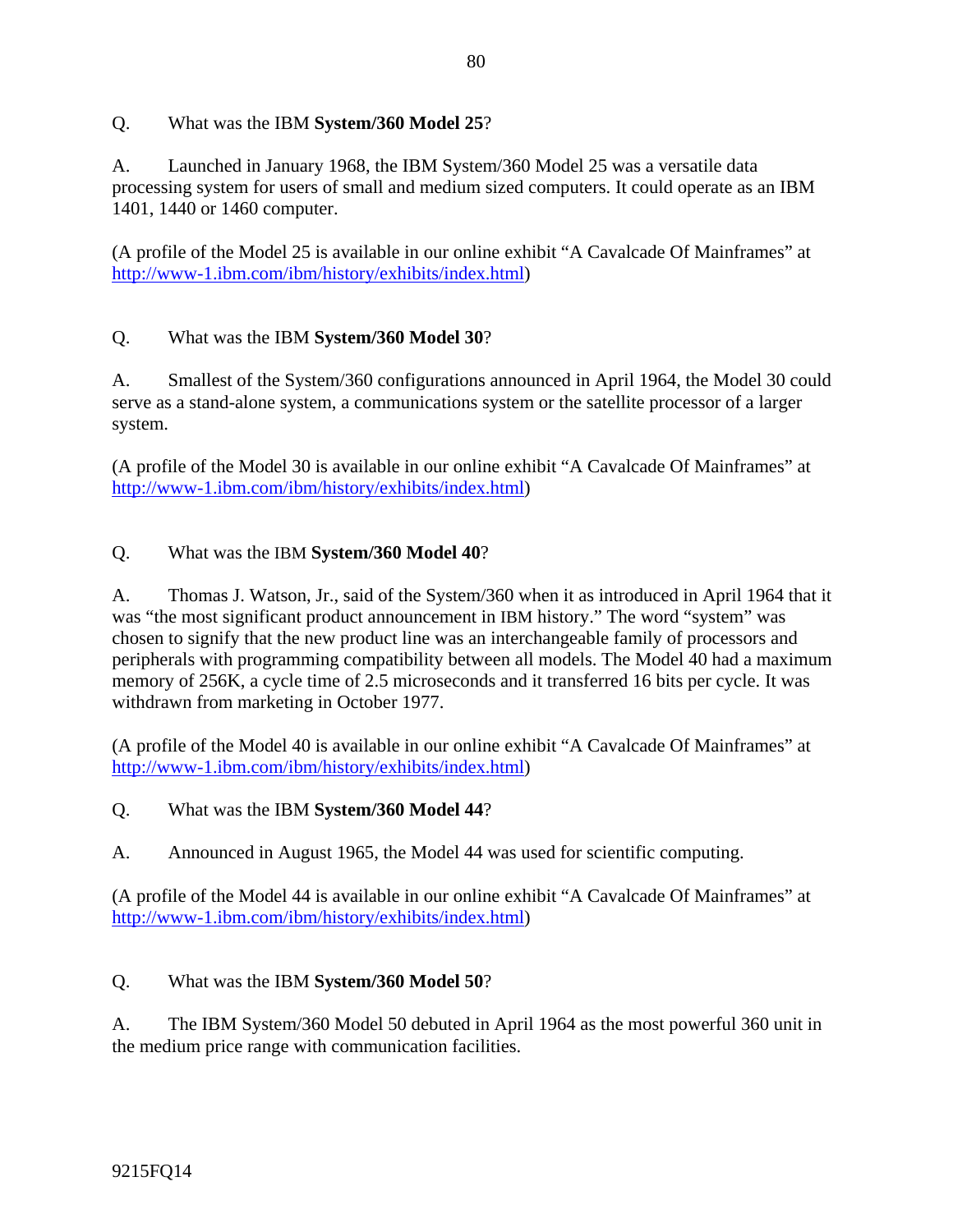(A profile of the Model 50 is available in our online exhibit "A Cavalcade Of Mainframes" at http://www-1.ibm.com/ibm/history/exhibits/index.html)

### Q. What was the **System/360 Model 75**?

A. The IBM System/360 Model 75 was introduced in April 1965, with the first delivery, to the NASA Institute of Space Study, following in January 1966.

A powerful processor for integrated data management and processing, the Model 75 had a storage capability of up to 1,048,576 bytes. The machine had a memory cycle time of 750 nanoseconds, and it featured four-way interleaving of memory for faster effective access. (Interleaving is a technique in which the computer's memory is implemented by two or more electronically independent units, any one of which can be accessed while the others are still responding to previous requests.)

The Model 75 was withdrawn from marketing in March 1977.

(A console from one of the machines has been preserved in the IBM Collection of Historical Computers. For a photograph of that console, visit our online exhibit "Antique Attic Volume 1" available at

http://www-1.ibm.com/ibm/history/exhibits/index.html)

(A profile of the Model 75 is available in our online exhibit "A Cavalcade Of Mainframes" at http://www-1.ibm.com/ibm/history/exhibits/index.html)

### Q. What was the **System/360 Model 91**?

A. The IBM System/360 Model 91 was introduced in 1966 as the fastest, most powerful computer then in use. It was specifically designed to handle high-speed data processing for scientific applications such as space exploration, theoretical astronomy, subatomic physics and global weather forecasting. IBM estimated that each day in use, the Model 91 would solve more than 1,000 problems involving about 200 billion calculations. The system's immense computing power resulted from a combination of several key factors, including advanced circuits that switched in billionths of a second, high-density circuit packaging techniques and a high degree of "concurrency," or parallel operations.

To users of the time, the Model 91 was functionally the same as other large-scale System/360s. It ran under Operating System/360 — a powerful programming package of approximately 1.5 million instructions that enabled the system to operate with virtually no manual intervention.

However, the internal organization of the Model 91 was the most advanced of any System/360. Within the central processing unit (CPU), there were five highly autonomous execution units which allowed the machine to overlap operations and process many instructions simultaneously. The five units were processor storage, storage bus control, instruction processor, fixed-point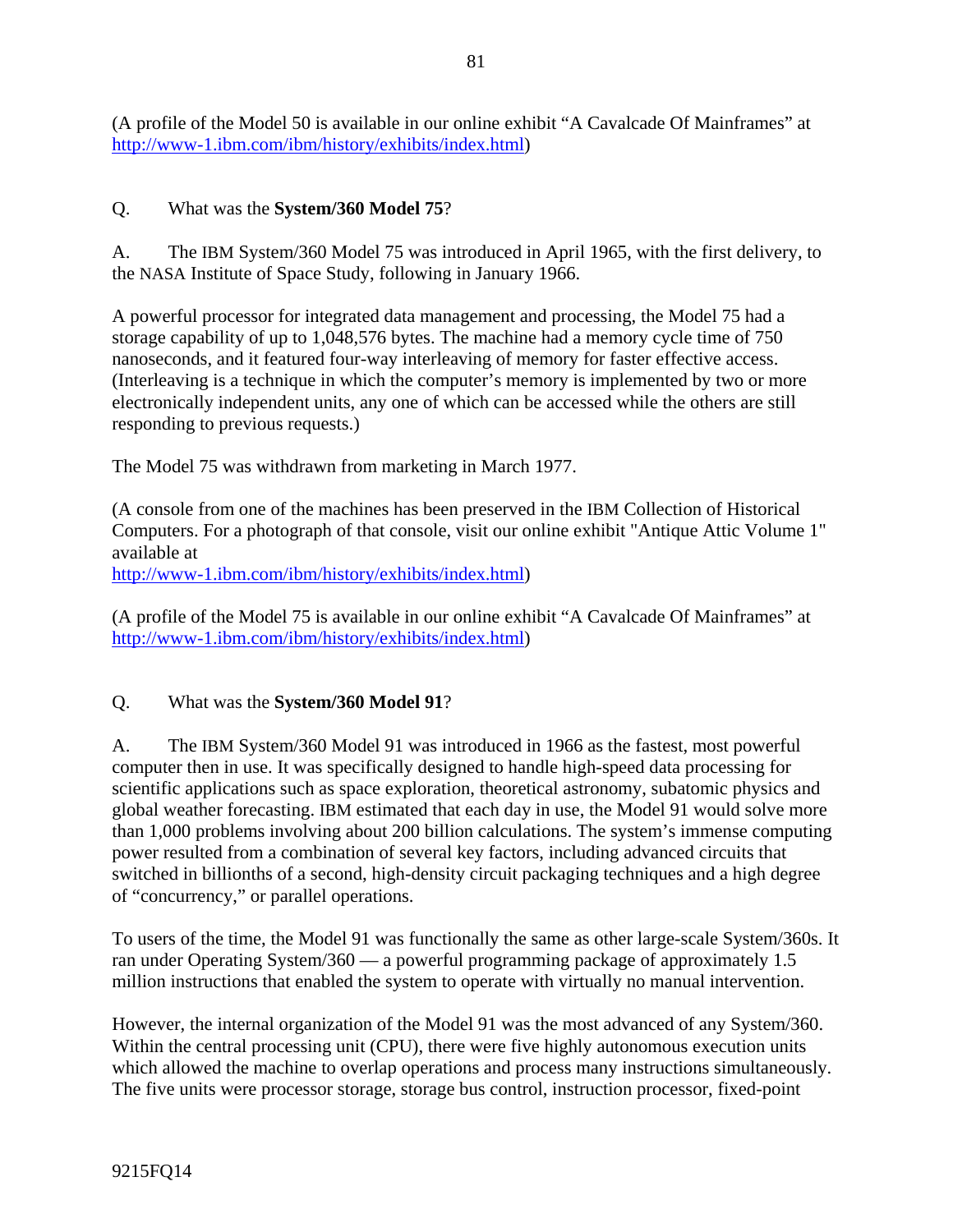processor and floating-point processor. Not only could these units operate concurrently, they could also perform several functions at the same time. Because of this concurrency, the effective time to execute instructions and process information was reduced significantly.

The Model 91 CPU cycle time (the time it takes to perform a basic processing instruction) was 60 nanoseconds. Its memory cycle time (the time it takes to fetch and store eight bytes of data in parallel) was 780 nanoseconds. A Model 91 installed at the U.S. National Aeronautics & Space Administration (NASA) operated with 2,097,152 bytes of main memory interleaved 16 ways. Model 91s could accommodate up to 6,291,496 bytes of main storage. With a maximum rate of 16.6-million additions a second, NASA's machine had up to 50 times the arithmetic capability of the IBM 7090.

In addition to main memory, NASA's Model 91 could store over 300 million characters in two IBM 2301 drum and IBM 2314 direct access storage units. It also had 12 IBM 2402 magnetic tape units for data analysis applications, such as the processing of meteorological information relayed from satellites. Three IBM 1403 printers gave the system a 3,300-line a minute printing capability. Punched card input/output was provided through an IBM 2540 card read punch.

(The console from a Model 91 has been preserved in the IBM Collection of Historical Computers.)

(A profile of the Model 91 is available in our online exhibit "A Cavalcade Of Mainframes" at http://www-1.ibm.com/ibm/history/exhibits/index.html)

# Q. What was the IBM **System/360 Model 95**?

A. Shipped to NASA in February 1968, the two System/360 Model 95s were the first and only computers in IBM's Model 90 series equipped with ultra-high-speed thin-film memories. Both of NASA's Model 95s were used to solve space exploration problems at speeds equivalent to calculating more than 330 million 14-digit multiplications in one minute. (A profile of the Model 95 is available in our online exhibit "A Cavalcade Of Mainframes" at http://www-1.ibm.com/ibm/history/exhibits/index.html)

### Q. What was the IBM **System/360 Model 195**?

A. The System/360 Model 195 was announced in August 1969 as the most powerful computer in IBM's product line, with twice the operating speed of the Model 85, the next most powerful System/360. It used monolithic circuits, had a high-performance buffer memory and could perform many functions simultaneously.

(A profile of the Model 195 is available in our online exhibit "A Cavalcade Of Mainframes" at http://www-1.ibm.com/ibm/history/exhibits/index.html)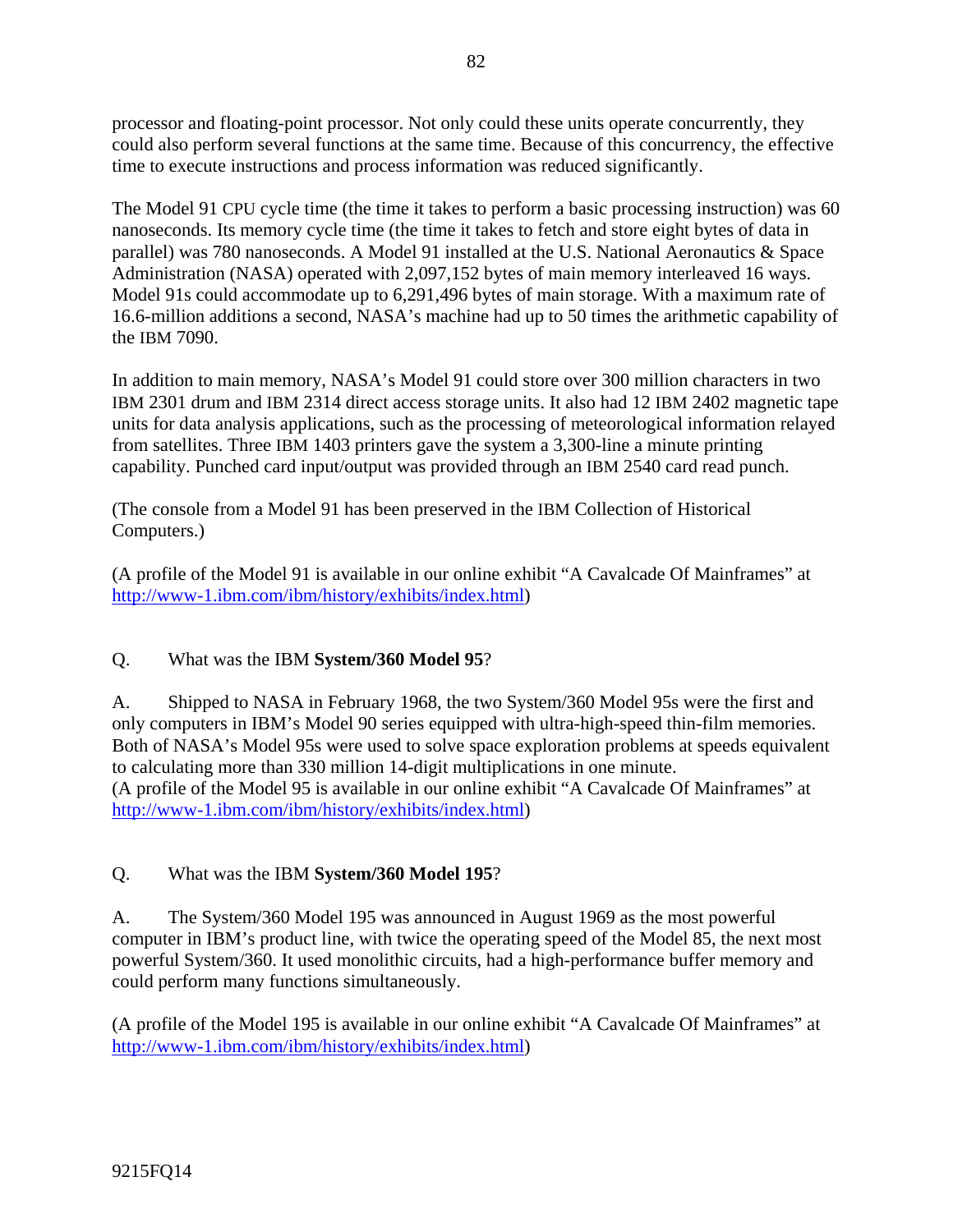## Q. What was the IBM **System/370 Model 115**?

A. Introduced in March 1973, the System/370 Model 115 established new levels of efficiency and economy for a large number of computer users expanding into advanced on-line applications.

(A profile of the Model 115 is available in our online exhibit "A Cavalcade Of Mainframes" at http://www-1.ibm.com/ibm/history/exhibits/index.html)

## Q. What was the IBM **System/370 Model 125**?

A. The IBM System/370 Model 125 was announced in October 1972. Its virtual storage, large-capacity direct-acccess storage, high processing speeds and data communication capabilities facilitated advanced applications of the time such as on-line data entry and inquiry and remote computing.

(A profile of the Model 125 is available in our online exhibit "A Cavalcade Of Mainframes" at http://www-1.ibm.com/ibm/history/exhibits/index.html)

## Q. What was the IBM **System/370 Model 135**?

A. The IBM System/370 Model 135 of March 1971 was designed to provide economical and flexible entry into a wide range of advanced database applications for the users of intermediate and smaller computers.

(A profile of the Model 135 is available in our online exhibit "A Cavalcade Of Mainframes" at http://www-1.ibm.com/ibm/history/exhibits/index.html)

### Q. What was the IBM **System/370 Model 138**?

A. Announced in June 1976, the IBM System/370 Model 138 offered large main and reloadable control storage, performance increases under IBM virtual storage programming and a number of standard features for medium-scale users.

(A profile of the Model 138 is available in our online exhibit "A Cavalcade Of Mainframes" at http://www-1.ibm.com/ibm/history/exhibits/index.html)

# Q. What was the IBM **System/370 Model 145**?

A. Introduced in September 1970, the Model 145 was the first IBM computer to have a main memory made entirely on monolithic circuits on silicon chips (previous 370 models used magnetic core main memories). Its system storage ranged from 112K to 512K, twice that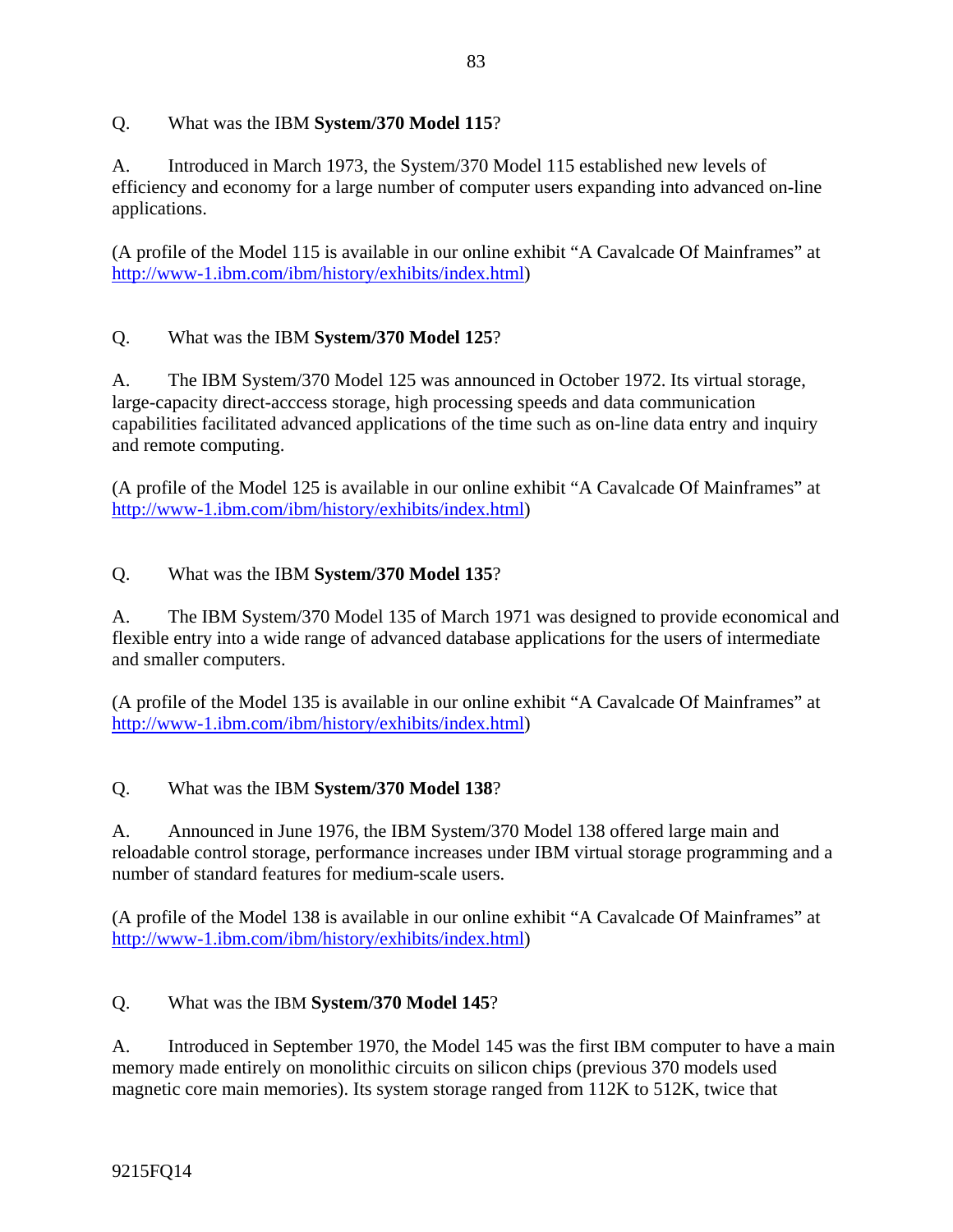available with the IBM System/360 Model 40. It operated at speeds up to five times the Model 40's and up to 11 times the Model 30's. Model 145 users were able to run their System/360 programs with little or no reprogramming. Purchase prices for the Model 145 ranged from about \$705,775 to \$1,783,000. The Model 145 was withdrawn from marketing in November of 1971.

(A profile of the Model 145 is available in our online exhibit "A Cavalcade Of Mainframes" at http://www-1.ibm.com/ibm/history/exhibits/index.html)

## Q. What was the IBM **System/370 Model 148**?

A. The Model 148 of the System/370 computer family was developed and manufactured at IBM's System Products Division facility in Endicott, N.Y., rolled out in June 1976 and first shipped during the first quarter of 1977. It enabled the users of intermediate-sized computers of the day to design larger, more efficient interactive, database and data communications applications. The machine had a maximum main memory of two million characters with internal performance speeds up to 43 percent faster than the earlier Model 145. The Model 148 was withdrawn from marketing in November 1983.

(A profile of the Model 148 is available in our online exhibit "A Cavalcade Of Mainframes" at http://www-1.ibm.com/ibm/history/exhibits/index.html)

### Q. What was the IBM **System/370 Model 155**?

A. Introduced in June 1970, the IBM System/370 Model 155 was a high-performance data processing system that provided the reliability, availability and convenience demanded by business and scientific users, as well as by users with applications in communications or control.

(A profile of the Model 155 is available in our online exhibit "A Cavalcade Of Mainframes" at http://www-1.ibm.com/ibm/history/exhibits/index.html)

#### Q. What was the IBM **System/370 Model 158**?

A. The IBM System/370 Model 158 of August 1972 was a medium-sized, high performance data processing system that incorporated integrated monolithic main storage, virtual storage capability, integrated storage controls and a display console for large-scale users.

(A profile of the Model 158 is available in our online exhibit "A Cavalcade Of Mainframes" at http://www-1.ibm.com/ibm/history/exhibits/index.html)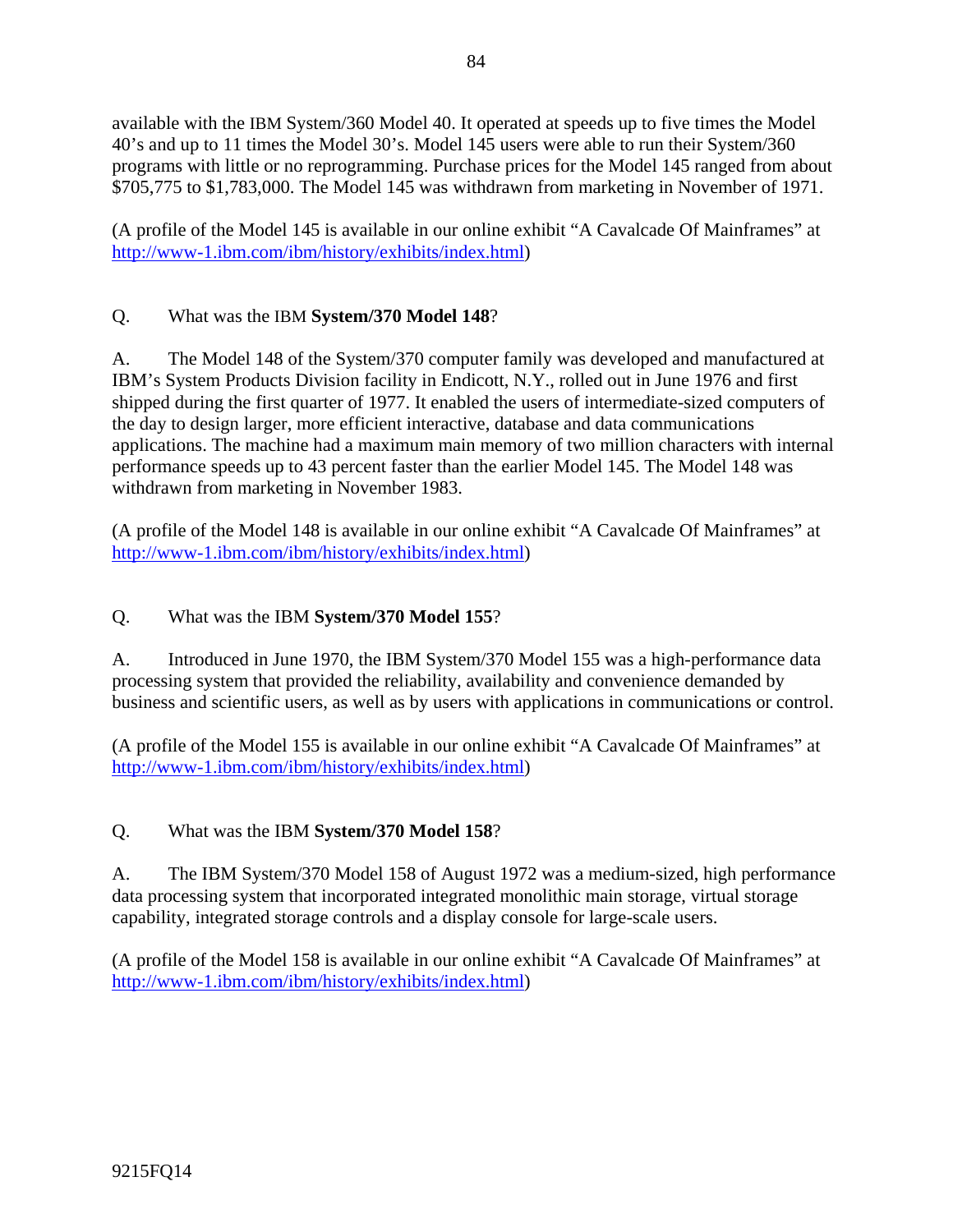### Q. What was the IBM **System/370 Model 165**?

A. When the Model 165 was rolled out in June 1970, large data bases, remote computing and high-throughput multiprogramming were the emerging needs of medium- and large-scale computer users. The Model 165 was designed to meet those needs and allowed IBM customers to run their System/360 applications on the new system with little or no program modification.

(A profile of the Model 165 is available in our online exhibit "A Cavalcade Of Mainframes" at http://www-1.ibm.com/ibm/history/exhibits/index.html)

## Q. What was the IBM **System/370 Model 168**?

A. The IBM System/370 Model 168 was announced in August 1972 and was designed for high availability, eased application development and operational flexibility, with emphasis on the needs of large database and data communications systems.

(A profile of the Model 168 is available in our online exhibit "A Cavalcade Of Mainframes" at http://www-1.ibm.com/ibm/history/exhibits/index.html)

## Q. What was the IBM **System/370 Model 195**?

A. At the time of its introduction in June 1970, the Model 195 was IBM's most powerful computing system. It could process instructions at the rate of one every 54-billionths of a second. (A profile of the Model 168 is available in our online exhibit "A Cavalcade Of Mainframes" at http://www-1.ibm.com/ibm/history/exhibits/index.html)

# Q. What is the IBM **S/390 Multirprise Enterprise Server**?

A. Information about this product is available on IBM's Internet site at http://www-1.ibm.com/servers/s390/multiprise

### Q. What was the IBM **S/390 Parallel Enterprise Server**?

A. The IBM S/390 Parallel Enterprise Server processors were announced in September 1994, and initially comprised a line of six new models with up to six air-cooled Complementary Metal Oxide Semiconductor (CMOS) microprocessors. This product line was a natural replacement for many IBM 4381, 3090, 308X and "plug-compatible systems.

(A profile of the S/390 Parallel Enterprise Server is available in our online exhibit "A Cavalcade Of Mainframes" at http://www-1.ibm.com/ibm/history/exhibits/index.html)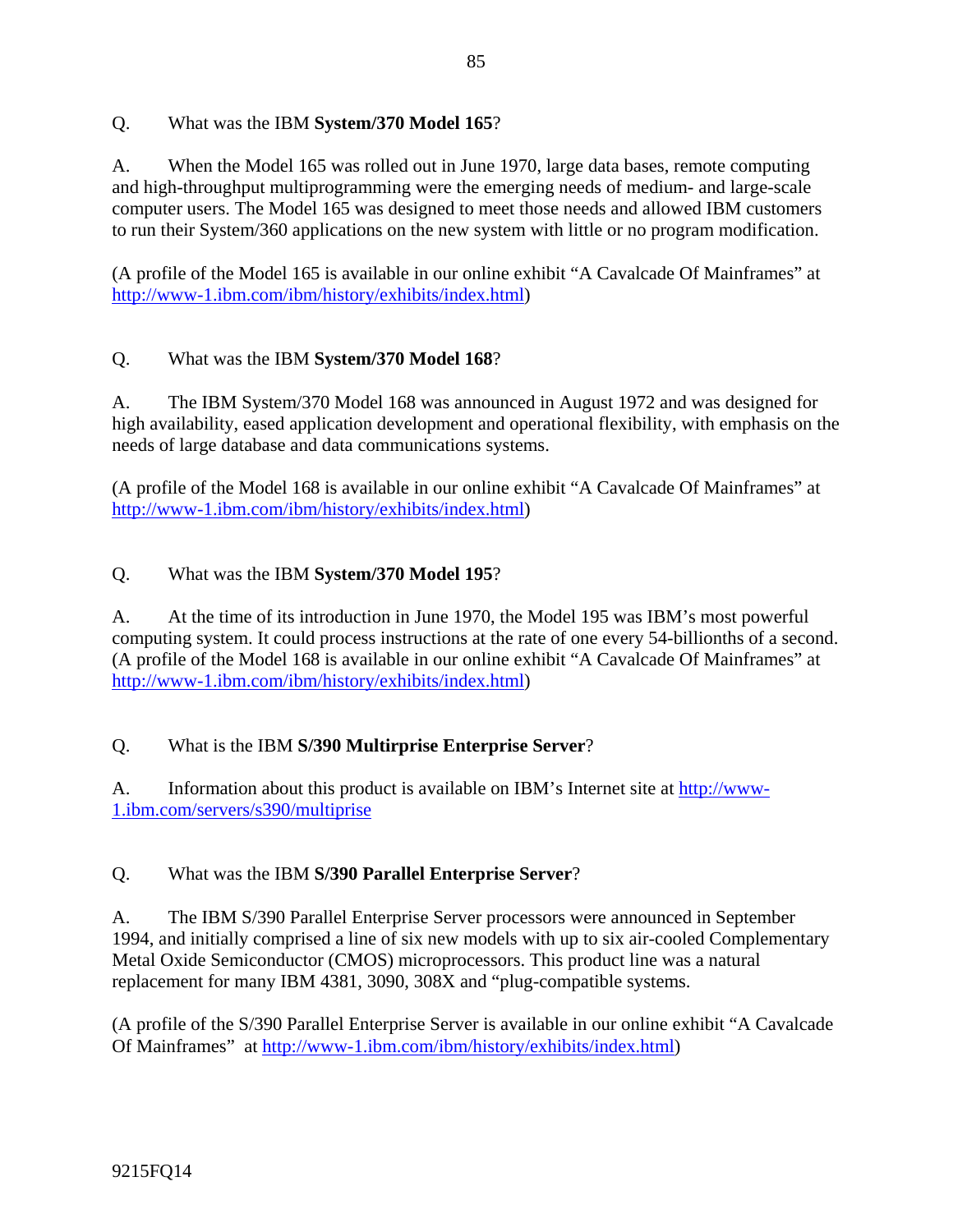## Q. What was the IBM **S/390 Parallel Enterprise Server - Generation 4**?

A. Rolled out in June 1997, the S/390 G4 Server marked the end of the road for IBM servers using bipolar processor technology. Its CMOS microprocessors enabled customers to meet network computing needs by providing one of the most secure systems for conducting electronic commerce.

(A profile of the S/390 G4 Server is available in our online exhibit "A Cavalcade Of Mainframes" at http://www-1.ibm.com/ibm/history/exhibits/index.html)

## Q. What are the IBM **Parallel Enterprise Server- Generation 5** and **S/390 Parallel Enterprise Server Generation 6**?

A. Information about these products is available at IBM's Internet site at http://www-1.ibm.com/servers/s390/pres

## Q. What was the **Thermal Conduction Module** (TCM)?

A. The IBM-developed TCM, used in large-scale IBM 3081 and other computers, was the industry's densest and most efficient logic packaging in the 1980s. One module could contain up to 132 circuit chips and had the processing power equivalent to that of a midrange System/370 computer of the 1970s. The water-cooled TCM had the shortest average chip-to-chip communication time of packaging in any general-purpose computer.

(For a photograph of this component, see our online exhibit, "Antique Attic Volume 2" available at http://www-1.ibm.com/ibm/history/exhibits/index.html)

### Q. What was the **ThinkPad 701C**?

A. The IBM ThinkPad 701C was announced in March 1995 with a revolutionary TrackWrite keyboard that formed a comfortable, full-size, 85-key typing surface nearly two inches wider than the unit itself. The ThinkPad could be transformed into a full-function speakerphone, answering machine and fax machine, and, by using built-in infrared, could print documents and send files with no wires or cable connectors. It weighed 4.5 pounds and offered 360-, 540- and 720-million byte hard drives.

Q. What was the "**Tractor**?"

A. For information about, and an image of, IBM's TRACTOR system, visit our virtual exhibit "They Also Served: An Album Of IBM Special Products (Vol. 2)" available at http://www-1.ibm.com/ibm/history/exhibits/index.html

9215FQ14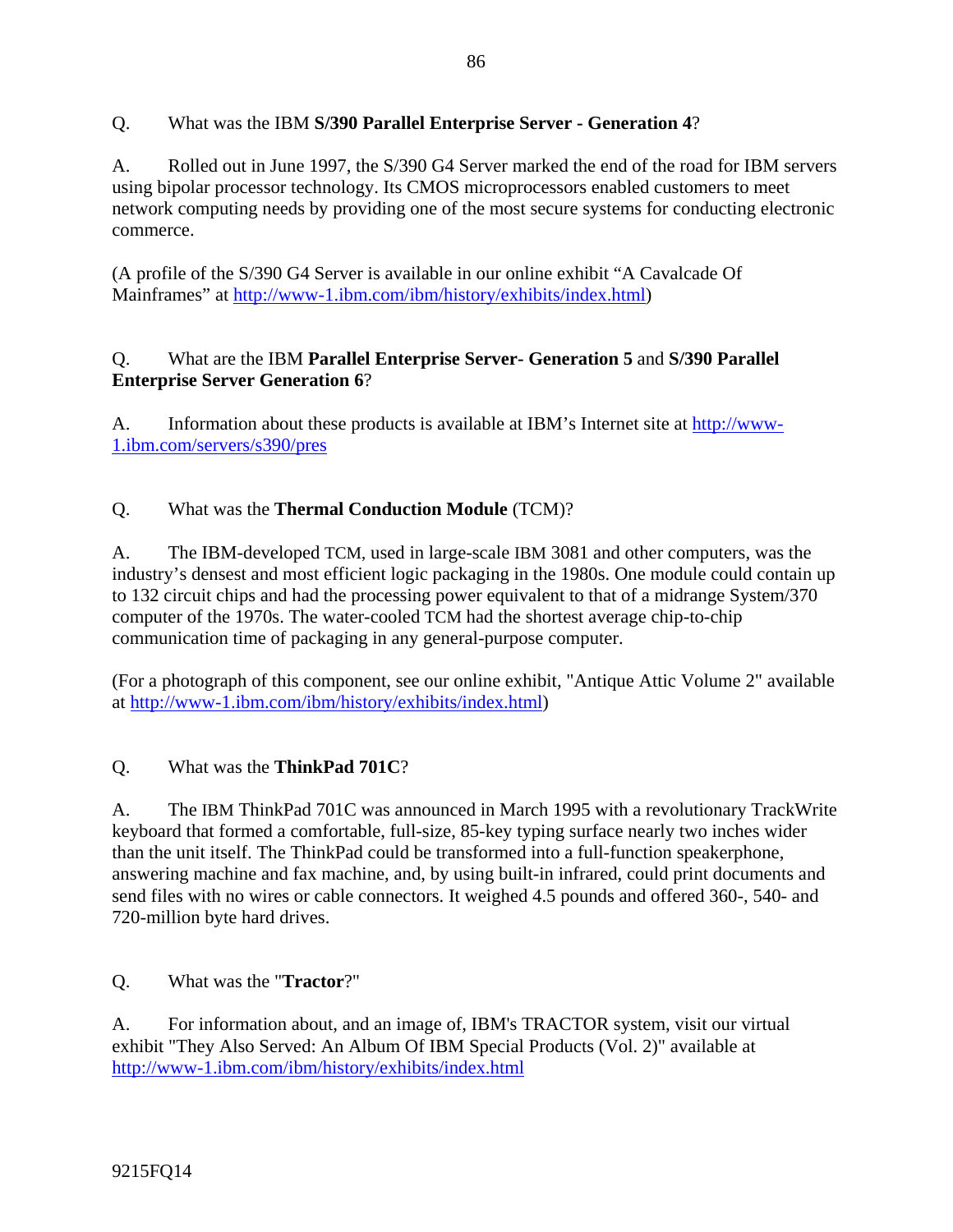Q. What are some of the milestones in the history of IBM **typewriters**?

A. Some of the key dates in the history of IBM typewriters are:

**1933** IBM acquires the tools, patents and production facilities of Electromatic Typewriters, Inc., of Rochester, N.Y.

**1934** IBM invests more than \$1 million to redesign the Electromatic Typewriter, improve research facilities and establish service centers.

**1935** The IBM Electric Typewriter, Model 01, is introduced. Customer acceptance soon makes it the first successful electric typewriter in the United States.

**1941** IBM announces proportional letter spacing. However, the war effort delays product introduction until 1944.

**1944** The IBM Electric Executive Typewriter, the first typewriter with proportional letter spacing, is introduced.

**1948** The IBM Model A Standard Electric Typewriter gives the typist a new feeling of comfort and control. Carriage return, back space, tabulator and shift are operated with a finger tip touch. A "multiple-copy control" ensures legible carbon copies and stencils.

**1951** The IBM Model A Decimal Tabulation Typewriter offers electric tabulation for statistical typing.

**1954** IBM introduces the IBM Model B Standard Typewriter and the IBM Model B Executive Typewriter. Both feature cushioned carriage, electric ribbon rewind, changeable typebars and pastel colors.

**1957** IBM begins to manufacture typewriter ribbons and carbon paper.

**1958** The IBM Electric Typewriter Division celebrates its 25th anniversary and delivers its one-millionth IBM typewriter.

**1959** The IBM Model C Typewriter and the IBM Model C Executive Typewriter introduce more productivity enhancements, including personal touch control.

**1961** The IBM Selectric Typewriter is unveiled. This product replaces typebars and the moving carriage with a spherical printing element.

**1964** To indicate more accurately the scope of its product line, the Electric Typewriter Division changes its name to Office Products Division.

**1967** IBM introduces the Model D Executive Typewriter and the IBM Model D Standard Typewriter, the last IBM typebar typewriters.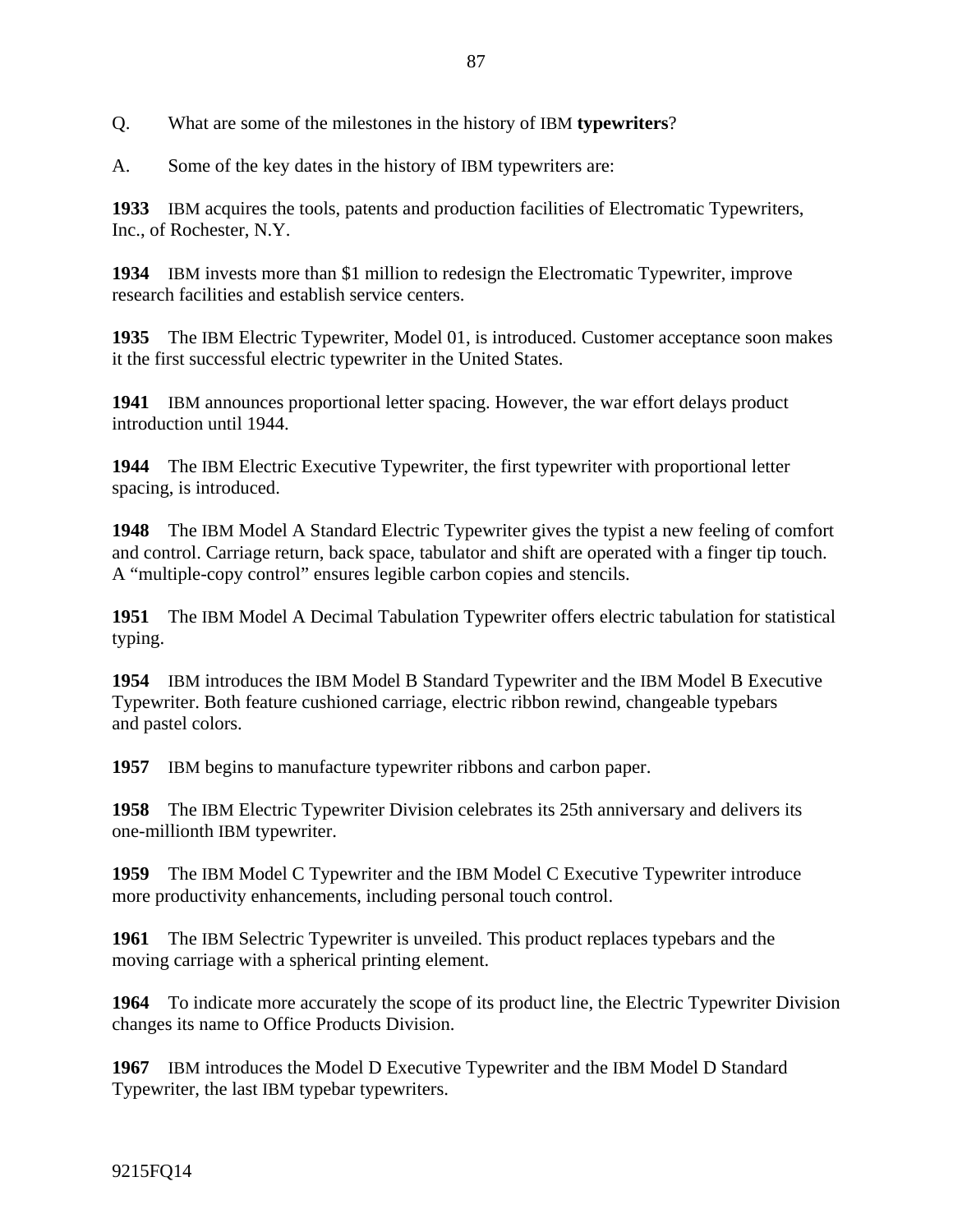**1968** The IBM Braille Typewriter is the first powered Braille writing machine available for individual use. Its keyboard is almost identical to that of a standard typewriter.

**1971** The IBM Selectric II Typewriter lets the typist switch from 10-pitch for correspondence to 12-pitch for business forms and reports. The IBM Tech III Ribbon cartridge permits "clean hands" ribbon replacement.

**1973** The IBM Correcting Selectric II Typewriter, with its Lift-off Tape, allows the typist to lift typing errors literally off the paper.

**1974** The IBM Memory Typewriter, a desktop typewriter that stores everything typed and allows the operator to recall and revise previously typed material.

**1978** The IBM Electronic Typewriter 50 and Electronic Typewriter 60, the first electronic typewriters, introduce a new dimension of features, including automatic error correction, underscoring and centering.

**1979** The IBM Electronic Typewriter 75 is introduced. It allows typed material to be stored and recalled from its 7,500-character memory.

**1980** The keyboards of the IBM Selectric III and IBM Correcting Selectric III typewriters feature larger, non-glare keys and a lighted margin scale.

**1981** The Office Products Division, along with the Data Processing and General Systems Divisions, is consolidated into two new divisions: National Accounts and National Marketing.

**1986** The IBM Wheelwriter 6 and Quietwriter 8 typewriters provide advances in speed, power and convenience.

**1987** The IBM Personal Typing System combines the simplicity of a typewriter and the flexibility of a word processor with the power of a personal computer.

**1988** The largest typewriter announcement in IBM history, featuring the IBM Wheelwriter Series II typewriters and the IBM Personal Wheelwriter Typewriter, provide solutions for virtually every typing application.

**1991** Following the sale of IBM's typewriter, keyboard, personal printer and supplies business to Clayton & Dubilier, Inc., a new company — Lexmark International, Inc. — is formed to develop, manufacture and sell such products worldwide

(Detailed information about, and images of, the Model B Typewriter are available online at http://www-03.ibm.com/ibm/history/exhibits/modelb/modelb\_intro.html)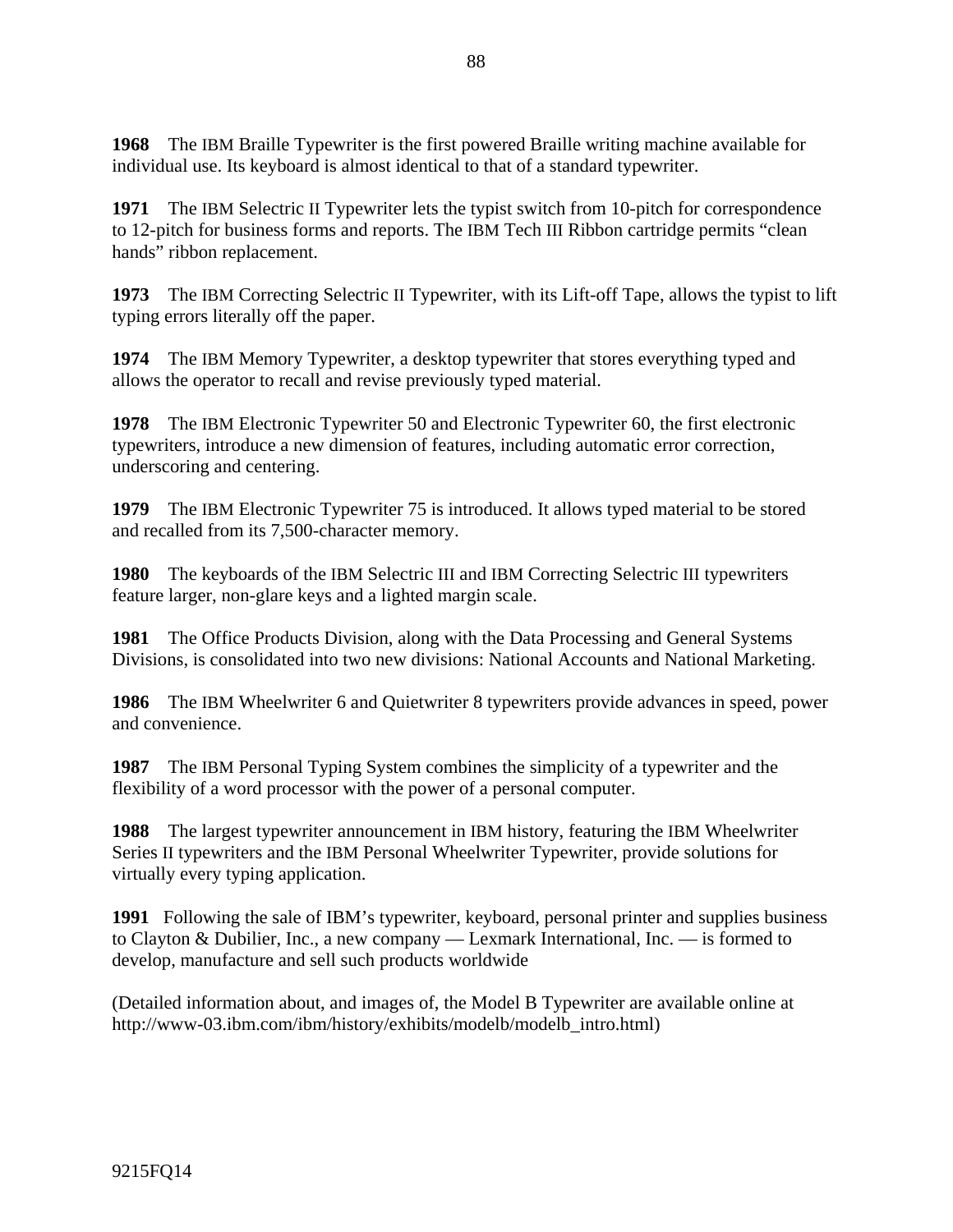- Q. Did IBM ever market an industrial **welder**?
- A. Yes, in the mid-1960s.

(For information about, and an image of, IBM's PW 200 percussive welder, visit our virtual exhibit "They Also Served: An Album Of IBM Special Products (Vol. 2)" available at http://www-1.ibm.com/ibm/history/exhibits/index.html)

Q. Where may I find information about IBM's current product line?

A. Please visit IBM's Web sites at http://www.ibm.com/products/us/ and http://www.ibm.com/products/innovations\_gallery/html/product.html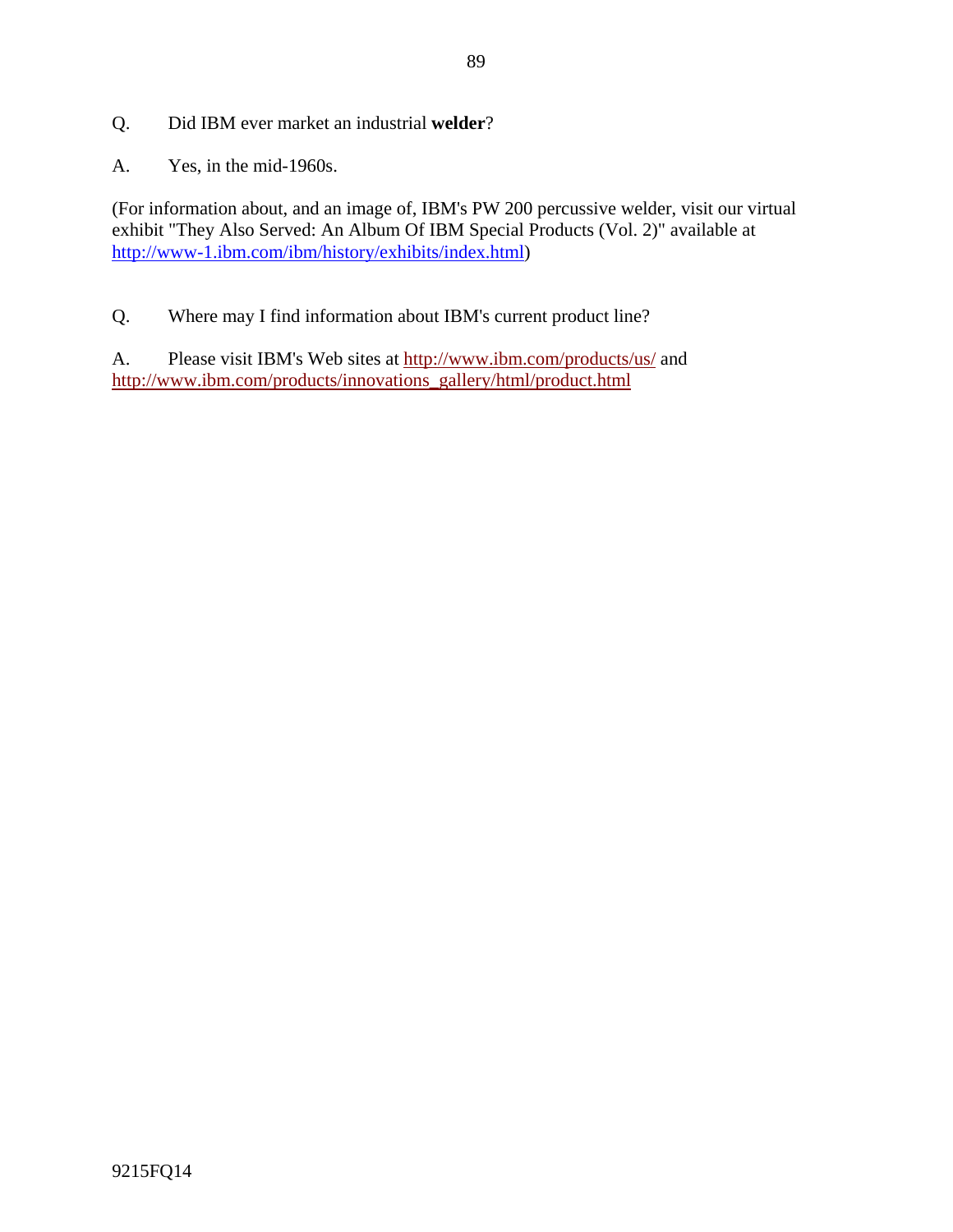### **Public Relations**

Q. What is the origin of the term "**Big Blue**?"

A. The term "Big Blue" as a reference to IBM did not originate within the company. When the term first began appearing in the press during the early 1980s, IBM employees continued to refer to IBM as they always had — and have since — most typically, "IBM" or "the business" or "the company." Some writers have suggested that the "Big Blue" expression is related to the blue covers on the IBM mainframes and similar products of the 1960s. Of course, "Blue" can now be found in the names of some of IBM's supercomputers, such as Deep Blue, Blue Pacific and Blue Gene.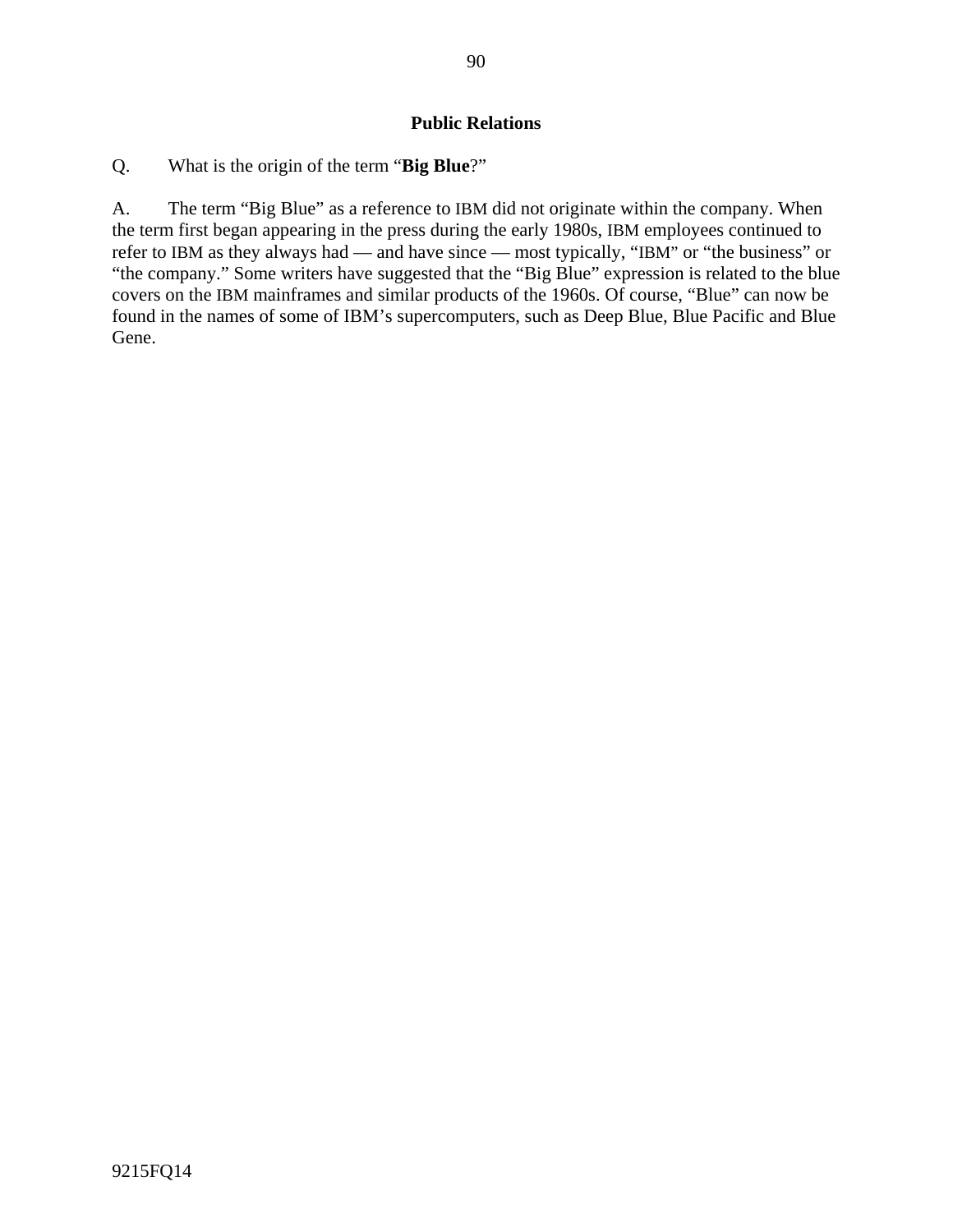### **Research**

Q. What were some of IBM's notable achievements in **computer technology**?

A. The following chronology covers just some of the significant product technology developed in IBM laboratories and plants during the first four decades of the computer industry. Each of the items represents industry leadership in some form — speed, capacity or other measurement. Many of the items were fundamental inventions that shaped the industry's technological course.

**1942 Vacuum Tube Digital Multiplier** — Experimental machine more than 1,000 faster than earlier electromechanical devices.

**1944 Mark I** (Automatic Sequence Controlled Calculator) — First operating machine to execute long computations automatically. Constructed by IBM in cooperation with Harvard's Dr. Howard Aiken.

**1946 IBM 603 Calculator** — The computer industry's first vacuum tube machine built on a production-line basis.

**1948** "Pluggable Unit" — The industry's first assemblage of digital electronics replaceable as a unit. Introduced in the mass-produced IBM 604 calculator.

**1952 Tape Drive Vacuum Column** — Invention to buffer magnetic tape between reels to prevent tape breakage at abrupt start and stop. Adopted throughout the industry.

**1954** NORC (Naval Ordnance Research Calculator) — Most powerful computer in existence for several years.

**1954 Input-Output Channel** — Invention to synchronize the flow of data into and out of the computer while computation progresses. Adopted widely in the industry.

**1955 IBM 704** — The IBM 704 was the first commercially available computer to incorporate indexing and floating point arithmetic as standard features and to base software on them.

**1956 RAMAC** (Random Access Method of Accounting and Control) — Invention of the computer disk file, which became the industry's basic medium for online transaction processing. The IBM 305 RAMAC was the first disk file system.

**1957 IBM 608** — First all-transistor commercial calculator, paving the way for more powerful transistorized computers to follow.

**1957 FORTRAN** (Formula Translation) — The most widely used scientific programming language. First high-level language to gain general industry acceptance.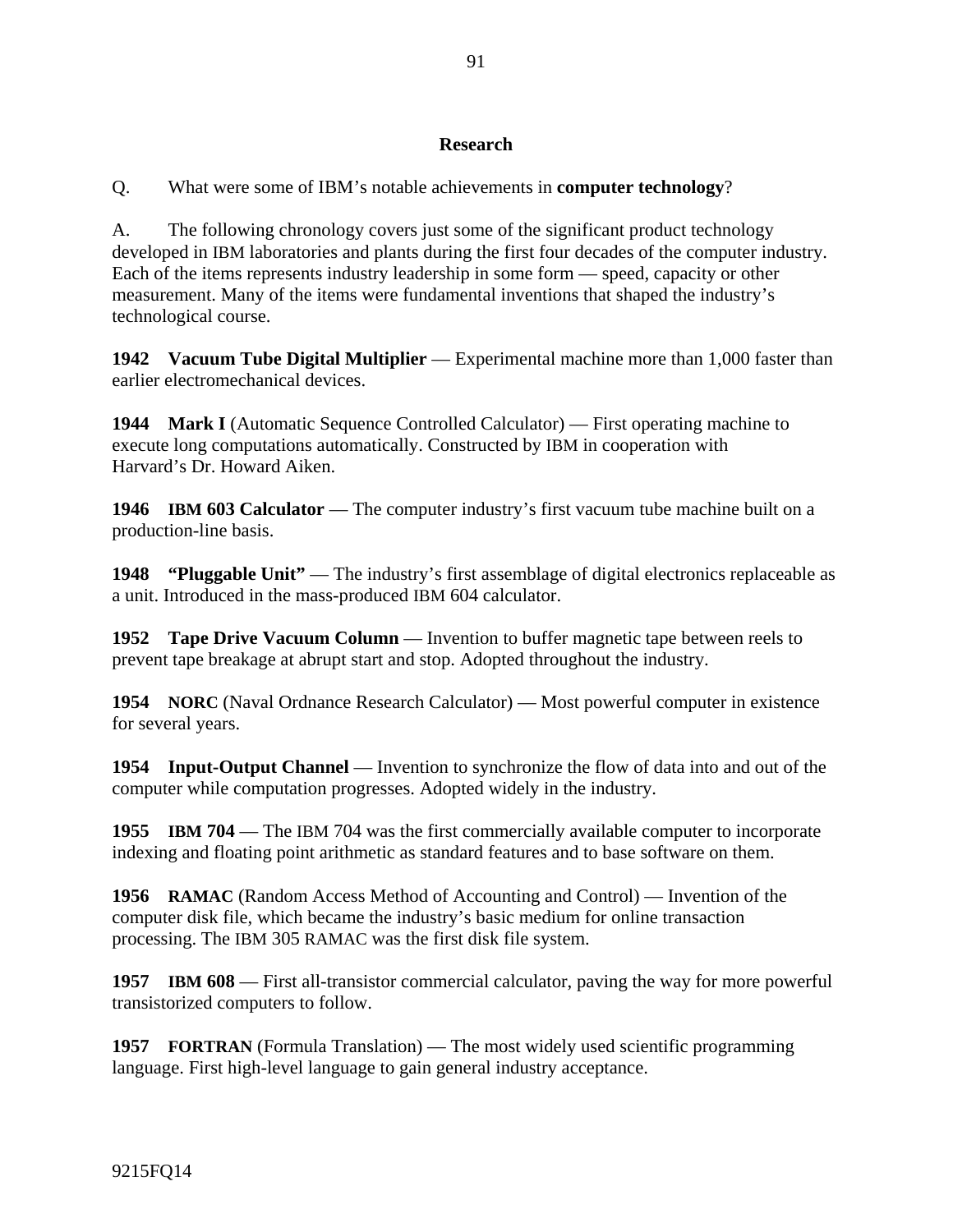**1959 Automated Transistor Production** —First fully automated production line for transistors, Poughkeepsie, N.Y.

**1959 Chain/Train Printers** — First commercial "chain" printer, which produced 600 lines per minute from a chain-loop of characters moving at high speed. Led to IBM "train" printer, with type on a steel track in interchangeable-typeface cartridges. Technology adopted by other manufacturers.

**1960 IOCS** (Input-Output Control System) — First computer control program to allow concurrent processing and input-output operations.

**1960 Operating Systems** — Pioneering efforts in the development and implementation of operating systems, including OS/360 in 1964 and the progressively more advanced operating systems developed continuously to the present.

**1961** STRETCH (for "stretching" technology) — Most powerful computer of its day. Pioneered in advanced systems concepts such as look-ahead, overlapping/pipelining of instructions, and control-program operating systems, as well as introduction of the 8-bit byte and other innovations.

**1961 "Selectric"** — Electric typewriter with "ball" typing element in place of type bars and movable carriage and offering interchangeable type styles. Initially used as a computer terminal.

**SABRE** (Originally SABER, Semi-Automatic Business Environment Research) — Reservation system developed with American Airlines. The first large high-speed commercial computer/communications network that operated over telephone lines in "real time."

**1962 Removable Disk Pack** — First interchangeable computer disks, permitting large "shelf" storage of data on disks.

**1964 Hypertape** — Magnetic tape unit with read/write speed of 340,000 characters per second, industry's fastest for nearly a decade. (IBM had delivered tape units with a speed of 1.1 million characters a second to a U.S. government agency in 1962 but those units were never offered commercially.)

**1964 IBM System/360** — First major computer family with upward and downward compatibility, allowing the use of programming across multiple systems. First computer family to employ widespread use of read-only memory for control and the first family with standard input-output interfaces. Extended the addressing range to 16 million bytes of real main memory.

**1964 Solid Logic Technology** — The industry's first high-volume, automatic microminiature production of semiconductor circuits, used in the System/360.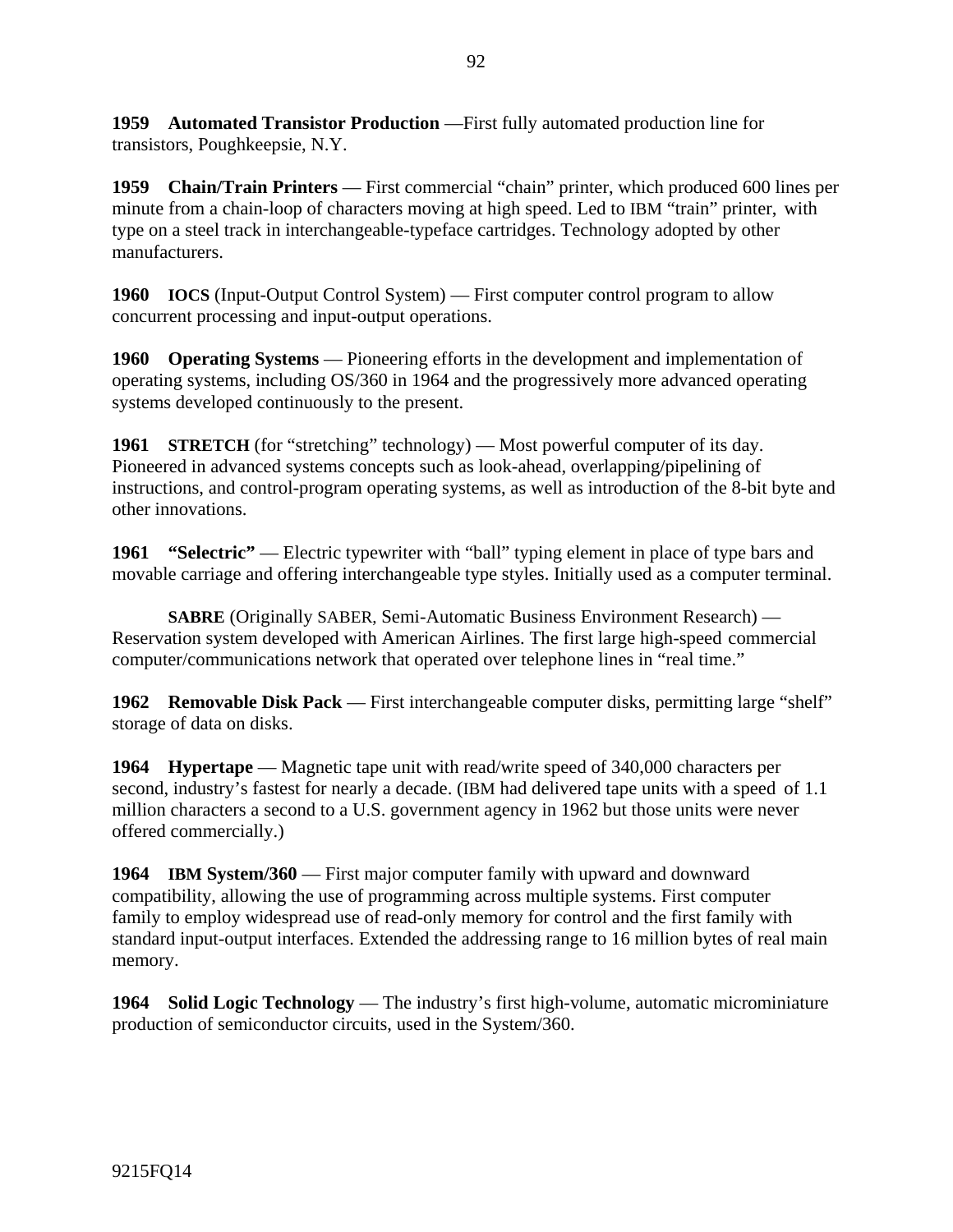**1966** One-Transistor Memory Cell — Invention of the dynamic memory cell using one transistor per bit, permitting major increases in memory density. Adopted throughout the industry.

**1968 "Cache" Memory** — The large, high-speed "cache" or buffer memory in IBM System/360 Model 85 was the first in the industry. It was also the first "monolithic" computer memory of significant size — 16,000 characters.

**1970 N-Channel FET Technology** — N-Channel Field-Effect Transistors, pioneered by IBM in the 1960s, were introduced in IBM System/370 and adopted by the industry as the basic echnology for semiconductor memories.

**1970 Relational Data Base Concept** — A method of structuring computer data bases that separates data from program code, giving users major advantages in flexibility and ease of use.

**1971 Semiconductor Main Memory** — IBM System/370 Model 145 had the industry's first main memory made entirely of semiconductor circuits, replacing magnetic cores.

**1971 "Thin Film" Recording Head** — Development of mass-production "thin film" recording head technology, which later enabled the IBM 3380 disk system to read and write data at three million characters a second, the first commercial unit to achieve such a rate.

**1971 "Floppy" Disk** — First flexible magnetic disk or diskette, widely adopted for storage in small computer systems.

**1973 Magnetic Tape Density** — Group Code Recording for magnetic tape, increasing data density almost fourfold — to 6,250 characters per inch — the highest density then available in the industry.

**1973 "Winchester" Disk Technology** — Improved read/write head design and other improvements introduced with the IBM 3340 "Winchester" disk drive doubled information on the disk surface — to 1.7 million bits per square inch.

**1974 Systems Network Architecture** — First widely used commercial computer communications subsystems architecture (including Synchronous Data Link Control), permitting distributed network control.

**1975 Cryptography** — The IBM cryptographic algorithm for protection of transmitted data, adopted as a U.S. government and international standard, can accept 70 quadrillion possible "keys."

**1976 Laser Printer** — The IBM 3800 was the first machine to combine laser technology and electrophotography. It can print 20,000 lines per minute.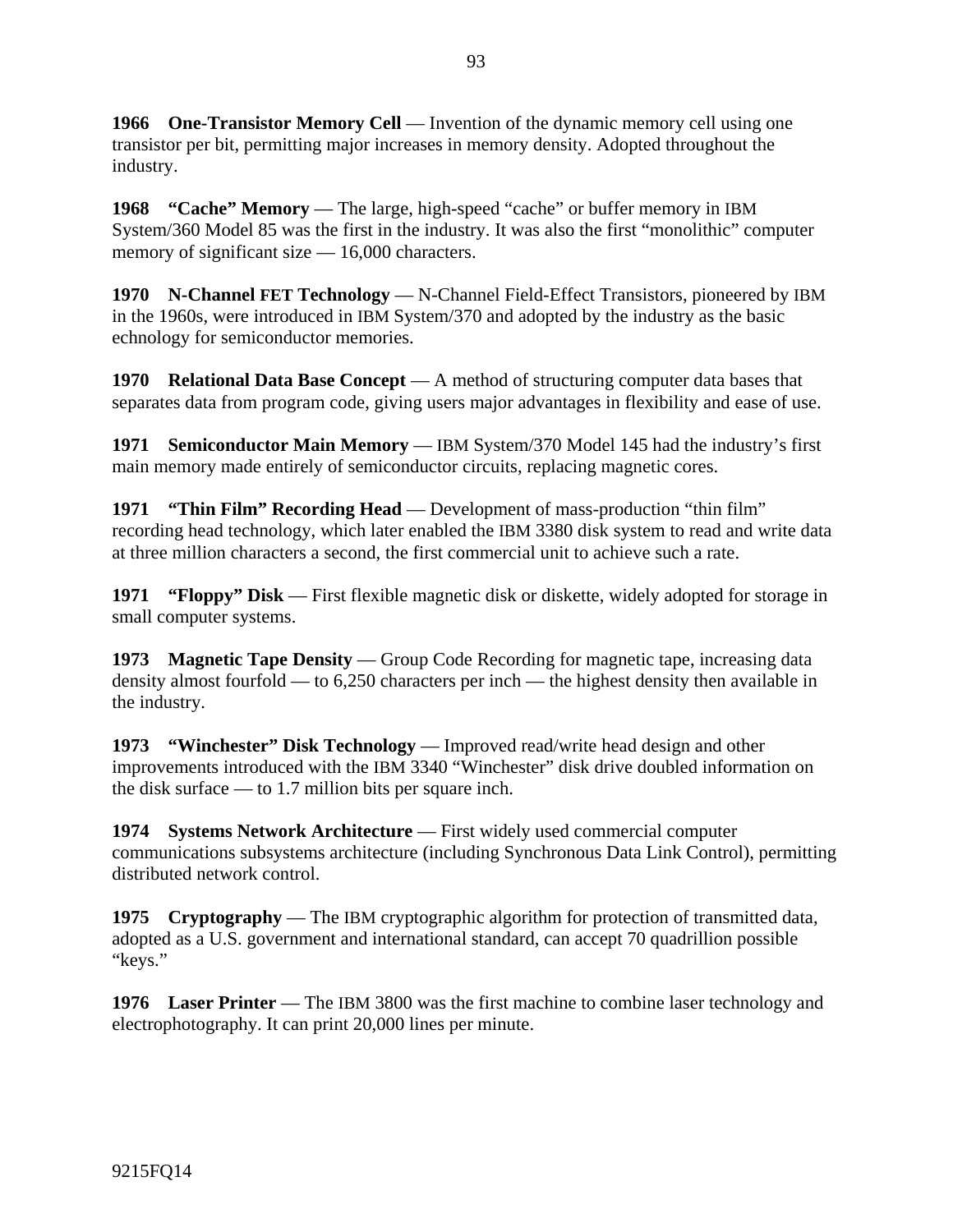**1978 Electron-Beam Production** — IBM-designed electron-beam machine for interconnecting chip circuits was the first used for volume production of very dense logic circuits.

**1979 64,000-Bit Chip** — IBM was the first to mass produce 64,000-bit memory chips and first to incorporate them into products.

**1980 Densest Circuit Packaging** — Complete logic for the large-scale IBM 3081 was contained in 26 modules on four printed-circuit boards. This packaging of nearly 800,000 circuits was the industry's densest.

**1982 Robotic Control Language** — High-precision, programmable robotic system designed and manufactured by IBM, the IBM 7565, used the most advanced commercially available robotic control language.

**1985 Million-Bit Chip** — A 1-million-bit IBM computer memory chip was the first to be massed-produced for use in computer products.

Since the mid-1980s, of course, IBM has continued to develop and deliver advanced information technology. Here are just some of the more recent examples of IBM's leadership:

- $\bullet$  IBM with nearly 3,000 researchers worldwide has research laboratories in eight locations in six countries, and has cumulatively produced more research breakthroughs than the rest of the industry combined.
- IBM has employed a total of five Nobel laureates. IBM scientists have been awarded the National Medal of Technology — the highest award for technological innovation in the United States — six times, and the National Medal of Science three times.
- $\bullet$  In 1998, for the sixth year in a row, IBM received the most U.S. patents (2,658), 40 percent more than in 1997. IBM now owns more than 30,000 patents worldwide.
- In 1996 IBM hired 10 percent of all of the Ph.Ds in computer science and electrical engineering to enter the U.S. work force.
- In 1997 the IBM "Deep Blue" RS/6000 SP supercomputer redefined the way humanity understands its relationship to machines by besting the greatest grand master in chess history.
- In 1999 IBM announced a \$100 million research initiative to build Blue Gene, a supercomputer 500 times more powerful than the world's fastest computers, two million times more powerful than high-end desktop PCs , and capable of more than one quadrillion operations per second (one petaflop).
- IBM storage researchers have pioneered every significant development since they invented magnetic disk storage four decades ago. IBM scientists in 1997 set a new world record in disk drive storage capacity by quadrupling it, breaking the barrier of 10 billion bits of data (10 gigabits) per square inch of disk surface, through IBM's patented giant magneto resistive (GMR) head technology. IBM introduced the world's highest capacity new hard disk drives for both notebook and desktop personal computers. In 1998, IBM introduced the world's smallest and lightest hard disk drive — the 340 MB, 0.7-ounce "microdrive."
- In 1997, IBM introduced a breakthrough in semiconductor technology with the development of smaller, faster, more powerful and less costly integrated circuits using copper "wiring" in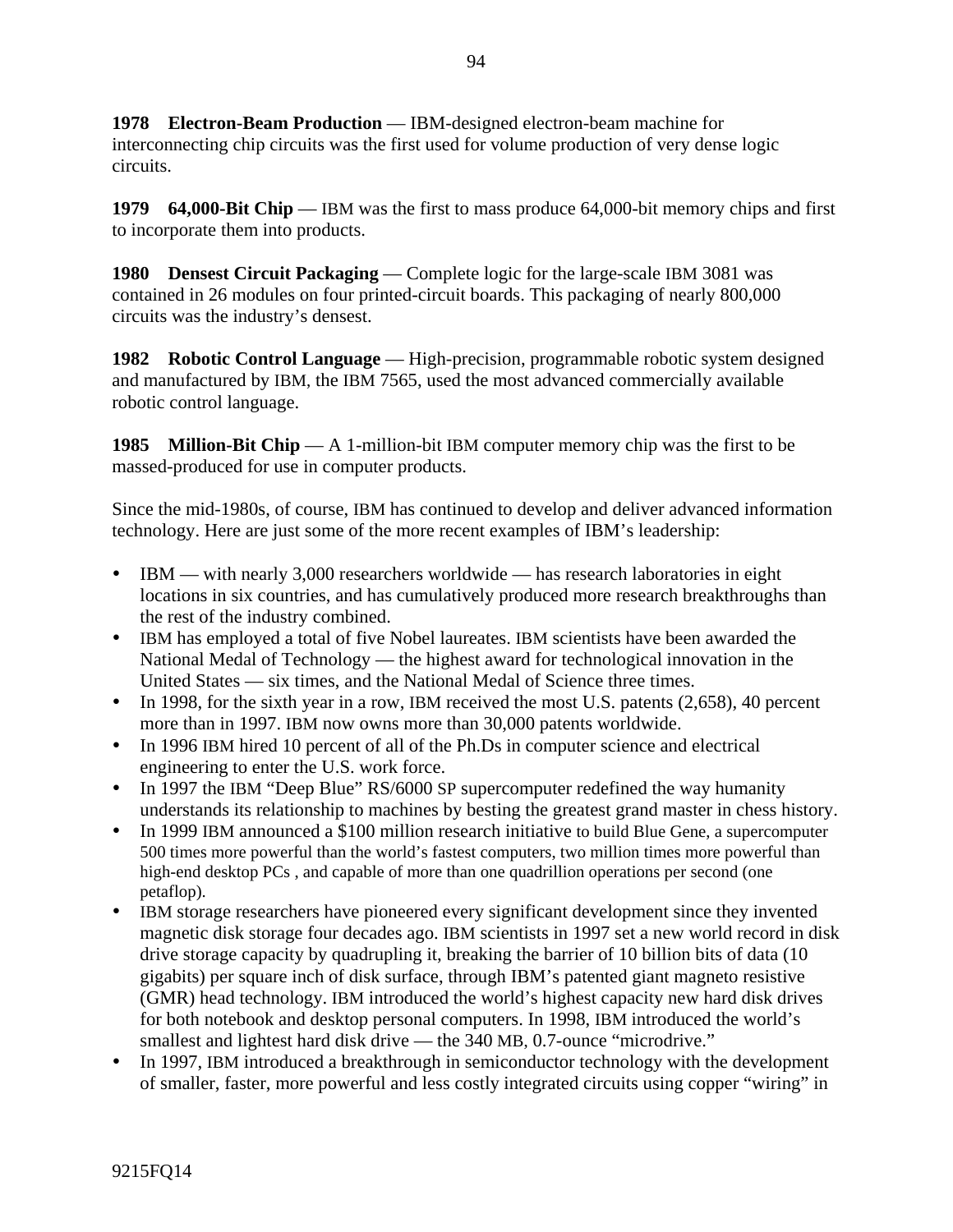place of aluminum — a groundbreaking technological advance that had eluded chip manufacturers for a decade. IBM shipped the industry's first copper chips in 1998.

- In 1998, IBM became the first company to introduce silicon germanium chip-making technology into mainstream manufacturing, offering the first SiGe-based standard products for use in wireless communications products such as cell phones and pagers.
- In 1998, IBM unveiled an experimental microprocessor that operates at 1,000 megahertz, or three times faster than the fastest Intel Pentium chip.
- In 1998, IBM was the largest supplier of custom chips in North America and the second largest in the world. That same year, IBM perfected the Silicon-on-Insulator process to enhance chip speed by up to 35 percent and reduce power requirements by up to 66 percent.
- In 1997, IBM introduced continuous speech recognition for Mandarin, through ViaVoice software, while offering continuous speech products in seven other languages.
- IBM has more than 20 locations in 13 countries with more than 3,000 professionals working on Java technology, including services and products to help customers.

(For additional information about IBM's research achievements, please visit http://www.research.ibm.com/about/history.shtml)

# Q. What can you tell me about IBM's early research into **handwriting recognition**?

A. For information about, and an image of, early IBM research into handwriting recognition, visit the "Scanistor" pages of our virtual exhibit "They Also Served: An Album Of IBM Special Products (Vol. 2)" available at http://www-1.ibm.com/ibm/history/exhibits/index.html

Q. Have any IBM employees ever won the **Nobel Prize**?

A. IBM is fortunate to have had five employees who have won the Nobel Prize. They are: Leo Esaki, of the Thomas J. Watson Research Center in Yorktown Heights, N.Y., in 1973, for work in semiconductors; Gerd Binnig and Heinrich Rohrer, of the Zurich Research Center, in 1986, for the scanning tunneling microscope; and Georg Bednorz and Alex Mueller, also of Zurich, in 1987, for research in superconductivity.

Q. What has IBM contributed to the development of **disk storage technology**?

A. Some of IBM's key developments in disk storage technology over the years include the following:

**1956** IBM introduces the 350 RAMAC, the first computer disk storage system. In less than a second, the 350 RAMAC's "random access" arm retrieves data stored on any of 50 spinning disks. Disk technology later becomes the industry's basic storage medium for online transaction processing.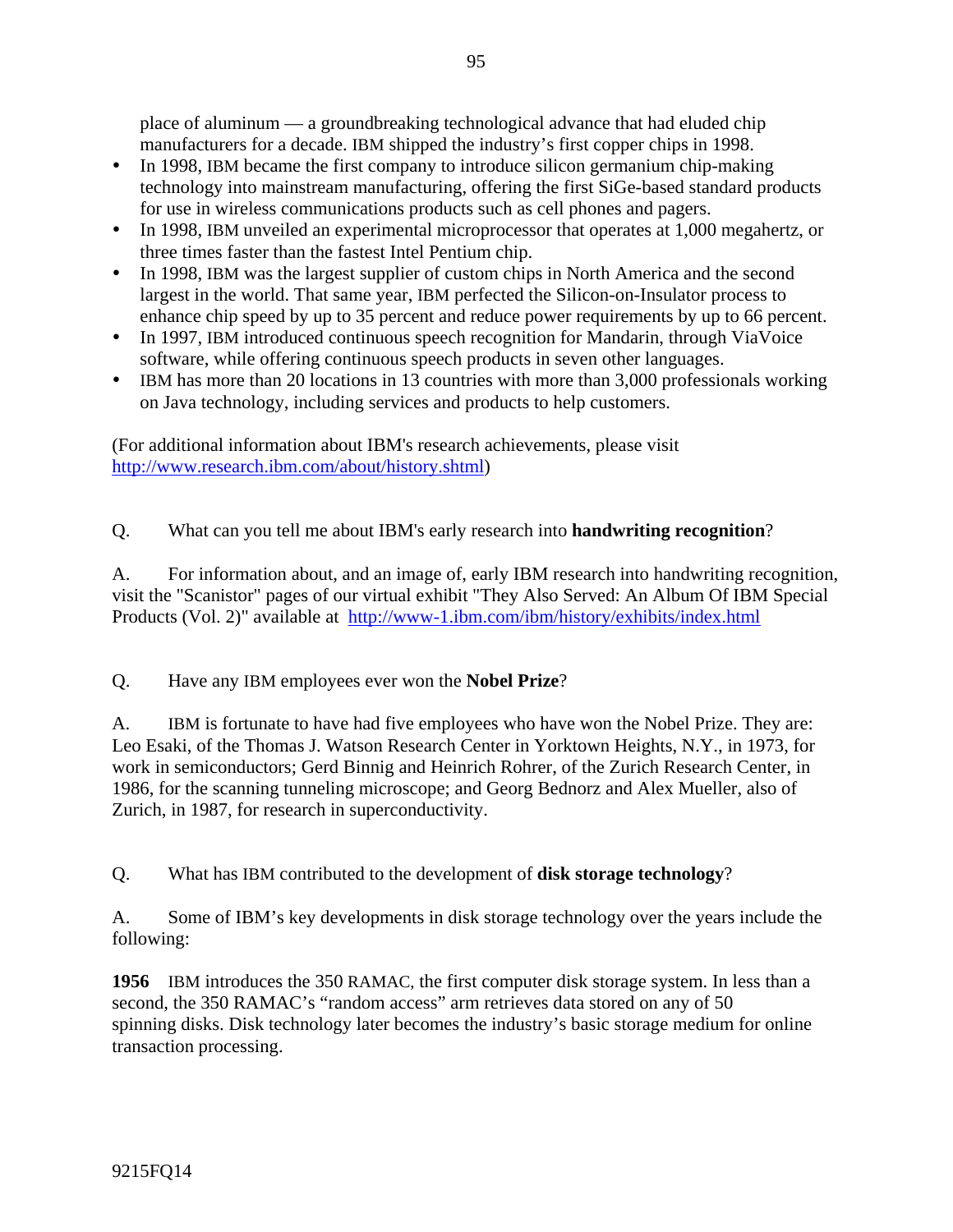**1962** The IBM 1311 is the first storage unit with removable disks. Each "disk pack" holds more than two million characters of information. Users can easily switch files for different applications.

**1965** Database and data communications applications requiring access to large amounts of information — such as airline reservations and online banking transactions — become economically feasible with the IBM 2314 Direct Access Storage facility.

**1970** With the IBM 3330, servo feedback technology makes it possible to record data on disks more densely than ever before. Error-correction coding increases the availability of data and the efficiency of the manufacturing process.

**1971** IBM introduces the industry's first flexible magnetic disk, or diskette. The "floppy disk" greatly increases the convenience of data handling. It becomes widely used as a basic storage medium for small systems.

**1974** The IBM 3340 disk drive introduces an advanced head and disk technology known as "Winchester." The 3340 features a small, lighter read/write head that rides closer to the disk surface — on an air film 18 millionths of an inch thick. The 3340 doubles the information density of IBM disks to nearly 1.7 million bits per square inch.

**1980** IBM introduces "thin film" head technology, which enables the 3380 Direct Access Storage Device (DASD) to read and write data at three million characters per second. It is the first commercial unit to achieve such a rate. The thin-film read-write head of the IBM 3380 disk drive "flies" 12 millionths of an inch over the disk surface. This is comparable to a large plane flying 1/20th of an inch over a lake's surface without touching the water.

**1981** High-performance "cache" memory is introduced with the 3880 Storage Control. The 3380 moves frequently used data from disk storage into semiconductor storage for high-speed access by the processor. Cache is an advanced, integrated system approach that uses both hardware and software.

**1985** The IBM 3380 D/E DASD are introduced. The 3380E offers five gigabytes of storage capacity and is the largest capacity DASD of its time.

**1987** Storage subsystem synergy acquires new meaning with the introduction of the triplecapacity 3380 DASD Models J and K and the 3990 Storage Control. The 3380 J/K DASD and the 3990 Models 2 and 3 deliver yet another DASD innovation: four-path data transfer. Extended control unit functions also include DASD fast-write and dual copy.

**1989** The IBM 3390 Model 2 increases the capacity of a single DASD box to 22.7 gigabytes (22.7 billion bytes) and the throughput to 40 percent over the IBM 3380K.

**1991** The 3390 DASD Model 3 increases the capacity of a single DASD unit to 34 gigabytes and offers up to 180 gigabytes in a 3990/3390 Storage Subsystem.